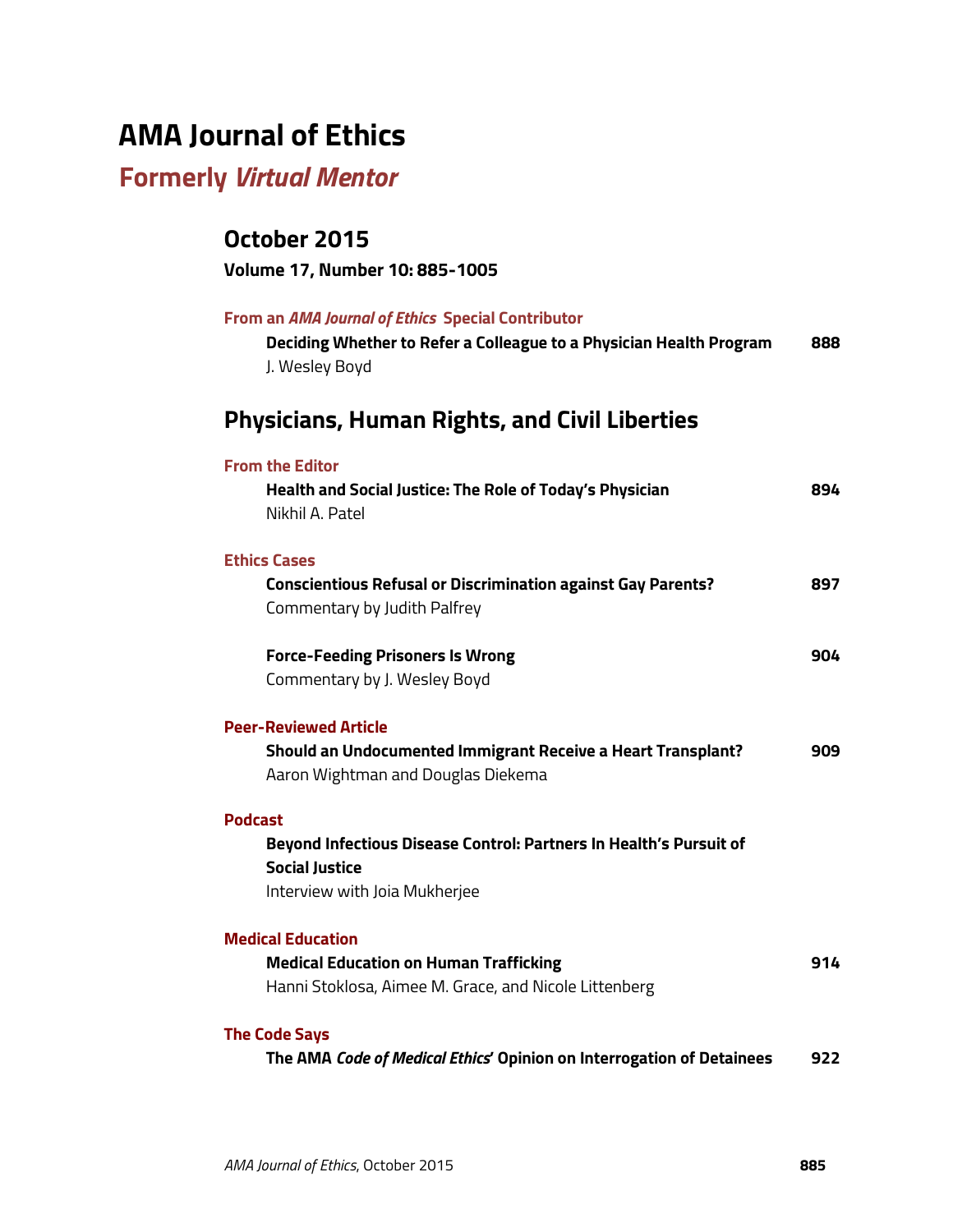| In the Literature                                                          |     |
|----------------------------------------------------------------------------|-----|
| <b>Professionalism and Conflicting Interests: The American</b>             |     |
| <b>Psychological Association's Involvement in Torture</b>                  | 924 |
| Nikhil A. Patel and G. David Elkin                                         |     |
| <b>State of the Art and Science</b>                                        |     |
| Humanitarian Uses of Drones and Satellite Imagery Analysis:                |     |
| the Promises and Perils                                                    | 931 |
| Amos Lichtman and Mohit Nair                                               |     |
| <b>Health Law</b>                                                          |     |
| King v. Burwell: US Supreme Court Extends Tax Credits for Health           |     |
| <b>Insurance Coverage to All 50 States</b>                                 | 938 |
| Tobin Klusty and Stephanie Bi                                              |     |
| <b>Policy Forum</b>                                                        |     |
| <b>Medical Associations and Accountability for Physician Participation</b> |     |
| in Torture                                                                 | 945 |
| Steven H. Miles                                                            |     |
| <b>Forced Sterilizations of HIV-Positive Women: A Global Ethics</b>        |     |
| and Policy Failure                                                         | 952 |
| Stephanie Bi and Tobin Klusty                                              |     |
| <b>Medicine and Society</b>                                                |     |
| Promoting Health as a Human Right in the Post-ACA United States            | 958 |
| Andrea S. Christopher and Dominic Caruso                                   |     |
| <b>History of Medicine</b>                                                 |     |
| Dual Loyalties, Human Rights Violations, and Physician Complicity          |     |
| in Apartheid South Africa                                                  | 966 |
| Keymanthri Moodley and Sharon Kling                                        |     |
| <b>Medical Narrative</b>                                                   |     |
| Uncompromised Professional Responsibility in Apartheid South Africa        | 973 |
| Wendy Orr                                                                  |     |
| <b>Second Thoughts</b>                                                     |     |
| #BlackLivesMatter: Physicians Must Stand for Racial Justice                | 978 |
| White Coats for Black Lives (WC4BL) National Working Group                 |     |
|                                                                            |     |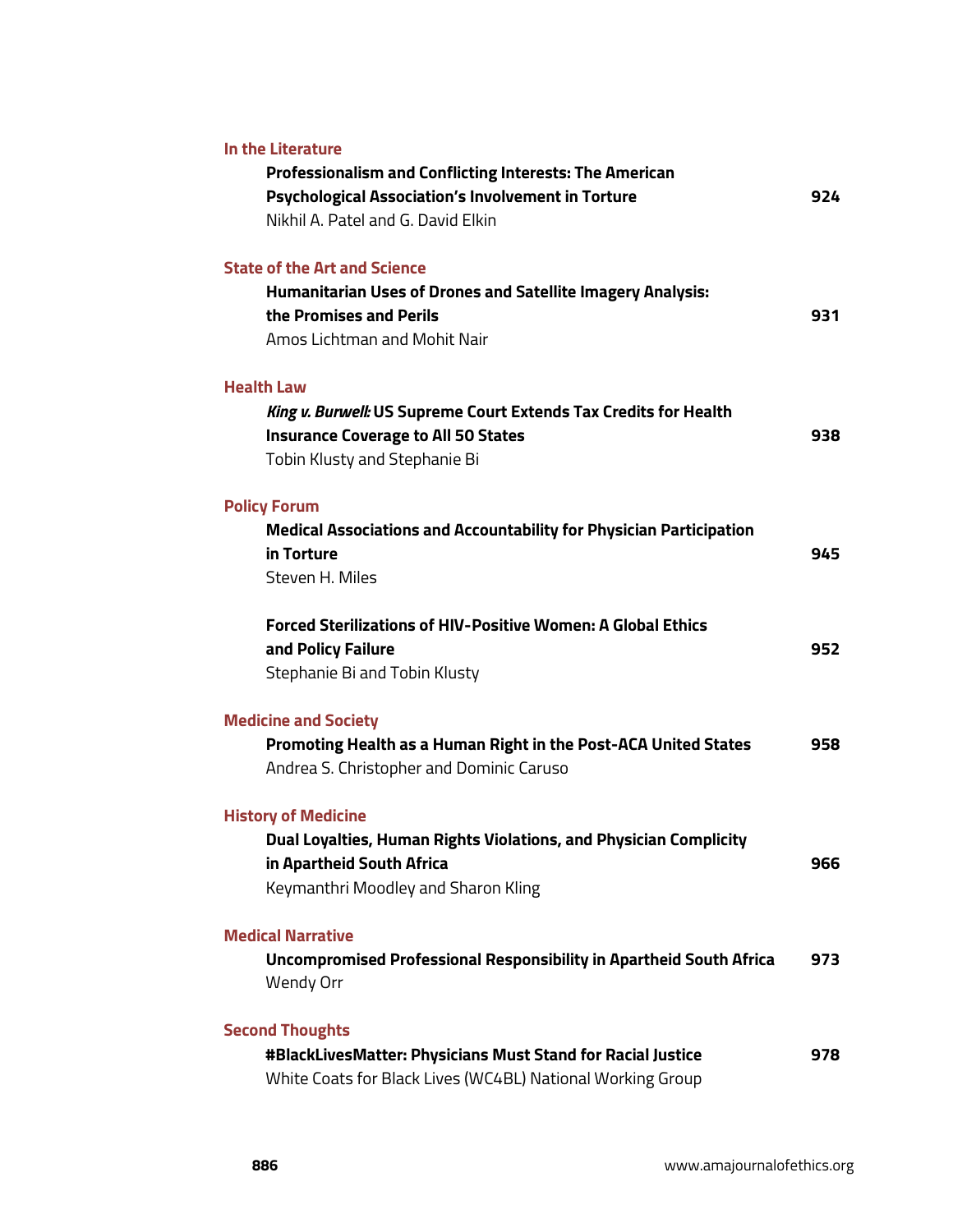#### **Resources**

| <b>Suggested Readings and Resources</b> | 983  |  |
|-----------------------------------------|------|--|
| <b>About the Contributors</b>           | 1002 |  |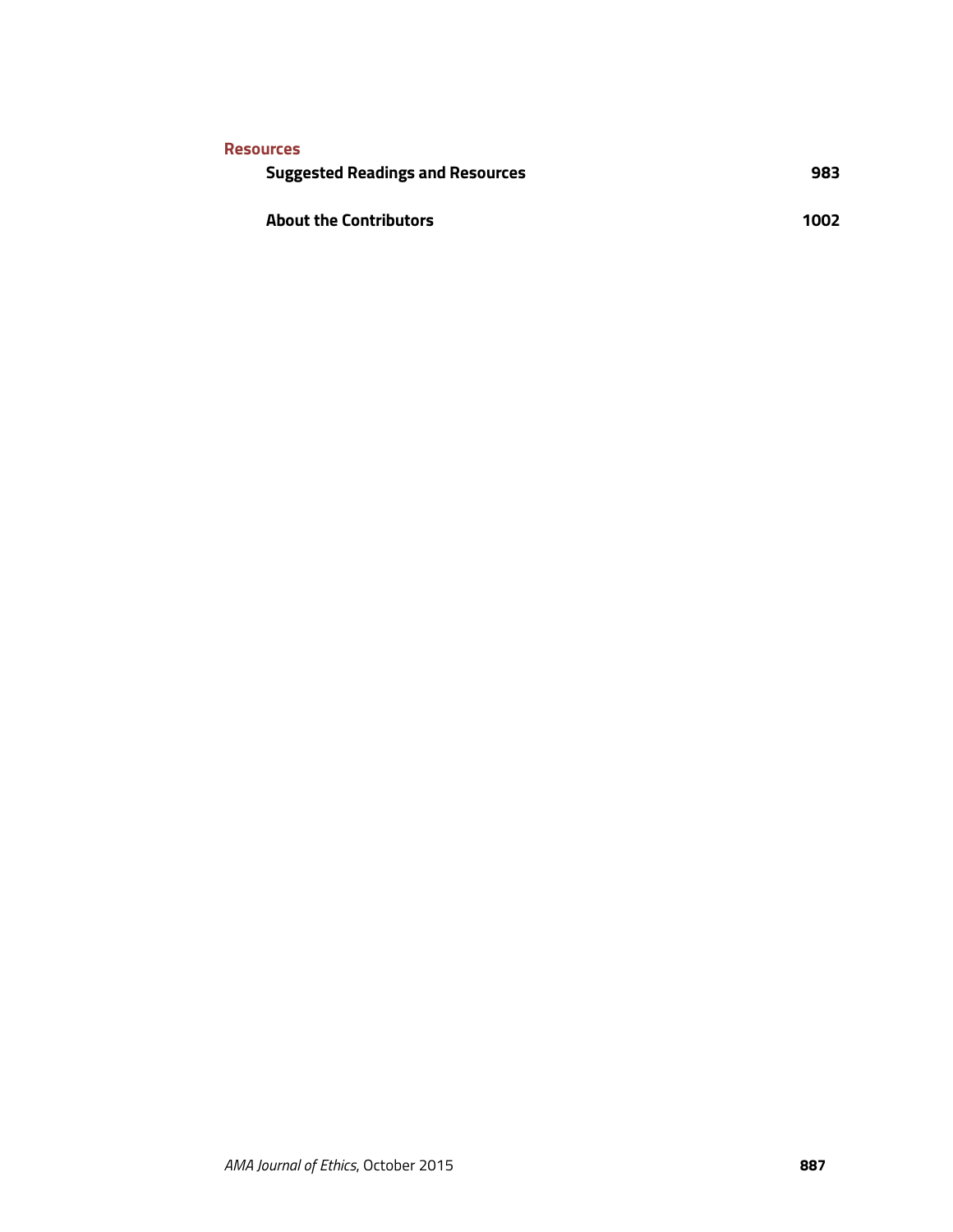## **American Medical Association Journal of Ethics**

**October 2015, Volume 17, Number 10: 888-893**

## **FROM AN** *AMA JOURNAL OF ETHICS* **SPECIAL CONTRIBUTOR**

**Deciding Whether To Refer a Colleague to a Physician Health Program** J. Wesley Boyd, MD, PhD

When a physician is suspected of having a substance use disorder, the potential ramifications are far reaching, and the situation is rife with ethical considerations. Not only can any disciplinary action have a significant impact—for better or for worse—on the physician, but the effects on that physician's patients can be dramatic. Take action against a physician incorrectly suspected of being impaired, and many patients can lose their in fact competent physician and be deprived of needed access to health care. Fail to take action against a physician who in fact has a substance use disorder, and patients can lose their lives. Thus, navigating these waters as well as possible is vitally important, even though it can be difficult at best, given the competing and overlapping interests and needs of the physician and his or her patients.

In theory, the recommendations for a physician who suspects a colleague of misusing substances are straightforward. The American Medical Association's (AMA) *Code of Medical Ethics*, for example, outlines the [reporting responsibilities](http://journalofethics.ama-assn.org/2011/10/coet1-1110.html) of physicians who suspect that a colleague might be impaired:

Physicians' responsibilities to colleagues who are impaired by a condition that interferes with their ability to engage safely in professional activities include timely intervention to ensure that these colleagues cease practicing and receive appropriate assistance from a physician health program (PHP)…. Ethically and legally, it may be necessary to report an impaired physician who continues to practice despite reasonable offers of assistance and referral to a hospital or state physician health program. The duty to report...may entail...reporting to the licensing authority [1].

Even with these guidelines, ascertaining exactly how and when to intervene with a colleague can be tricky. I focus here on two aspects of the AMA's position. First, I address the ethical and practical issues of physicians assessing impairment and deciding whether to approach a colleague they suspect of impairment or whether to report that physician to a board of medicine or some other credentialing entity. And secondly, I consider the nature and operation of the physician health programs (PHPs) that the AMA recommends referring our colleagues to. Most physicians do not know much about these programs, but given that they wield a lot of power and generally operate outside the scrutiny of the wider medical community, a closer examination is warranted.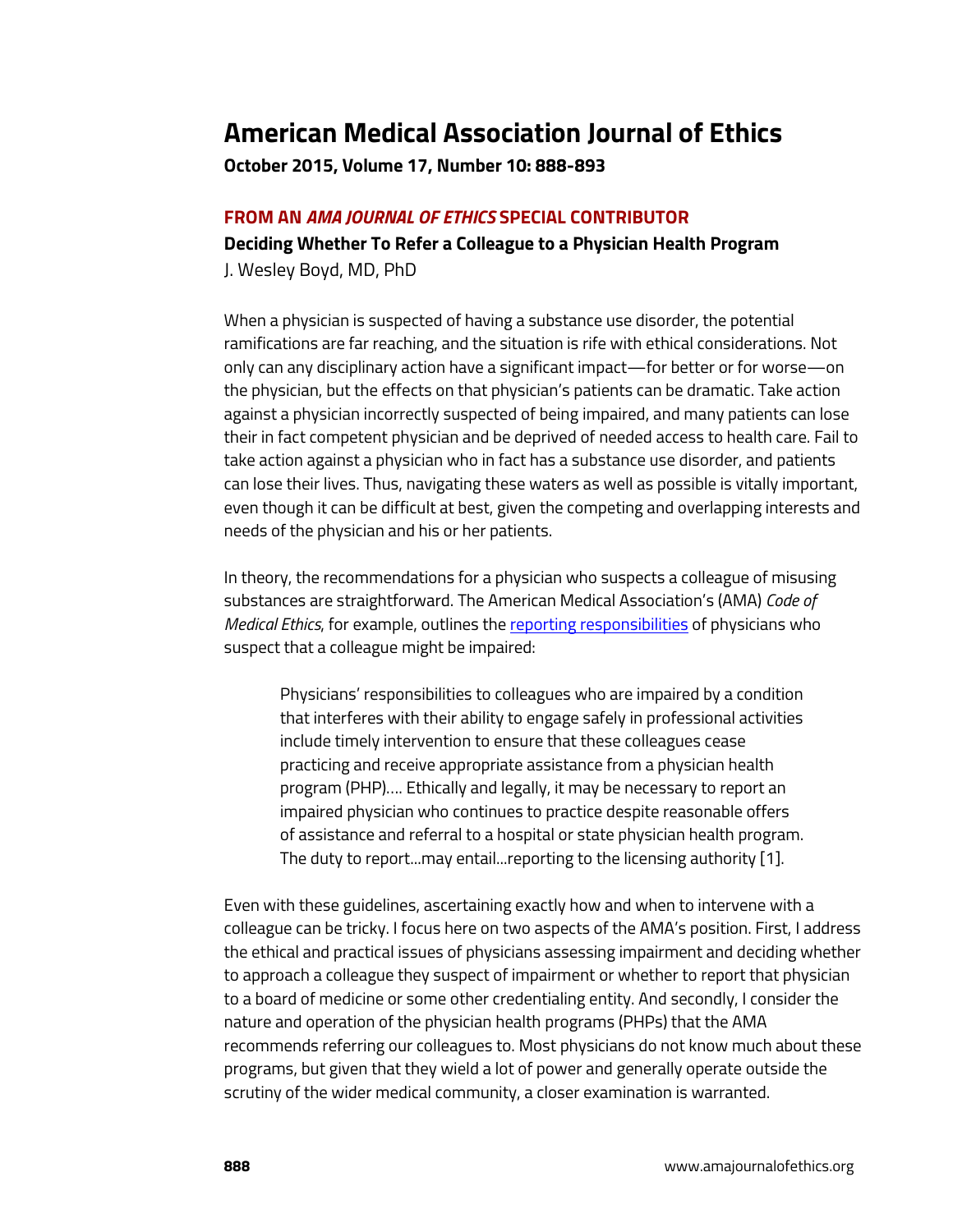## **How Can I Be Sure There is a Problem?**

Although we have a duty to prevent harm to patients by impaired physicians, it can be difficult to know if there is actually a problem. For example, questions often arise about the causes of various unusual or unprofessional behaviors: is the physicia[n intoxicated](http://journalofethics.ama-assn.org/2005/04/ccas2-0504.html) or sleep-deprived? Is she [snappy and irritable](http://journalofethics.ama-assn.org/2003/03/ccas2-0303.html) because she is abusing stimulants or because she is merely stressed at home or overwhelmed at work? Was that car accident in the hospital parking lot due to alcohol abuse or uncontrolled diabetes, or was it not even the physician's fault? In these and other instances, it might not be clear how best to honor one's ethical duty to promote good and prevent harm for all parties involved.

To further complicate matters, when considering possible impairment in one of our colleagues, our objectivity might be compromised. There could be occasions when bringing a colleague down in some manner might serve to improve our own standing by, for example, increasing our patient panel or improving our status within our medical institution. Thus, can we be certain about the purity of our motivations when confronting or deciding whether to report a colleague? Do we like him or her? Do we stand to gain something if he or she is found to be impaired? Will our own workload increase if this person has to take time off? If we are in the same practice, will our practice's reputation be stained? So, while drawing a line between casual, nonproblematic drug use and dependence is always difficult, it is especially complex when thinking about this distinction in a colleague.

## **Will Intervening Do Good?**

In addition to the fact that we often might be uncertain about whether there is in fact a problem, it is not clear that intervention universally results in good. The potential downside of reporting is that merely reporting a physician for suspicious behavior can result in a board of medicine asking that the physician stop practicing medicine until the allegations are investigated. This can result in potentially unnecessary loss of income for the physician, patients being deprived of their physician, and the physician's colleagues being overwhelmed with extra patients. Additionally, merely being investigated, much less actually disciplined or cited, can result in public ignominy for the physician, strained personal and professional relationships, and possibly legal bills. So when physicians have had action taken against them, at times it can be difficult to conclude that, all things considered, good has been accomplished. On the other hand, inaction could cause not only direct harm to the family members and patients of the physician, but also harm to or perhaps even the death of the physician.

We have a *prima facie* duty to respect the autonomy of physicians, but this duty can and should get trumped by other more pressing needs if we suspect that a physician is actively misusing psychoactive substances. Our duty to promote both beneficence (defined as "doing good") and nonmaleficence (defined as "preventing harm" and "not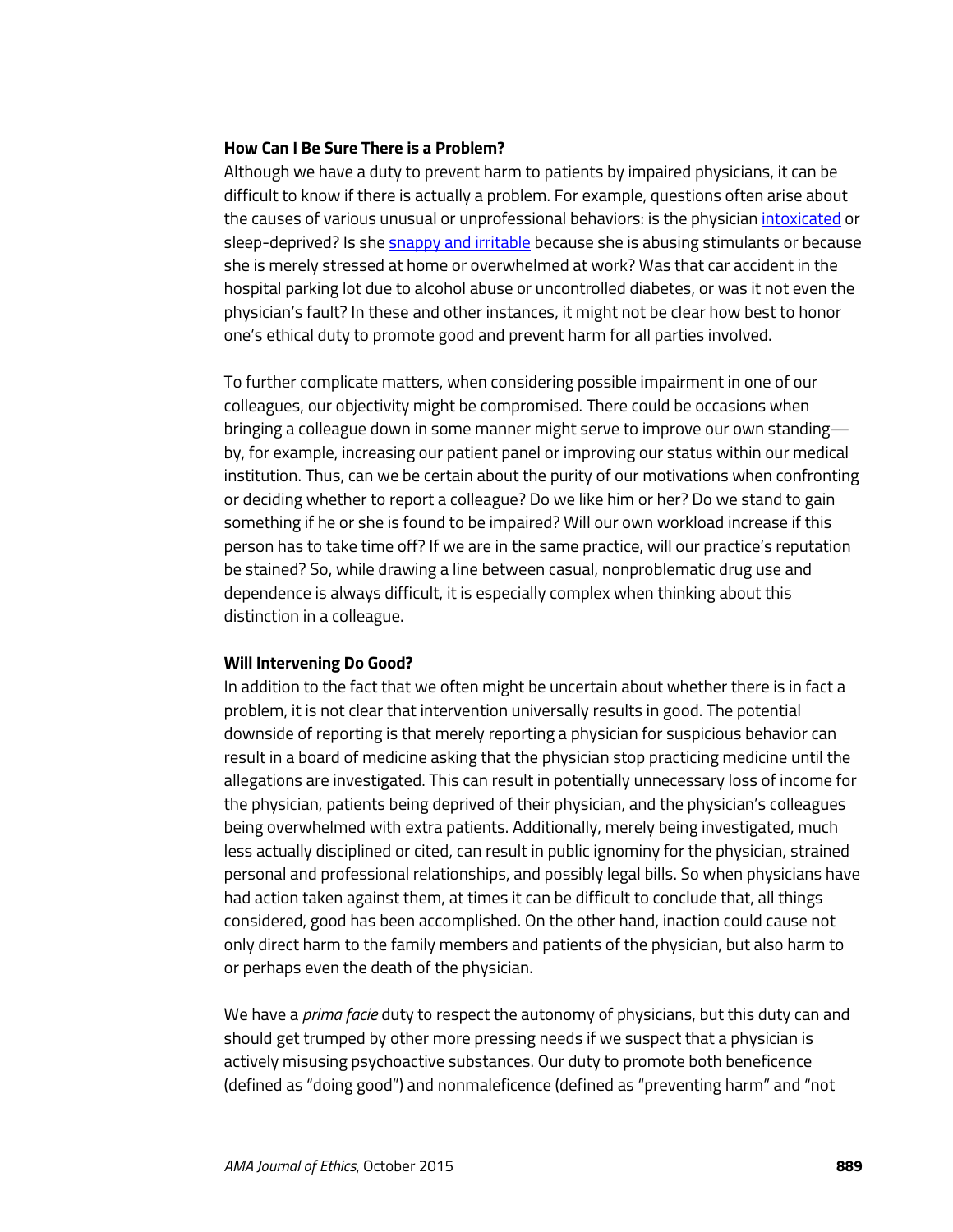inflicting harm on others") has to trump the physician's right to autonomy. Patients' autonomy—the right to make choices about who they see for health care based on as much relevant information as possible—is more important.

#### **When to Intervene**

If the warning signs observed in clinical practice are overt—erratic behavior, slurring words, poor clinical decision making, and so on—then taking immediate action by confronting the physician with follow-up reporting to a clinic chief or even to the board of medicine itself (if the physician does not self-report) might be imperative. Doing so might save a life, perhaps even multiple lives. Given the high stakes in both directions, if in doubt about how to proceed, seek expert guidance and confer with those knowledgeable about physician health and substance abuse to help determine whether your thoughts and concerns are justified and warrant action of some sort.

## **Potential Concerns about Physician Health Programs**

In its statement about how to proceed when one suspects a colleague of a substance abuse problem, the AMA says that we might be ethically and legally obligated to refer that colleague to a state PHP [1]. Currently, 47 states in the US have one of these programs [2]. The purpose of PHPs is generally to promote the health and well-being of physicians—especially those with substance use and mental health issues—and also to protect the public from physicians who might be impaired. PHPs vary in their composition and funding sources. Some are arms of their state medical societies, some are housed within the state medical boards, and others are freestanding [3].

Physicians can end up at PHPs through various means. In some instances, they might self-refer, seeking help with a substance abuse or mental health issue. In others, colleagues, a departmental chair, or a chief medical officer might insist that they meet with the PHP. In still others, the state licensing board might insist that physicians do so. In the latter two instances, physicians generally have no choice but to comply with any and all PHP recommendations if they want to be able to continue practicing medicine [3]. PHP recommendations often include a several-day evaluation. Physicians deemed to have a substance use disorder are often required to enter a 30-to-90-day inpatient stay for treatment. Generally, neither the evaluation nor treatment is covered by insurance [3]. And once treatment is complete, physicians are generally required to sign a monitoring agreement and begin random drug testing, Alcoholics Anonymous or Narcotics Anonymous attendance, and regular meetings with a PHP representative. Failure to comply with any aspect of the contract can, and often does, result in being reported to the licensing board. The board then might ask the physician to suspend practice while it investigates matters or simply revoke the physician's license [4].

Given the authority that PHPs often have over the ability of physicians to practice medicine, their power is enormous and not necessarily wielded appropriately. A recent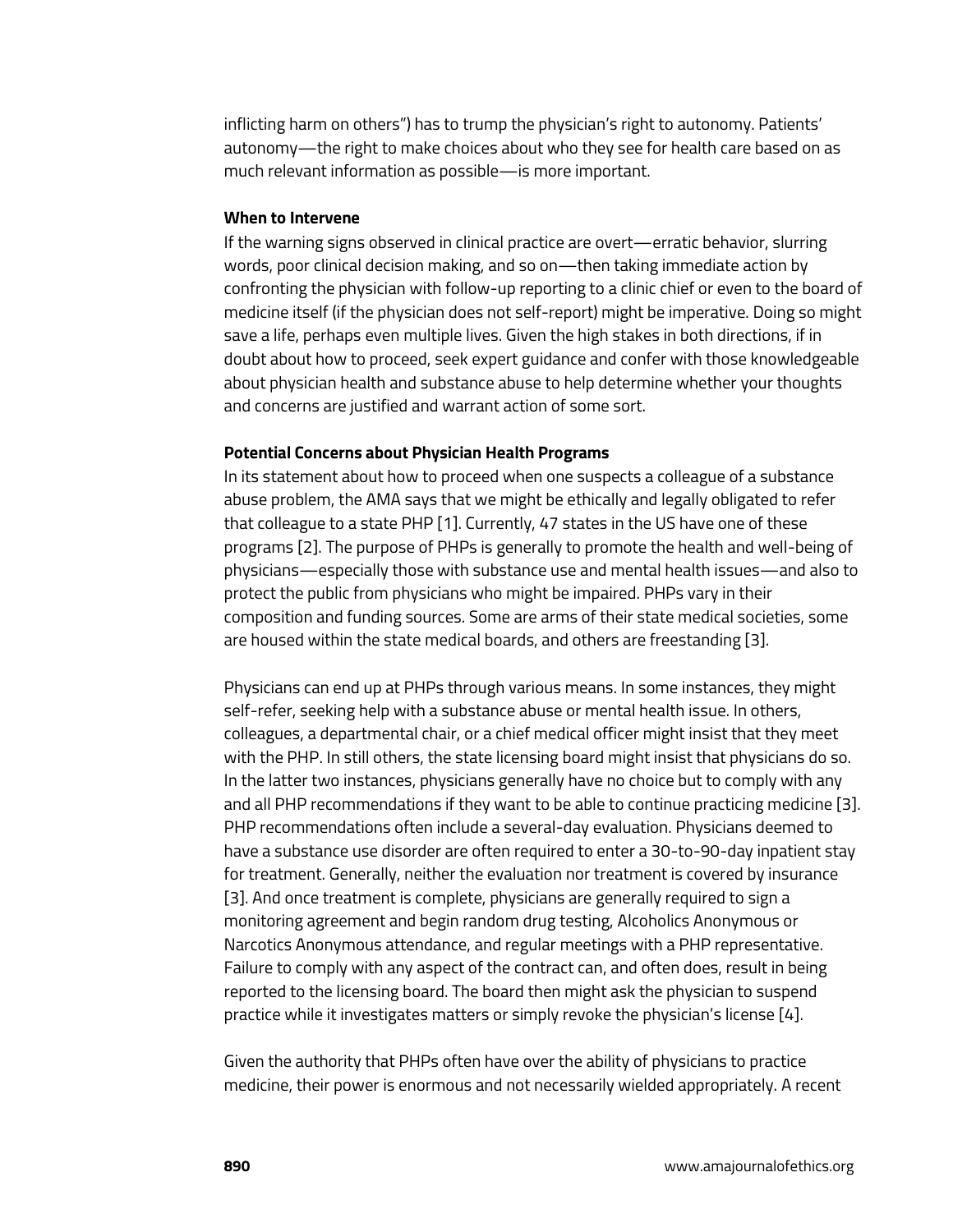class action lawsuit filed in Michigan alleges a coercive, punitive process within the PHP in that state [5]. The suit states that health care professionals "are forced into extensive and unnecessary substance abuse/dependence treatment under the threat of the arbitrary application of pre-hearing deprivations," which include suspension by the Michigan licensing board. In addition, I have known some PHPs to report low-level positive drug tests to their boards even when these tests might indicate incidental exposure to a substance instead of intentional use or relapse. (For example, a physician who uses ethanol-based hand sanitizer repeatedly over the course of the day might have a low-level positive test the following day for metabolites of ethanol.) This can create significant hardships for the physician who is reported. Furthermore, some PHPs use physician participant data for research and publication purposes [6]. Even if PHPs obtain signed consent forms, are these physicians actually able to give noncoerced, informed consent, given the power the PHP holds over them?

There are often significant financial ties in both directions between PHPs and the evaluation and treatment centers they use [3, 7]. Many of these centers are more or less dependent on such PHP referrals for their own viability and are often principal sponsors of state, regional, or national meetings of PHPs. Such relationships between the PHPs and the evaluation and treatment centers create financial incentives for each to act in ways that favor the other's interests. All of this would suggest that oversight of PHPs is crucial for ensuring ethically acceptable practices. But, even though PHPs work closely with their state medical societies or licensing boards, they often receive very little scrutiny from either of these entities because of their origins as organizations of "doctors helping doctors," which can lead to a presumption that they are benevolent organizations working solely for the benefit of their physician clients [3].

Physicians who object to state PHP recommendations are often not taken seriously. In 18 years of working with PHPs in various capacities, I have generally seen that the only people who register concerns about PHPs are those who have been referred to them for evaluation or their loved ones. As a result, their complaints—which might be valid and important—are generally seen as mere sour grapes and viewed skeptically by hospital or state authorities. (The same is true for at least one journal editor. Several years ago, when a colleague and I submitted a paper to a major medical journal about ethical and managerial concerns regarding PHPs, I received a call from the editor in chief of the journal two days after submission asking if either I or my co-author had been referred to one of these programs. Only after I confirmed that we had not did the editor say she would send the paper out for review.) Formally appealing these decisions can be difficult or actually impossible. In my state, Massachusetts, appealing a PHP recommendation requires filing a lawsuit in the state court system, which can cost thousands of dollars in legal fees and take months or years to adjudicate. In many states, there is no avenue of appeal at all. Consider the case of North Carolina. After receiving several complaints from physicians, the state auditor's office, for which I served as a consultant, audited the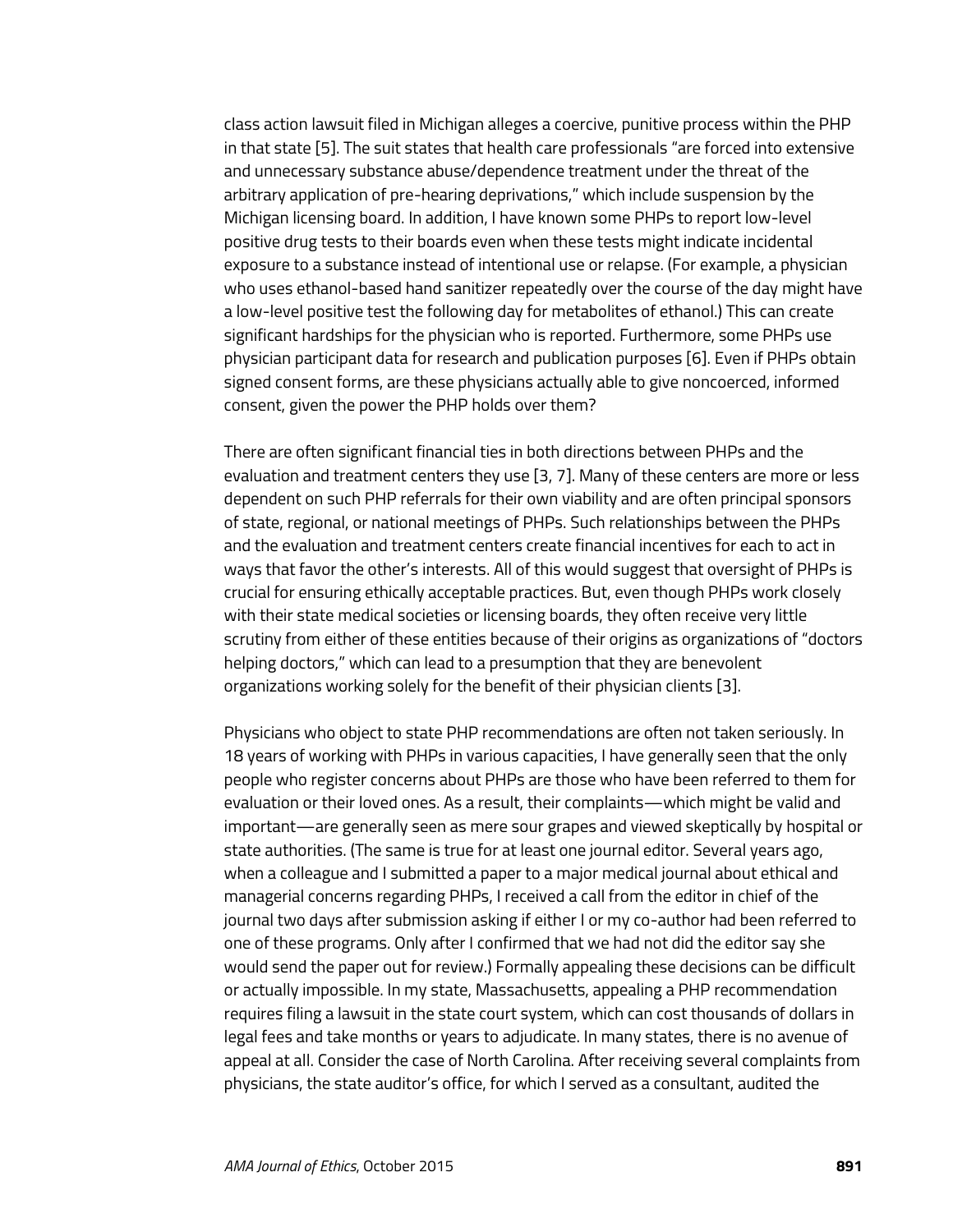North Carolina Physicians Health Program (NCPHP) and found that it lacked objective, impartial due process procedures for physicians who disputed its conclusions [7]. The auditor's office stated that "the lack of objective and independent due process procedures could prevent physicians from successfully defending themselves against potentially erroneous accusations and evaluations" [8] and decried the appearance of conflict of interest between the NCPHP and the evaluation/treatment centers that it utilized. It will revisit the NCPHP soon to ensure its various recommendations have been implemented.

#### **Conclusion**

Although there are currently no national standards for or routine audits of state PHPs, implementing such standards and regularly inspecting programs for compliance would go a long way to ensure the fair and ethical treatment of physicians suspected of substance abuse. Great thoughtfulness and care must be exercised when dealing with a colleague who might have a substance use disorder. Falsely accuse a physician, and the damage to your colleague's career, family, and patients can be extreme. Allow an impaired colleague to continue to work out of fear of taking action, and the danger to the physician and to patients can be extreme. Thus, it is imperative for health care personnel to properly navigate a course that carefully considers competing ethical principles and steers between the rocky shoals on either side. Moreover, given PHPs' power and the potential costs to physicians—much less the inability in many states to effectively protest PHP recommendations—caution should be exercised when considering referring a colleague to a PHP.

## **References**

- 1. American Medical Association. Opinion 9.031 Reporting impaired, incompetent, or unethical colleagues. *Code of Medical Ethics*[. http://www.ama](http://www.ama-assn.org/ama/pub/physician-resources/medical-ethics/code-medical-ethics/opinion9031.page)[assn.org//ama/pub/physician-resources/medical-ethics/code-medical](http://www.ama-assn.org/ama/pub/physician-resources/medical-ethics/code-medical-ethics/opinion9031.page)[ethics/opinion9031.page.](http://www.ama-assn.org/ama/pub/physician-resources/medical-ethics/code-medical-ethics/opinion9031.page) Accessed December 1, 2013.
- 2. Stanton T. Helping addicted physicians recover: state physician health boards focus on rehabilitation. American Academy of Orthopedic Surgeons. December 2013. http://www.aaos.org/news/aaosnow/dec13/clinical9.asp. Accessed August 12, 2015.
- 3. [Boyd JW,](http://www.ncbi.nlm.nih.gov/pubmed?term=Boyd%20JW%5BAuthor%5D&cauthor=true&cauthor_uid=23070127) [Knight JR.](http://www.ncbi.nlm.nih.gov/pubmed?term=Knight%20JR%5BAuthor%5D&cauthor=true&cauthor_uid=23070127) Ethical and managerial considerations regarding state physician health programs. *J Addict Med*. 2012;6(4):243-246.
- 4. DuPont RL, McLennan AT, White WL, Merlo LJ, Gold MS. Setting the standard for recovery: physicians' health programs. *J Subst Abuse Treat*. 2009;36(2):159-171.
- 5. *Lucas et al v Ulliance, Inc*, *et al*, Civil Action No. 2-15-10337 (ED Mich 2015). https://mllangan1.files.wordpress.com/2015/03/michigan-case-2-15-cv-10337.pdf. Accessed August 12, 2015.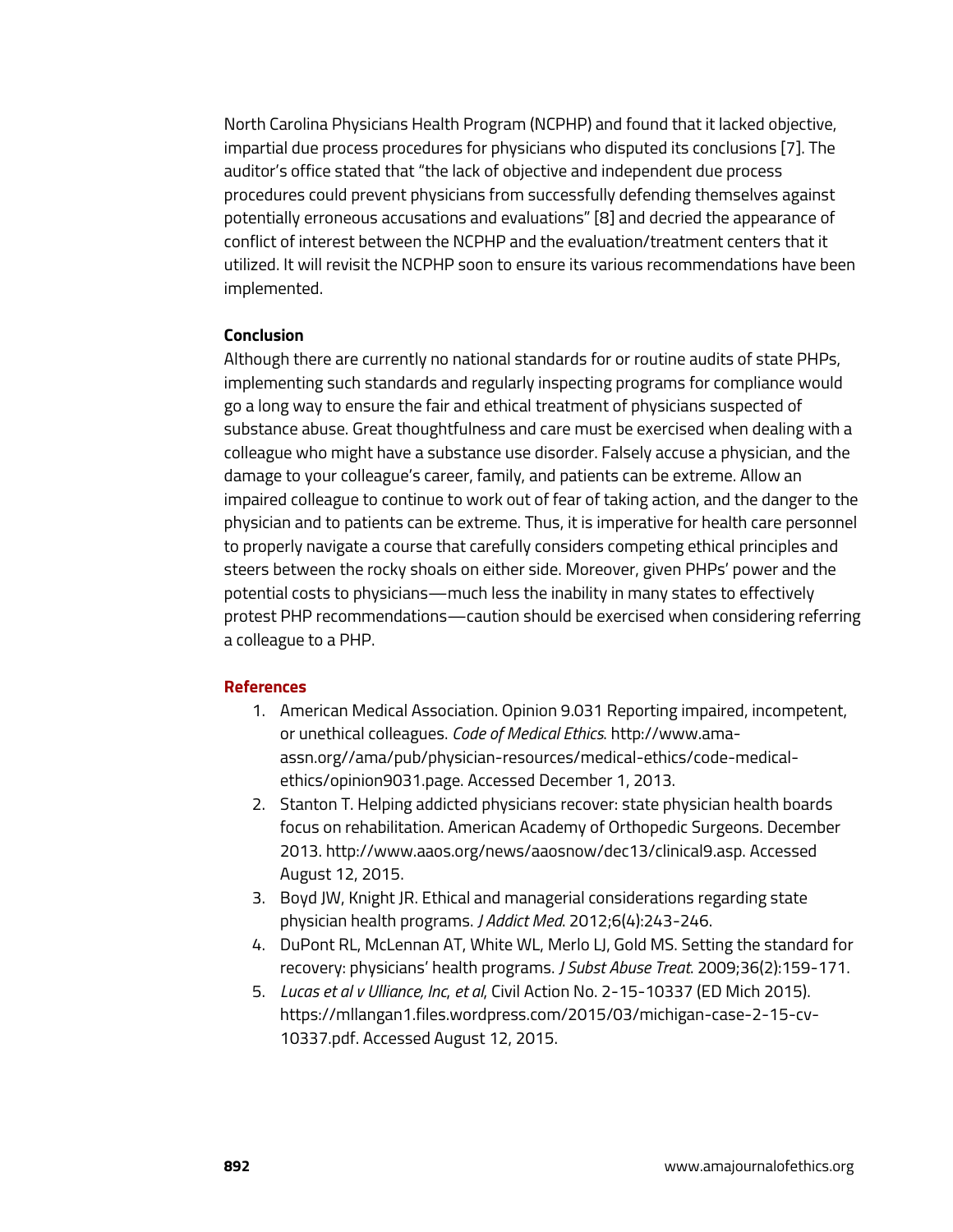- 6. d'Oronzio JC. Professional codes, public regulations, and the rebuilding of judgment following physicians' boundary violations. *AMA J Ethics*. 2015;17(5):448-455.
- 7. Wood BA. Performance audit: North Carolina physicians health program. North Carolina Office of the State Health Auditor. April 2014. http://www.ncauditor.net/EPSWeb/Reports/Performance/PER-2013-8141.pdf. Accessed February 22, 2015.
- 8. Wood, 6.

**J. Wesley Boyd, MD, PhD**, is a part-time assistant professor of psychiatry and a member of the Center for Bioethics faculty at Harvard Medical School in Boston. He is also a staff psychiatrist at Cambridge Health Alliance, where he is the co-founder and co-director of the Human Rights and Asylum Clinic. Dr. Boyd writes for lay and academic audiences on issues of health care justice and humanist aspects of medicine. His book, *Almost Addicted* (Hazelden, 2012), won the New England American Medical Writers Association's Will Solemine Award for Excellence in Medical Writing.

## **Related in the** *AMA Journal of Ethics*

[An Impaired Resident,](http://journalofethics.ama-assn.org/2003/03/ccas2-0303.html) March 2003

[An Impaired Physician's Physician,](http://journalofethics.ama-assn.org/2003/09/ccas1-0309.html) September 2003

[Drinks During Lunch,](http://journalofethics.ama-assn.org/2005/04/ccas2-0504.html) April 2005 [The Medical Profession and Self-Regulation: A Current Challenge,](http://journalofethics.ama-assn.org/2005/04/oped1-0504.html) April 2005

American Medical Association *Code of Medical Ethics*[' Opinions on Physicians' Health and](http://journalofethics.ama-assn.org/2011/10/coet1-1110.html)  [Conduct,](http://journalofethics.ama-assn.org/2011/10/coet1-1110.html) October 2011

[Professional Self-Regulation in Medicine,](http://journalofethics.ama-assn.org/2014/04/hlaw1-1404.html) April 2014

[Professional Codes, Public Regulations, and the Rebuilding of Judgment Following](http://journalofethics.ama-assn.org/2015/05/pfor1-1505.html)  [Physicians' Boundary Violations,](http://journalofethics.ama-assn.org/2015/05/pfor1-1505.html) May 2015

The viewpoints expressed in this article are those of the author(s) and do not necessarily reflect the views and policies of the AMA.

**Copyright 2015 American Medical Association. All rights reserved. ISSN 2376-6980**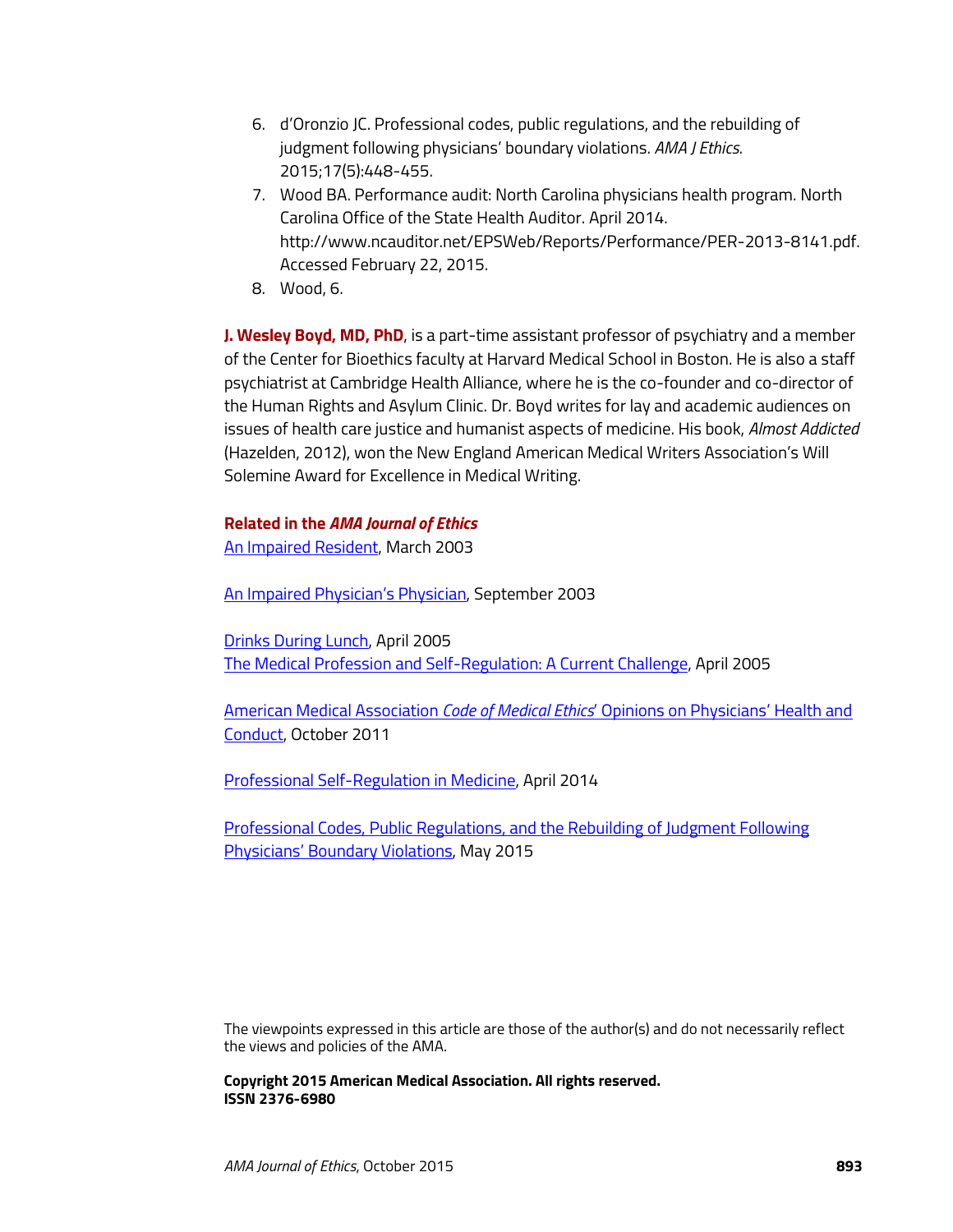# **American Medical Association Journal of Ethics**

**October 2015, Volume 17, Number 10: 894-896**

## **FROM THE EDITOR**

## **Health and Social Justice: The Role of Today's Physician**

As physicians (and trainees), we are often at the front lines, facing societies' ills with our patients as our windows into spaces and worlds we may not be living in. We are taught in medical school how to accurately classify the various types of cardio-renal syndrome or recognize diagnostic criteria for lupus or the side effects of digoxin, but discussions of civil and human rights issues are often lacking. Perhaps this is because these issues make us uncomfortable and the science of medicine feels more exact, or perhaps it is because we feel helpless against large social structures that make violations of rights possible.

In the context of health and health care, a commitment to social justice means believing that everyone ought to be able to avoid preventable disease and escape premature death. Far too often, gross inequities mean that some groups succumb to disease and death disproportionately, while others' advantages protect them, due to disparities in health care provision, political persecution, social strife, racial discrimination, and a plethora of other factors.

Therefore, this issue of the *AMA Journal of Ethics* was conceived to highlight the abuses of rights that some health care professionals have participated in, to underscore that vigilance is required to ensure that we are doing right by those whom we serve, and to propose an active, concrete role for physicians in the struggle for social justice.

Two powerful pieces by South African physicians highlight the systemic injustices of the apartheid era. Wendy Orr's [narrative](http://journalofethics.ama-assn.org/2015/10/mnar1-1510.html) recounts her experience as a whistleblower physician alerting the public to the human rights abuses perpetrated in South African jails against black detainees. Keymanthri Moodley and Sharon Kling complement Dr. Orr's piece by [describing](http://journalofethics.ama-assn.org/2015/10/mhst1-1510.html) the role of doctors and the Medical Association of South Africa in these apartheid-era prisoner abuses.

South Africa is not the only place where physicians have engaged in egregiously unethical conduct without dissuasion or punishment from medical societies or criminal courts. As Stephanie Bi and Tobin Klust[y explain,](http://journalofethics.ama-assn.org/2015/10/pfor2-1510.html) physicians in several countries forcibly sterilize HIV-positive women for spurious pseudomedical reasons not supported by science. Steven H. Miles [examines](http://journalofethics.ama-assn.org/2015/10/pfor1-1510.html) medical societies' role in a worldwide lack of accountability for physicians who participate in torture and proposes steps to reverse it. And G. David Elkin and I [discuss](http://journalofethics.ama-assn.org/2015/10/nlit1-1510.html) the American Psychological Association's failure to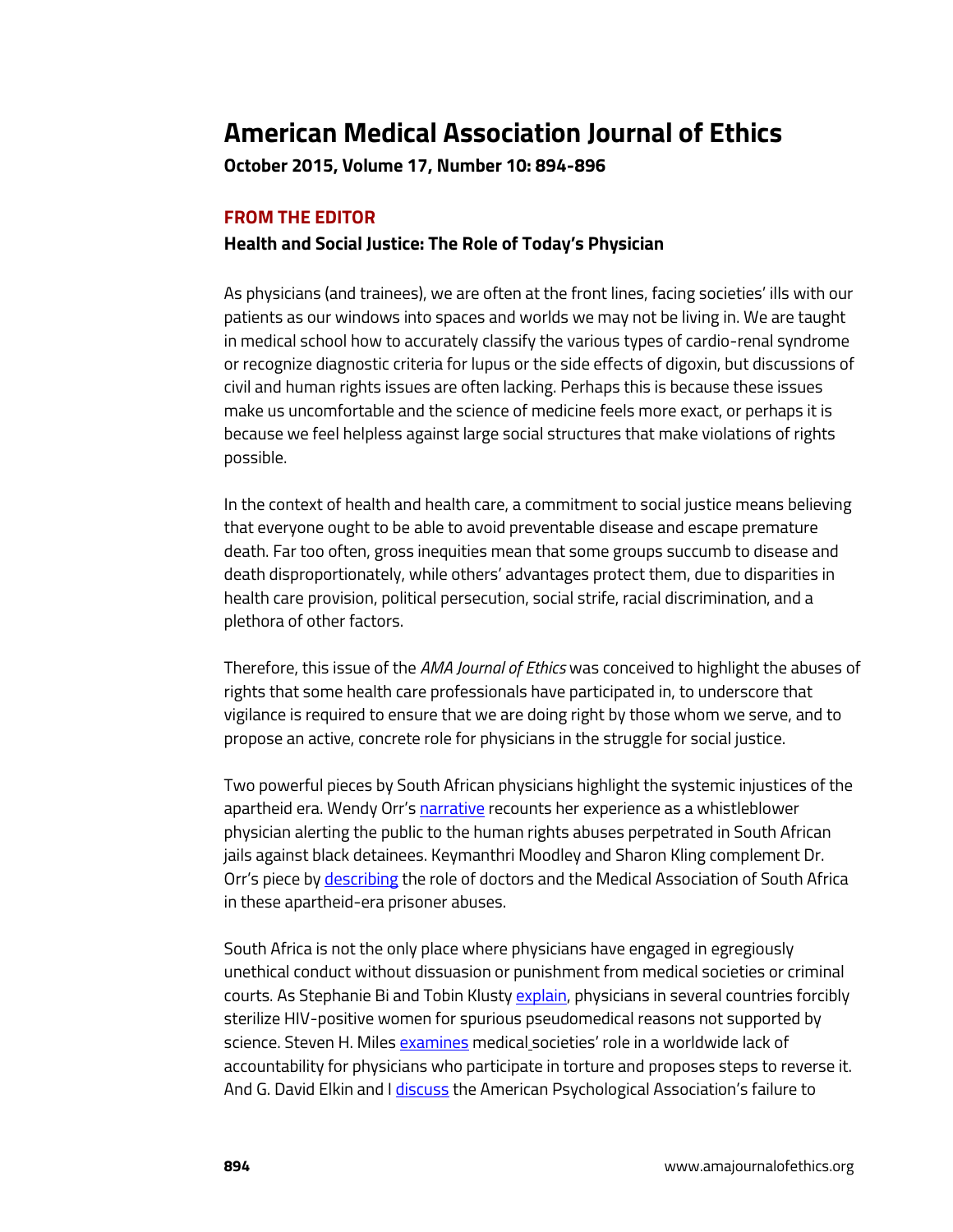prohibit members' involvement in torture. This month's excerpt from the AMA *Code of Medical Ethics* states in no uncertain terms that physicians should not participate in interrogations or developing interrogation methods.

The ethics cases in this issue highlight very real social justice issues that physicians face. J. Wesley Boyd [explores](http://journalofethics.ama-assn.org/2015/10/ecas2-1510.html) the ethical implications of force-feeding prisoners; the Israeli medical establishment recently advised physicians not to participate in the force-feeding of Palestinian prisoners on hunger strike despite a recently passed law that allows it [1]. Although same-sex marriage was made the law of the land by a recent Supreme Court ruling, full social equality is another story. Judith Palfrey comments on [a case](http://journalofethics.ama-assn.org/2015/10/ecas1-1510.html) of a physician who is reluctant to care for the child of two mothers, underscoring physicians' social responsibility to avoid discriminating against classes of people and to contribute to the expansion of access to care for marginalized people. And, in thei[r peer-reviewed](http://journalofethics.ama-assn.org/2015/10/peer1-1510.html)  [piece,](http://journalofethics.ama-assn.org/2015/10/peer1-1510.html) Aaron Wightman and Douglas Diekema urge readers to look past the assumption that undocumented immigrants are inappropriate candidates for organ transplantation.

Paradoxically, even attempts at humanitarian aid run the risk of ignoring the voices of the vulnerable people they intend to help. Amos Lichtman and Mohit Nair [identify](http://journalofethics.ana-assn.org/2015/10/stas1-1510.html) barriers to introducing drones and satellite imagery analysis—well known for their military applications—into humanitarian aid.

This issue also suggests ways physicians can be forces for good. Hanni Stoklosa, Aimee M. Grace, and Nicole Littenberg [describe](http://journalofethics.ama-assn.org/2015/10/medu1-1510.html) a human rights framework for educating physicians about how to identify, protect, and care for victims of human trafficking. The White Coats for Black Lives national working group **proposes** four actions the medical profession should take to strive toward racial equity in our health care system. Andrea S. Christopher and Dominic Carus[o provide](http://journalofethics.ama-assn.org/2015/10/msoc1-1510.html) an update on the progress of the right to health movement in the US in the period after the passage of the Affordable Care Act and propose further reforms. Tobin Klusty and Stephanie Bi [describe](http://journalofethics.ama-assn.org/2015/10/hlaw1-1510.html) the Supreme Court's role in ensuring affordable care for citizens in states that did not create their own health insurance exchanges. Finally, in the podcast, Joia Mukherjee describes how Partners in Health seeks not merely to contain disease outbreaks but to bolster developing countries' health care systems through multilateral funding and cooperation.

Choosing not to see injustices does not mean they are not occurring. Structural violence exists. Racism exists. Homophobia exists. Human rights abuses exist. We are stewards of a profession that requires us to *do no harm*, but, beyond that, to help everyone live healthy and productive lives. We have to take our patients' biopsychosocial contexts the neighborhoods they live in, the work they do, and the lives that they live—into account.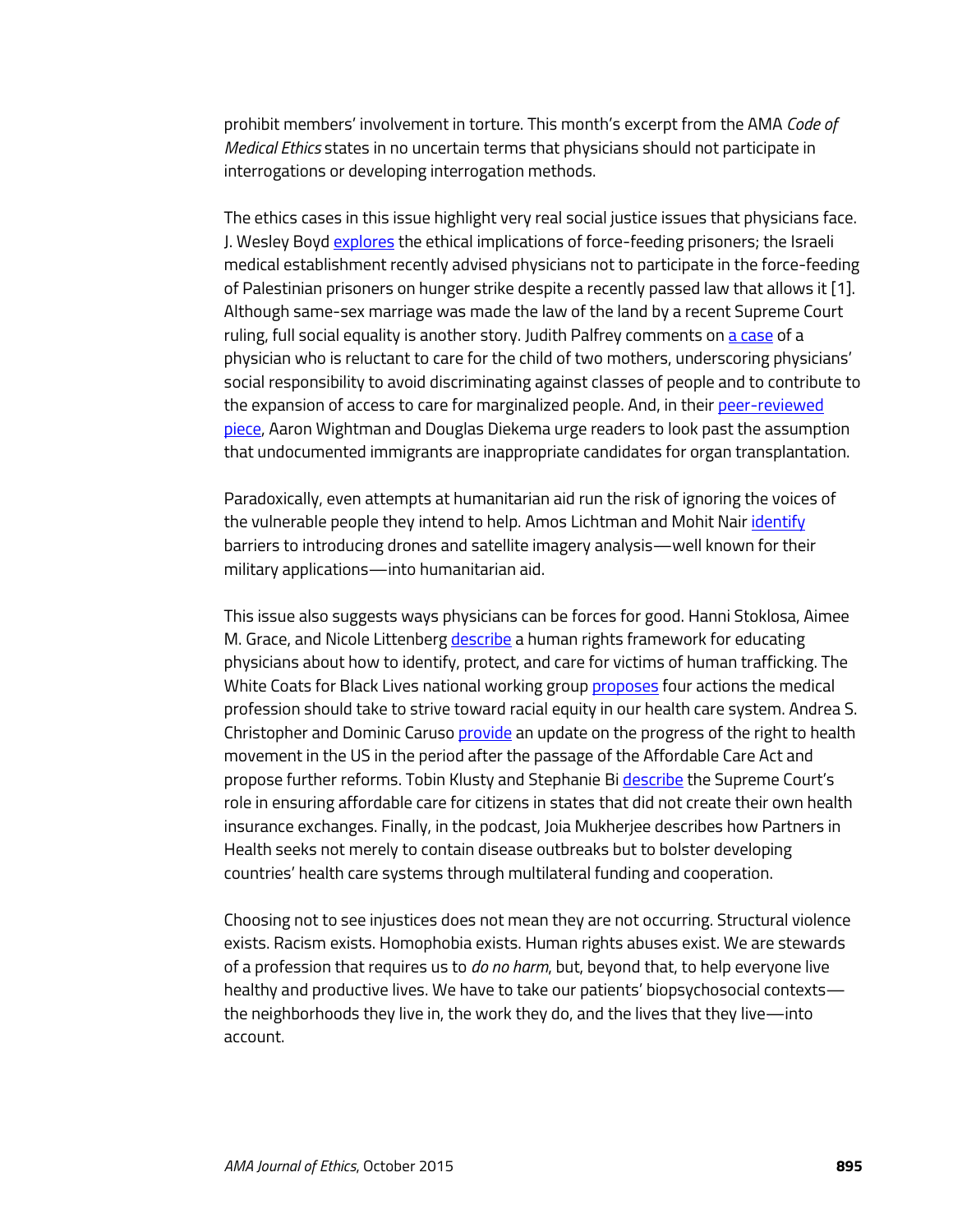With that understanding, Dr. Martin Luther King Jr.'s words resonate: "Injustice anywhere is a threat to justice everywhere. We are caught in an inescapable network of mutuality, tied in a single garment of destiny. Whatever affects one directly, affects all indirectly" [2]. Social justice is not merely a nice idea but a crucial part of our responsibility to promote health. We must participate in addressing inequalities and abuses so that all people are able to achieve health, defined by the World Health Organization as "a state of complete physical, mental and social well-being and not merely the absence of disease or infirmity" [3]. We hope this issue challenges preconceived notions of the role physicians ought to play in safeguarding human and civil rights and sparks insight into how to join the struggle.

#### **References**

- 1. Efrati I, Lis J. Israeli government approves bill to force feed prisoners on hunger strike. *Haaretz*. June 14, 2015. http://www.haaretz.com/news/israel/1.661127. Accessed August 30, 2015.
- 2. King ML, Jr. Letter from a Birmingham jail. April 16, 1963. http://www.africa.upenn.edu/Articles\_Gen/Letter\_Birmingham.html. Accessed August 31, 2015.
- 3. World Health Organization. Preamble to the Constitution of the World Health Organization. In: *Proceedings and Final Acts of the International Health Conference Held in New York from 19 June to 22 July 1946*. New York, NY: World Health Organization; 1948:100. *Official Records of the World Health Organization*; no 2. http://whqlibdoc.who.int/hist/official\_records/2e.pdf. Accessed August 5, 2015.

## **Nikhil A. Patel, MS**

MS-4 Mayo Medical School, Mayo Clinic Rochester, MN

#### **Acknowledgement**

A special thanks to J. Wesley Boyd, MD, PhD, of Cambridge Health Alliance and Harvard Medical School, for his mentorship in conceptualizing the issue and his critical support in bringing it to fruition.

The viewpoints expressed in this article are those of the author(s) and do not necessarily reflect the views and policies of the AMA.

**Copyright 2015 American Medical Association. All rights reserved. ISSN 2376-6980**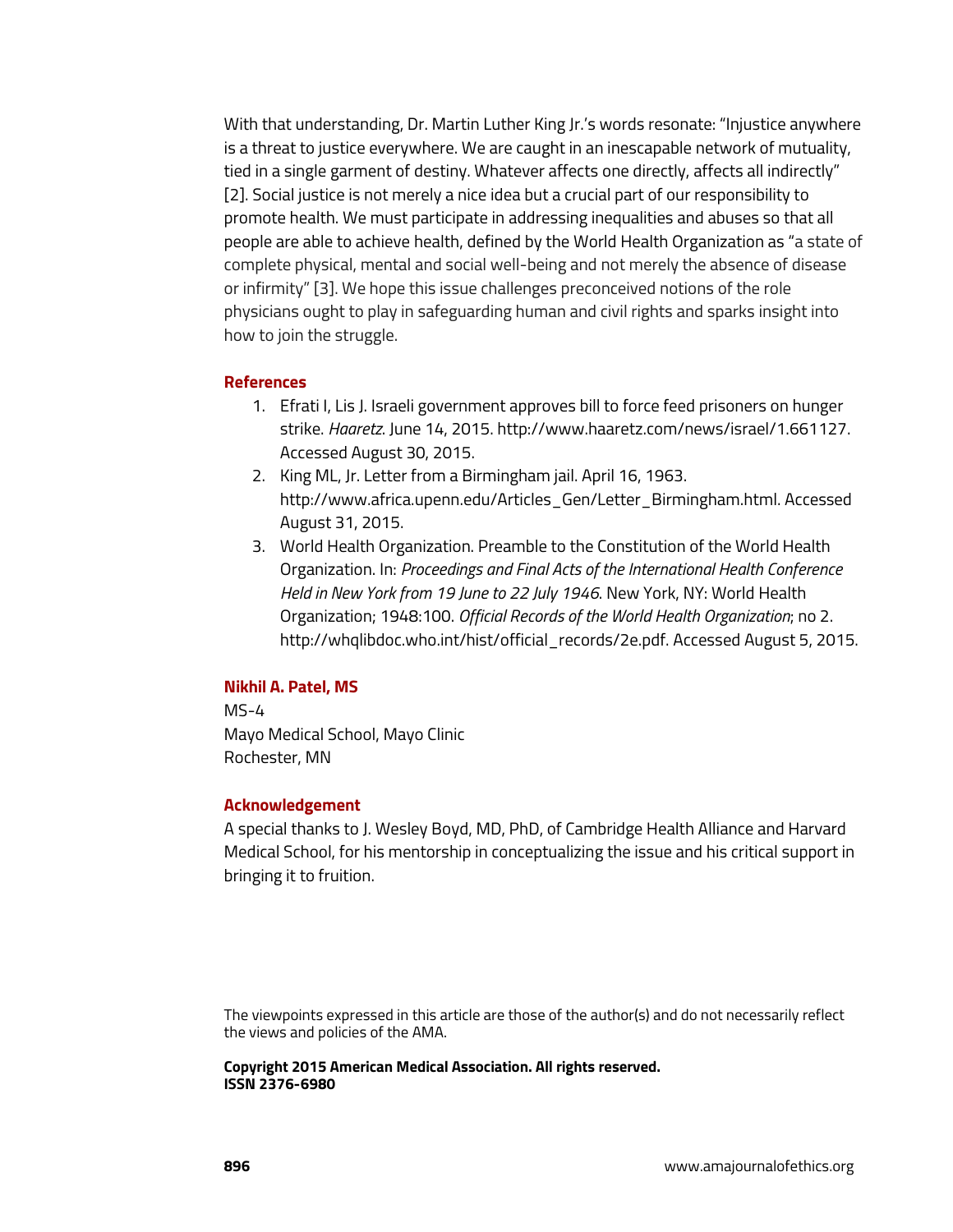# **American Medical Association Journal of Ethics**

**October 2015, Volume 17, Number 10: 897-903**

## **ETHICS CASE**

## **Conscientious Refusal or Discrimination against Gay Parents?**

Commentary by Judith Palfrey, MD

Dr. Smith had been one of four members of a pediatric family practice for 19 years. Over the years, she had greatly enjoyed seeing her patients and getting to know their families, and she took pleasure in the routines of her practice, the cycles of back-to-school checkups and vaccination schedules, the Christmas cards from patients that accumulated on a bulletin board every December. She felt she'd long since found her rhythm as a pediatrician.

So it was with some surprise that she confronted a new situation when her 2 p.m. Wednesday appointment—expectant parents preparing for the birth of their first child turned out to be not a mother and father but two women. What raced through her mind in the following second or two was the relationship that she formed with her patients' parents—often they shared other aspects of their lives with her and sought counsel on all sorts of matters. Dr. Smith knew she could not pretend to have that degree of comfort with and interest in this couple.

Dr. Smith regained her composure and shook their hands, hoping she was disguising her discomfort. She took notes, mustered up enough normalcy to give terse answers to the parents' questions, and saw them out the door with a tight smile. When they'd left, she looked back over her notes and thought, "I don't want to treat a patient with lesbian parents. Children should be raised by a mother and a father. And I don't think I should have to do this. Shouldn't this family be assigned to one of my partners?"

#### **Commentary**

The birth of a baby is one of the most beautiful moments in the life of any parent. It is also the sacred establishment of a family. With a child's entrance into the world, the parents take on the awesome responsibility of providing nurturance, nourishment, protection, love, education, and a future for the little new being entrusted to them. The transformation of a couple into a family is supported by the parents' own families, the community around them, and the larger society. A key member of the community in this transformation is the health care professional who delivers anticipatory guidance and preventive health care and is a backstop in case of illness and other emergencies.

In this case, a physician is considering ["turfing"](http://journalofethics.ama-assn.org/2012/05/medu2-1205.html) the expected newborn patient because her parents are [lesbians.](http://journalofethics.ama-assn.org/2013/09/ecas2-1309.html) From the case description, we do not know whether the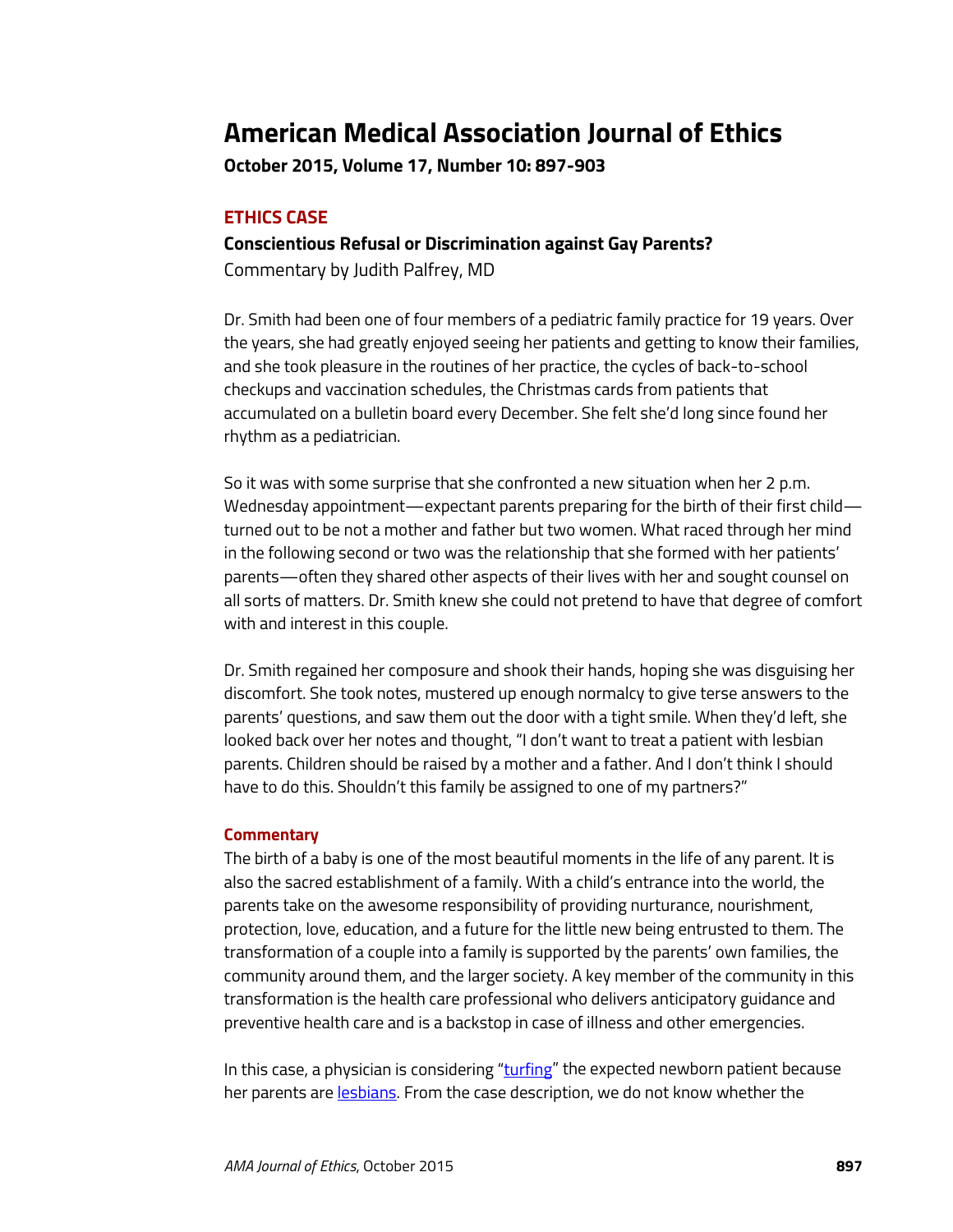parents have experienced other rejections or discriminatory reactions from their own families, but here is a professional considering refusing to support the creation of this new family because of her personal belief and **bias**. Since family, community, and societal support all bolster family formation, this refusal to provide professional health care needs to be examined.

This case raises a number of questions:

- 1. What does it mean for a physician to judge a patient or patient's family based on sexual orientation? Is this discrimination on the part of the physician? Will it have specific effects on the couple's child or children?
- 2. If a doctor questions the parenting abilities of individuals based on their sexual orientation and considers treating their children against her conscience, what other characteristics might a physician consider against her own conscience?
- 3. What would make people unfit or "wrong parents" and what actions would be appropriate for a physician to take "in good conscience"?

## **Physician Judgment as a Denial of Access to Care**

The physician in this case has made the judgment that the parents are somehow different from other parents she cares for and is not willing to provide them medical care and advice. She wants to make provision for them to see someone else, but her view of the parents is clearly discriminatory—based solely on the information that they are a gay couple. Until recently, such a decision on the part of a doctor would have been unfortunate, but the parents would have had little societal or community recourse to improve the situation. In the wake of the passage of the Affordable Care Act (ACA) [1] in 2010 and the US Supreme Court decisions in *United States v. Windsor* (2013) and *Obergefell v. Hodges* (2015) [2, 3], the parents have official support that shines a new light on their dismissal by the doctor.

Provisions of the Affordable Care Act aim to lessen the de facto discrimination that has denied care to different classes of Americans. For instance, the elimination of the preexisting condition exclusion extended health care coverage to a whole class of sick and vulnerable people. The widening of Medicaid eligibility opens the health care door to people who cannot afford private health care premiums. The ACA has as its premise that *all* means *all*. In other words, no segment of the population should be denied care that other segments receive.

Within the American population, there is wide diversity of sexual identification. In 2014, the CDC's National Health Interview Survey [4] reported that, among American adults aged 18 and over, 2,000,000 American men (1.8 percent) and 1,729,000 American women (1.5 percent) identify as gay. In addition, 481,000 US men and 1,033,000 US women report their sexual orientation as bisexual. Many consider these figures an underestimate [5].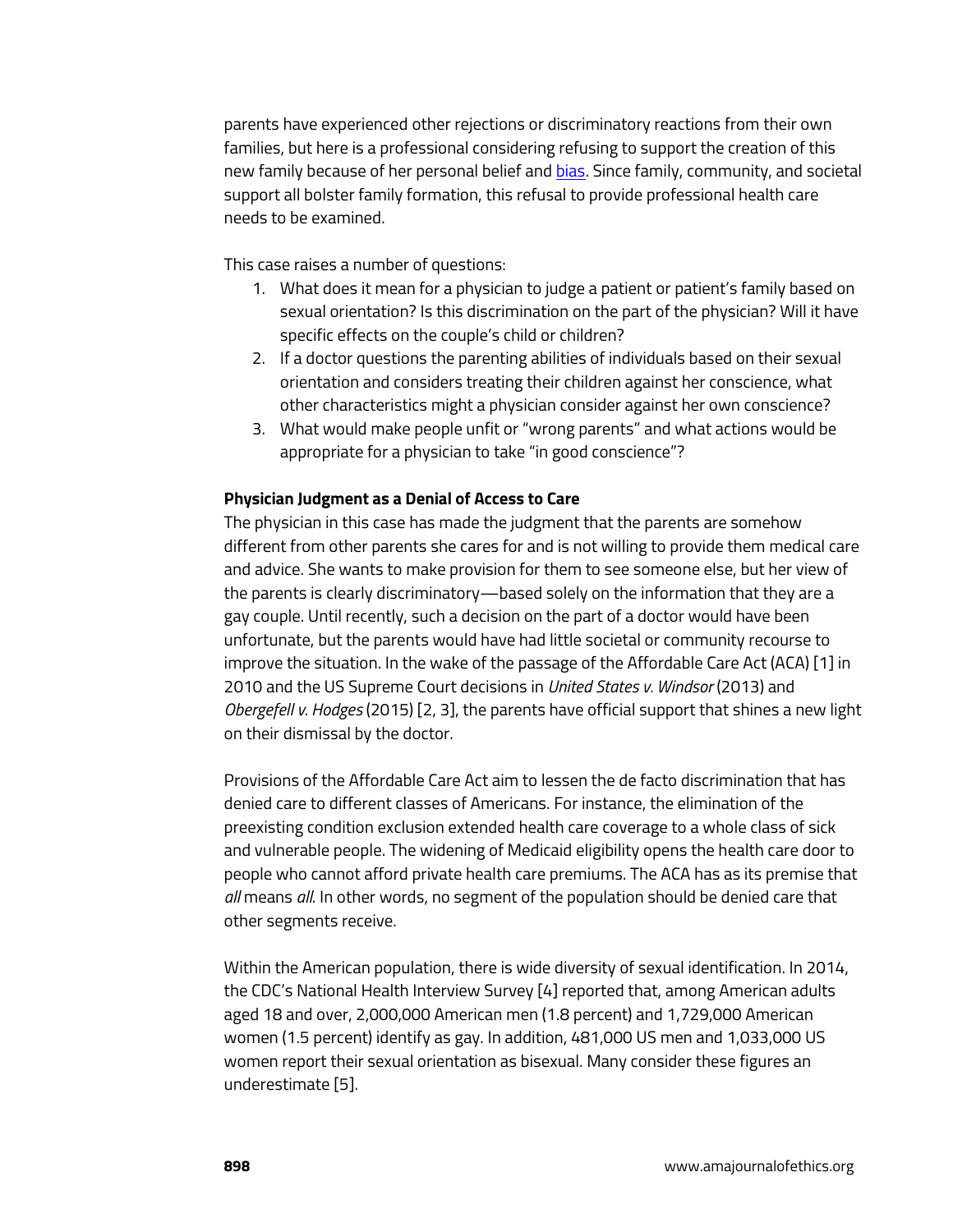Following the 2013 Supreme Court decision that declared the Defense of Marriage Act unconstitutional [2], there were substantial changes in more than half the states regarding the legal status of gay marriage [6]. As of June 25, 2015 (the day prior to the *Obergefell v. Hodges* decision), 37 states recognized same-sex marriage [6]. In 8 of the 13 states with same-sex marriage bans, the bans had actually been overturned but were in the process of appeal [6]. As of June 26, 2015, based on the *Obergefell v. Hodges* decision, all states are now required to recognize same-sex marriage and afford gay couples all the rights that legal marriage carries with it [3]. The Centers for Medicare and Medicaid Services (CMS) have published extensive information about the coverage that legally married same-sex couples should expect in the medical marketplace, including services that same-sex spouses were denied in the past [7].

More than 15 professional organizations have strongly supported marriage equality, gay and lesbian parenting, or both [8]. In 2013, the American Academy of Pediatrics (AAP) published an unambiguous statement in support of gay parents based on a rigorously researched technical report [9]. The AAP Committee on Psychosocial Aspects of Child and Family Health demonstrated that children thrive best in homes with married parents. The central thesis of the AAP committee argument in support of gay marriage was that, historically, systematic discrimination against gay parents has denied their children the community and societal supports that promote health and child development.

If doctors can refuse to care for patients and families of certain types or classes, this is a health inequity. If insurance companies were still allowed to limit payment for the children or spouses of gay enrollees (including maternity benefits), that might prevent such enrollees from affording essential care. If one parent in a family cannot benefit from the provisions of federal laws such as the Family and Medical Leave Act, he or she may suffer unduly when a child or other loved one is sick and he or she cannot assist in care. If social service agencies can limit services, some children may not have access to the nurturance and nourishment other children receive. These community and societal discriminatory practices that can impact health are the basis for the new legal standards protecting gay married couples. In cases like the one presented here, the physician's bias is the first brick in the wall of barriers gay parents have traditionally found themselves confronting in the health care system.

#### **Personal Conscience and Physician "Rights"?**

In light of the health legislation, court cases, and professional statements, does a doctor have the "right" to refuse care to patients whose traits or behavior she does not approve of? All human beings have deeply held beliefs and biases [10], and physicians are no exception. The question is how does personal bias play out in professional settings? Should all Catholic internists decide that they cannot "in good conscience" take care of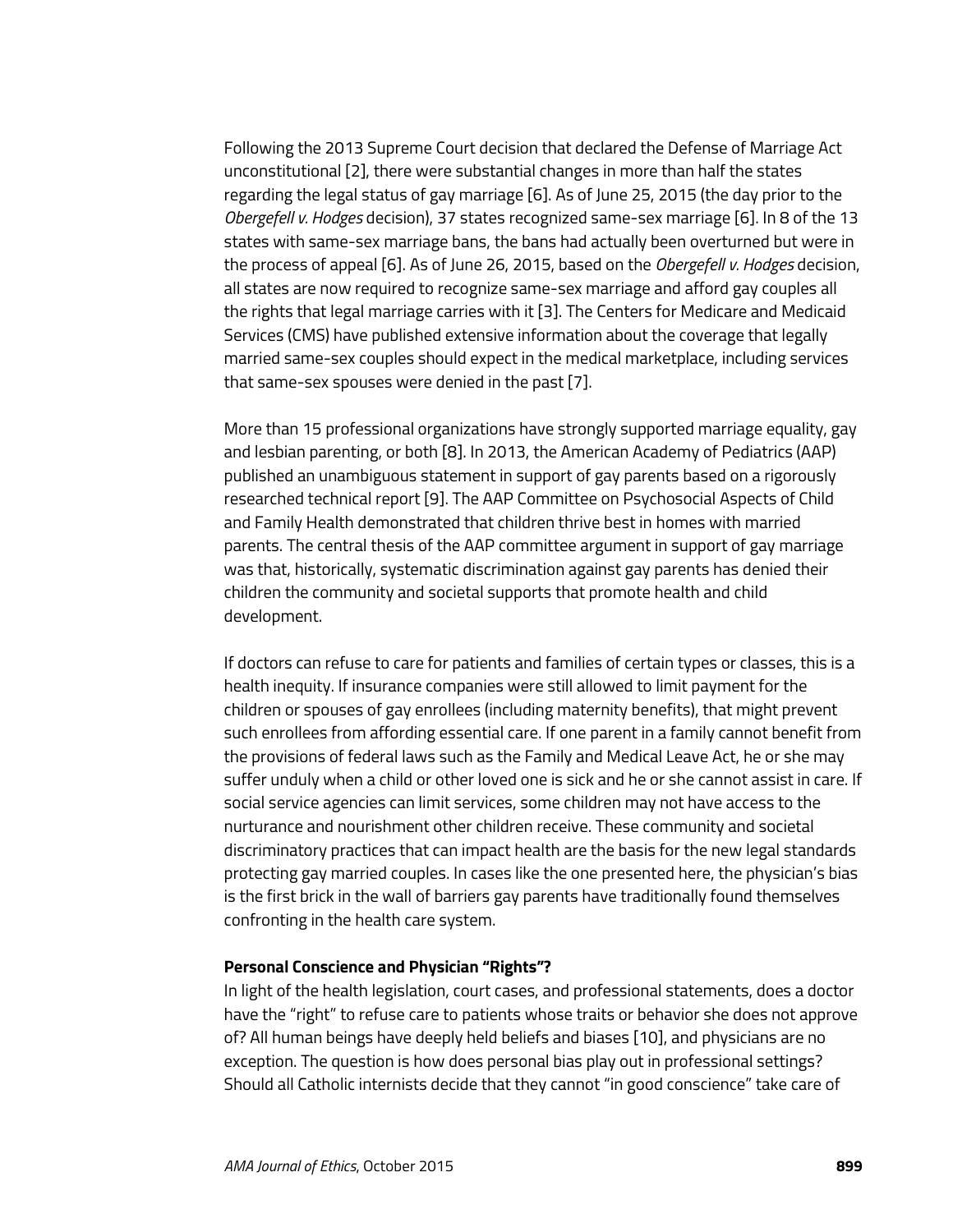ob-gyn physicians who perform terminations of pregnancy? Should all doctors who object to the taking of another human's life be allowed to refuse to care for members of the military, police, and the unfortunate individuals who must administer lethal injections? Should vegetarian physicians refuse to care for meat eaters? Should physicians who believe in divestment from fossil fuel companies refuse to care for parents who come to see them in cars? Should Democratic physicians ask all Republican patients to transfer to their Republican colleagues? And—a much-asked question should physicians who provide immunizations refuse to care for vaccine-refusers?

While some of the examples above border on a *reductio ad absurdum*, it is critical to ask what rights physicians have regarding their beliefs. Should a Catholic physician be obligated to perform an abortion? Should a doctor ever be required to unhook a respirator or euthanize a patient? It may be fruitful to untangle attitudes from behaviors. The doctor's attitude is what is at stake in this case.

The doctor has made her decision not to care for this family because the parents have openly identified themselves to her as a lesbian couple. If one parent had come in, presenting herself as a single mother, Dr. Smith would have assumed she was straight and not considered refusing to treat her child. Is it fair to punish them for their honesty? She is not, and probably should not be, privy to the sexual practices of the vast majority of the families who come to see her. Moreover, within her practice there are doubtless parents who hold beliefs that are different from hers on a whole array of topics. She might, without her knowledge, be caring for some parents who behave in other ways she holds reprehensible—people who cheat on their spouses, evade their taxes, underpay their employees, or rob banks. Singling out this particular couple because she disapproves of their sexual orientation seems impossible to justify.

#### **What Are "Wrong Parents"?**

What if Dr. Smith does not object per se to interacting with gay people, but to (indirectly participating in) their parenting, because she believes it harms the children? There is no [evidence](http://journalofethics.ama-assn.org/2014/01/jdsc1-1401.html) that gay parents are less good at parenting than heterosexual parents, despite the challenges of community and societal bias against them [9]. The American Academy of Pediatrics (AAP) makes a strong point that the preponderance of research shows that two parents (whether they are straight or gay) are better equipped than single parents to provide a family structure, physical supports, discipline and guidance, education, and mental health promotion [8]. If we don't condemn single parents as harmful to children and unfit to parent, it is difficult to justify condemning partnered gay parents.

In this case, the physician has no reason to have concern that these parents will behave in anything but a loving and supportive way regarding their baby. In fact, she has proof that they are doing their best to follow the most up-to-date parenting recommendations. The evidence is right in front of her: the parents chose *her* as their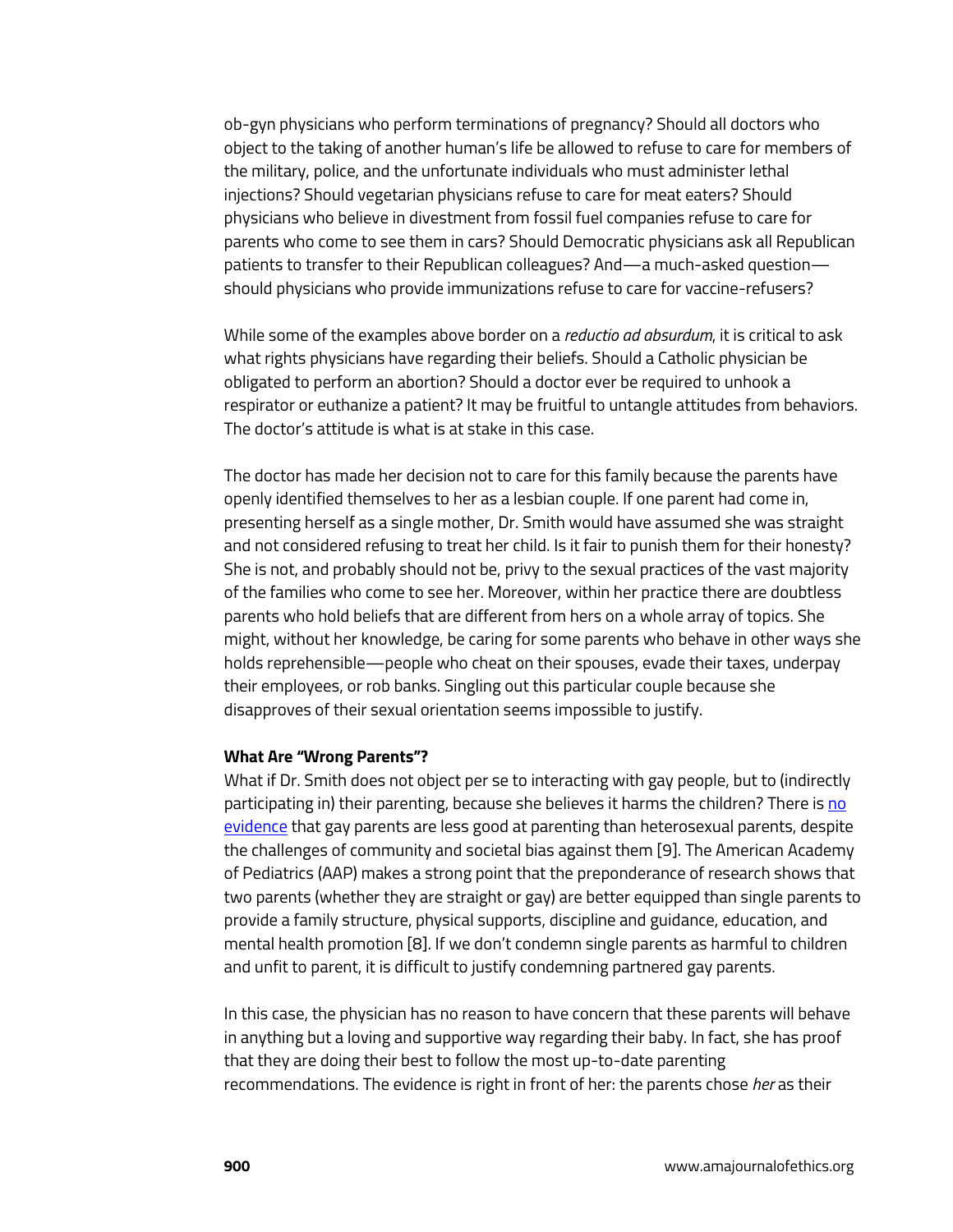child's pediatrician and made a prenatal visit. These are metrics (crude though they may be) of "good parenting." In the face of this evidence, a dismissal would not appear justified.

Child health physicians unfortunately do sometimes encounter "wrong parents." Under extreme circumstances of major mental health or substance abuse disorders or in the presence of domestic violence, physicians may have to take action to protect children from the neglect or abuse of parents who are either temporarily or permanently incapable of giving support and sustenance to their children. This is often under circumstances in which the parents are extremely ill and overwhelmed. Pediatricians in these situations are mandated to report the family to the state social service agency, which determines the degree of neglect and abuse and makes a disposition that may include taking custody of the child away from the parent. Even in these circumstances, however, clinicians still have a moral obligation to try to ensure the best care and outcomes for both the children and the family.

### **Conclusion**

As we probe the question of whether this case constitutes conscientious refusal or discrimination, we could reasonably ask if there is anyone a physician isn't obligated to care for. Or, stated another way, are all physicians personally responsible for all patients? Obviously, physicians as a group make decisions all the time about which patient is best cared for by which physician (generalist or specialist, pediatrician or geriatrician, mental health professional or surgeon). What is different in this case is that the decision to opt out of providing care is based on the doctor's disapproval of an entire social demographic group, rather than a moral objection to participating in a particular medical practice or treatment; it is a question of who the patient is, rather than what the doctor will do.

In the twenty-first century, we are in the middle of large sociopolitical shifts, including increasing rights for and acceptance of previously marginalized groups and increasing transparency about sexual orientation. We also are increasingly aware of the health outcome disparities that are associated with different socioeconomic, cultural, linguistic, and gender identities. A significant portion of our civil society is trying to eliminate discrimination in every segment of life. Medicine, too, is working to eliminate discrimination. The Accreditation Council for Graduate Medical Education (ACGME) considers "sensitivity and responsiveness to a diverse patient population" part of the core physician competency of professionalism [11]. The US Office of Disease Prevention and Health Promotion's goals for the nation, *Healthy People 2020*, specifically calls on the health care community and others to "improve the health, safety, and well-being of lesbian, gay, bi-sexual and transgender (LGBT) individuals" [12].

While physicians' rights to their own belief systems should be protected, the standards of the medical profession dictate that health care professionals not let discriminatory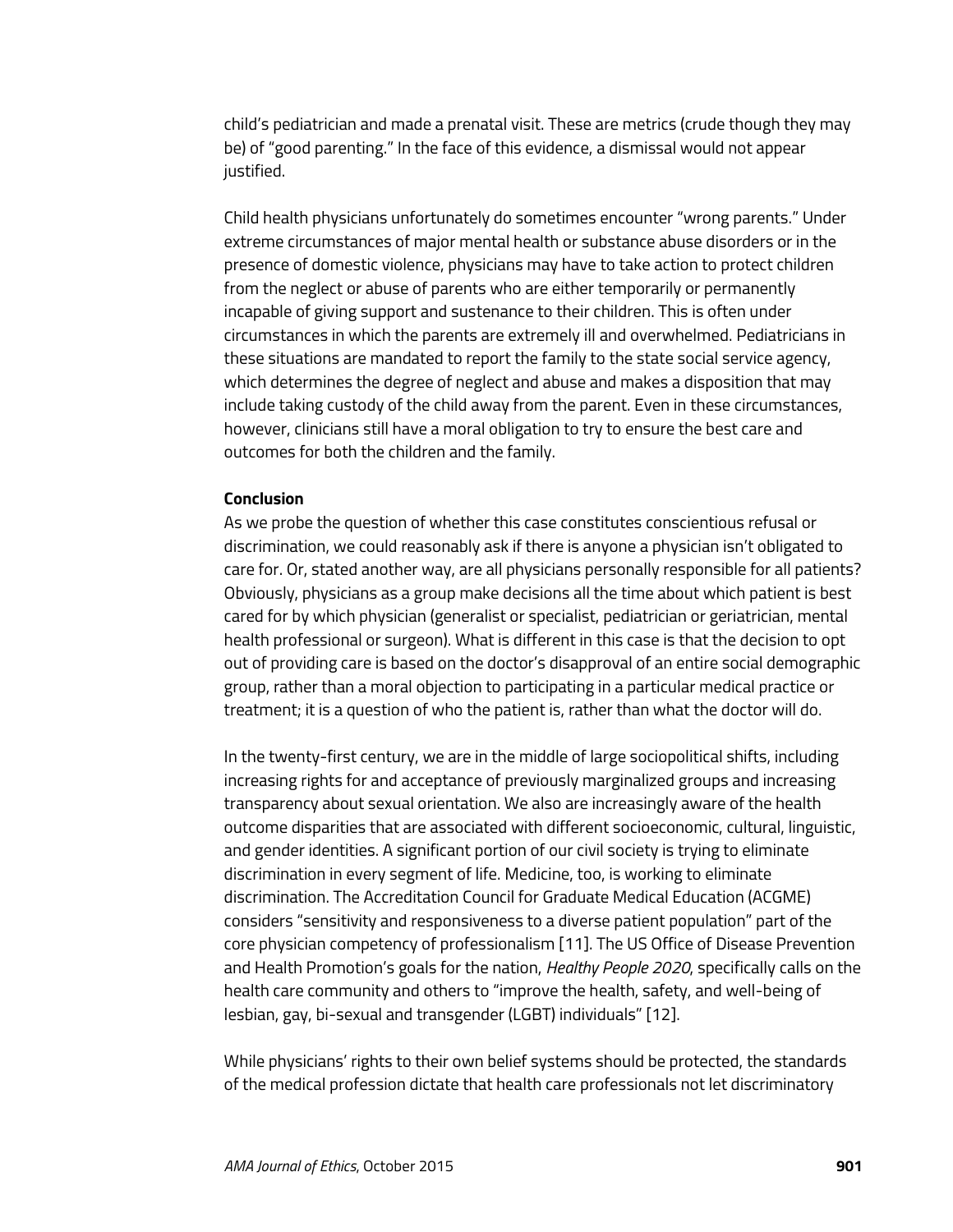views interfere with their duty to respond to the needs of their patients. Furthermore, to decide not to care for this family in this case would be sad for the doctor. She would be "turfing" her responsibility, but, more importantly, she would be losing the chance to engage personally with the valuable and enlivening diversity of the American community.

## **References**

- 1. Patient Protection and Affordable Care Act, Pub L No. 111-148, 124 Stat 119- 1024. http://www.gpo.gov/fdsys/pkg/PLAW-111publ148/html/PLAW-111publ148.htm. Accessed July 23, 2015.
- 2. *United States v Windsor*, 699 F3d 169 (2d Cir 2013). http://www.supremecourt.gov/opinions/12pdf/12-307\_6j37.pdf. Accessed June 30, 2015.
- 3. *Obergefell v Hodges*, No. 14-556 (6th Cir 2015). http://www.supremecourt.gov/opinions/14pdf/14-556\_3204.pdf. Accessed June 30, 2015.
- 4. Ward BW, Dahlhamer JM, Galinsky AM, Joestl SS. Sexual orientation and health among US adults: National Health Interview Survey, 2013. *Natl Health Stat Report*. 2014;77:1-10.
- 5. Somashekhar S. Gay-rights groups dispute federal survey's estimate of population. *Washington Post*. August 1, 2014. http://www.washingtonpost.com/national/gay-rights-groups-dispute-federalsurveys-estimate-of-population/2014/07/31/6e614f62-1731-11e4-9349- 84d4a85be981\_story.html. Accessed June 30, 2015.
- 6. ProCon.org. 50 states with legal gay marriage. Updated July 1, 2015. http://gaymarriage.procon.org/view.resource.php?resourceID=004857. Accessed July 1, 2015.
- 7. Centers for Medicare and Medicaid Services. Same-sex married couples. https://www.healthcare.gov/married-same-sex-couples-and-themarketplace/. Accessed July 1, 2015.
- 8. American Academy of Pediatrics Committee on Psychosocial Aspects of Child and Family Health. Promoting the well-being of children whose parents are gay or lesbian. *Pediatrics*. 2013;131(4):827-830.
- 9. Perrin EC, Siegel BS; American Academy of Pediatrics Committee on Psychosocial Aspects of Child and Family Health. Promoting the well-being of children whose parents are gay or lesbian. *Pediatrics*. 2013;131(4):e1374-e1383.
- 10. Banaji MR, Greenwald AG. *Blindspot: Hidden Biases of Good People*. New York, NY: Delacorte Press; 2013.
- 11. Accreditation Council for Graduate Medical Education. ACGME program requirements for graduate medical education in pediatrics. Approved September 30, 2012. Effective July 1, 2013. http://acgme.org/acgmeweb/Portals/0/PFAssets/2013-PR-FAQ-PIF/320\_pediatrics\_07012013.pdf:15. Accessed July 23, 2015.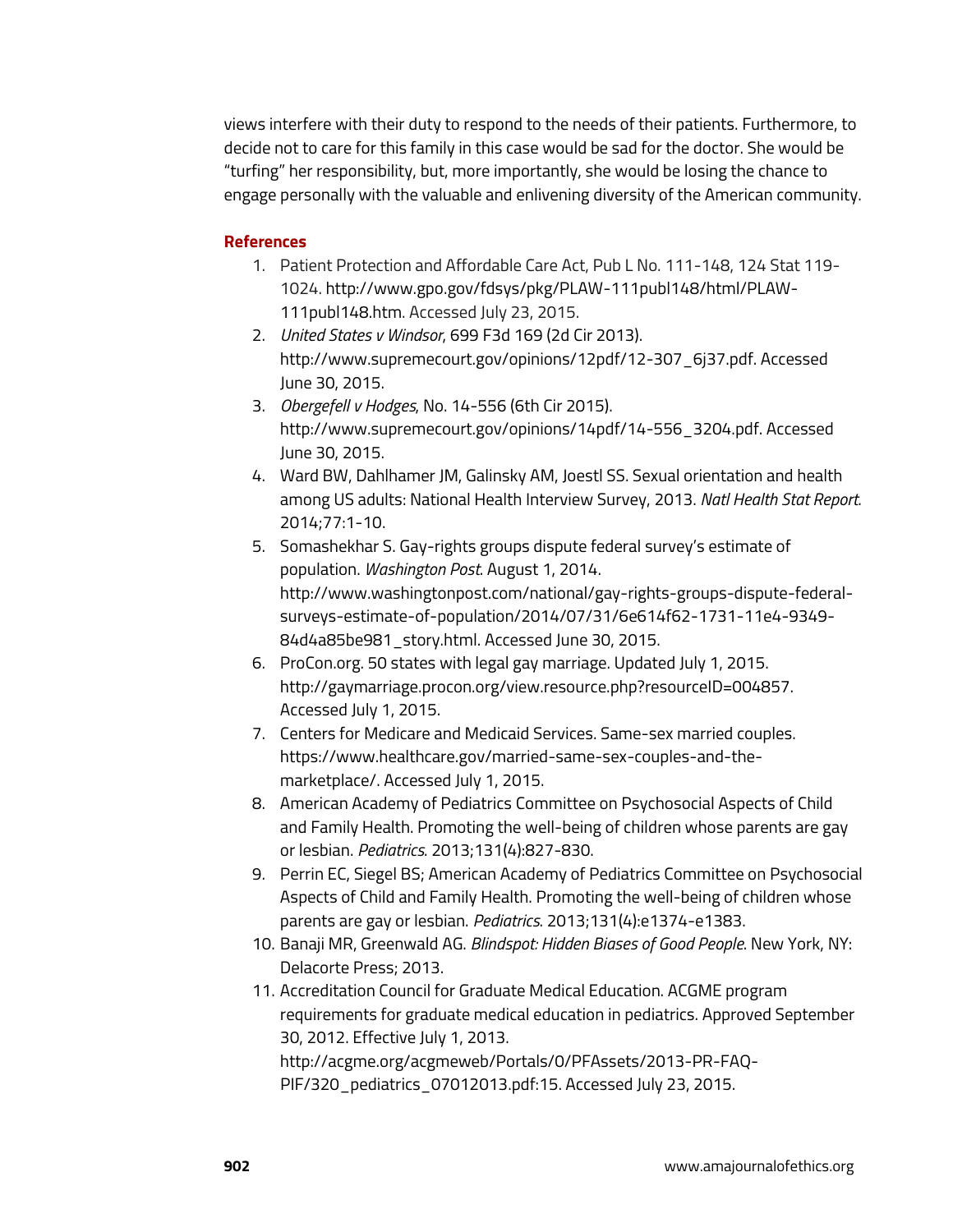12. US Department of Health and Human Services Office of Disease Prevention and Health Promotion. Lesbian, gay, bisexual, and transgender health. http://www.healthypeople.gov/2020/topics-objectives/topic/lesbian-gaybisexual-and-transgender-health. Accessed July 1, 2015.

**Judith Palfrey, MD**, is the T. Berry Brazelton Professor of Pediatrics at Harvard Medical School in Boston and a senior associate in medicine at Boston Children's Hospital. A general pediatrician, she focuses on community medicine and advocacy, especially for children and adolescents with disabilities. She is the past president of both the Academic Pediatric Association and the American Academy of Pediatrics.

#### **Related in the** *AMA Journal of Ethics*

[Justice in Medicine—Conscience Must Not Undermine Patients' Autonomy and Access to](http://journalofethics.ama-assn.org/2010/08/conl1-1008.html)  [Care,](http://journalofethics.ama-assn.org/2010/08/conl1-1008.html) August 2010

[Physician Values and Clinical Decision Making,](http://journalofethics.ama-assn.org/2006/05/ccas2-0605.html) May 2006

[The Medical School Curriculum and LGBT Health Concerns,](http://journalofethics.ama-assn.org/2010/08/medu1-1008.html) August 2010

[Doctors' Responsibility to Reduce Discrimination against Gay, Lesbian, Bisexual, and](http://journalofethics.ama-assn.org/2011/10/oped2-1110.html)  [Transgender People,](http://journalofethics.ama-assn.org/2011/10/oped2-1110.html) October 2011

The people and events in this case are fictional. Resemblance to real events or to names of people, living or dead, is entirely coincidental.

The viewpoints expressed in this article are those of the author(s) and do not necessarily reflect the views and policies of the AMA.

**Copyright 2015 American Medical Association. All rights reserved. ISSN 2376-6980**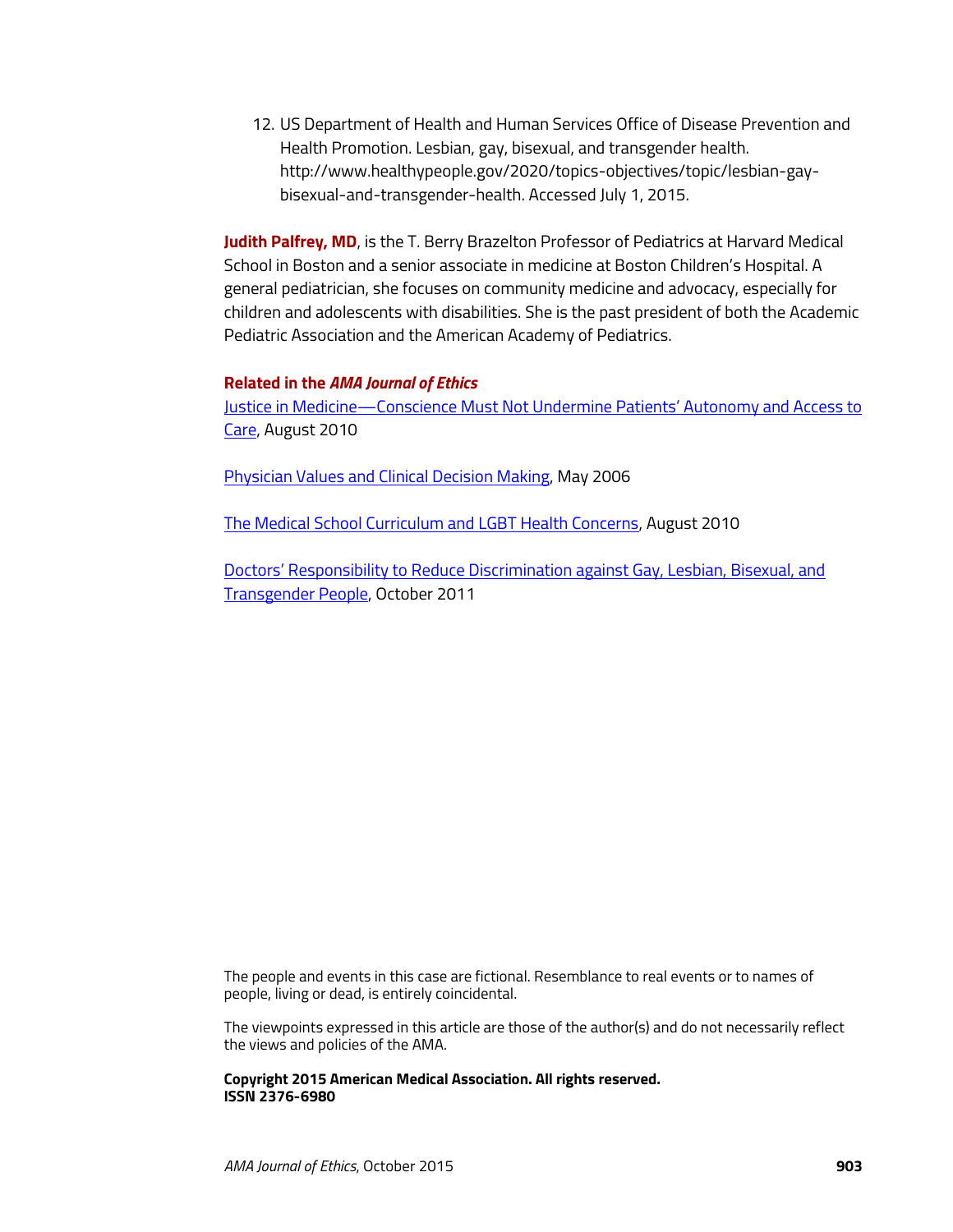## **American Medical Association Journal of Ethics**

**October 2015, Volume 17, Number 10: 904-908**

## **ETHICS CASE**

## **Force-Feeding Prisoners Is Wrong**

Commentary by J. Wesley Boyd, MD, PhD

Dr. Johnson had worked within the California Department of Corrections and Rehabilitation (CDCR) since completing his residency. A passionate advocate for inmates' health, he saw the CDCR as a place for him to care for a vulnerable population. No day was ever the same.

Dr. Johnson knew that several prisoners at one of the state institutions had been on hunger strikes for three weeks, and he was being kept informed of the situation. One morning he received the report that they were extremely fatigued and lethargic, dizzy, bradycardic, and experiencing chills. As their conditions deteriorated, Dr. Johnson was told by his superiors that they needed to be given artificial nutrition.

The protestors were bringing attention to the experience of solitary confinement, a practice used in CDCR maximum-security prisons. Dr. Johnson had treated prisoners after they had been in solitary confinement and had seen the devastating psychological and physical sequelae of being locked in an isolation cell for 22 to 24 hours a day. In speaking with the prisoners, Dr. Johnson learned that they intended to refuse any form of nutrition until their demands—including an end to long-term solitary confinement, the provision of regular and meaningful social contact, adequate health care, access to sunlight, and adequate food—were met [1].

The prison administrator to whom Dr. Johnson reported asked that he oversee providing nutrition artificially to the inmates so they would not die. The prison warden said, "It's not like this is Guantanamo or anything, we won't be using NG tubes; we'll just give them TPN through an IV. They're wavering in and out of consciousness as it is. They won't even notice."

#### **Commentary**

In being asked to help provide nutrition for hunger-striking prisoners through an IV, prison physician Dr. Johnson is presented with a dilemma that can be viewed from several perspectives. Assuming he wants to keep his job, he presumably feels pressure to acquiesce to the warden's request. Additionally, although Dr. Johnson might respect the prisoners and their motivations for refusing nourishment, it could be very painful for him to stand by and watch the prisoners' physical suffering, knowing that relief was as close as an IV line. At the same time, and despite how difficult it might be for him to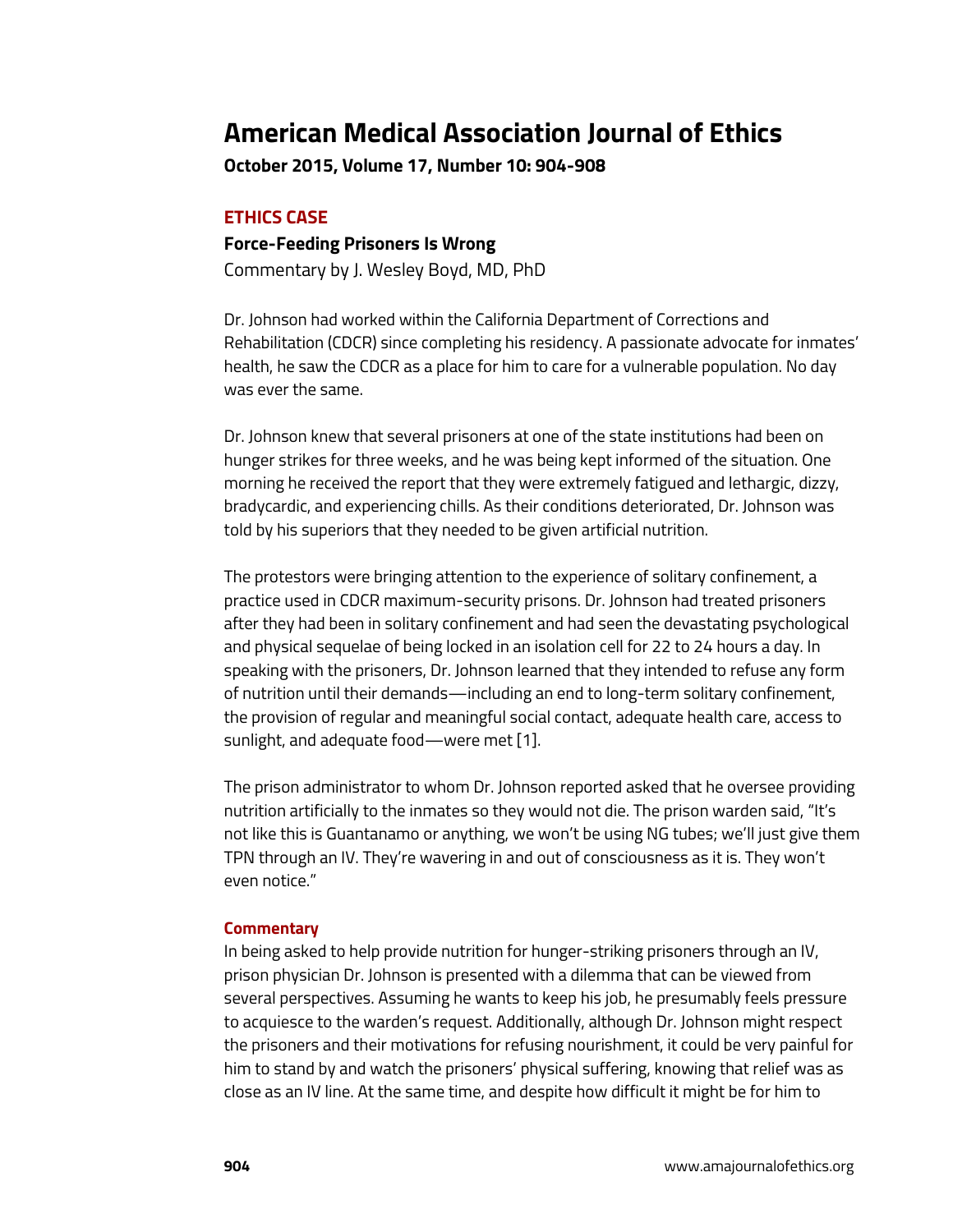witness, if he respects these prisoners, he probably supports their cause and thinks they have a right to refuse nutrition to press their case for reform within the prison.

Prior to addressing the other issues in this case, I want to comment on solitary confinement, which can consist of being locked in a cell, alone, for 22 to 24 hours a day. The Center for Constitutional Rights (CCR) writes that the "devastating psychological and physical effects of prolonged solitary confinement" place prisoners at even greater risk of "more devastating future psychological harm" [1]. After highlighting multiple negative psychological aspects of solitary confinement, CCR concludes that "solitary confinement is torture," pointing out that it has been condemned as such by the international community, and constitutes cruel and unusual punishment in violation of the US Constitution [1]. Given the consensus opinion on the cruelty of solitary confinement, anyone looking from without would conclude that these prisoners' demands are reasonable and that their fasting, while extreme, is rational and may be the only peaceful means available to them for calling attention to the cruel and punishing practice of solitary confinement.

### **Political Objections to Prisoners' Fasting as a Form of Protest**

Unless the prison warden accedes to the protestors' demands or they call off their hunger strike at some point, the ultimate result of these hunger strikes will be death. And death is, prima facie, something to be avoided. Perhaps it is even more to be avoided from the perspective of a prison warden who fears that, if the hunger strikers do in fact die, their deaths could be cause for significant political repercussions and also stain the prison's reputation.

The Israeli government recently authorized force-feeding of hunger-striking Palestinian prisoners who were deemed in danger of dying for just these kinds of reasons [2]. The legislators wanted "to prevent security detainees from trying to 'blackmail the government' or foment unrest among Palestinians in the event that a detainee dies in prison after a hunger strike" [2]. The Israeli Public Security minister is quoted as saying that "security prisoners are interested in turning a hunger strike into a new type of suicide terrorist attack through which they will threaten the State of Israel. We will not allow anyone to threaten us and we will not allow prisoners to die in our prisons" [2].

By recasting the hunger strike as a "suicide terrorist attack," Israel is attempting to portray force-feeding of detainees as political self-protection. The Israeli Medical Association wasn't buying this rationale; it promised that, if the policy were enacted, it would encourage doctors to refuse to participate [2].

#### **Examination of the Ethical Dilemmas**

Ethical dilemmas arise because basic ethical principles are competing with one another, and, with a hunger strike, the competing principles are in stark relief. On the one hand,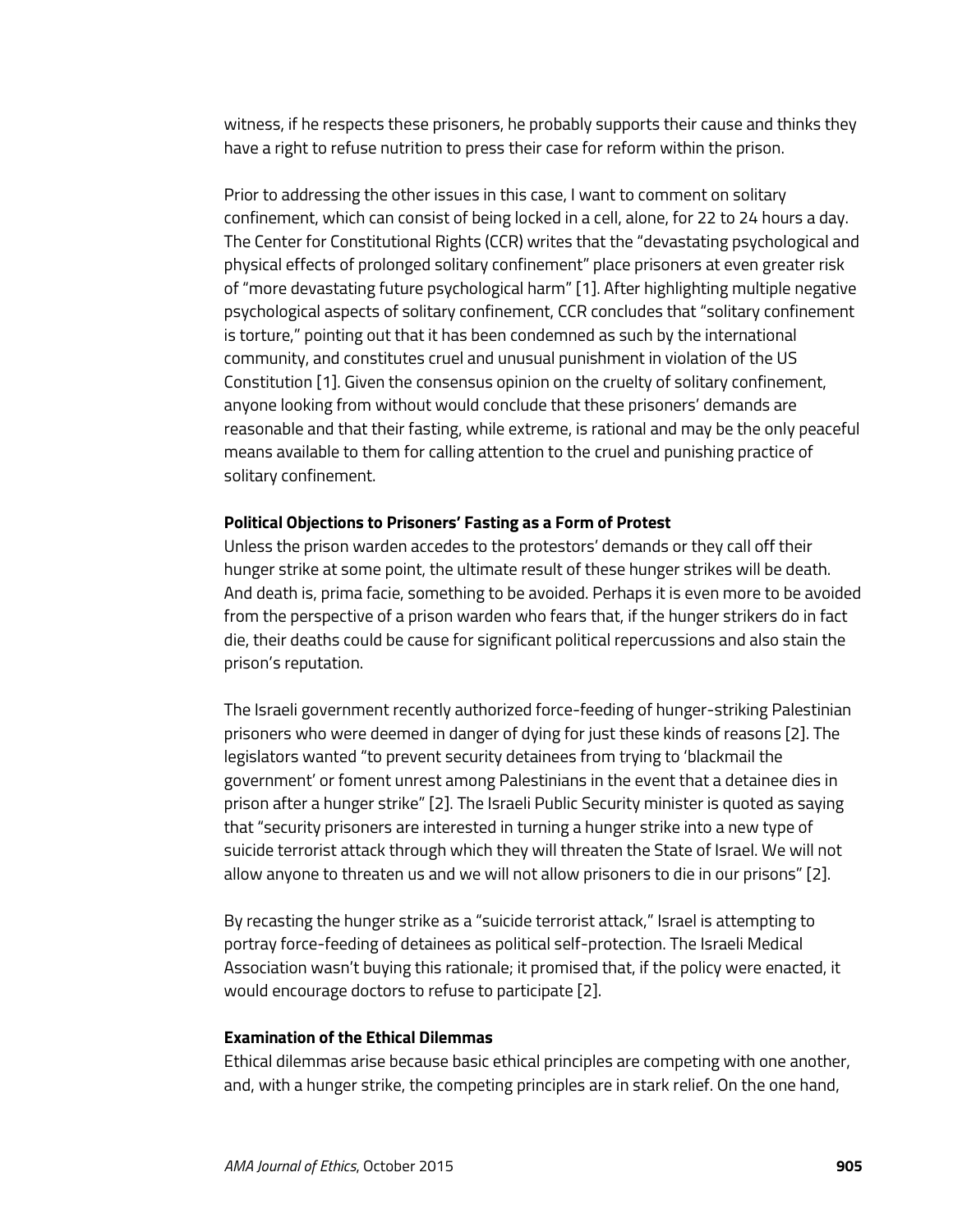respecting prisoner human rights suggests that, all other things being equal, prisoners ought to be allowed to choose how to act, within the limits of those rights. Other basic bioethical principles are also at play, including beneficence, nonmaleficence, and justice. With respect to hunger-striking prisoners, beneficence could easily be interpreted to suggest that maintaining prisoner health and well-being should be prioritized and that the doctor is actually being asked to promote beneficence.

Although the warden might, in fact, be asking Dr. Johnson to adhere to principles of nonmaleficence and beneficence, he might also be acting out of professional selfinterest. He might simply hope to protect himself and his prison from the negative publicity that can result from hunger-striking prisoner deaths or, should he acquiesce to their demands, from having the prison's solitary confinement policies and procedures exposed to the public.

In this instance, how to best promote the principle of justice could be argued in various ways. Working for greater justice could mean that any way of diminishing the use of solitary confinement should be promoted, but it also might—more superficially—mean that we ought to prioritize the health and welfare of individual prisoners and not permit them to starve themselves.

So, despite the doctor's dilemma, if the prisoners are making rational, informed, and uncoerced choices to continue their hunger strike, then every international code of ethics, including that of the World Medical Association (WMA), [supports](http://journalofethics.ama-assn.org/2007/10/pfor1-0710.html) the prisoners' actions. The WMA Declaration of Tokyo states: "Where a prisoner refuses nourishment and is considered by the physician as capable of forming an unimpaired and rational judgment concerning the consequences of such a voluntary refusal of nourishment, he or she shall not be fed artificially" [3]. To ensure that the physician is making the correct determination, the WMA goes on to add, "the decision as to the capacity of the prisoner to form such a judgment should be confirmed by at least one other independent physician. The consequences of the refusal of nourishment shall be explained by the physician to the prisoner" [3].

Given that the WMA rejects any artificial nourishment under these circumstances, it does not matter that in this scenario the warden tells Dr. Johnson that nasogastric tubes would not be used and that the artificial nourishment "would only" be given through an IV. Even though the cruelty associated with forced NG tube placement would be avoided, the prisoners' rights would nonetheless be trampled, and international ethical norms and mores ignored.

The short way of putting this is that, if the capacity of the striking prisoners to make rational choices has been medically confirmed, they should be allowed to refuse nourishment, even if that refusal means that they might die, and even though some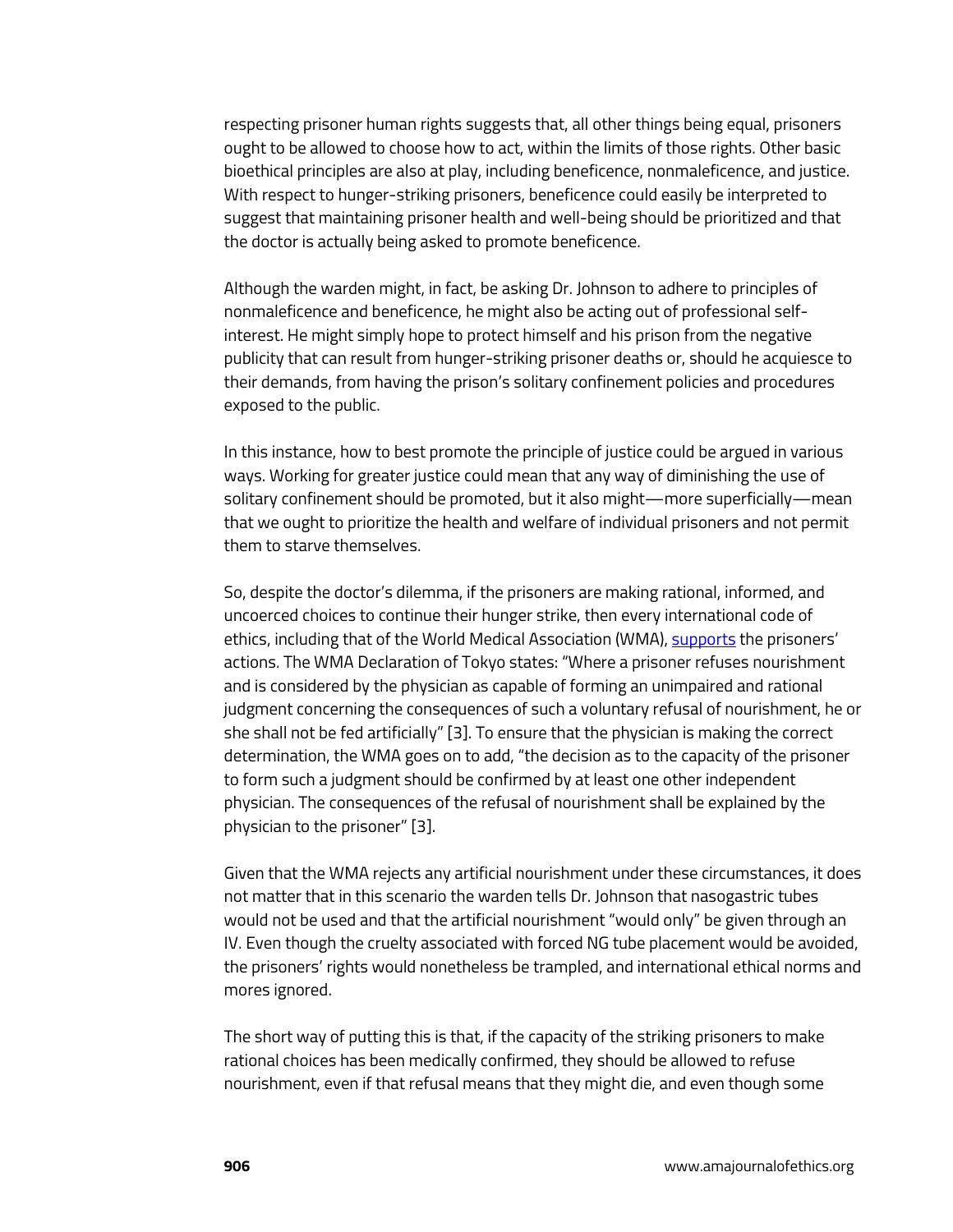governments—including the US at Guantanamo and presumably at other "black sites" around the globe—have force-fed prisoners.

Human beings have an overwhelmingly strong urge to continue living, even in the most deplorable and hideous conditions. As an example, almost everyone held captive in Nazi concentration camps chose not to end his or her own life, even though the circumstances were incomprehensibly horrible. Because of this primal urge to live, those who are deemed to have decision-making competency and are willing to sacrifice their lives and only their own—for a cause must believe that their reasons are compelling, and therefore respecting their autonomous choice is paramount.

All things considered, the warden's best course of action would be not to force-feed the prisoners but instead to accede to their demands, engaging in dialogue with them about solitary confinement policies and procedures, and enacting change. Although it likely would be uncomfortable for prison administrators to appear being "pushed around" or "manipulated" by prisoners, there are times when acceding to demands such as these is the proper course of action. Given the emerging consensus about the cruelty of solitary confinement and the long-standing consensus that force-feeding hunger-striking prisoners violates their basic human rights, this is one of those times.

## **References**

1. Center for Constitutional Rights. Torture: the use of solitary confinement in US prisons.

http://www.ccrjustice.org/sites/default/files/assets/CCR\_PelicanBayFactsheet \_20150520.pdf. Accessed July 2, 2015. This case is fictional, but it is based on the factual circumstance of prisoners at Pelican Bay State Prison in California as reported by the Center for Constitutional Rights.

- 2. Efrati I, Lis J. Israeli government approves bill to force feed prisoners on hunger strike. *Haaretz*. June 14, 2015. http://www.haaretz.com/news/israel/1.661127. Accessed July 24, 2015.
- 3. World Medical Association. WMA Declaration of Tokyo—Guidelines for Physicians Concerning Torture and Other Cruel, Inhuman or Degrading Treatment or Punishment in Relation to Detention and Imprisonment. Revised May 2006. http://www.wma.net/en/30publications/10policies/c18/index.html. Accessed July 2, 2015.

**J. Wesley Boyd, MD, PhD**, is a part-time assistant professor of psychiatry and a member of the Center for Bioethics faculty at Harvard Medical School in Boston. He is also a staff psychiatrist at Cambridge Health Alliance, where he is the co-founder and co-director of the Human Rights and Asylum Clinic. Dr. Boyd writes for lay and academic audiences on issues of health care justice and humanist aspects of medicine. His book, *Almost Addicted*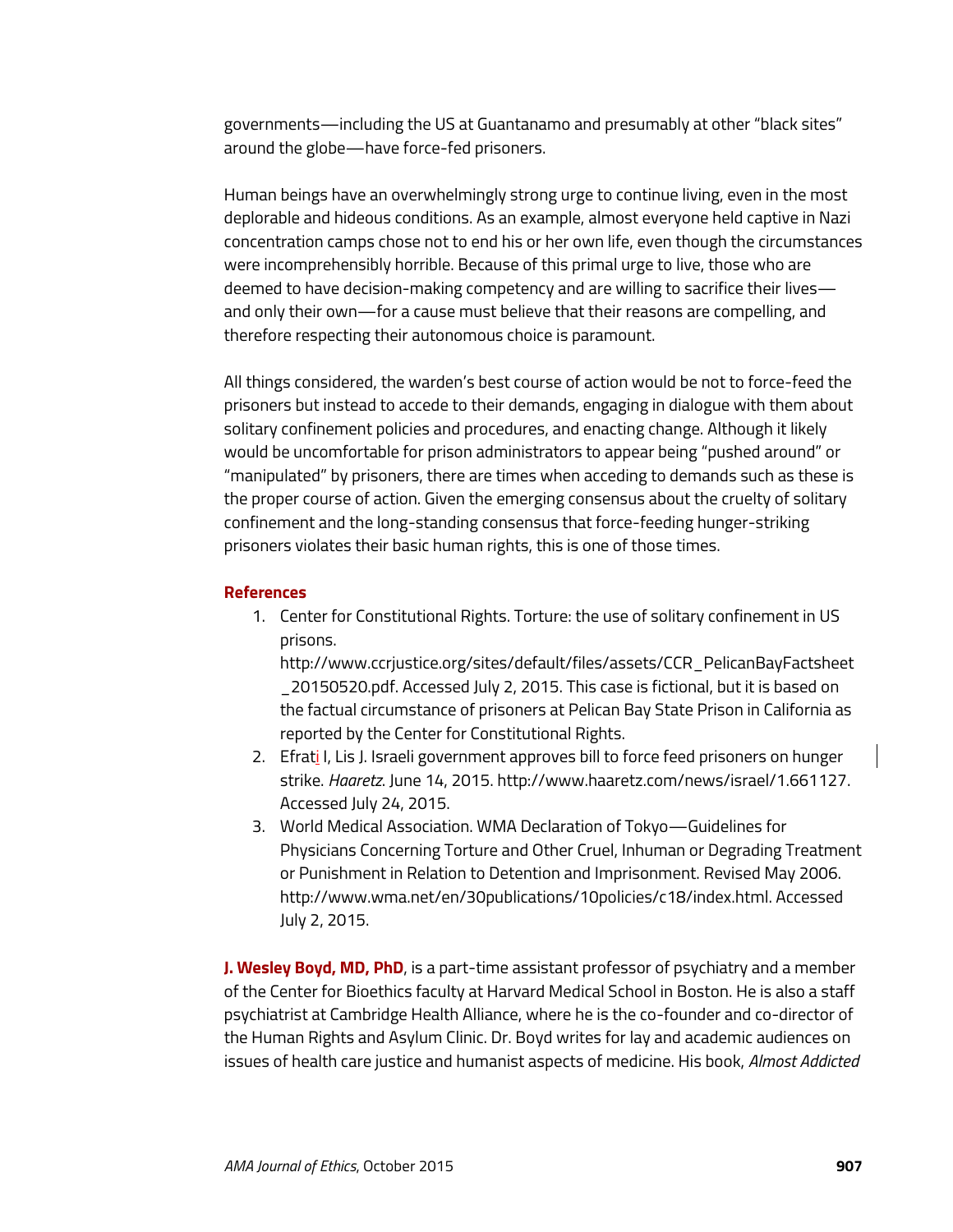(Hazelden, 2012), won the New England American Medical Writers Association's Will Solemine Award for Excellence in Medical Writing.

#### **Related in the** *AMA Journal of Ethics*

[Force-Feeding and Coercion: No Physician Complicity,](http://journalofethics.ama-assn.org/2007/10/pfor1-0710.html) October 2007

[Forced Medication of Prison Inmates,](http://journalofethics.ama-assn.org/2008/02/hlaw1-0802.html) February 2008

[Physician Empathy in Correctional Facilities: Still in Need of Analysis,](http://journalofethics.ama-assn.org/2008/02/jdsc1-0802.html) February 2008

[Hard Time and Health Care: The Squeeze on Medicine Behind Bars,](http://journalofethics.ama-assn.org/2008/02/msoc2-0802.html) February 2008

[Delivering Care in a Non-Health-Care Space,](http://journalofethics.ama-assn.org/2008/02/oped1-0802.html) February 2008

[Medical Associations and Accountability for Physician Participation in Torture,](http://journalofethics.ama-assn.org/2015/10/pfor1-1510.html) October 2015

[Professionalism and Conflicting Interests: The American Psychological Association's](http://journalofethics.ama-assn.org/2015/10/nlit1-1510.html)  [Involvement in Torture,](http://journalofethics.ama-assn.org/2015/10/nlit1-1510.html) October 2015

The AMA *Code of Medical Ethics*[' Opinions on Respect for Civil and Human Rights,](http://journalofethics.ama-assn.org/2010/08/coet1-1008.html) August 2010

[Agents of a Rogue State? Physicians' Participation in State-Sponsored Torture,](http://journalofethics.ama-assn.org/2004/09/jdsc1-0409.html) September 2004

[Torture and Human Rights,](http://journalofethics.ama-assn.org/2004/09/oped1-0409.html) September 2004

The people and events in this case are fictional. Resemblance to real events or to names of people, living or dead, is entirely coincidental.

The viewpoints expressed in this article are those of the author(s) and do not necessarily reflect the views and policies of the AMA.

**Copyright 2015 American Medical Association. All rights reserved. ISSN 2376-6980**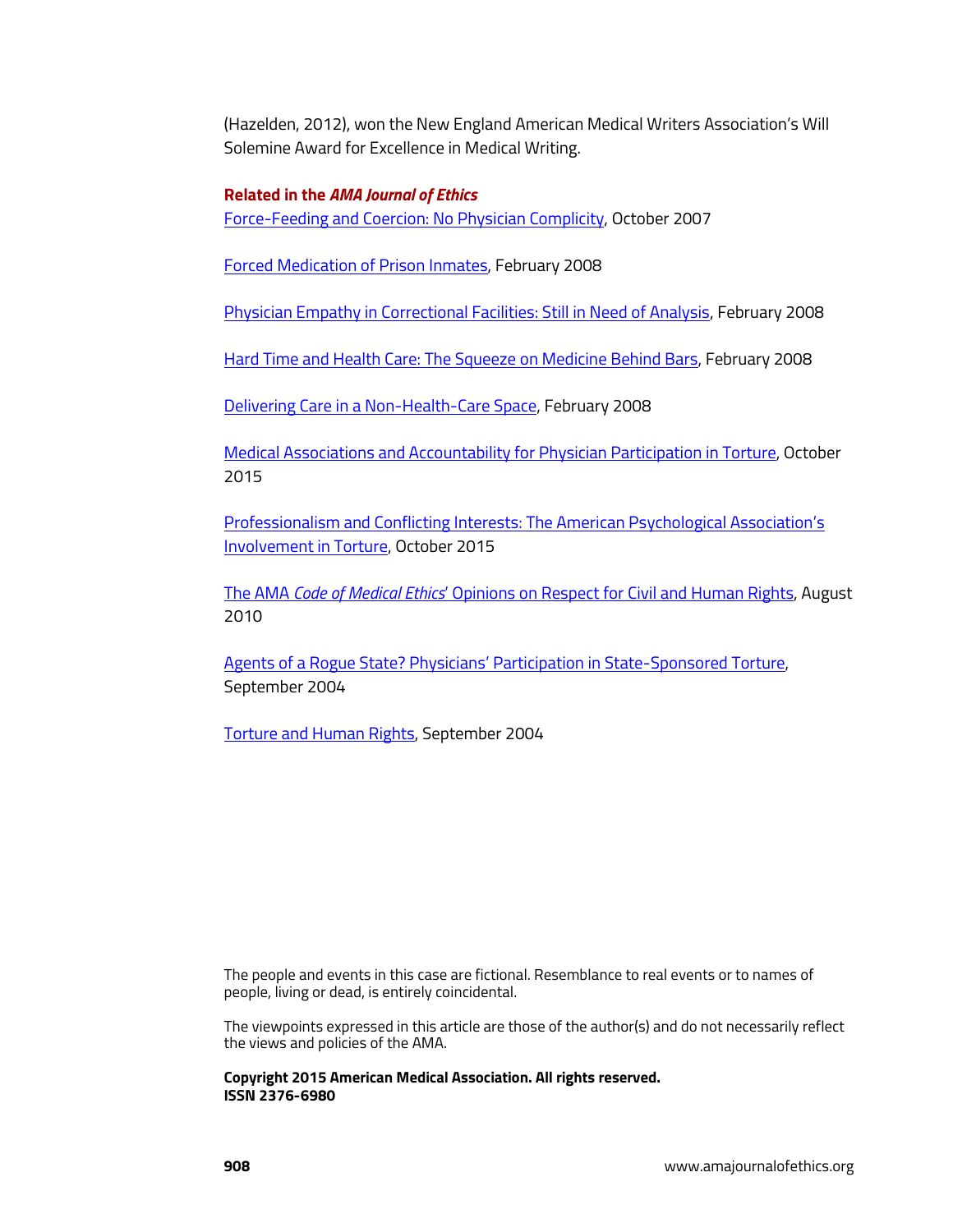# **American Medical Association Journal of Ethics**

**October 2015, Volume 17, Number 10: 909-913**

## **PEER REVIEW**

## **Should an Undocumented Immigrant Receive a Heart Transplant?**

Commentary by Aaron Wightman, MD, MA, and Douglas Diekema, MD, MPH

Sarah is a 17-year-old undocumented immigrant who has been followed at a regional pediatric heart center since age six for single-ventricle Fontan physiology. She lives with her parents and three siblings in a rural community, where her parents struggle to avoid deportation and support their four children by working as agricultural laborers. Although Sarah and two of her siblings immigrated in childhood and are eligible for the Deferred Action for Childhood Arrivals program (DACA), Sarah's youngest sibling was born in the United States and is an American citizen.

Sarah's heart condition is now complicated by protein-losing enteropathy, tricuspid regurgitation, and decreased cardiac function. Her cardiologists have diagnosed her with end-stage heart disease and believe she will require a cardiac transplant to survive to adulthood. Due to her anatomy, Sarah is at a higher risk of a poor outcome if transplantation is pursued, and this risk will increase as she gets sicker. She is not a candidate for a ventricular assist device. After a discussion of the risks and benefits of a transplant, Sarah and her parents have indicated that they would like to pursue heart transplantation.

The cardiac transplantation team considers Sarah an acceptable candidate for transplantation despite her increased risk, but it has raised concerns about whether her status as an undocumented immigrant will adversely affect her ability to obtain the health care and medications required to maintain her long-term health following the transplant. Her first surgery was performed in Mexico, but subsequent surgeries have been performed at the regional pediatric institution. The regional children's hospital has committed to providing care and medications until Sarah reaches age 21, but the team has expressed concern about whether she would be able to afford the necessary care and medications after that point.

#### **Commentary**

The published Organ Procurement Transplant Network (OPTN) policy [1] and the National Organ Transplantation Act [2] require that only medical criteria be used in organ allocation decisions once a patient has been listed for transplantation. Criteria such as race, citizenship, and celebrity status are not permitted to play a role in listing decisions. The transplant listing decision, however, may consider the ability to pay [3]. In 2011, the average billable charges for a cardiac transplant were \$997,700 in the first year and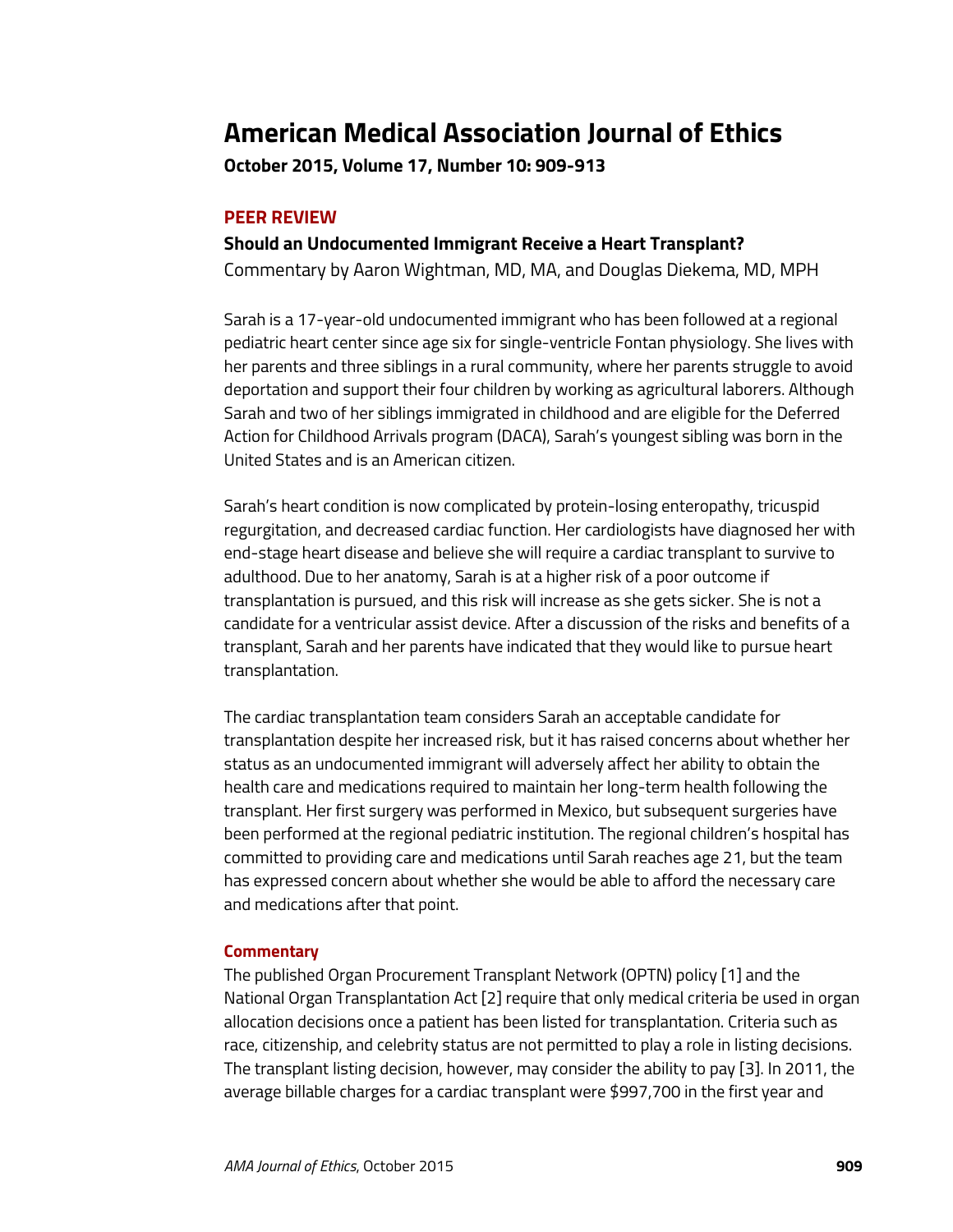\$30,300 in subsequent years [4]. In effect, the ability to pay—often tied to insurance status—has become a precondition for transplantation. A recent survey of adult heart transplant centers noted that 48 percent required candidate health insurance to initiate an evaluation, and 84 percent required the candidate to have health insurance in order to be listed for transplantation [5]. The same survey noted that only two percent of recipients were uninsured; for these patients, 81 percent of centers required substantial upfront payment (median \$200,000) [5]. Ability to pay, however, is not one of the evaluated listing criteria in the 2006 guidelines of the International Society for Heart and Lung Transplantation [6].

The Affordable Care Act expanded eligibility for Medicaid to include more low-income adults and eliminated the exclusion for preexisting conditions, thereby increasing the number of people who potentially could obtain health insurance. Sarah's immigration status requires her family to pay for her transplant because, in many states, including theirs, individuals with DACA status are excluded from qualifying for Medicaid or Medicare [7]. Rather than rationing organs based upon citizenship, this is rationing based upon ability to pay.

#### **Ethical Analysis**

The concern posed by the cardiac transplant team raises the questions of justice and fairness in the distribution of scarce organs for [transplant.](http://journalofethics.ama-assn.org/2012/03/mhst1-1203.html) Rationing organs by ability to pay is different than rationing other medical resources by ability to pay. Organs are a limited, national resource, donated by the population, that by law do not have a monetary value [8]. Simply having the ability to pay for an organ or a transplant procedure does not make more organs available in the way that paying for other medical resources can make the purchase or manufacture of more of that resource possible. Moreover, exclusion of patients based on ability to pay may lead to erosion of public trust in the transplant system and lower donation rates.

*Justice and fairness*. Undocumented immigrants [can and do donate organs](http://journalofethics.ama-assn.org/2008/04/msoc1-0804.html) in the United States, accounting for 3.3 percent of total deceased donors from March 2012 to December 2013 [9]. Most of these organs are transplanted into US citizens. Similarly, a significant percentage of organ donors have historically been uninsured [3]. The principle of [solidarity](http://journalofethics.ama-assn.org/2008/04/oped1-0804.html) would suggest that if undocumented immigrants and the uninsured contribute to the donor pool, they should also be considered potential recipients of solid organs. Any system that uses the organs of individuals who would themselves not be considered eligible for a transplant because of inability to pay is clearly unjust. Contribution to the donor organ pool also means that undocumented immigrants do not count as ["transplant tourists"](http://journalofethics.ama-assn.org/2008/05/ccas2-0805.html) by the definition of the Declaration of Istanbul [9].

*Sarah's case*. In Sarah's case, the hospital has committed to covering the costs of both the transplant and her posttransplant care until she reaches the age of 21 as part of its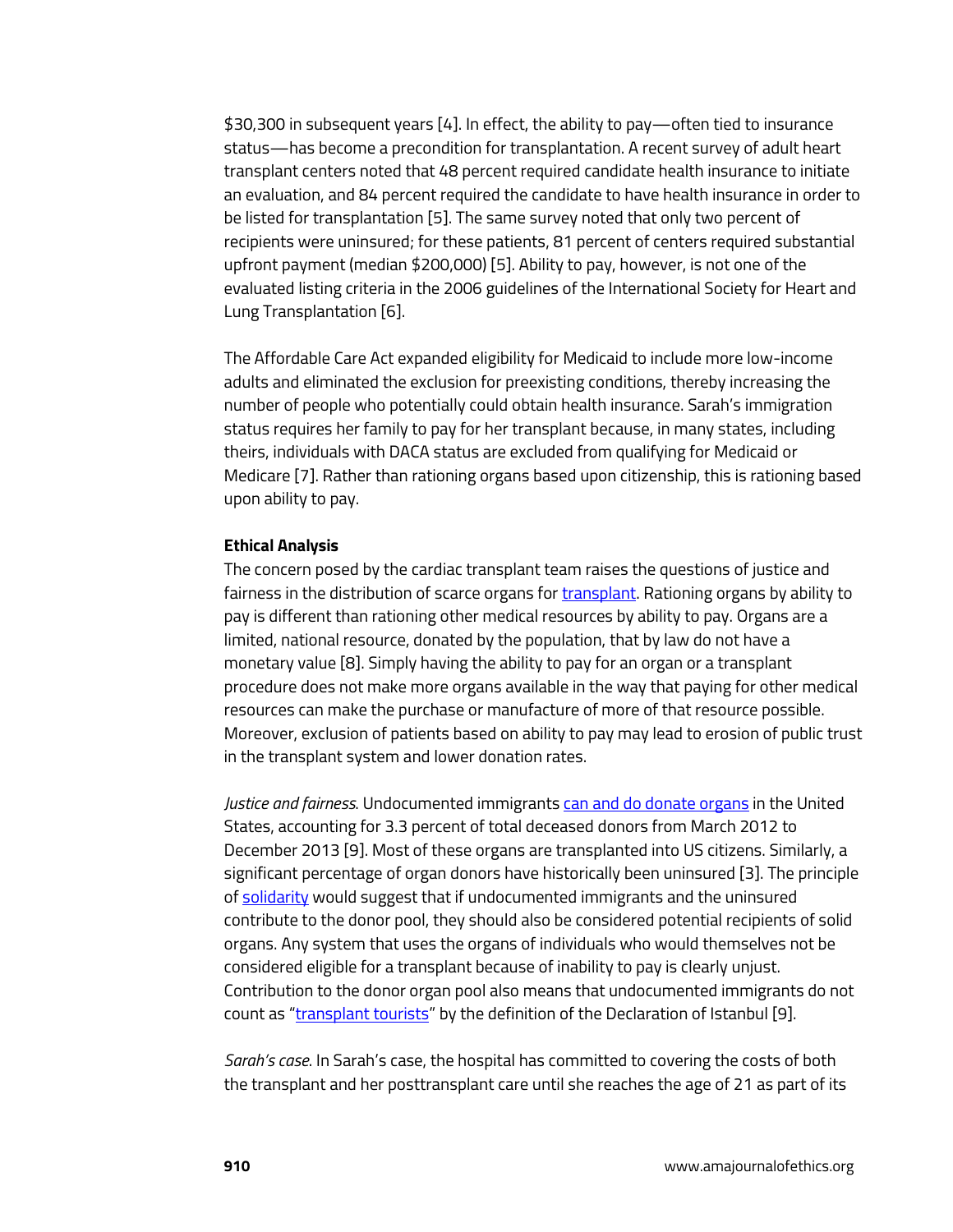mission to provide uncompensated care to those who reside within their referral area. Thus, the question about suitability for transplant is not based on her current inability to pay. Rather, the question has been raised due to concerns that graft survival would be jeopardized beyond the age of 21 because Sarah's DACA status disqualifies her from receiving Medicare or other federal and state aid or from purchasing private health insurance on the exchanges in her state [10]. Health care has a cost and this must be paid if it is to continue to remain available. The inability to pay for health care and medications or to obtain public assistance or insurance would significantly decrease the likelihood of a successful transplant over the average lifespan of a typical graft. Some might argue that Sarah's potential inability to afford medical care past the age of 21 makes her more likely than the average transplant recipient to lose the graft and that therefore the scarce organ should be allocated to someone with a higher likelihood of long-term graft survival. This argument reframes the reason for not listing Sarah from financial [considerations](http://journalofethics.ama-assn.org/2007/06/pfor1-0706.html) to likelihood of success (compared to the average transplant recipient).

Although likelihood of success is generally regarded as a legitimate criterion for allocating scarce organs, we do not think undocumented immigrant status should be used as a proxy for likelihood of success, especially in this case. First, the hospital has made a commitment to Sarah's care for the next three to four years. Any potential negative impact of her immigrant status on her insurance coverage or ability to pay would occur after that time period. Second, concerns about how Sarah's current [immigrant status](http://journalofethics.ama-assn.org/2012/04/stas1-1204.html) might impact her future care are purely speculative. We have no way of knowing how Sarah's life might change in the next four years. She could successfully petition to become a United States citizen, or the state regulations regarding Medicaid and Medicare eligibility could change. She could qualify for medical aid from some unanticipated source. Finally, she might gain employment that offers insurance or allows her to absorb the costs of medication and clinic visits.

Denying a transplant to anyone requires compelling reasons. These reasons should not be based upon a worst-case prediction of what the future might hold for a particular person. Uncertainty about the future applies to almost every person who is listed for transplant. We can never be certain that a given patient's family will have insurance in the future, whether a given patient will become noncompliant with follow-up care and medications, or whether a transplant patient will develop habits or unrelated medical conditions that jeopardize the health of the graft.

Although Sarah's current situation may differ in important ways from that of other patients, we simply cannot predict with any degree of certainty that it will negatively impact her health in the future. If she is otherwise a candidate for a heart transplant, she should be listed without regard to her immigrant status or the possibility of her future insurance coverage or ability to pay.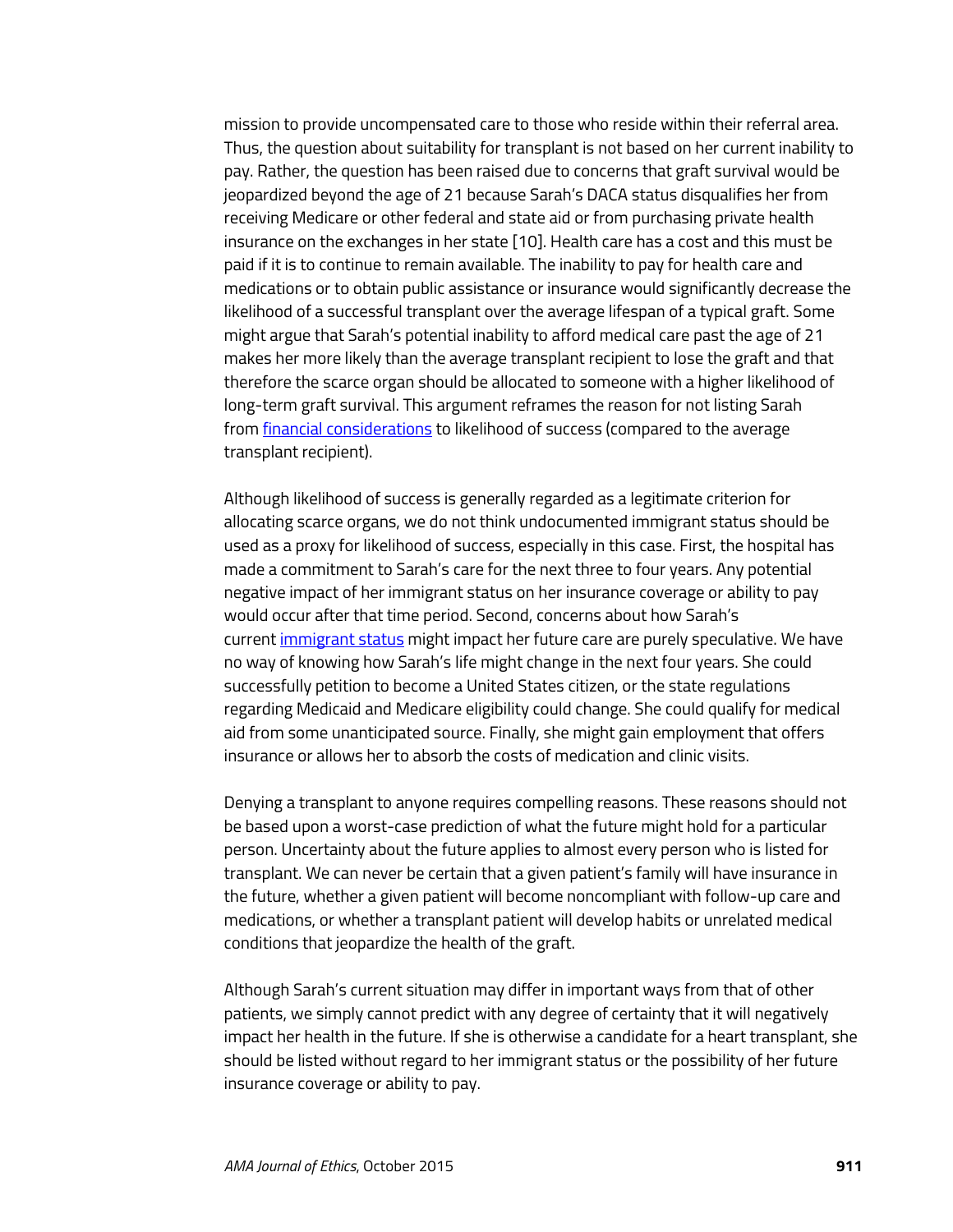## **References**

- 1. Organ Procurement and Transplantation Network. Policy 17: international organ transplantation. In: *Policies*:197-199. http://optn.transplant.hrsa.gov/ContentDocuments/OPTN\_Policies.pdf. Accessed July 21, 2015.
- 2. National Organ Transplant Act, 42 USC 273-274 (1984).
- 3. King LP, Siminoff LA, Meyer DM, et al. Health insurance and cardiac transplantation: a call for reform. *J Am Coll Cardiol*. 2005;45(9):1388-1391.
- 4. Bentley TS, Hanson SG. 2011 US organ and tissue transplant cost estimates and discussion. Milliman. April 2011. http://us.milliman.com/uploadedFiles/insight/research/health-rr/2011-usorgan-tissue.pdf. Accessed July 21, 2015.
- 5. Thibodeau JT, Rao MP, Gupta C, et al. Health insurance as a requirement to undergo cardiac transplantation: a national survey of transplant program practices. *Transplant Proc.* 2013;45(1):360-363.
- 6. Mehra MR, Kobashigawa J, Starling R, et al. Listing criteria for heart transplantation: International Society for Heart and Lung Transplantation guidelines for the care of cardiac transplant candidates—2006. *J Heart Lung Transplant.* 2006;25(9):1024-1042.
- 7. Hamilton K. Obamacare bars illegal immigrants—and sticks hospitals with the bill. *Atlantic*. December 18, 2013. http://www.theatlantic.com/politics/archive/2013/12/obamacare-bars-illegalimmigrants-and-sticks-hospitals-with-the-bill/282444/. Accessed July 21, 2015.
- 8. Pub L No. 98-507, 98 Stat 2346-2347. http://history.nih.gov/research/downloads/PL98-507.pdf. Accessed July 23, 2015.
- 9. Glazier AK, Danovitch GM, Delmonico FL. Organ transplantation for nonresidents of the United States: a policy for transparency. *Am J Transplant*. 2014;14(8):1740- 1743.
- 10. Centers for Medicare and Medicaid Services. Immigration status and the marketplace. https://www.healthcare.gov/immigrants/immigration-status/. Accessed July 17, 2015.

## **Further Reading**

Berlinger N, Raghavan R. The ethics of advocacy for undocumented patients. *Hastings Cent Rep*. 2013;43(1):14-17.

Copeland JG, Emery RW, Levinson MM, et al. Selection of patients for cardiac transplantation. *Circulation.* 1987;75(1):2-9.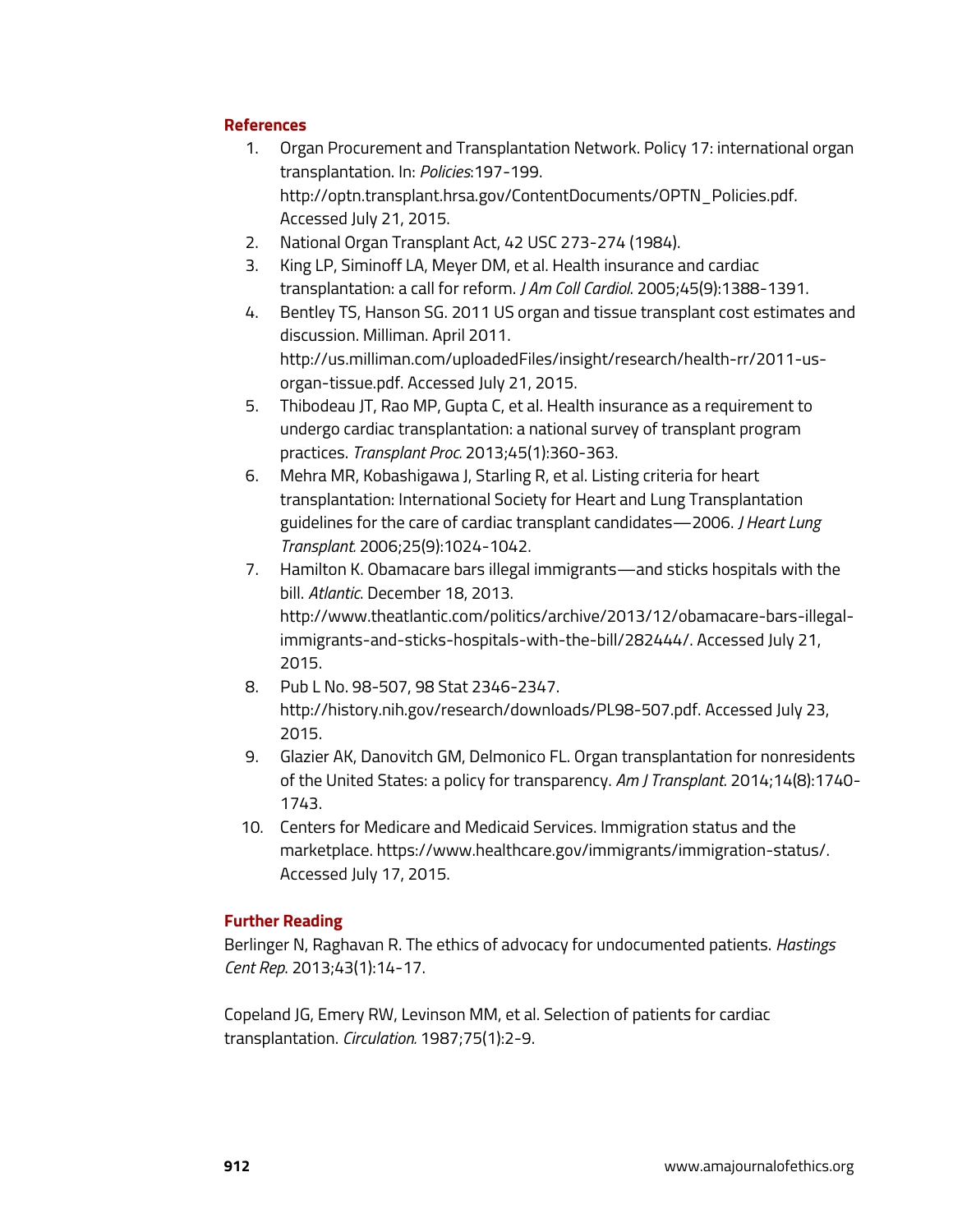**Aaron Wightman, MD, MA**, is a bioethicist and pediatric nephrologist at the University of Wisconsin School of Medicine and Public Health in Madison. His research focuses on decision making for children with complex, chronic medical conditions.

**Douglas Diekema, MD, MPH**, is director of education at the Treuman Katz Center for Pediatric Bioethics at Seattle Children's Hospital. He serves on the Ethics Committee of the American Board of Pediatrics and is a past chair of the American Academy of Pediatrics Committee on Bioethics. His research interests include pediatric bioethics and pediatric wilderness medicine.

#### **Related in the** *AMA Journal of Ethics*

[Immigrants and Organ Sharing: A One-Way Street,](http://journalofethics.ama-assn.org/2008/04/msoc1-0804.html) April 2008

[Beyond Scarcity: Poverty as a Contraindication for Organ Transplantation,](http://journalofethics.ama-assn.org/2007/06/pfor1-0706.html) June 2007

[Transplant Tourism: Treating Patients when They Return to the US,](http://journalofethics.ama-assn.org/2008/05/ccas2-0805.html) May 2008

[Why We Should Care for the Undocumented,](http://journalofethics.ama-assn.org/2008/04/oped1-0804.html) April 2008

[Integrating Immigrants into the US Health System,](http://journalofethics.ama-assn.org/2012/04/stas1-1204.html) April 2012

[Citizenship Requirements for Medicaid Coverage,](http://journalofethics.ama-assn.org/2012/04/hlaw1-1204.html) April 2012

AMA *Code of Medical Ethics*[' Opinions on Organ Transplantation,](http://journalofethics.ama-assn.org/2012/03/coet1-1203.html) March 2012

The viewpoints expressed in this article are those of the author(s) and do not necessarily reflect the views and policies of the AMA.

**Copyright 2015 American Medical Association. All rights reserved. ISSN 2376-6980**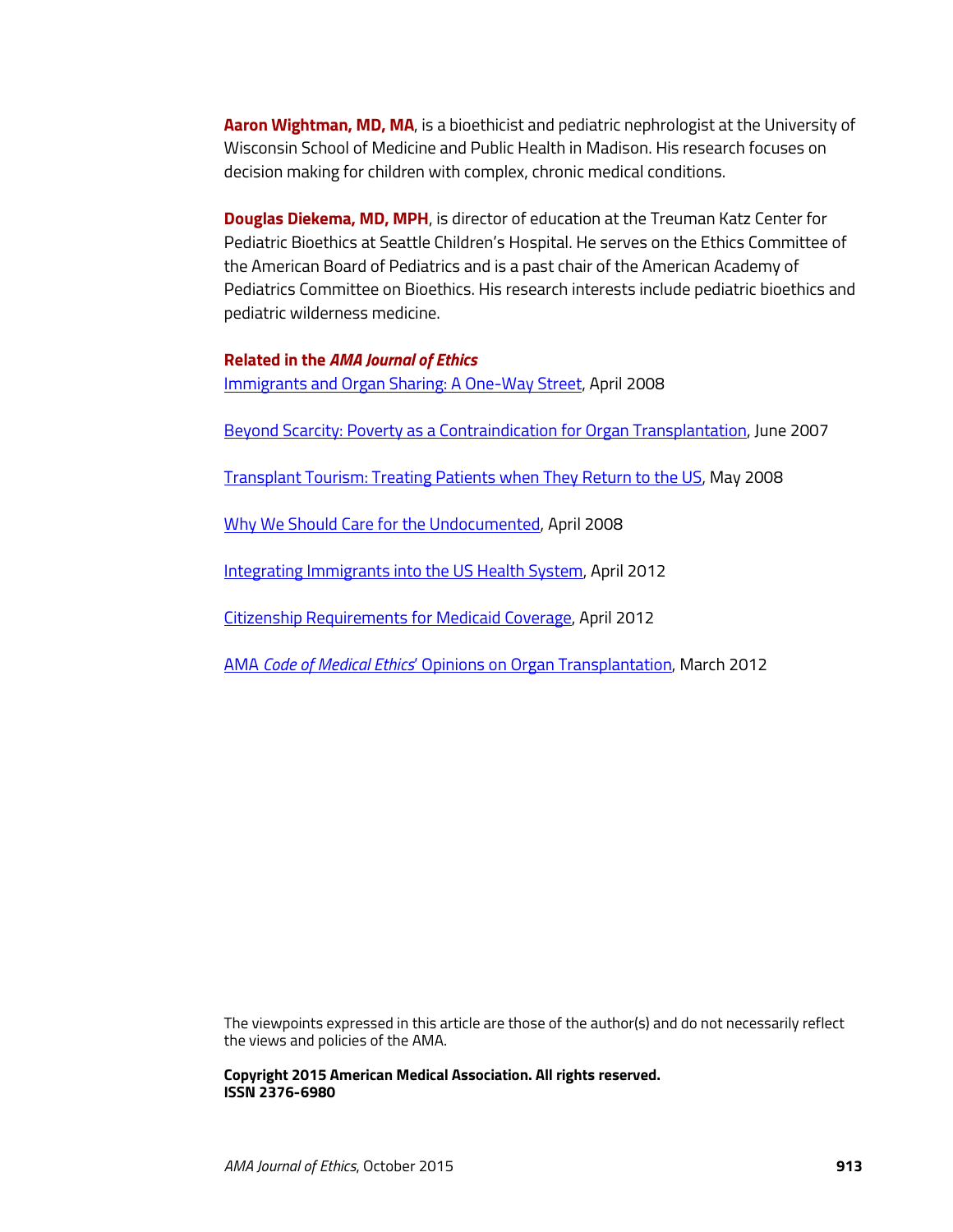# **American Medical Association Journal of Ethics**

**October 2015, Volume 17, Number 10: 914-921**

## **MEDICAL EDUCATION**

## **Medical Education on Human Trafficking**

Hanni Stoklosa, MD, MPH, Aimee M. Grace, MD, MPH, and Nicole Littenberg, MD, MPH

Human trafficking occurs in all 50 US states and in at least 124 countries worldwide [1, 2]. The US Trafficking Victims Protection Act (TVPA) of 2000 defines "severe forms of trafficking in persons" as

(A) sex trafficking in which a commercial sex act is induced by force, fraud, or coercion, or in which the person induced to perform such act has not attained 18 years of age; or (B) the recruitment, harboring, transportation, provision, or obtaining of a person for labor or services, through the use of force, fraud, or coercion, for the purpose of subjection to involuntary servitude, peonage, debt bondage, or slavery [3].

The physical and mental health impacts of human trafficking have been described widely [4-8]. They include infectious illnesses and their sequelae, such as HIV/AIDS, sexually transmitted infections (STIs), pelvic inflammatory disease (PID), viral hepatitis, respiratory illnesses, and dental infections; exacerbations of chronic conditions such as asthma, heart disease, and diabetes; noninfectious conditions such as head injuries, fractures, lacerations, malnutrition, hearing loss, and gastrointestinal illnesses; and mental health disorders such as depression, anxiety, posttraumatic stress disorder (PTSD), substance abuse, and suicidality.

Victims of human trafficking interact with the health care system before, during, and after the period of victimization [5, 9, 10]. These encounters provide health care professionals the opportunity and the responsibility to play a critical role in identifying and preventing human trafficking and treating conditions resulting from it. For these reasons, health care professionals must be trained about human trafficking from a human rights perspective.

## **Education on Human Trafficking in Medical Training: A Human Rights Framework**

Human trafficking is a human rights issue [11]. International human rights law has declared the "fundamental immorality and unlawfulness of one person appropriating the legal personality, labour or humanity of another" [12]; arguably, there is no act more dehumanizing and exploitative than the trafficking of another human being. The particular human rights violated in cases of trafficking include the right to liberty and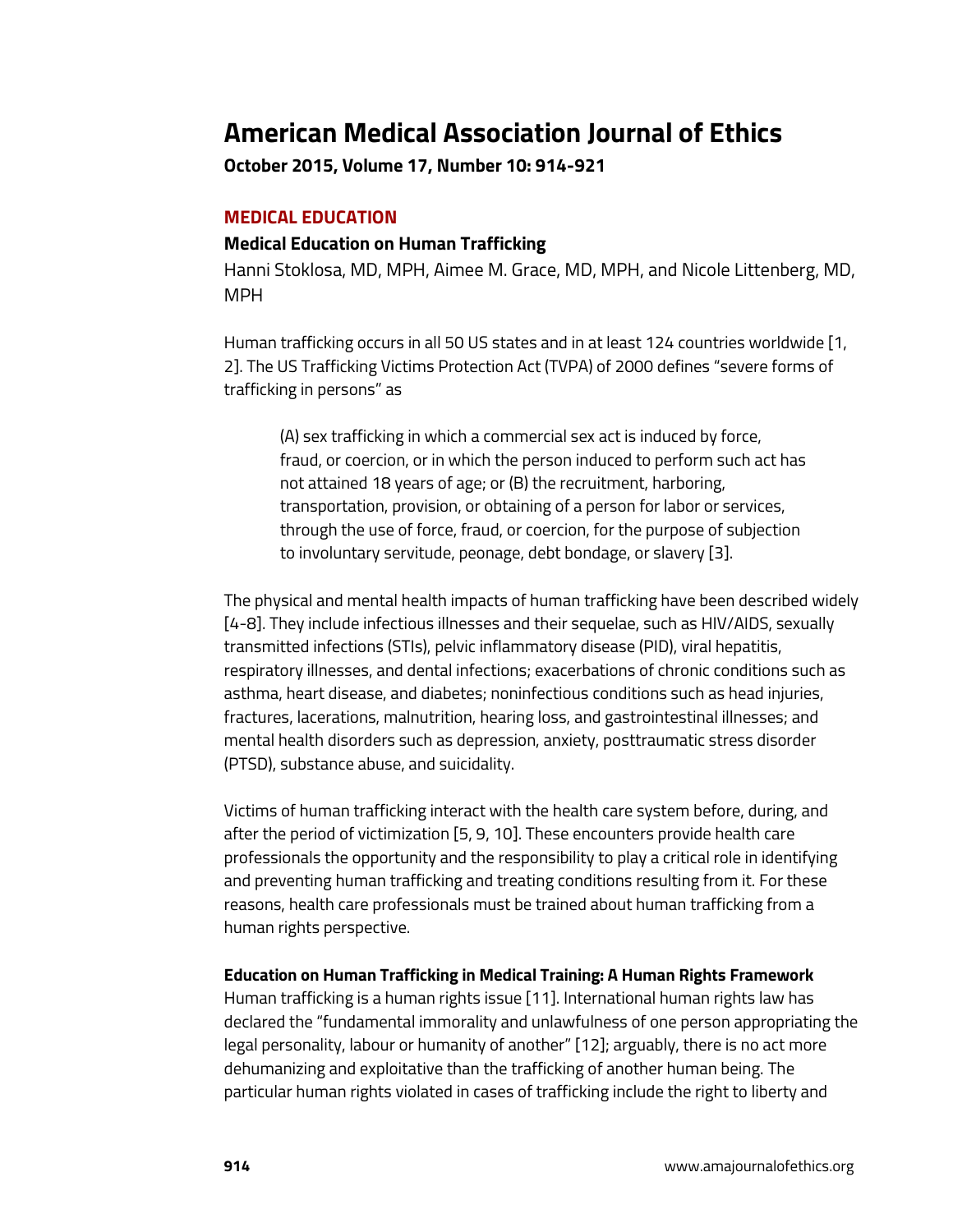security; the right not to be submitted to slavery, servitude, forced labor, or bonded labor; the right not to be subjected to torture, punishment, or cruel, inhumane, or degrading treatment; the right to be free from gendered violence; the right to freedom of movement; the right to the highest attainable standard of physical and mental health; and the right of children to special protection [11].

Accordingly, training for health care professionals on human trafficking should be informed by a [human rights-based framework.](http://journalofethics.ama-assn.org/2004/09/medu1-0409.html) Fundamental to a rights-based approach is the core concept of "strengthening the capacities of rights holders [the trafficking survivors] to secure their rights" [13]. Therefore, the medical education of health care professionals should be grounded in a victim-centered, culturally relevant, evidencebased, gender-sensitive, trauma-informed perspective and include the essential components of prevention and identification of trafficking and treatment of traffickingrelated health conditions.

*Prevention*. According to a US Department of Justice report, the majority (83 percent) of confirmed sex trafficking victims in the United States are US citizens [14]. Victims of sex or labor trafficking may be of any gender, age, or sexual orientation. Many victims have experienced prior trauma. Risk factors for future trafficking victimization include sexual abuse, physical abuse, emotional abuse and neglect, intimate partner violence, homelessness, and social marginalization [4, 15, 16]. Health care professionals who screen for and recognize these overlapping forms of violence and trauma have the opportunity to intervene and potentially prevent future trafficking victimization.

*Identification*. Studies have found that the percentage of victims in the United States who encounter health care professionals while under the control of the trafficker ranges from 28 percent [5] to 87.8 percent [17]. Traffickers may bring or allow the victims to obtain medical care either when their illnesses or injuries are interfering with their ability to work or for routine care such as STI testing and contraception [18]. In many of these cases, health care professionals may be the only professionals who interact with a victim while he or she is still being controlled. Even in the presence of a clinician, however, victims may not disclose their situation for numerous reasons, including language and cultural barriers, fear of the criminal justice system or of deportation, fear of repercussions from the trafficker (to themselves or to loved ones), distrust of health care professionals, and doubt that anyone can help them [9, 19]. Health care professionals must have an understanding of the "red flags" for trafficking and the barriers to disclosure in order to appropriately interview, identify, and assist victims [19]. Identifying and assisting trafficking victims brings trafficking survivors closer to the end of their cycle of violence.

*Treatment*. The wide range of acute and chronic medical and psychological conditions that affect trafficking survivors can be addressed through ongoing medical and psychiatric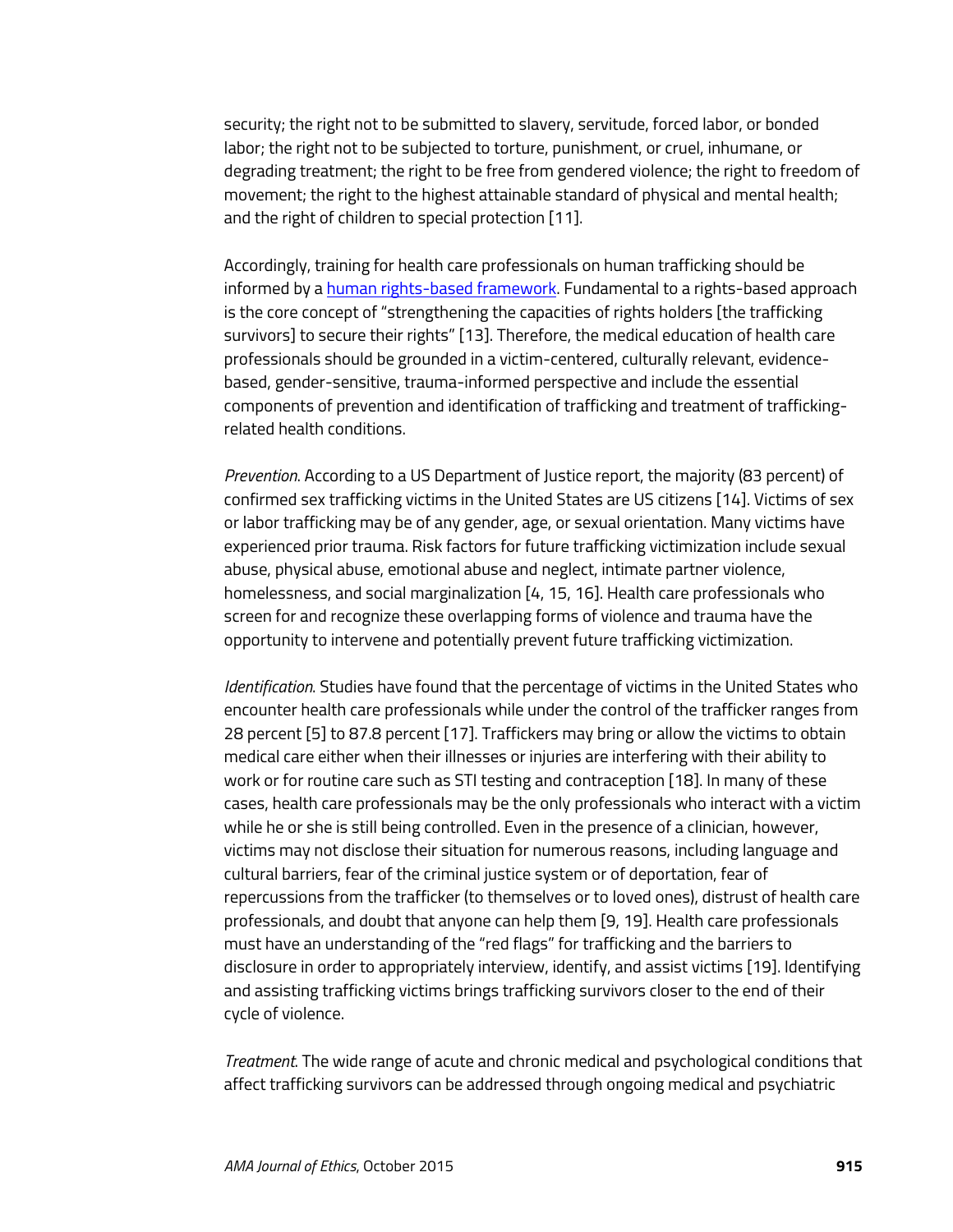care. Many will require months, years, or even decades of intensive care to recover from their traumas [8, 9].

In the care that survivors receive, a [trauma-informed approach](http://journalofethics.ama-assn.org/2009/07/cprl1-0907.html) is crucial to avoid retraumatizing patients. Chronic trauma and its mental health sequelae can lead to somatization, distrust, and difficulty developing therapeutic relationships. Furthermore, lack of reliable housing, transportation, and employment, combined with frequent appointments with other social service providers and law enforcement personnel, can all contribute to medical noncompliance. If clinicians do not have an appropriate understanding of survivors' experiences and needs, the patients are at risk of being labeled "difficult," and clinicians risk burnout. Linking survivors to critical medical and psychological care, as well as to legal and social services, will provide them the protection and support they require for restoration and healing [6, 8, 9]. Because each interaction with a victim of trafficking is complex and critical, health care professionals must be thoroughly trained to engage in a multidisciplinary response that addresses the effects of trauma on victims' physical and mental health.

## **The Need for Education on Human Trafficking in Medical Training**

Gaps in knowledge of human trafficking identification, care, and response are apparent among medical students, residents, physician assistants, attending physicians, nurses, and social workers [20-26]. For example, in a New York City-based study, only 4.8 percent of emergency medicine clinicians reported feeling confident about their ability to identify a victim of human trafficking [24]. A survey of survivors about their interactions with health care professionals demonstrated that, in addition to not being identified, they had been hurt, humiliated, and, in some cases, harmed by the actions of clinicians [27], highlighting the need for trauma-informed care training.

Several studies [20-21, 23-26], including a randomized controlled trial [22], have demonstrated that simple training can have a significant impact on clinicians' knowledge of trafficking and ability to recognize and care for trafficking victims. For example, prior to training, a majority of the students in a Michigan medical school either believed that the correct number to call to report a victim of human trafficking was 911 or were uncertain of whom to call. Following the presentation, a vast majority of students correctly identified the number 1-888-373-7888 (the National Human Trafficking Resource Center) [25]. Various modalities, including Grand Rounds-style didactics and online training, have shown promising results in increasing clinician knowledge of human trafficking for medical students and physicians. Core topics include definitions of trafficking; scope and scale of the problem; prevention; health consequences; a traumainformed, multidisciplinary approach to identification based on trafficking indicators; and resources for response at the national level (i.e., the National Human Trafficking Resource Center hotline) and the local level (i.e., physical and psychological medical care,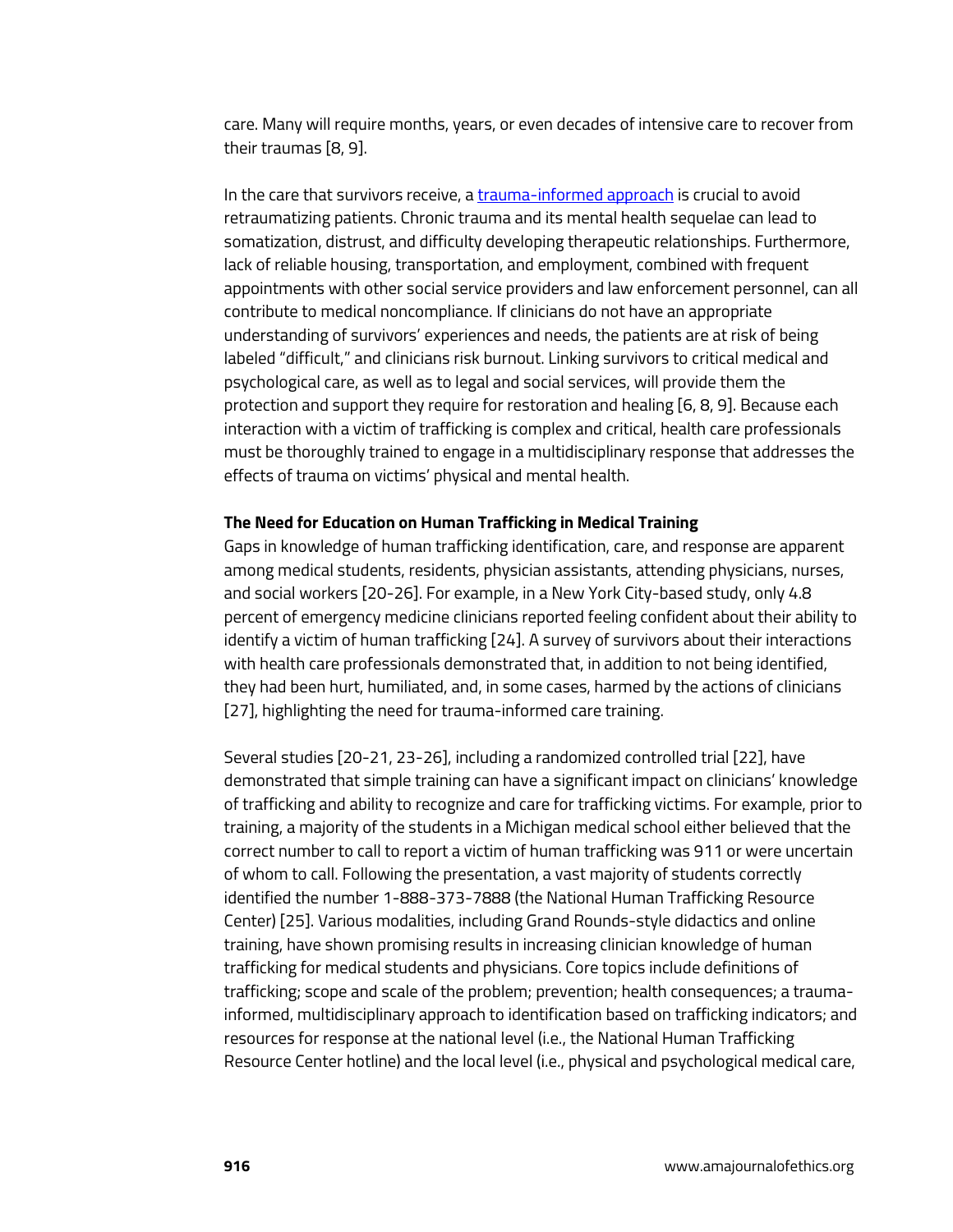hospital or clinic social work services, and other resources for shelter, substance abuse treatment, or legal services, based on survivor needs) [26, 28].

#### **Progress and Resources**

The state governments of Michigan and Illinois have recognized and addressed the lack of awareness of human trafficking among health care professionals by enacting laws that require or encourage training about trafficking [29, 30]. On the federal level, the US Department of Health and Human Services (HHS) launched the Stop, Observe, Ask, and Respond (SOAR) to Health and Wellness Training program in 2013 to provide human trafficking training to health care and other related professionals [31]. The training is part of the five-year Federal Strategic Action Plan on Services for Victims of Human Trafficking in the United States, 2013-2017 [32]. To inform the development and evaluation of the pilot training, HHS appointed a national technical working group comprising health professionals, survivors of human trafficking, and other subject matter experts. The trainings were held in September of 2014 in six cities across the United States. One hundred and eighty health care professionals, including physicians, nurses, dentists, and clinical social workers, were trained and received a three-month follow-up evaluation (results forthcoming) [31]. Recently introduced legislation in the US Senate would codify and further expand this training program on human trafficking [33].

The American Academy of Pediatrics (AAP), the American College of Obstetricians and Gynecologists (ACOG), the American Medical Association (AMA), the American Medical Women's Association (AMWA), the American Nurses Association (ANA), the American Psychological Association (APA), the American College of Emergency Physicians (ACEP), and other medical, nursing, and social welfare organizations have encouraged their members to receive training in and increase their awareness of human trafficking [34].

Additionally, a network of professionals called Health Professional Education, Advocacy, and Linkage (HEAL) Trafficking unifies and mobilizes interdisciplinary professionals in combating human trafficking and serves as a centralized resource on health care for the broader anti-trafficking community. HEAL Trafficking convenes multiple working groups that address various aspects of health and trafficking, including protocol development, education and training, direct services, prevention, and media and technology [35].

#### **Conclusion**

Human trafficking victims interface with the health care system every day and often leave undetected. Victims have numerous physical and psychological needs that require unique and compassionate care. A human rights framework should inform a medical education trafficking curriculum that is victim-centered, culturally relevant, evidencebased, gender-sensitive, and trauma-informed and that includes the essential components of prevention, identification, and treatment. By properly training health care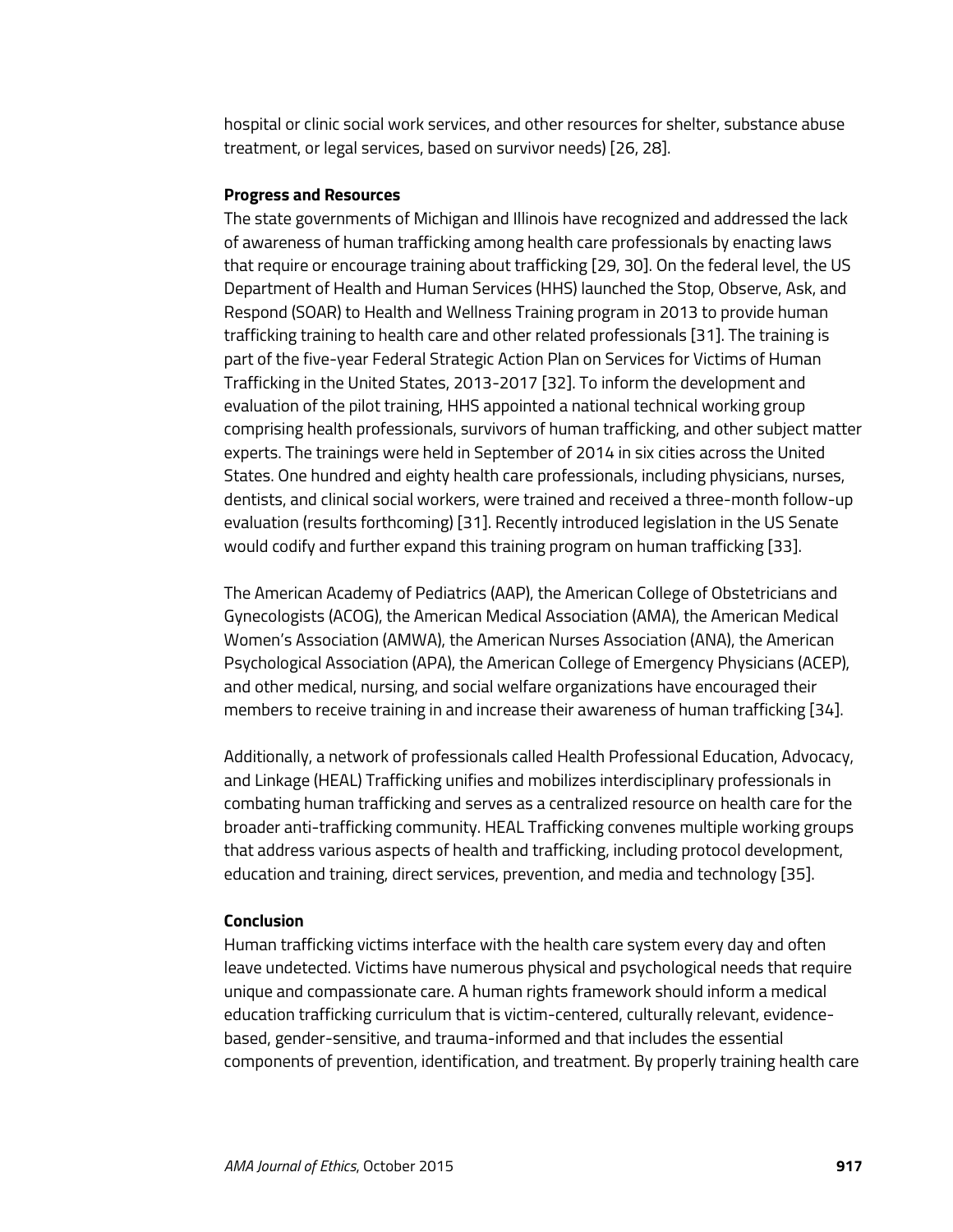professionals, we can make our health care system a place of healing for victims of this egregious human rights abuse.

## **References**

- 1. United Nations Office on Drugs and Crime. Global report on trafficking in persons. 2014. https://www.unodc.org/mwginternal/de5fs23hu73ds/progress?id=MV2s1g53Jw&dl. Accessed July 20, 2015.
- 2. UNICEF. Child trafficking. http://www.unicefusa.org/mission/protect/trafficking?gclid=CI39oNGjqMMCFQ eRaQod5RcA0w. Accessed July 20, 2015.
- 3. Victims of Trafficking and Violence Protection Act of 2000, Pub L No. 106-386, 114 Stat 1470. http://www.state.gov/documents/organization/10492.pdf. Accessed July 15, 2015.
- 4. Raymond JG, Hughes DM. *Sex Trafficking of Women in the United States: International and Domestic Trends*. New York, NY: Coalition Against Trafficking in Women; March 2001. http://www.uri.edu/artsci/wms/hughes/sex\_traff\_us.pdf. Accessed July 15, 2015.
- 5. Lederer LJ, Wetzel CA. The health consequences of sex trafficking and their implications for identifying victims in healthcare facilities. *Ann Health Law*. 2014;23(1):61-91.
- 6. Oram S, Stöckl H, Busza J, Howard LM, Zimmerman C. Prevalence and risk of violence and the physical, mental, and sexual health problems associated with human trafficking: systematic review. *PLoS Med*. 2012;9(5):e1001224.
- 7. Kiss L, Pocock NS, Naisanguansri V, et al. Health of men, women, and children in post-trafficking services in Cambodia, Thailand, and Vietnam: an observational cross-sectional study. *Lancet Glob Health*. 2015;3(3):e154-e161.
- 8. Baldwin SB, Fehrenbacher AE, Eisenman DP. Psychological coercion in human trafficking: an application of Biderman's framework [published online ahead of print November 4, 2014]. *Qual Health Res*. doi: 10.1177/1049732314557087.
- 9. Macias-Konstantopoulos WL, Munroe D, Purcell G, Tester K, Burke TF, Ahn R. The commercial sexual exploitation and sex trafficking of minors in the Boston metropolitan area: experiences and challenges faced by front-line providers and other stakeholders. *J Appl Res Child*. 2015;6(1):4.
- 10. Baldwin SB, Eisenman DP, Sayles JN, Ryan G, Chuang KS. Identification of human trafficking victims in health care settings. *Health Hum Rights*. 2011;13(1):e36 e49.
- 11. United Nations Human Rights Office of the High Commissioner. Human rights and human trafficking. 2014. http://www.ohchr.org/Documents/Publications/FS36\_en.pdf. Accessed July 15, 2015.
- 12. United Nations Human Rights Office of the High Commissioner, 4.
- 13. United Nations Human Rights Office of the High Commissioner, 8.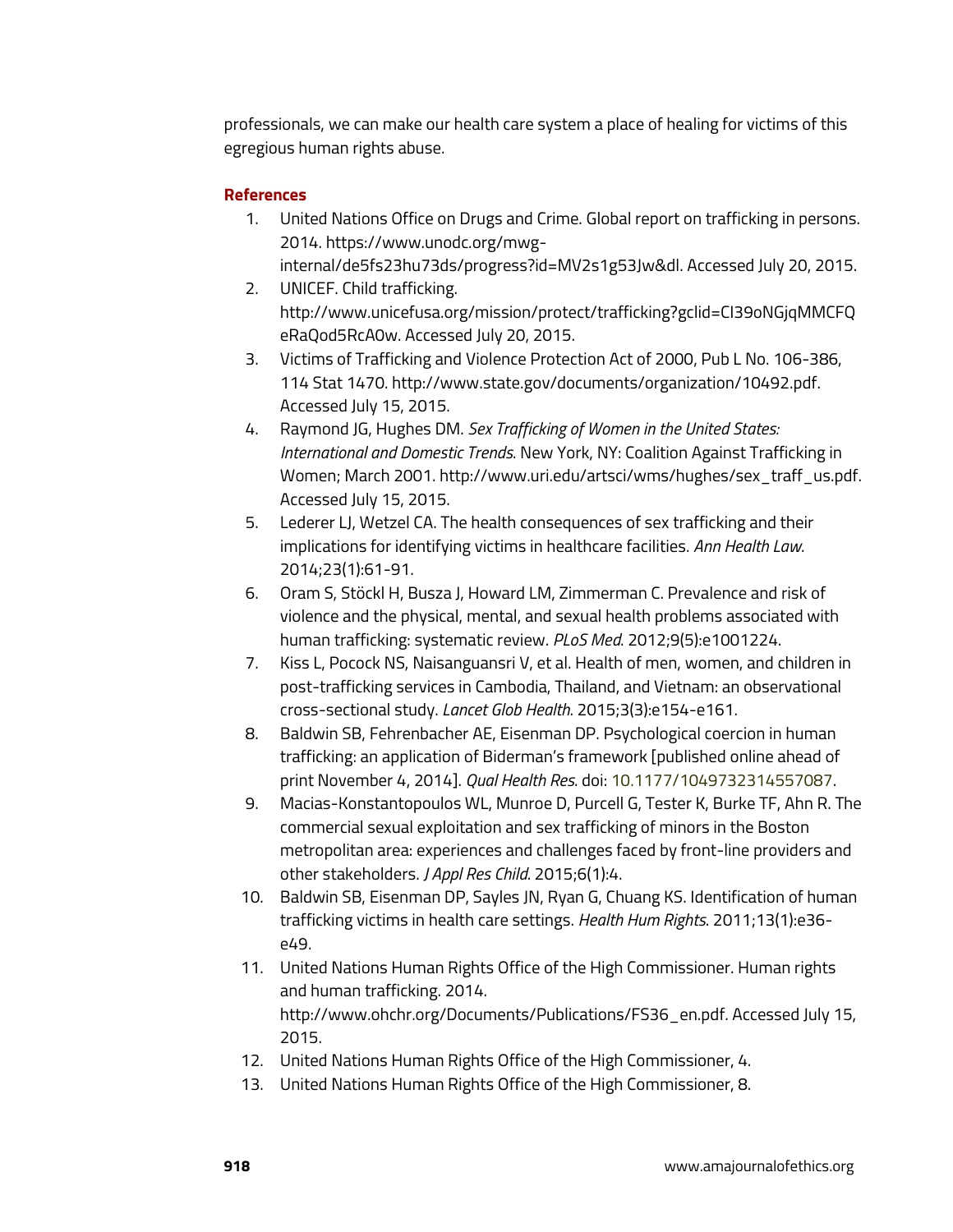- 14. Banks D, Kyckelhahn T. Special report: characteristics of suspected human trafficking incidents, 2008-2010. US Department of Justice Office of Justice Programs Bureau of Justice Statistics. April 2011. http://www.bjs.gov/content/pub/pdf/cshti0810.pdf. Accessed July 15, 2015.
- 15. Institute of Medicine; National Research Council. *Confronting Commercial Sexual Exploitation and Sex Trafficking of Minors in the United States*. Washington, DC: National Academies Press; 2013. http://books.nap.edu/openbook.php?record\_id=18358. Accessed July 15, 2015.
- 16. Estes RJ, Weiner NA. *The Commercial Sexual Exploitation of Children in the US, Canada, and Mexico*. Philadelphia, PA: University of Pennsylvania School of Social Work Center for the Study of Youth Policy; September 18, 2001. http://www.hawaii.edu/hivandaids/Commercial%20Sexual%20Exploitation%20of %20Children%20in%20the%20US,%20Canada%20and%20Mexico.pdf. Revised February 20, 2002. Accessed July 15, 2015.
- 17. Family Violence Prevention Fund. Turning pain into power: trafficking survivors' perspectives on early intervention strategies. 2005. https://www.futureswithoutviolence.org/userfiles/file/ImmigrantWomen/Turni ng percent20Pain percent20intoPower.pdf. Accessed July 15, 2015.
- 18. Tracy EE, Konstantopoulos WM. Human trafficking: a call for heightened awareness and advocacy by obstetrician-gynecologists. *Obstet Gynecol*. 2012;119(5):1045-1047.
- 19. International Organization for Migration. *Caring for Trafficked Persons: Guidance for Health Providers*. Geneva, Switzerland: International Organization for Migration; 2009. http://publications.iom.int/bookstore/free/CT\_Handbook.pdf. Accessed July 15, 2015.
- 20. Wong JC, Hong J, Leung P, Yin P, Stewart DE. Human trafficking: an evaluation of Canadian medical students' awareness and attitudes. *Educ Health (Abingdon)*. 2011;24(1):501.
- 21. Beck ME, Lineer MM, Melzer-Lange M, Simpson P, Nugent M, Rabbitt A. Medical providers' understanding of sex trafficking and their experience with at-risk patients. *Pediatrics*. 2015;135(4):e895-e902.
- 22. Grace AM, Lippert S, Collins K, et al. Educating health care professionals on human trafficking. *Pediatr Emerg Care*. 2014;30(12):856-861.
- 23. Viergever RF, West H, Borland R, Zimmerman C. Health care providers and human trafficking: what do they know, what do they need to know? Findings from the Middle East, the Caribbean, and Central America. *Front Public Health*. 2015;3:6.
- 24. Chisolm-Straker M, Richardson LD, Cossio T. Combating slavery in the 21st century: the role of emergency medicine. *J Health Care Poor Underserved*. 2012;23(3):980-987.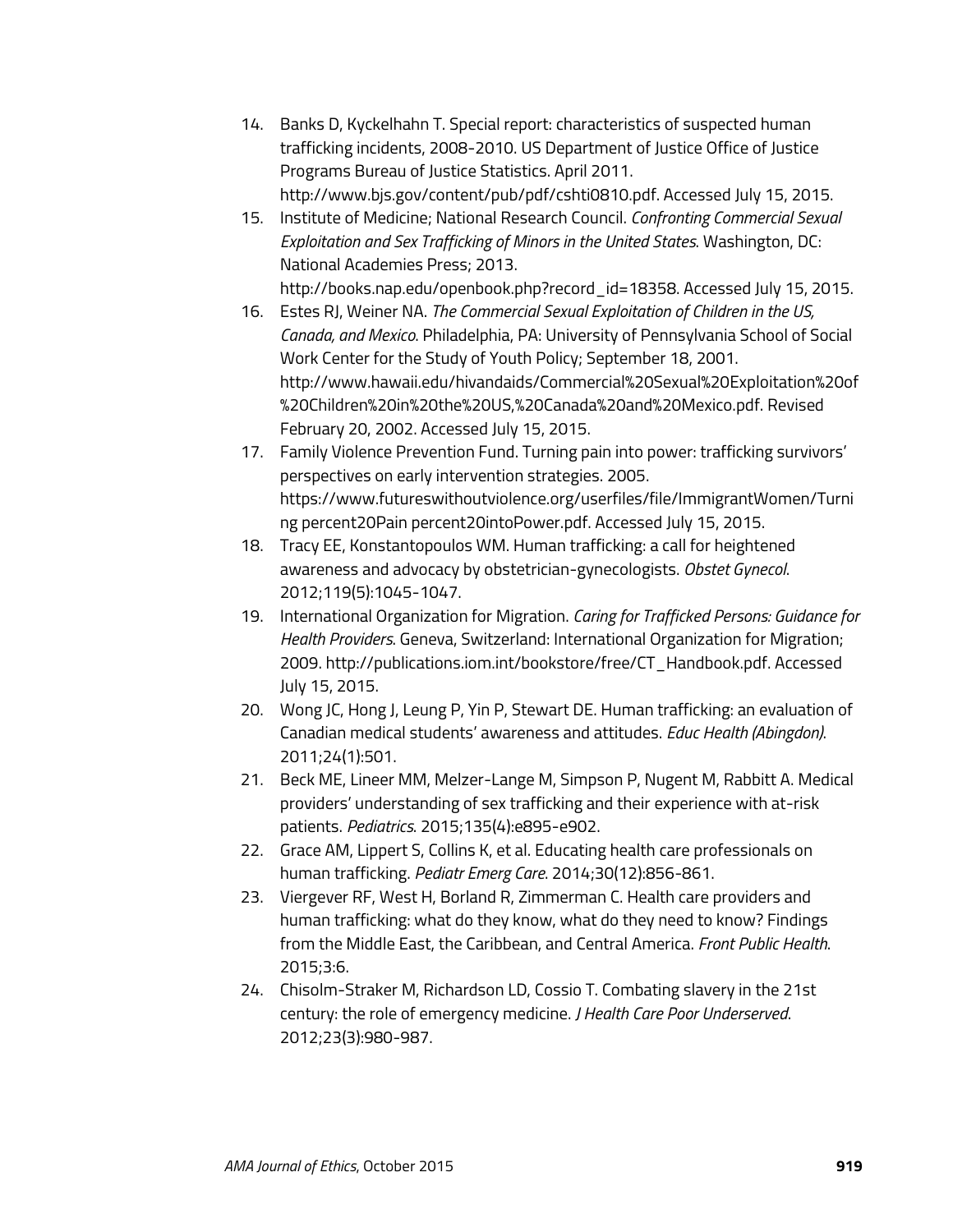- 25. Yankovich T. Human trafficking education and assessment for medical students. Poster presented at: 143rd Annual Meeting of the American Public Health Association; November 1, 2015; Chicago, IL.
- 26. Titchen KE, Loo D, Berdan E, Rysavy MB, Ng JJ, Sharif I. Domestic sex trafficking of minors: medical student and physician awareness [published online ahead of print May 20, 2015]. *J Pediatr Adolesc Gynecol*. doi: 10.1016/j.jpag.2015.05.006.
- 27. Miller C. Child sex trafficking in the health care setting: recommendations for practice*.* Paper presented at: 25th International Nursing Research Congress; July 27, 2014; Hong Kong.
- 28. Ahn R, Alpert EJ, Purcell G, et al. Human trafficking: review of educational resources for health professionals. *Am J Prev Med*. 2013;44(3):283-289.
- 29. Illinois State Medical Society House of Delegates. Resolution 19 Educating medical providers as first-line responders to stop human trafficking. 2012.
- 30. S 597, 97th Leg, Reg Sess (Mich 2014). http://www.legislature.mi.gov/documents/2013-2014/publicact/pdf/2014-PA-0343.pdf. Accessed June 30, 2015.
- 31. US Department of Health and Human Services Administration for Children and Families Office on Trafficking in Persons. SOAR to Health and Wellness Training. http://www.acf.hhs.gov/programs/endtrafficking/initiatives/soar. Accessed June 27, 2015.
- 32. US Departments of Justice, Health and Human Services, and Homeland Security. Coordination, collaboration, capacity: federal strategic action plan on services for victims of human trafficking in the United States, 2013-2017. January 2014. http://www.ovc.gov/pubs/FederalHumanTraffickingStrategicPlan.pdf. Accessed June 27, 2015.
- 33. SOAR to Health and Wellness Act of 2015, S 1446, 114th Cong, 1st Sess (2015). https://www.congress.gov/bill/114th-congress/senate-bill/1446/text. Accessed June 30, 2015.
- 34. HEAL Trafficking. Medical societies. https://healtrafficking.wordpress.com/linkagesresources/medical-societies/. Accessed July 20, 2015.
- 35. Stoklosa H, Grace A, Chisolm-Straker M, Baldwin S, Chang K, Littenberg N. Network of health professionals combatting human trafficking—HEAL Trafficking*.* Paper presented at: 142nd Annual Meeting of the American Public Health Association; November 17, 2014; New Orleans, LA.

**Hanni Stoklosa, MD, MPH**, is an emergency physician at Brigham and Women's Hospital, an instructor at Harvard Medical School, and a Human Trafficking and Forced Labor fellow at the T.H. Chan School of Public Health Center for Health and Human Rights at Harvard University in Boston. She is also an Institute of Medicine, American Board of Emergency Medicine fellow in health sciences policy and co-founder of HEAL (Health, Education, Advocacy, Linkages) Trafficking, an international network of professionals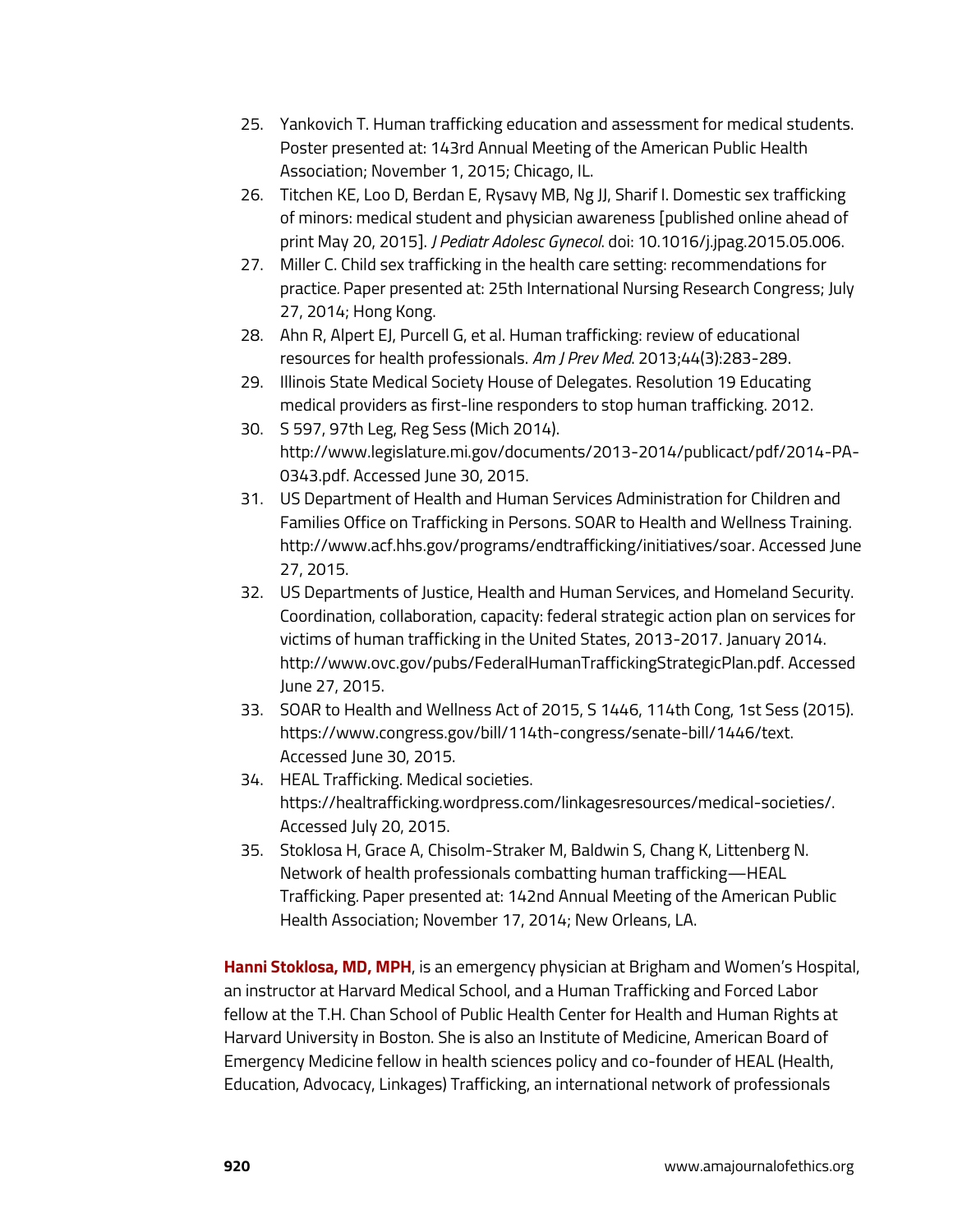combating human trafficking from a public health perspective. Her work seeks to advance research and policy on the health needs of human trafficking victims, globally and locally.

**Aimee M. Grace, MD, MPH**, is the health legislative assistant for Senator Brian Schatz (D-HI) and an adjunct assistant professor of pediatrics at The George Washington University in Washington, DC. Dr. Grace was previously a Children's National Health System General Academic Pediatrics fellow in association with the Division of General Pediatrics and Adolescent Medicine at Johns Hopkins University School of Medicine, where she studied pediatric benefits in the Affordable Care Act. She received her MD from the University of Hawaii John A. Burns School of Medicine, her residency training in pediatrics at Stanford University, and her MPH from the T.H. Chan School of Public Health at Harvard University.

**Nicole Littenberg, MD, MPH**, practices internal medicine at Kokua Kalihi Valley Comprehensive Family Services and serves as the clinical director of the High Risk Victim Clinic at the Sex Abuse Treatment Center in Honolulu. In 2007 she co-founded the nonprofit Pacific Survivor Center to provide forensic evaluations, health care, and social services for victims of human trafficking, torture, and immigrant domestic violence. Over the past decade, Dr. Littenberg has provided care to hundreds of survivors and has conducted trainings on the investigation, documentation, and treatment of torture and trafficking victims for health care providers, attorneys, and judges in Hawaii and internationally. She is researching the health needs and access to care of labor trafficking survivors in Hawaii.

#### **Related in the** *AMA Journal of Ethics*

[The Team Approach to Management of the Polytrauma Patient,](http://journalofethics.ama-assn.org/2009/07/cprl1-0907.html) July 2009

[Human Rights and Advocacy: An Integral Part of Medical Education and Practice,](http://journalofethics.ama-assn.org/2004/01/pfor2-0401.html) January 2004

[Integrating Human Rights into Medical Education,](http://journalofethics.ama-assn.org/2004/09/medu1-0409.html) September 2004

The viewpoints expressed in this article are those of the author(s) and do not necessarily reflect the views and policies of the AMA.

#### **Copyright 2015 American Medical Association. All rights reserved. ISSN 2376-6980**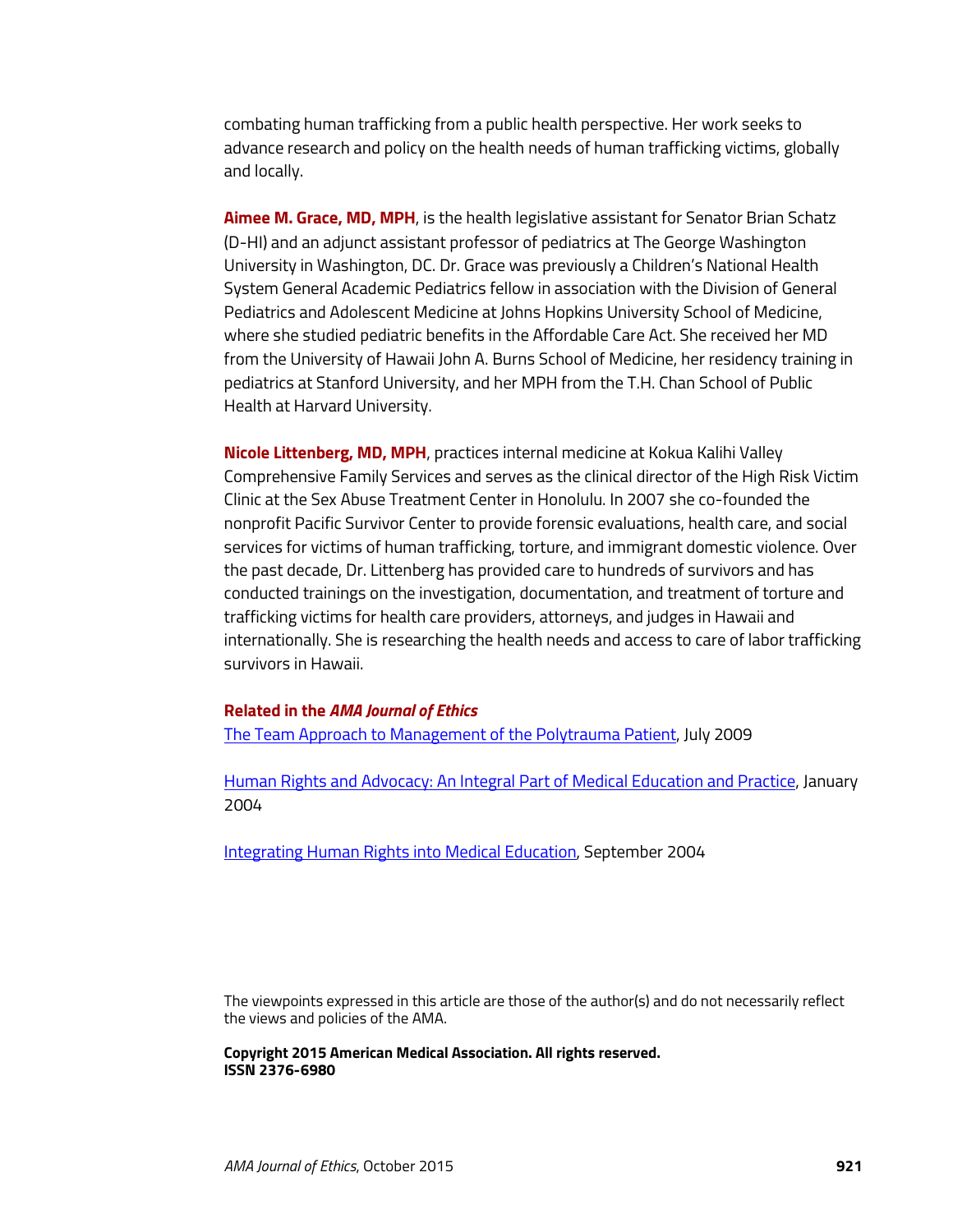# **American Medical Association Journal of Ethics**

**October 2015, Volume 17, Number 10: 922-923**

## **THE CODE SAYS**

## **The AMA** *Code of Medical Ethics***' Opinion on Interrogation of Detainees**

## **Opinion 2.068 - Physician Participation in Interrogation**

Interrogation is defined as questioning related to law enforcement or to military and national security intelligence gathering, designed to prevent harm or danger to individuals, the public, or national security. Interrogations are distinct from questioning used by physicians to assess the physical or mental condition of an individual. To be appropriate, interrogations must avoid the use of coercion—that is, threatening or causing harm through physical injury or mental suffering. In this Opinion, "detainee" is defined as a criminal suspect, [prisoner of war,](http://journalofethics.ama-assn.org/2007/10/ccas2-0710.html) or any other individual who is being held involuntarily.

Physicians who engage in any activity that relies on their medical knowledge and skills must continue to uphold principles of medical ethics. Questions about the propriety of physician participation in interrogations and in the development of interrogation strategies may be addressed by balancing obligations to individuals with obligations to protect third parties and the public. The further removed the physician is from direct involvement with a detainee, the more justifiable is a role serving the public interest. Applying this general approach, physician involvement with interrogations during law enforcement or intelligence gathering should be guided by the following:

(1) Physicians may perform physical and mental assessments of detainees to determine the need for and to provide medical care. When so doing, physicians must disclose to the detainee the extent to which others have access to information included in medical records. Treatment must never be conditional on a patient's participation in an interrogation.

(2) Physicians must neithe[r conduct](http://journalofethics.ama-assn.org/2004/09/jdsc1-0409.html) nor [directly participate](http://journalofethics.ama-assn.org/2015/10/pfor1-1510.html) in an interrogation, because a role as physician-interrogator undermines the physician's role as healer and thereby erodes trust in the individual physician-interrogator and in the medical profession.

(3) Physicians must not monitor interrogations with the intention of intervening in the process, because this constitutes direct participation in interrogation.

(4) Physicians may participate in developing effective interrogation strategies for general training purposes. These strategies must not threaten or cause physical injury or mental suffering and must be humane and respect the rights of individuals.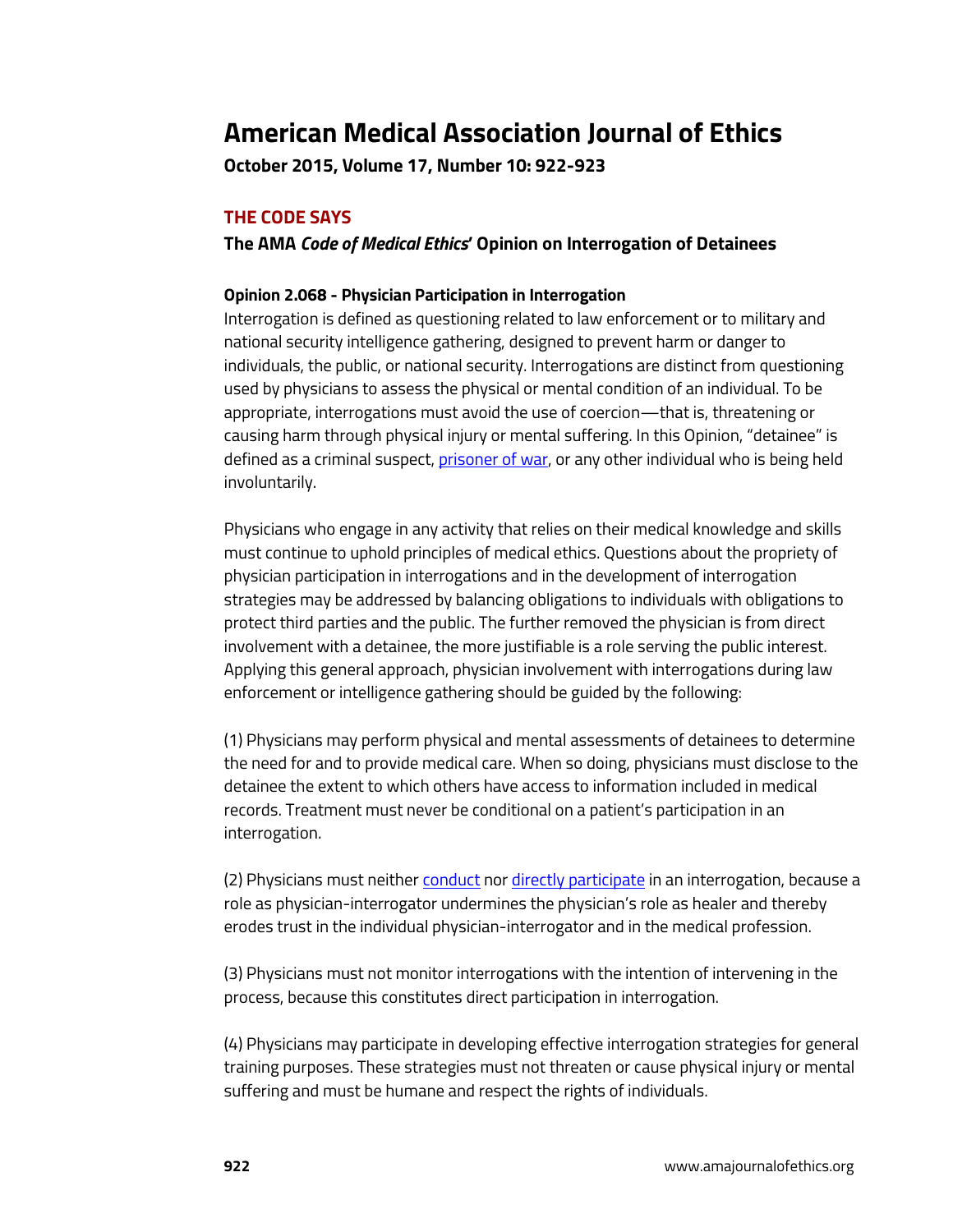(5) When physicians have reason to believe that interrogations are coercive, they must [report](http://journalofethics.ama-assn.org/2015/10/mnar1-1510.html) their observations to the appropriate authorities. If authorities are aware of coercive interrogations but have not intervened, physicians are ethically obligated to report the offenses to independent authorities that have the power to investigate or adjudicate such allegations.

Issued November 2006 based on the report "Physician Participation in Interrogation," adopted June 2006.

## **Related in the** *AMA Journal of Ethics*

[Medical Associations and Accountability for Physician Participation in Torture,](http://journalofethics.ama-assn.org/2015/10/pfor1-1510.html) October 2015

[Professionalism and Conflicting Interests: The American Psychological Association's](http://journalofethics.ama-assn.org/2015/10/nlit1-1510.html)  [Involvement in](http://journalofethics.ama-assn.org/2015/10/nlit1-1510.html) Torture, October 2015

[Dual Loyalties, Human Rights Violations, and Physician Complicity in Apartheid South](http://journalofethics.ama-assn.org/mhst1-1510.html)  [Africa,](http://journalofethics.ama-assn.org/mhst1-1510.html) October 2015

[Uncompromised Professional Responsibility in Apartheid South Africa,](http://journalofethics.ama-assn.org/mnar1-1510.html) October 2015

[Physicians' Duties in Treating Wartime Detainees,](http://journalofethics.ama-assn.org/2007/10/ccas2-0710.html) October 2007

[Agents of a Rogue State? Physicians' Participation in State-Sponsored Torture,](http://journalofethics.ama-assn.org/2004/09/jdsc1-0409.html) September 2004

[Torture and Human Rights,](http://journalofethics.ama-assn.org/2004/09/oped1-0409.html) September 2004

[Force-Feeding Prisoners Is Wrong,](http://journalofethics.ama-assn.org/2015/10/ecas2-1510.html) October 2015

**Copyright 2015 American Medical Association. All rights reserved. ISSN 2376-6980**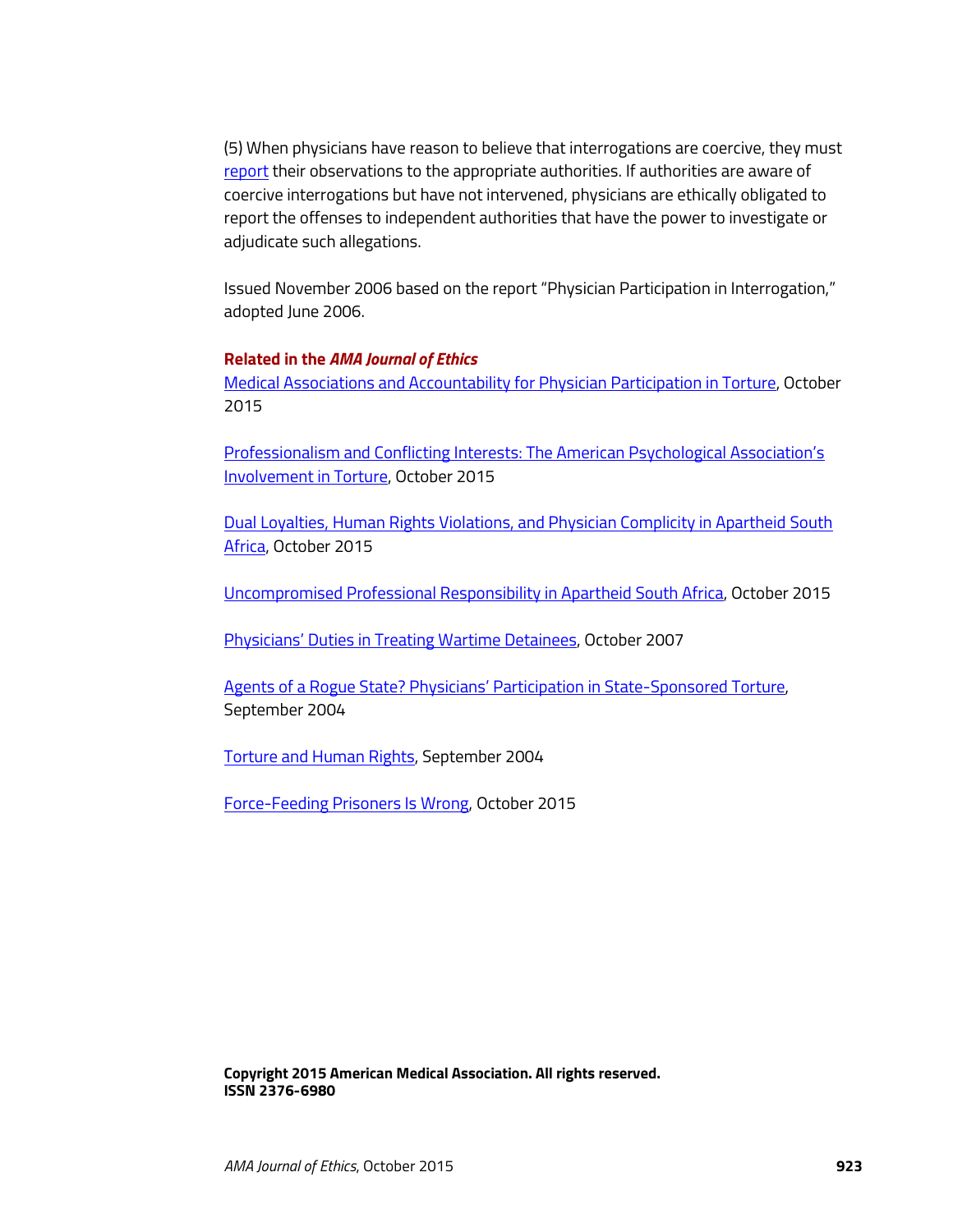## **American Medical Association Journal of Ethics**

**October 2015, Volume 17, Number 10: 924-930**

## **IN THE LITERATURE**

**Professionalism and Conflicting Interests: The American Psychological Association's Involvement in Torture** Nikhil A. Patel, MS, and G. David Elkin, MD

## **Hoffman DH, Carter DJ, Viglucci Lopez CR, et al.** *Report to the Special Committee of the Board of Directors of the American Psychological Association: Independent Review Relating to APA Ethics Guidelines, National Security Interrogations, and Torture***. Chicago, IL: Sidley Austin; July 2, 2015.**

On July 2, 2015, a 542-page report, "Independent Review Relating to APA Ethics Guidelines, National Security Interrogations, and Torture," was submitted to the Special Committee of the Board of Directors of the American Psychological Association (APA) [1]. This review was commissioned after a decade of intense scrutiny, principally by journalists and activist groups such as the Coalition for an Ethical Psychology, of the APA's unethical involvement with governmental agencies, particularly the Department of Defense (DoD) and the Central Intelligence Agency (CIA) [2].

The review highlights that the ethical guidelines on interrogation issued by the APA were intentionally ambiguous in the interest of currying favor with the DoD and CIA [1]. Given that the APA represents the interests of professional psychology, its condoning psychologists' participation in "enhanced interrogation" or torture had significant consequences. The report details how an APA ethics task force obfuscated the language of its ethical guidelines and *de facto* allowed psychologists to play a role in ["enhanced](http://journalofethics.ama-assn.org/2007/10/ccas2-0710.html)  [interrogations"](http://journalofethics.ama-assn.org/2007/10/ccas2-0710.html) an[d torture.](http://journalofethics.ama-assn.org/2004/09/jdsc1-0409.html)

## **The Context**

The 2002 White House Office of Legal Counsel's "torture memos" [3-5] laid the groundwork for the Bush Administration's approval of the CIA's use of "enhanced interrogation" methods. Central to the memos was a narrow definition of "torture" as acts that cause pain and "serious physical injury such as organ failure, impairment of bodily function, or even death" [3]. The temporary or long-lasting mental distress and psychological harm that detainees faced would not be considered torture if the interrogators had not "specifically *intended* to cause severe…mental pain or suffering" [4]. The argument was that interrogators would safeguard against potential abuses by "consulting with experts or reviewing evidence gained in past experience" [3]. Because the **American Medical Association** [6] and American Psychiatric Association [7]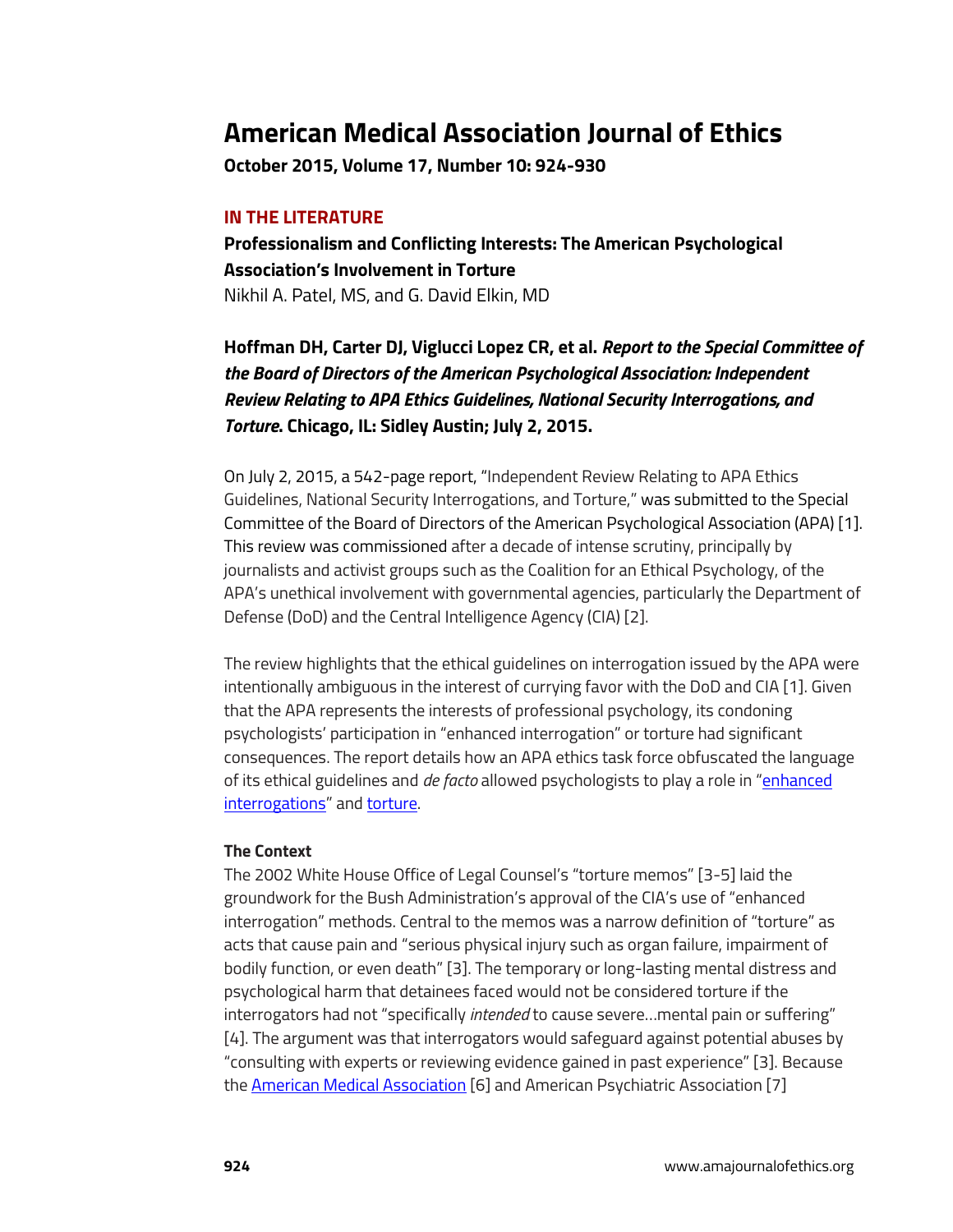prohibited their members from participating in torture, "experts" meant psychologists. Thus the American Psychological Association's statements on ethical matters are not merely abstract ideals, but instructions for psychologists, including those working in the government sector.

#### **Conflicts of Interest at the APA**

In 2005, the APA's "Presidential Task Force on Ethics and National Security" (PENS) was convened by then-APA President Ronald F. Levant, EdD. The mandate of the task force, led by APA Ethics Director Stephen Behnke, PhD, JD, was to functionally define ethical practice for psychologists working in interrogation of detainees. There was a conflict of interest in the formation of the commission, inasmuch as six of ten participants were DoD psychologists and only three were not, and the report asserts that this was intentional [1].

Although the PENS Task Force was ostensibly responding to criticism of its involvement in intelligence activities in a serious manner [2], the report reveals that Dr. Behnke crafted much of the language ahead of time and kept it vague and nondescript [1]. A major objective was to produce guidelines that minimally constrained DoD psychologists [8].

As a profession that is involved in the provision of vital mental health care, why would the APA want to cooperate with the DoD? The principal motives, as outlined in the report, were twofold. First, the DoD has endowed psychologists with benefits such as grants and contracts, and there was even a small program in the 1990s that allowed DoD psychologists to have prescribing privileges—a contentious, long-standing scopeof-practice issue between psychologists and psychiatrists. The report surmised that APA officials wanted to ensure that psychology stayed relevant to DoD intelligence activities. While the 2005 PENS Task Force was also intended to demonstrate to the public that the APA was introspective and thoughtful about issues of professionalism and ethics, one of the motives behind it was to cultivate and support military psychologists' work and avoid placing concrete constraints on what was "right" for its members to do.

## **The Task Force and the Creation of Dual Loyalties**

"Safe, legal, ethical, effective" was the framework that the PENS task force approved to guide psychologist participation in interrogations [1]. Only two of the criteria created by a group formed to analyze "ethics" addressed ethical issues, and the criteria seem to be at odds with each other. "Enhanced interrogations" are purportedly intended to extract essential information to protect the homeland from nefarious elements. The torture memos argued that mental health professionals would prevent abuse by monitoring the interrogations and making them *safe*. But how can psychologists safeguard against torture when they have loyalties not only to their "patients," the detainees, but to their superiors within the DoD and the goal of obtaining information? Can one be hired to help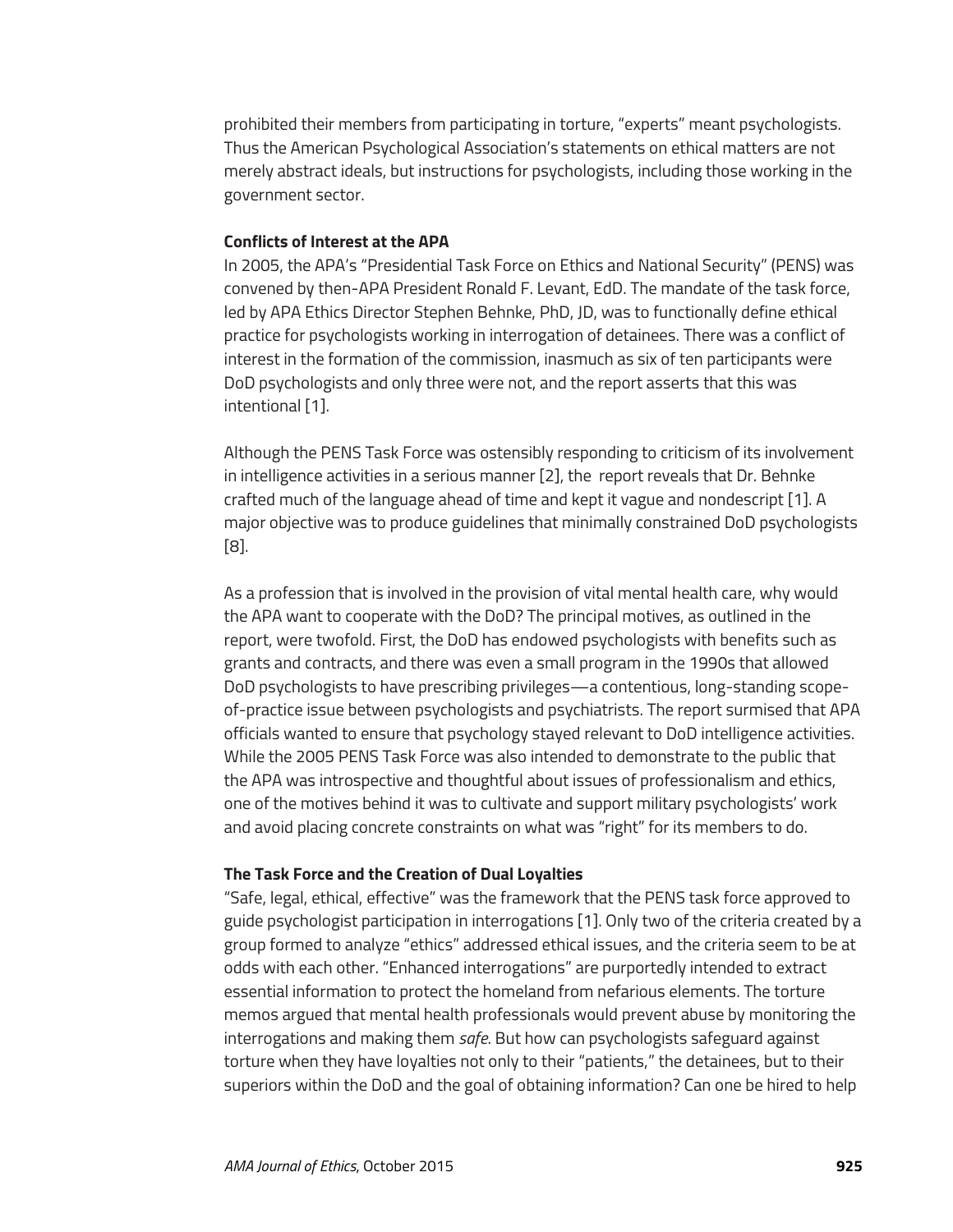exploit detainee psychological vulnerabilities, such as specific phobias, and at the same time ensure that the detainees are not tortured? The former makes interrogations more "effective," but a more "effective" interrogation is probably not "safe" or in the best interests of the detainee. Standard 1.02 of the APA Ethics Code, revised the same year as the release of the torture memos, stated that, if there was conflict between a psychologist's ethical obligations and legal authority, deference ought to be provided to the legal authority [9]. Such guidance disrupts the tenuous balance in the notion of dual [loyalties,](http://journalofethics.ama-assn.org/2015/10/ecas2-1510.html) instructing psychologists to put the government's aims above those of the profession.

Even if there were not such extreme conflicts of interest, there is no evidence that psychologists or other professionals can prevent, or even remain immune to, abusive behavior in such a setting. The classic "Stanford Prison Experiment," conducted by Philip Zimbardo (APA President in 2002) showed that, when college students were assigned to play the roles of "prisoners" receiving punishment and "guards" meting it out, the "prisoners" became passive and some of the "guards," aggressive and dehumanizing [10]. The prison guards were said to be experiencing "behavioral drift." The argument made in the torture memos that psychologists could prevent this from happening does not pass muster. No evidence has surfaced in the literature to suggest that certain professionals are immune to behavioral drift or that they could mitigate the outcomes of it.

#### **Psychologist Involvement with Torture: A Violation of Multiple Norms**

*A violation of medical ethics*. "Primum non nocere" (first, do no harm) is a central ethical tenet that applies to all health care professionals, including psychologists. Society trusts us to provide high-quality, ethical care to those who seek our help. While we may not be able to heal all of our patients, this principle of nonmaleficence is a pillar of bioethics that must be considered in deciding whether we are doing "right" by those under our care. As the United Nations (UN) declares: "It is a contravention of medical ethics for health personnel, particularly physicians, to be involved in any professional relationship with prisoners or detainees the purpose of which is not solely to evaluate, protect or improve their physical and mental health" [11]. The fact that the ethics leadership at the APA ensured that the ethical guidelines would be written with the operational interests of the DoD in mind is an affront to the independence and integrity of the profession of psychology.

The guidance that psychologists should defer to legal authority in conflict with professional norms has an alarming similarity to the "Nuremberg defense," in which doctors on trial after the horrors of the Holocaust argued that they were simply following the orders of their commanding officers and that their actions were legal at the time [1]. An action's being legal for citizens in general or military officers does not make it ethically acceptable for members of a healing profession.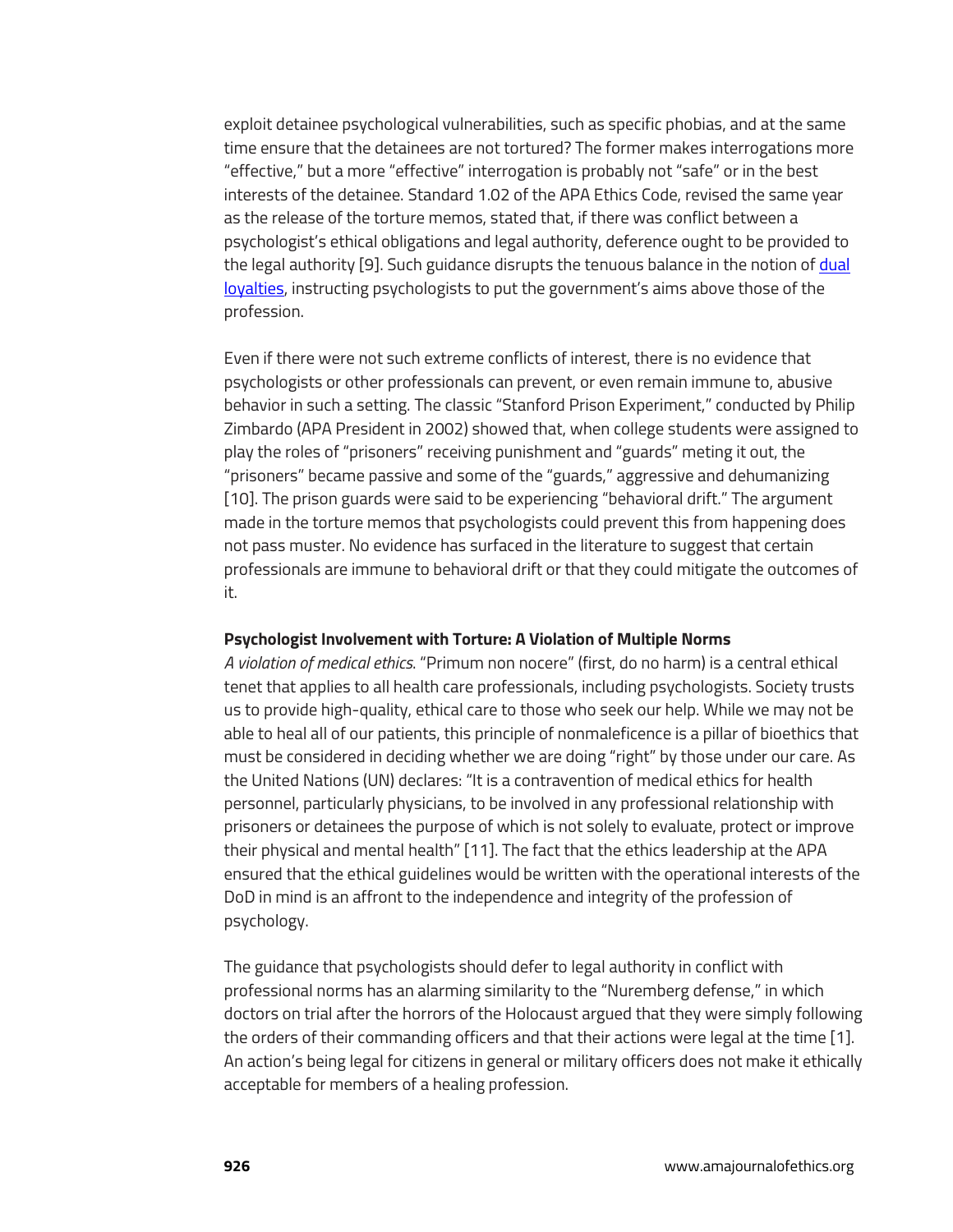*A violation of international law*. Furthermore, psychologists' and the US government's role in condoning torture ultimately contravenes international law, such as the UN Convention Against Torture which outlines in article 1 that "torture" is:

any act by which severe pain or suffering, *whether physical or mental*, is intentionally inflicted on a person for such purposes as obtaining from him, or a third person, information or a confession, punishing him for an act he or a third person has committed or is suspected of having committed, or intimidating or coercing him or a third person, or for any reason based on discrimination of any kind, when such pain or suffering is inflicted by or at the instigation of or with the consent or acquiescence of a public official or other person acting in an official capacity [12; italics added].

Article 2 states specifically that there are "no exceptional circumstances whatsoever" [12].

The Geneva Conventions, created in response to the brutality of war, were wantonly disregarded. The Third Geneva convention was written to protect prisoners of war, as stated in Common Article 3:

Persons taking no active part in the hostilities, including members of armed forces who have laid down their arms and those placed *hors de combat* by sickness, wounds, detention, or any other cause, shall in all circumstances be treated humanely, without any adverse distinction founded on race, colour, religion or faith, sex, birth or wealth, or any other similar criteria [13].

It seems that, too easily, international law is perceived as a mere obstacle to ensuring national security. The United States position has been that those captured in combat are not prisoners of war but in fact detainees who are not entitled to the rights ensured by the Geneva Conventions. Arguments are often made that if we are following these codes and our enemy is not, we are leaving ourselves open for more brutal attacks. But, indeed, they are the codes and values we are fighting to protect.

## **The Way Forward: Individual Responsibility**

As this piece was being written, the voting membership at the APA national meeting unanimously banned the involvement of psychologists in torture in no uncertain terms [14]. Although activists may argue that this is too little, too late, progress can be made, and without reports like that of the Hoffman et al., this positive step forward would not have been possible.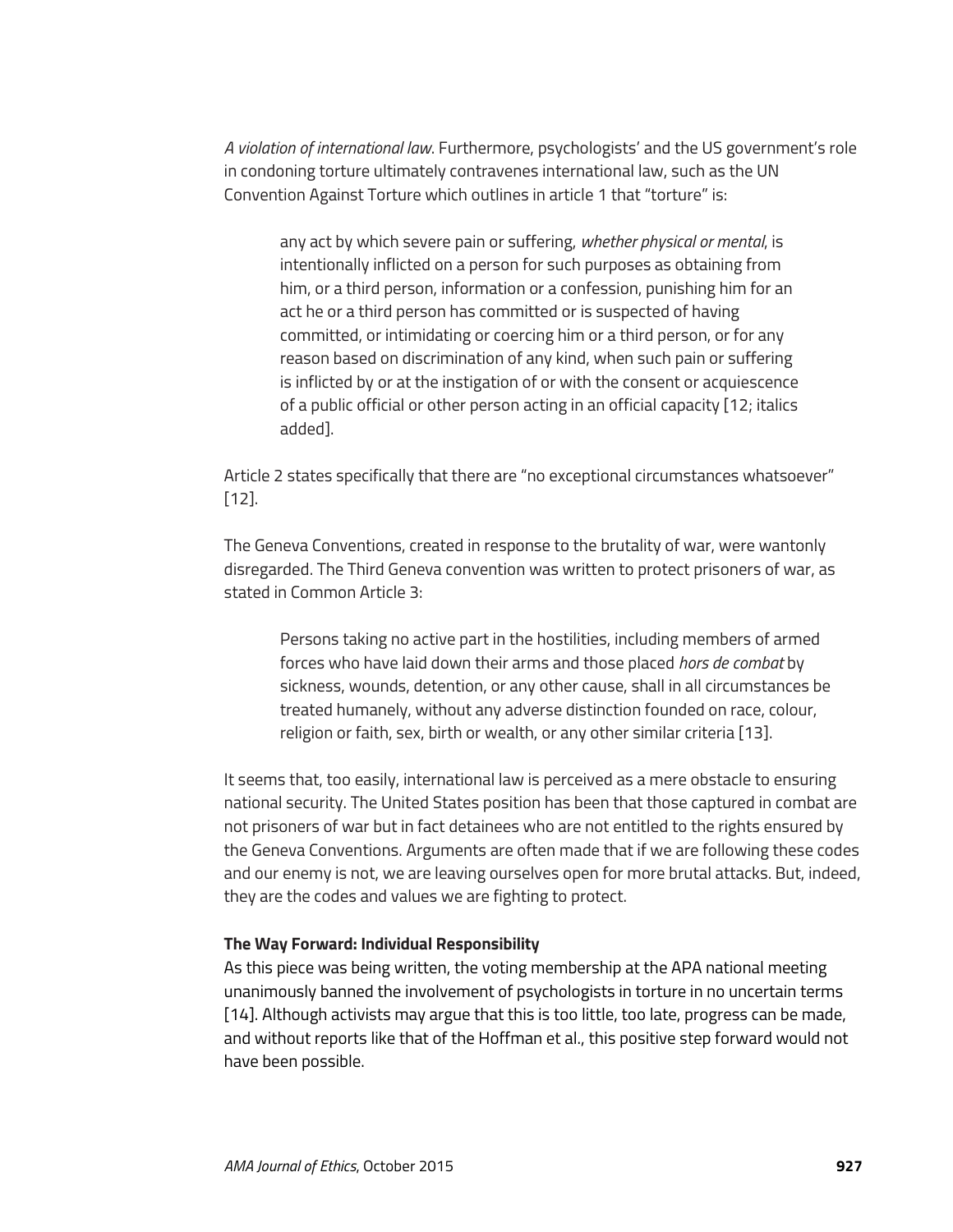Although the Special Committee report concerns only the APA's involvement in torture, other professions have found themselves in similar positions or may do so in the future. The history of medicine is plagued with [violations of human rights.](http://journalofethics.ama-assn.org/2015/10/mhst1-1510.html) Psychiatric asylums in the era prior to antipsychotics often violated the basic human dignity of individuals with severe mental illness [15]. The Tuskegee experiments selectively targeted African American men and violated their human rights and dignity [16]. [Wartime abuses](http://journalofethics.ama-assn.org/2015/10/pfor1-1510.html) by physicians have been well-documented. Having once violated society's trust, it may be difficult to regain it.

We must use critical thought to distinguish what is ethical from what is lawful and to consider what it means to be a professional. Therefore, we must continually question [and re-question authority,](http://journalofethics.ama-assn.org/2015/10/mnar1-1510.html) whether it is the law or a code of ethics, or else we may be doomed to serve the interests of those who crafted the code, not necessarily the interests of those who need to embody the code or use it to guide their practice. Just because a principle is codified does not make it ethical. Ethics is not an abstract exercise but one of importance and consequence, as the Hoffman et al. report illustrates. It is our individual responsibility to safeguard the values of the profession.

Organs of power do not move easily—inertia is often the default—but individuals also have power: power of conscience, power of knowledge, and power of organizing. Professional education needs to ensure that the history of professional participation in human rights abuses is not forgotten but discussed and grappled with. Cycles of abuse need not be repeated. As custodians of mental and physical health care, it is our obligation to ensure that they are not.

## **References**

- 1. Hoffman DH, Carter DJ, Viglucci Lopez CR, et al. *Report to the Special Committee of the Board of Directors of the American Psychological Association: Independent Review Relating to APA Ethics Guidelines, National Security Interrogations, and Torture*. Chicago, IL: Sidley Austin; July 2, 2015. http://www.apa.org/independentreview/APA-FINAL-Report-7.2.15.pdf. Accessed August 27, 2015.
- 2. Soldz S, Raymond N, Reisner S, Allen SA, Baker IL, Keller AS. All the president's psychologists: the American Psychological Association's secret complicity with the White House and US Intelligence Community in support of the CIA's "enhanced" interrogation program. April 2015. https://s3.amazonaws.com/s3.documentcloud.org/documents/2069718/report .pdf. Accessed August 27, 2015.
- 3. Bybee JS. Memorandum for Alberto R. Gonzales, counsel to the president re: standards of conduct for interrogation under 18 USC sec 2340—2340A. August 1, 2002. http://academics.smcvt.edu/jhughes/Bybee%20Memo.htm. Accessed August 27, 2015.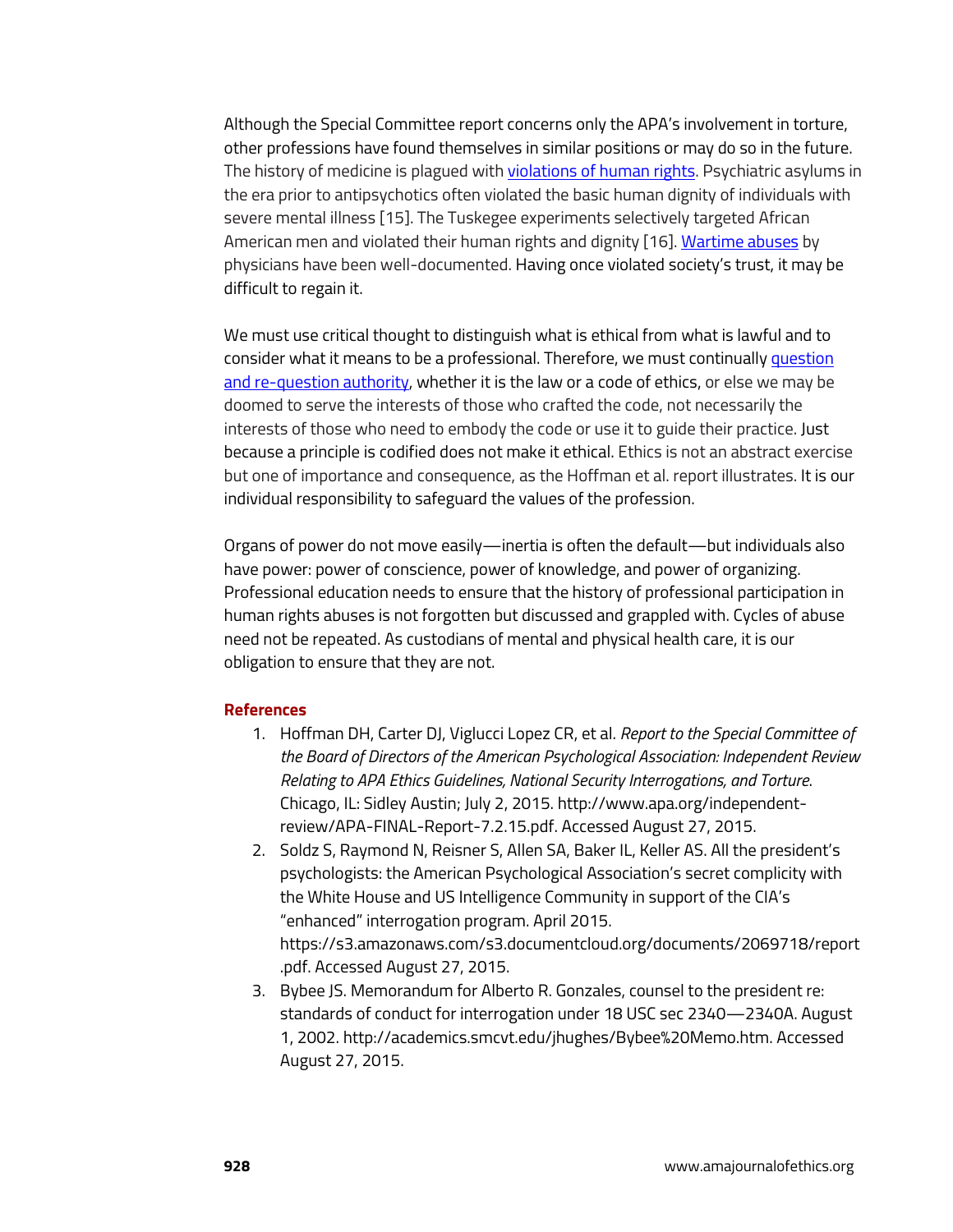- 4. Yoo JC. Letter to Alberto R. Gonzales. US Department of Justice Office of the Legal Counsel; August 1, 2002:2. http://nsarchive.gwu.edu/NSAEBB/NSAEBB127/020801.pdf. Accessed August 27, 2015.
- 5. Yoo J, Delahunty RJ. Memorandum for William J. Haynes II, general counsel, Department of Defense re: application of treaties and laws to al Qaeda and Taliban detainees. US Department of Justice Office of Legal Counsel; January 9, 2002:41.

https://www.aclu.org/files/pdfs/safefree/yoo\_army\_torture\_memo.pdf. Accessed August 27, 2015.

- 6. American Medical Association. Opinion 2.068 Physician participation in interrogation. *Code of Medical Ethics*. http://www.amaassn.org/ama/pub/physician-resources/medical-ethics/code-medicalethics/opinion2068.page? Accessed August 31, 2015.
- 7. American Psychiatric Association. Psychiatric participation in interrogation of detainees: position statement. May 2006.
- 8. Risen J. Outside psychologists shielded US torture program, report finds. *New York Times*. July 10, 2015. http://www.nytimes.com/2015/07/11/us/psychologists-shielded-us-tortureprogram-report-finds.html? Accessed August 27, 2015.
- 9. American Psychological Association. Ethical Standard 1.02 Conflicts between ethics and law, regulations, or other governing legal authority. 2002. http://www.apa.org/ethics/code/provisions-codes.aspx. Accessed August 31, 2015.
- 10. Haney C, Banks C, Zimbardo P. Interpersonal dynamics in a simulated prison. *Int J Criminol Penol*. 1973;1:69-97.
- 11. United Nations General Assembly. Resolution 37/194: Principles of medical ethics. December 18, 1982. http://www.un.org/documents/ga/res/37/a37r194.htm. Accessed August 27, 2015.
- 12. United Nations Office of the High Commissioner for Human Rights. Convention against torture and other cruel, inhuman or degrading treatment or punishment. Effective June 26, 1987.

http://www.ohchr.org/EN/ProfessionalInterest/Pages/CAT.aspx. Accessed August 31, 2015.

- 13. Geneva Convention relative to the treatment of prisoners of war. Effective October 21, 1950. [http://www.un.org/en/preventgenocide/rwanda/text](http://www.un.org/en/preventgenocide/rwanda/text-images/Geneva_POW.pdf)[images/Geneva\\_POW.pdf:](http://www.un.org/en/preventgenocide/rwanda/text-images/Geneva_POW.pdf) 1. Accessed August 30, 2015.
- 14. Risen J. Psychologists approve ban on role in national security interrogations. *New York Times*. August 7, 2015. http://www.nytimes.com/2015/08/08/us/politics/psychologists-approve-banon-role-in-national-security-interrogations.html. Accessed August 27, 2015.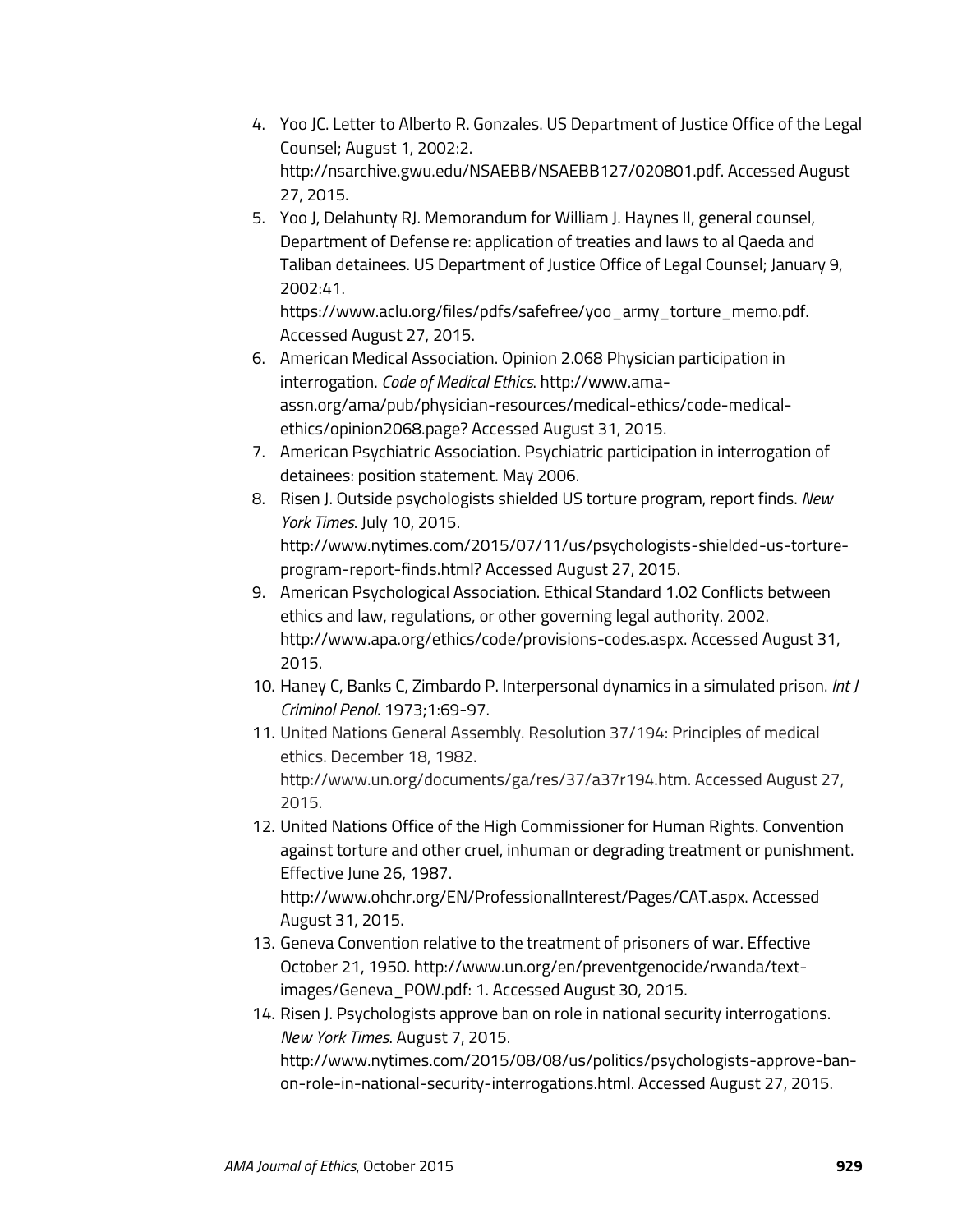- 15. Novella EJ. Mental health care and the politics of inclusion: a social systems account of psychiatric deinstitutionalization. *Theor Med Bioeth*. 2010;31(6):411- 427.
- 16. Harter LM, Stephens RJ, Japp PM. President Clinton's apology for the Tuskegee Syphilis Experiment: a narrative of remembrance, redefinition, and reconciliation. *Howard J Commun*. 2000;11(1):19-34.

**Nikhil A. Patel, MS**, is a fourth-year medical student at the Mayo Medical School in Rochester, Minnesota, who plans to pursue a career in psychiatry. He recently completed the requirements for an MPH in global health with interdisciplinary concentrations in public health leadership and in humanitarian studies, ethics, and human rights at the Harvard T.H. Chan School of Public Health. He hopes to build on his multidisciplinary training and on his experience working with refugees in the US and at the Thai-Burma border by developing and scaling models of mental health care delivery for vulnerable populations, locally and globally.

**G. David Elkin, MD**, is a clinical professor of psychiatry at the University of California, San Francisco, where he co-leads the coordination of clinical psychiatry rotations and leads seminars on psychiatric assessment, critical thinking, and medical humanities. He completed his MD at the University of Pennsylvania Perelman School of Medicine and a residency in internal medicine and psychiatry at the University of California, Davis. Dr. Elkin is the editor of *Introduction to Clinical Psychiatry* (Lange, 1999) and an upcoming book chapter on medical ethics.

#### **Related in the** *AMA Journal of Ethics*

[Medical Associations and Accountability for Physician Participation in Torture,](http://journalofethics.ama-assn.org/2015/10/pfor1-1510.html) October 2015 The AMA *Code of Ethics*[' Opinion on Interrogation of Detainees,](http://journalofethics.ama-assn.org/2015/10/coet1-1510.html) October 2015 [Dual Loyalties, Human Rights Violations, and Physician Complicity in Apartheid South](http://journalofethics.ama-assn.org/2015/10/mhst1-1510.html)  [Africa,](http://journalofethics.ama-assn.org/2015/10/mhst1-1510.html) October 2015 [Uncompromised Professional Responsibility in Apartheid South Africa,](http://journalofethics.ama-assn.org/2015/10/mnar1-1510.html) October 2015 [Physicians' Duties in Treating Wartime Detainees,](http://journalofethics.ama-assn.org/2007/10/ccas2-0710.html) October 2007 [Agents of a Rogue State? Physicians' Participation in State-Sponsored Torture,](http://journalofethics.ama-assn.org/2004/09/jdsc1-0409.html) September 2004 [Torture and Human Rights,](http://journalofethics.ama-assn.org/2004/09/oped1-0409.html) September 2004 [Force-Feeding Prisoners Is Wrong,](http://journalofethics.ama-assn.org/2015/10/ecas2-1510.html) October 2015

The viewpoints expressed in this article are those of the author(s) and do not necessarily reflect the views and policies of the AMA.

**Copyright 2015 American Medical Association. All rights reserved. ISSN 2376-6980**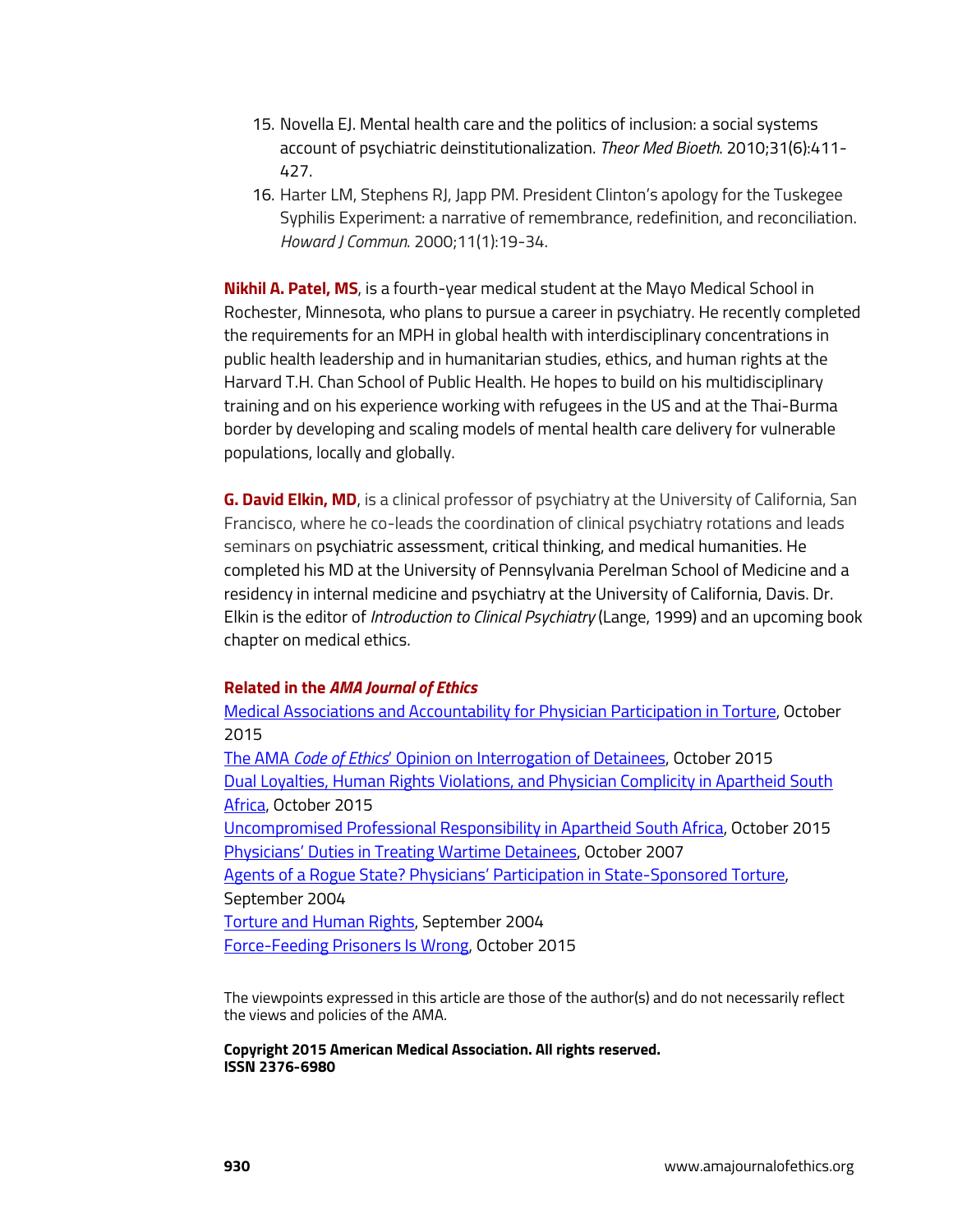## **American Medical Association Journal of Ethics**

**October 2015, Volume 17, Number 10: 931-937**

## **STATE OF THE ART AND SCIENCE**

## **Humanitarian Uses of Drones and Satellite Imagery Analysis: The Promises and Perils**

Amos Lichtman, MPH, and Mohit Nair

## **Introduction**

The pace of development of new technologies and their application to humanitarian purposes has outstripped careful, ethical consideration of the consequences of their use. Technologies that were once available only to governments and military have become affordable and within reach of individuals and humanitarian organizations. This diversification of uses from initial military applications brings with it questions that reflect [long-recognized challenges](http://journalofethics.ama-assn.org/2015/05/pfor2-1505.html) of humanitarian work. When the international community responds to military conflict or natural disaster, how do we ensure that the voices and perspectives of members of the affected communities are heard? What threats to the core humanitarian principles of impartiality and respect for the independence of those being aided do these technologies bring with them? We consider here two examples of technologies that highlight these challenges: drone use in humanitarian disaster response, and satellite imagery analysis to document and prevent mass atrocities.

#### **Military Use of Drones**

The term "drone" refers to many different types of machines, some small enough to be handheld and some large enough to drop bombs and fly at higher altitudes than those being used for documenting the extent of earthquake damage [1]. Drones are better known outside of humanitarian aid, which might explain why the less sinister-sounding term "unmanned aerial vehicles" (UAVs) is used in most contexts that advocate for humanitarian applications [2, 3]. The US military has been conducting drone strikes in Pakistan for a decade, averaging one every three days in 2010 (a number which has since decreased) [4]. These strikes target people who are believed to be participating in terrorist organizations, but they have also killed large numbers of civilians—an estimated 3,000 in Pakistan [5, 6]. The effect of these continued strikes on Pakistani civilians has been documented in the report, *Living under Drones* [7]. In addition to causing death and injury, the repeated strikes and frequent hovering of drones has resulted in civilians' becoming afraid to help injured victims, produced psychological trauma, and led to parents' keeping their children home from school out of fear [7].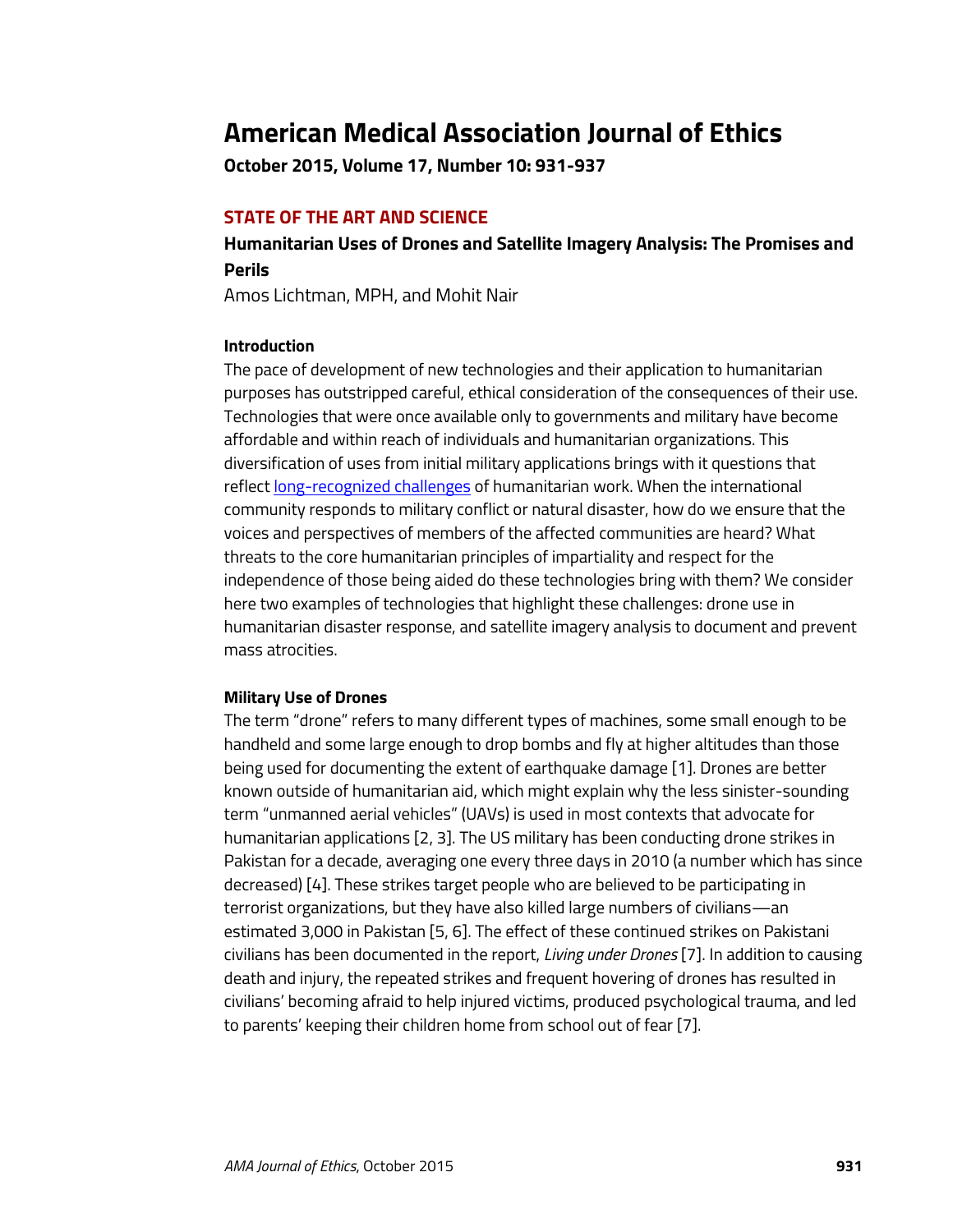#### **Drone Use in Humanitarian Response**

Humanitarian efforts in response to wars and disasters have a long history of ethical [challenges](http://journalofethics.ama-assn.org/2015/01/pfor1-1501.html) and [mistakes.](http://journalofethics.ama-assn.org/2010/06/oped1-1006.html) Images of food aid being dropped off the backs of pickup trucks are often used to illustrate past failures to respect the dignity of affected populations and to ensure equal access to aid for vulnerable groups. Increasing emphasis has been placed on the inclusion of affected communities and organizations in planning the response to a disaster. These principles cannot be abandoned when new technologies such as drones are introduced into humanitarian response.

The use of drones in humanitarian aid has a short history, but it has proliferated rapidly enough and generated enough interest that the United Nations (UN) Office of Coordination of Humanitarian Affairs (OCHA) produced a report on the topic in June of 2014 [8]. The potential uses are multifaceted and are likely to grow rapidly as technology and coordination improve. They include mapping of disaster-affected areas, search and rescue assistance, and procurement and delivery of aid materials. These applications, especially the mapping of damaged areas, already showed promise during the Haiti 2010 earthquake [9], and drones have been employed similarly in Nepal, producing powerful images of the devastation caused by the earthquake [10]. In addition to their use in mapping, these images received a great deal of media attention for possibly aiding in the location and rescue of trapped earthquake survivors [10]. With drones' cutting-edge technology and dramatic human rescue stories, it is easy to see why. It has also been suggested that drones could be used to deliver emergency supplies to hard-to-reach locations [11].

If mapping, surveying, and provision of food and non-food items are to be conducted by drones, however, already marginalized voices of disaster victims must be protected and the expectations of people accustomed to seeing military drones flying overhead must be recognized.

Is it fair to consider the connections between these two diametrically opposed uses of drone technology? After all, the use of drones is increasing rapidly, and they are being deployed for a wide range of purposes such as rainforest mapping and home delivery [12, 13]. In the technology-obsessed US, excitement over new toys for recording ski videos is far more salient than fear over big-brother style surveillance [14].

Yet it *is* crucial to consider the connection between humanitarian and military uses of drones. Civil-military cooperation is central to much of US humanitarian response in general, with the military possessing immense and unparalleled logistical capacity thanks to its \$520 billion budget (about 40 percent of the world's total military expenditure) [15, 16]. This capacity makes the necessity of military participation in humanitarian response inevitable for the foreseeable future. Because of its extensive involvement in wars across the world and widespread military bases, the US military is,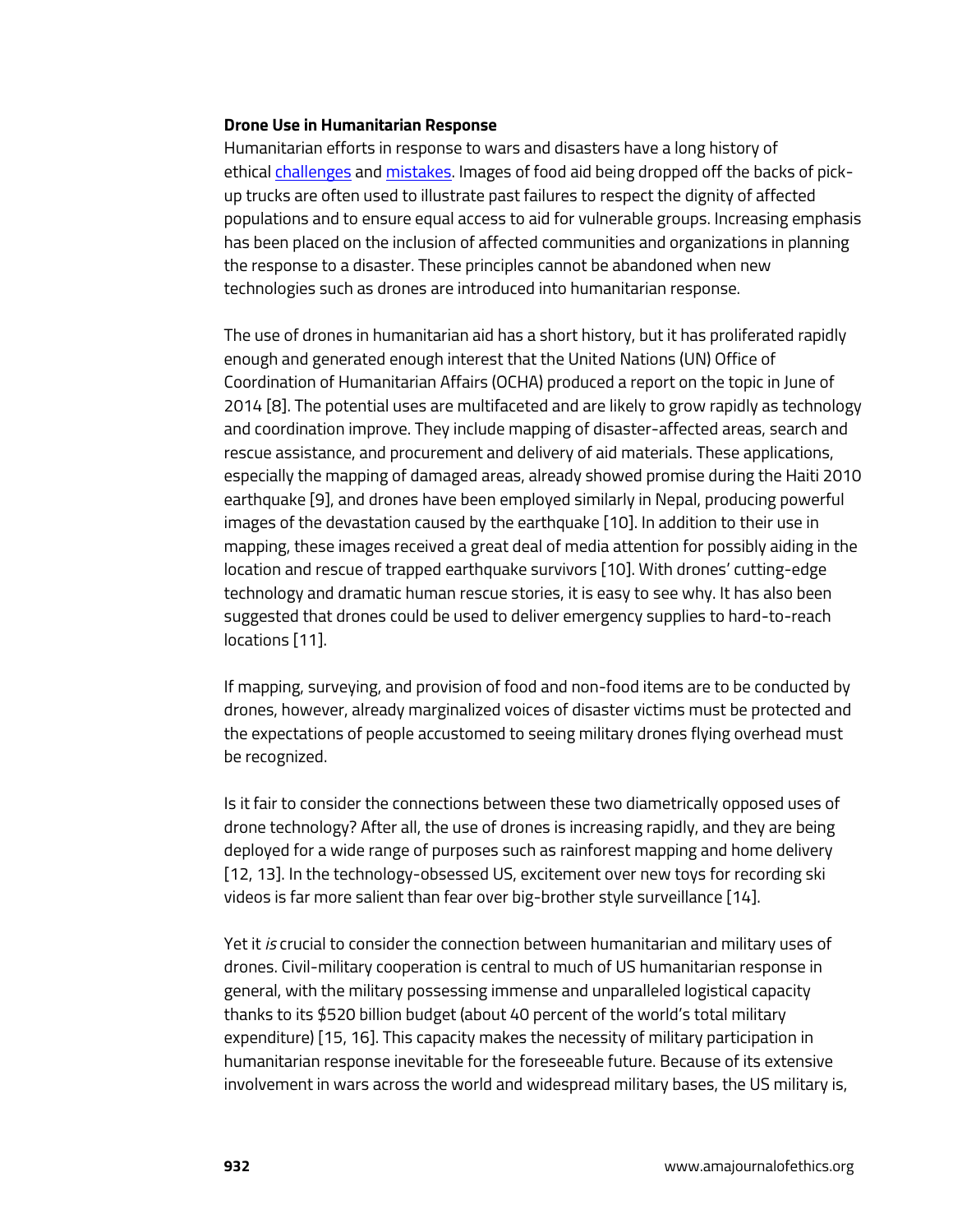to some extent, the face of the US in many countries. Many of these countries also happen to be among the most vulnerable to natural disasters.

These considerations suggest that the actions and image of the US military have critical implications for humanitarian response. Two weeks after the April 25 earthquake in Nepal, the Nepalese government issued a ban on the use of drones in the humanitarian response without prior permission from the Civil Aviation Authority [17], due to concern over the gathering of sensitive information and the photographing of important cultural heritage sites. This demonstrates that cooperation with those who are receiving aid must be part of the introduction of drones in humanitarian response.

In a report, the UN Special Rapporteur o[n extrajudicial, summary or arbitrary executions](http://www.ohchr.org/EN/Issues/Executions/Pages/SRExecutionsIndex.aspx) raised concerns that the use of drones and other remote technologies in police work could remove protections against the unnecessary use of force and violate human rights. The report specifically brought up issues of accountability, stating "The decreased personal involvement of police officers in the deployment of force raises the question, among others, of who is responsible if things go wrong" [18]. The UN, however, has itself used unarmed drones for surveillance in the Democratic Republic of the Congo as a *deterrent* to violence against civilians [19]. While its purpose is distinct, this surveillance does not seem qualitatively different from military or police surveillance using drones. This contrast highlights that the humanitarian potential and military applications of drones are ethically linked. Surveillance in conflict areas for the purposes of deterrence and documentation is also performed using satellite imagery. Additional ethical issues arise with this technology, which we discuss below.

### **Humanitarian Use of Satellite Imagery Analysis**

In 2012, the Harvard Humanitarian Initiative (HHI) officially launched the Signal Program on Human Security and Technology, which plans to "conduct participatory action research about how technology can prevent and document threats to human rights" and translate lessons learned into the "first-ever research and academic program for the practice, study and teaching of crisis mapping" [20]. The program builds on the pilot phase of the Satellite Sentinel Project (SSP), which monitored threats to human security along the Sudan-South Sudan border, galvanizing the practice of predicting threats to civilians living in conflict zones before they materialized. Since 2010, SSP has analyzed satellite imagery and built maps and software. The reports to which this information contributed confirmed the destruction of more than six villages in Sudan and provided evidence of eight mass grave sites and indiscriminate civilian bombardment in South Kordofan, and they were subsequently used by the International Criminal Court [21]. The promises of the technology are significant, ranging from, at best, effective tracking of warning signs of threats to human rights (such as an accumulation of troops or tanks in an area) before they occur to, at worst, documenting atrocities and gathering evidence for future investigations.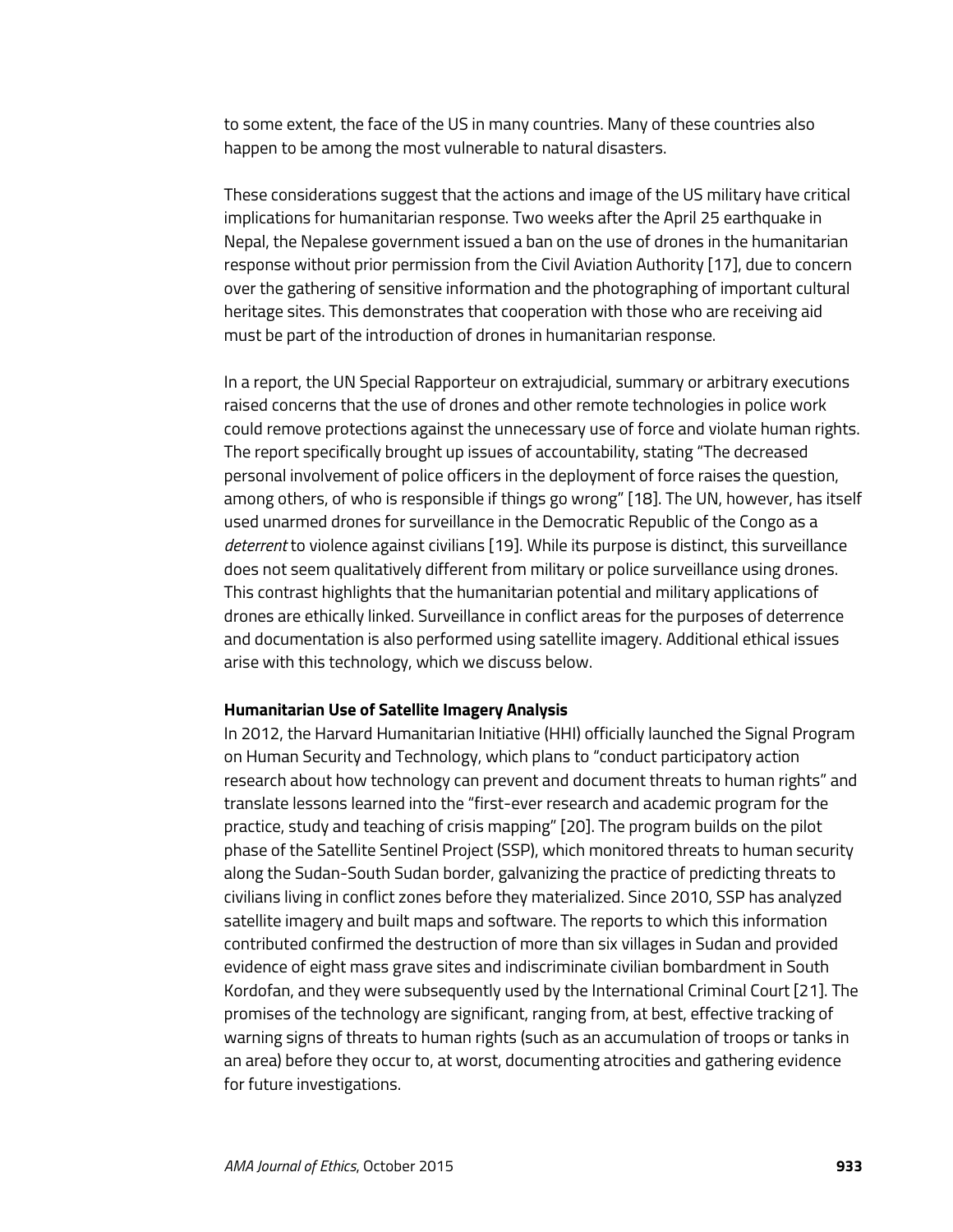## **Ethical Ramifications of the Program**

While imagery analysis is instrumental in bringing human rights violations to light, it is often insufficient evidence of human rights violations by itself. Corroborating evidence is required, and the ability to obtain direct evidence is often limited [22]. HHI has developed its own protocol for what constitutes an adequate level of certainty for analytic conclusions from the imagery and geo-coded data [23]. While this has improved the predictive capabilities of the research, it is not clear whether this is sufficient to justify action and decision-making at the policy level. Since the analysts of the program do not have access to classified government intelligence, the outcomes of the analysis cannot be compared and reassessed based on the totality of available evidence, making the relevance of the findings unclear [23].

An article in the *International Business Times* succinctly presented the crux of the ethical dilemmas surrounding the widespread adoption of this technology: there is no precedent for its use and the collaborative project is "making the rules as they go, albeit rules within the strictures of international law" [24]. Since the satellites are not technically in Sudan's airspace (and hence not a violation of national sovereignty) and are owned by a private corporation rather than a government, there is no violation of international law [24]. In addition to legality, though, the lack of precedent makes a careful ethical appraisal crucial. When is it justified to act on incomplete evidence in order to prevent harm if the consequences of this action are difficult to predict? In answering this question, significant questions must be resolved about the potential for cross-collaboration between research analysts, governments, and international bodies and about the formulation of a new legal code for those countries that are being mapped.

## **Conclusion**

It is inevitable that new technologies will be incorporated into the field of humanitarian response, and many will help to save lives. Each technology and each new application will bring with it unintended consequences that must be carefully considered, as we have shown in the cases of drones and satellite imagery analysis. There is a danger in ignoring these consequences in the midst of enthusiasm for revolutionary potential. As our methods of providing care after disasters and protecting civilians during conflict evolve, we must always strive to do better in working with and respecting the dignity of those affected.

## **References**

- 1. Currier C. Everything you ever wanted to know about drones. *ProPublica*. May 31, 2012. http://www.propublica.org/article/everything-you-ever-wanted-toknow-about-drones. Accessed August 12, 2015.
- 2. Humanitarian UAV Network website. http://uaviators.org/. Accessed August 12, 2015.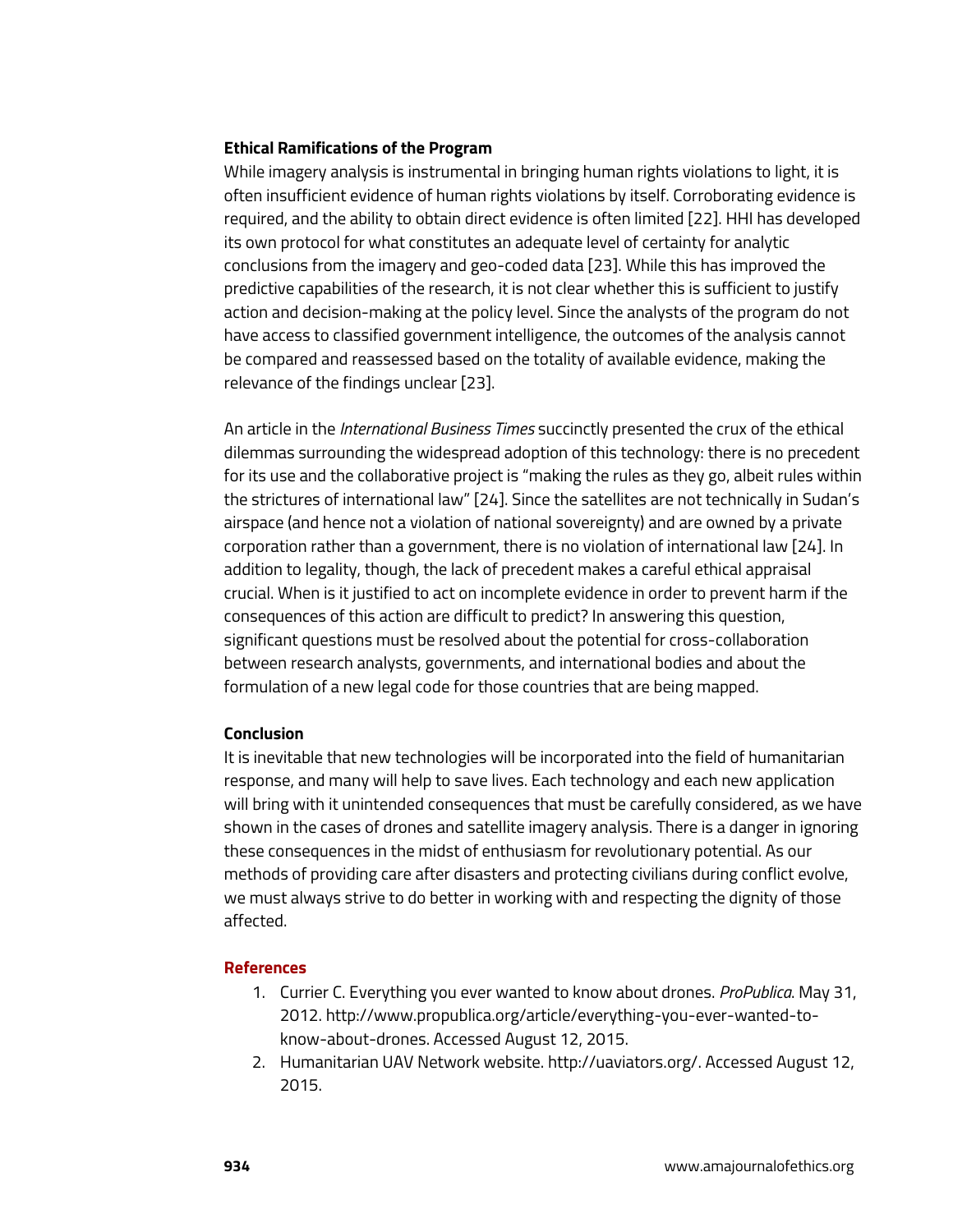- 3. D'Onofrio A. Drones 'R' us? Reflections on use of UAVs in humanitarian interventions. International Rescue Committee. September 4, 2014. http://www.rescue.org/blog/drones-r-us-reflections-use-uavs-humanitarianinterventions. Accessed August 12, 2015.
- 4. Bureau of Investigative Journalism. Get the data: drone wars. http://www.thebureauinvestigates.com/category/projects/drones/dronesgraphs/. Accessed August 12, 2015.
- 5. Pitch Interactive. Out of sight, out of mind. A visualization of all documented drone strikes in Pakistan since 2004. http://drones.pitchinteractive.com/. Accessed August 12, 2015.
- 6. Serle J. More than 2,400 dead as Obama's drone campaign marks five years. Bureau of Investigative Journalism. January 23, 2014. http://www.thebureauinvestigates.com/2014/01/23/more-than-2400-deadas-obamas-drone-campaign-marks-five-years/. Accessed August 12, 2015.
- 7. Stanford Law School International Human Rights and Conflict Resolution Clinic; New York University Global Justice Clinic. *Living under Drones: Death, Injury, and Trauma to Civilians from US Drone Practices in Pakistan*. September 2012. http://chrgj.org/wp-content/uploads/2012/10/Living-Under-Drones.pdf. Accessed August 12, 2015.
- 8. United Nations Office for the Coordination of Humanitarian Affairs. Unmanned aerial vehicles in humanitarian response. June 2014. https://docs.unocha.org/sites/dms/Documents/Unmanned%20Aerial%20Vehicle s%20in%20Humanitarian%20Response%20OCHA%20July%202014.pdf. Accessed May 7, 2015.
- 9. Hodge N. US diverts spy drone from Afghanistan to Haiti. *Wired*. January 15, 2010. http://www.wired.com/2010/01/pentagon-shares-earthquake-imagesfrom-high-flying-spy-drone/. Accessed August 21, 2015.
- 10. Wang SS, Purnell N, Bhattacharya S. Nepal aid workers helped by drones, crowdsourcing. *Wall Street Journal*. May 1, 2015. http://www.wsj.com/articles/nepal-aid-workers-helped-by-dronescrowdsourcing-1430483540. Accessed August 12, 2015.
- 11. Hickey S. Humanitarian drones to deliver medical supplies to roadless areas. *Guardian*. March 30, 2014. http://www.theguardian.com/world/2014/mar/30/humanitarian-dronesmedical-supplies-no-roads-technology. Accessed August 12, 2015.
- 12. ConservationDrones.org website. http://conservationdrones.org/. Accessed August 12, 2015.
- 13. Amazon. Amazon Prime Air. http://www.amazon.com/b?node=8037720011. Accessed August 12, 2015.
- 14. Meet Lily, a camera drone that follows you automatically. *NBC News*. May 12, 2015. http://www.nbcnews.com/tech/gadgets/meet-lily-camera-dronefollows-you-automatically-n357811. Accessed August 12, 2015.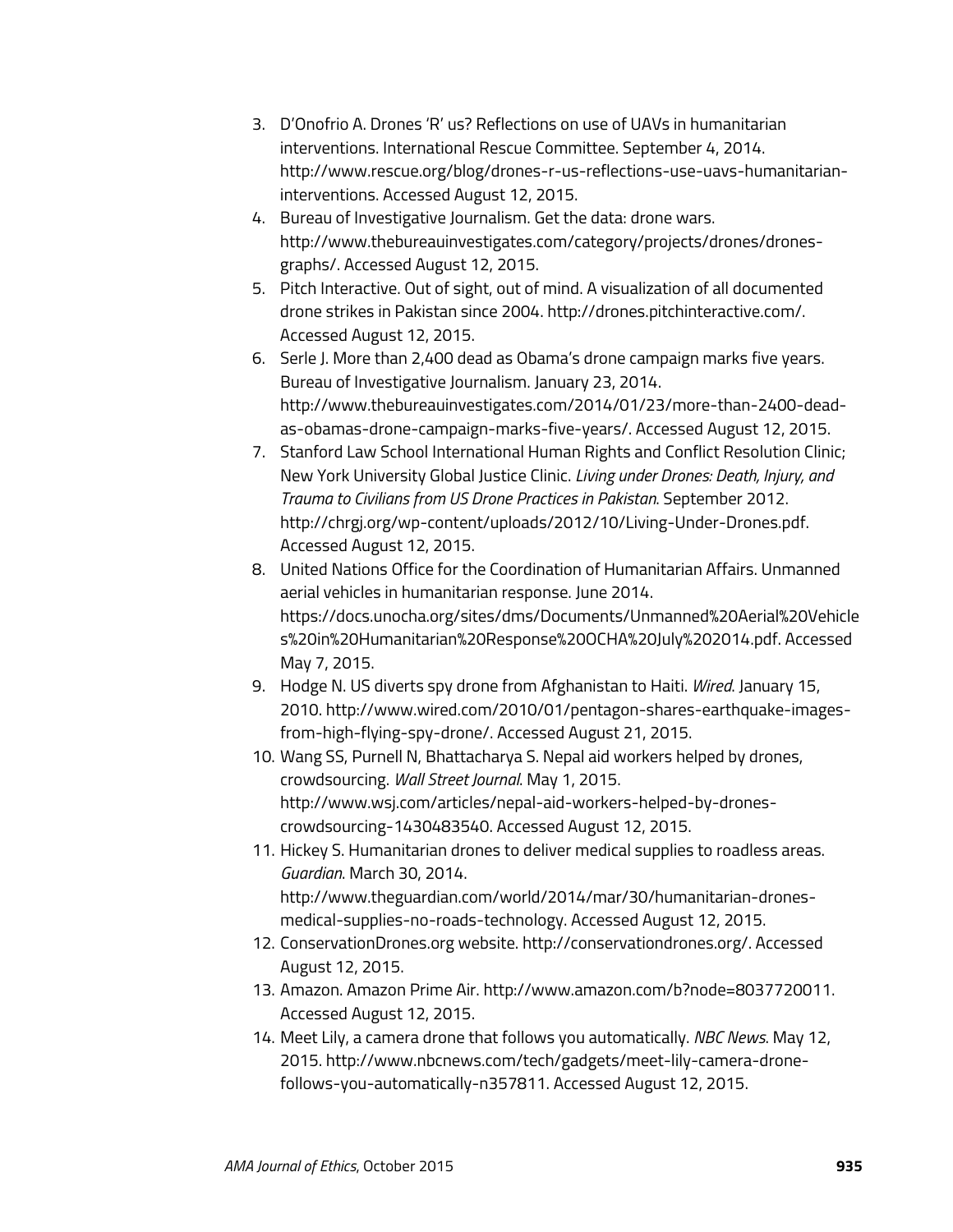15. Office of the Undersecretary of Defense (Comptroller)/Chief Financial Officer. Overview: United States Department of Defense fiscal year 2014 budget request. April 2013.

http://comptroller.defense.gov/Portals/45/Documents/defbudget/fy2014/FY20 14\_Budget\_Request\_Overview\_Book.pdf. Accessed August 12, 2015.

- 16. Shah A. World military spending. Updated June 30, 2013. http://www.globalissues.org/article/75/world-military-spending. Accessed August 12, 2015.
- 17. Nepal bans drones in its skies fearing leak of sensitive info. *Times of India*. May 6, 2015. http://timesofindia.indiatimes.com/world/south-asia/Nepal-bansdrones-in-its-skies-fearing-leak-of-sensitive-info/articleshow/47177061.cms. Accessed August 12, 2015.
- 18. United Nations News Centre. Growing use of drones in law enforcement may violate human rights, warns UN expert. October 22, 2014. http://www.un.org/apps/news/story.asp?NewsID=49148#.VcvB9\_lVhHz. Accessed August 12, 2015.
- 19. United Nations News Centre. UN launches unmanned surveillance aircraft to better protect civilians in vast DR Congo. December 3, 2013. http://www.un.org/apps/news/story.asp?NewsID=46650#.VcvCdvlVhHw. Accessed August 12, 2015.
- 20. Harvard Humanitarian Initiative. HHI concludes Satellite Sentinel Project pilot, launches Signal Program. *Harvard Humanitarian*. September 2012. http://archive.constantcontact.com/fs077/1102238942357/archive/11109173 00594.html. Accessed August 21, 2015.
- 21. Harvard Humanitarian Initiative. Satellite Sentinel Project: making the world a witness: report on the pilot phase, December 2010-June 2012. http://www.satsentinel.org/sites/default/files/Making%20the%20World%20a%2 0Witness.pdf. Accessed August 12, 2015.
- 22. Kroker P. Emerging issues facing the use of remote sensing evidence for international criminal justice. Harvard Humanitarian Initiative. http://hhi.harvard.edu/sites/default/files/publications/emerging\_issues\_rs\_an d\_ij\_kroker.pdf. Accessed August 12, 2015.
- 23. Raymond NA, Davies BI, Card BL, Al Achkar Z, Baker IL. While we watched: assessing the impact of the Satellite Sentinel Project. *Georget J Int Aff.* July 26, 2013. http://journal.georgetown.edu/while-we-watched-assessing-theimpact-of-the-satellite-sentinel-project-by-nathaniel-a-raymond-et-al/. Accessed August 12, 2015.
- 24. Tovrov D. George Clooney and the new ethics of satellite surveillance. *International Business Times*. March 16, 2012. http://www.ibtimes.com/georgeclooney-new-ethics-satellite-surveillance-214303. Accessed August 12, 2015.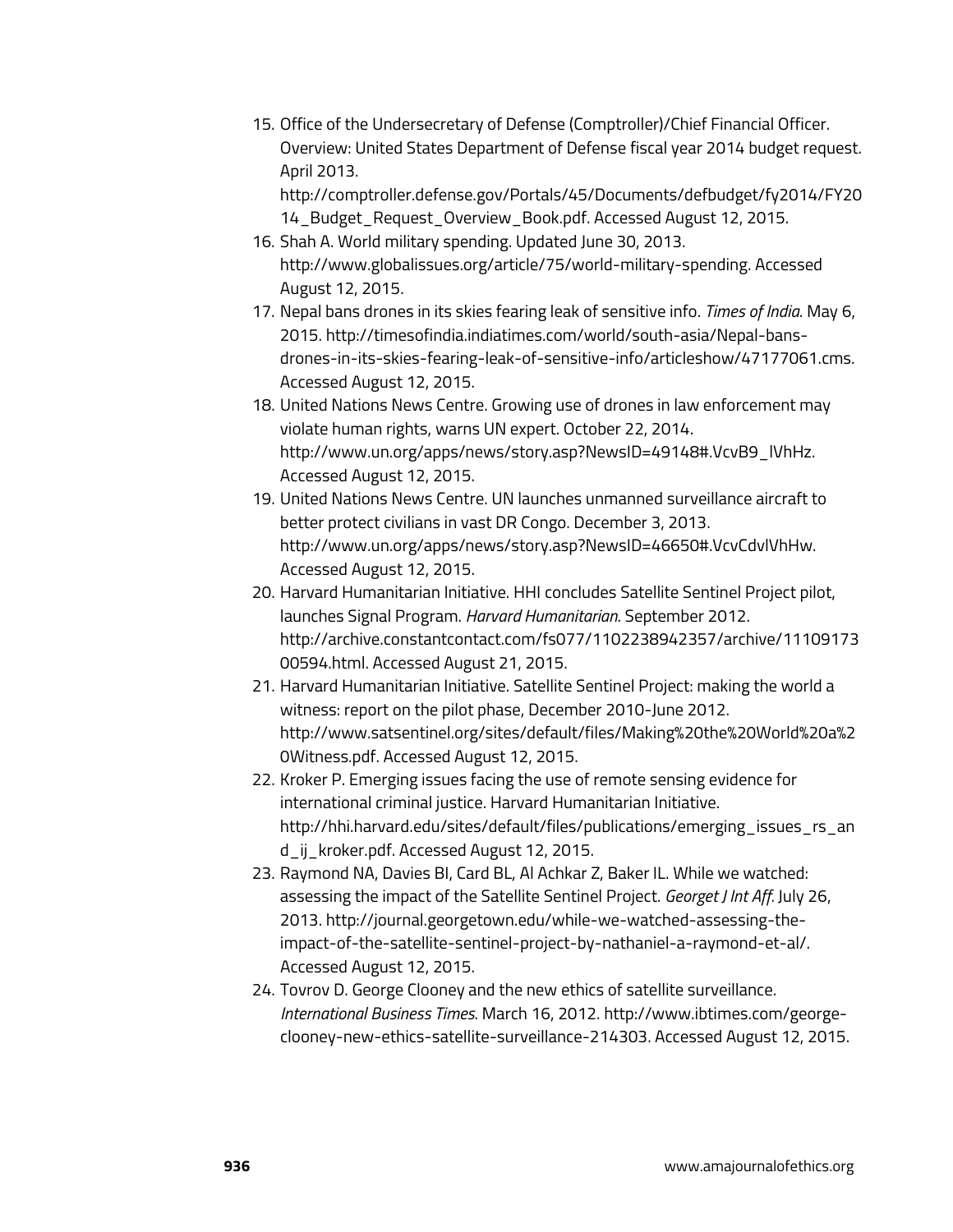**Amos Lichtman, MPH**, recently completed a master's of public health with an interdisciplinary concentration in humanitarian studies, ethics, and human rights at the T.H. Chan School of Public Health at Harvard University in Boston and is in his final year of medical school at the University of Massachusetts in Worcester.

**Mohit Nair** is a second-year master's student in the T.H. Chan School of Public Health at Harvard University in Boston where he is completing the interdisciplinary concentration in humanitarian studies, ethics, and human rights. His research focuses on persons with disabilities and other vulnerable populations in conflict.

#### **Related in the** *AMA Journal of Ethics*

[The Need for Professional Standards in Global Health,](http://journalofethics.ama-assn.org/2015/05/pfor2-1505.html) May 2015

[Models of Neurosurgery International Aid and their Potential](http://journalofethics.ama-assn.org/2015/01/pfor1-1501.html) Ethical Pitfalls, January 2015

[Unwitting Partners in Death—The Ethics of Teamwork in](http://journalofethics.ama-assn.org/2010/06/oped1-1006.html) Disaster Management, June 2010

[Equity or Minimum Standards in Humanitarian Aid: A Conflict of Principles,](http://journalofethics.ama-assn.org/2006/12/pfor2-0612.html) December 2006

[Telemedicine Use in International Relief Efforts,](http://journalofethics.ama-assn.org/2014/12/stas2-1412.html) December 2014

[The History of Point-of-Care Ultrasound Use in Disaster and Mass Casualty Incidents,](http://journalofethics.ama-assn.org/2010/09/mhst1-1009.html)  September 2010

The viewpoints expressed in this article are those of the author(s) and do not necessarily reflect the views and policies of the AMA.

**Copyright 2015 American Medical Association. All rights reserved. ISSN 2376-6980**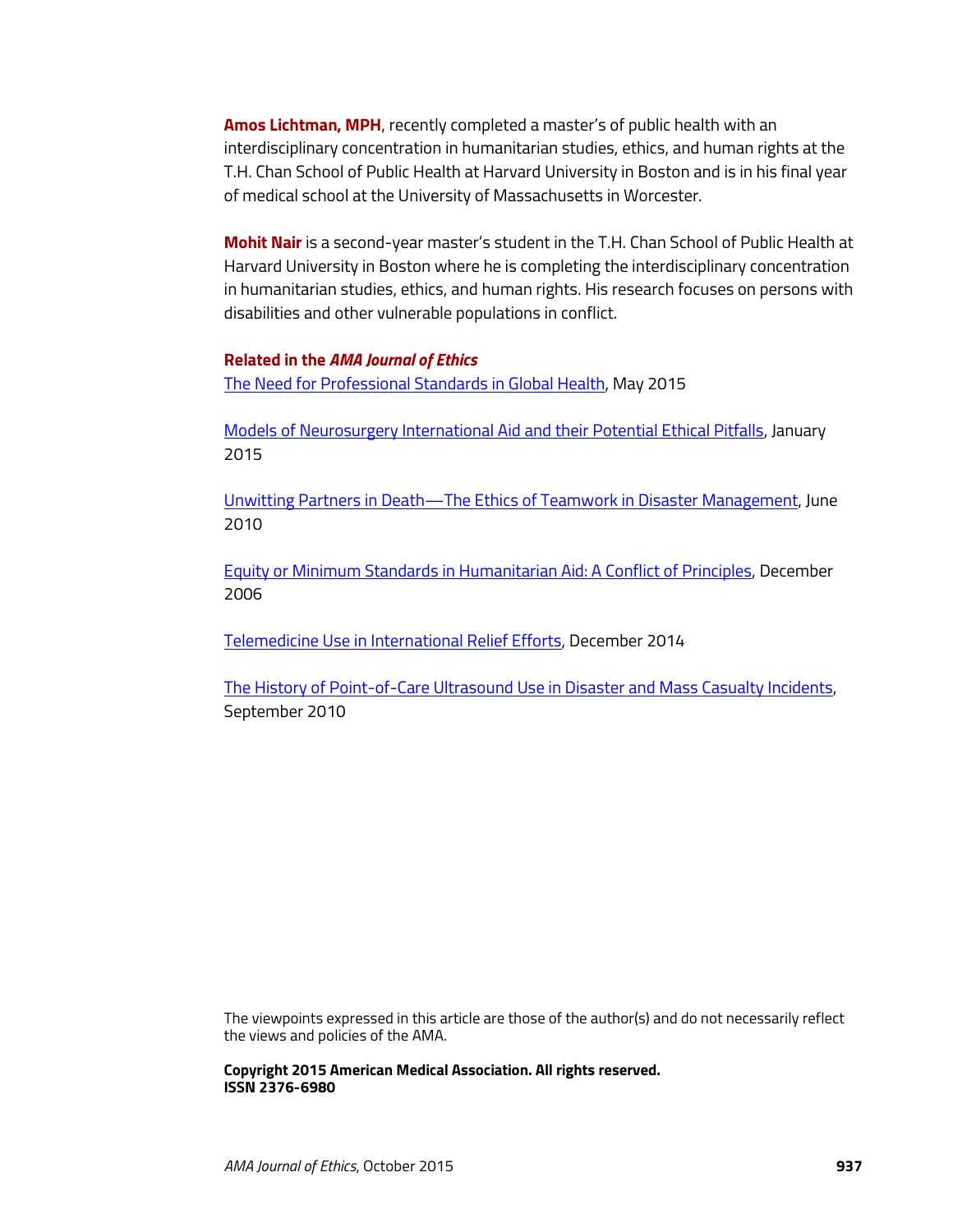## **American Medical Association Journal of Ethics**

**October 2015, Volume 17, Number 10: 938-944**

## **HEALTH LAW**

## *King v. Burwell***: US Supreme Court Extends Tax Credits for Health Insurance Coverage to All 50 States**

Tobin Klusty and Stephanie Bi

On the morning of June 25, 2015, the Supreme Court decided *King v. Burwell*, a landmark case regarding th[e Patient Protection and Affordable Care Act \(ACA\).](http://journalofethics.ama-assn.org/2011/11/oped1-1111.html) At the heart of the case is the statutory interpretation of a phrase in a provision dealing with the distribution of tax credits for the purchase of health insurance on the health insurance marketplaces known as ["exchanges"](http://journalofethics.ama-assn.org/2013/07/hlaw1-1307.html) [1-3]. The extension of federal tax credits to lower-income citizens for the purchase of health care is one of three major reforms mandated by the ACA [4]. The plaintiffs argued that those who bought insurance on federal exchanges were not eligible for tax credits because the states in which they resided had not created their own exchanges, and the ACA only provided tax credits to citizens who used "an Exchange established by the State" [5]. The defendants, several government agencies, claimed that exchanges created by the federal Department of Health and Human Services (HHS) qualified as exchanges "established by the State" [6]. After much testimony, the Supreme Court interpreted the phrase to include the federal HHS exchanges [7], thereby making users of HHS exchanges eligible to receive tax credits [7].

As mentioned, the ACA contains three reforms for extending health insurance coverage to all United States citizens. First, Congress created [insurance market regulations](http://journalofethics.ama-assn.org/2015/08/hlaw1-1508.html) that prohibit insurers from raising premiums or denying coverage to anyone because of a preexisting health condition [8]. Second, Congress required that all citizens purchase health insurance or pay a tax [8]. This "coverage mandate" is essential to the insurance market reforms because it prevents people from waiting until they are sick to purchase coverage, which would lead to dramatic rises in premium costs for those who are continuously insured [8]. Lastly and most relevantly, Congress offered "tax credits to individuals with household incomes between 100 percent and 400 percent of the federal poverty line" [9]. So an individual purchaser with an income between \$11,770 and \$47,080 or a family of four with an income between \$24,250 and \$97,000 would qualify for tax credits to purchase insurance [10]. The tax credits prevent the coverage mandate from causing unfair financial hardship to lower- and middle-income citizens.

## **The Case**

The phrase at issue concerns this last provision—the disbursement of tax credits. The ACA sets forth a framework for each state to create a health insurance marketplace, called an "exchange," through which individuals can compare and purchase coverage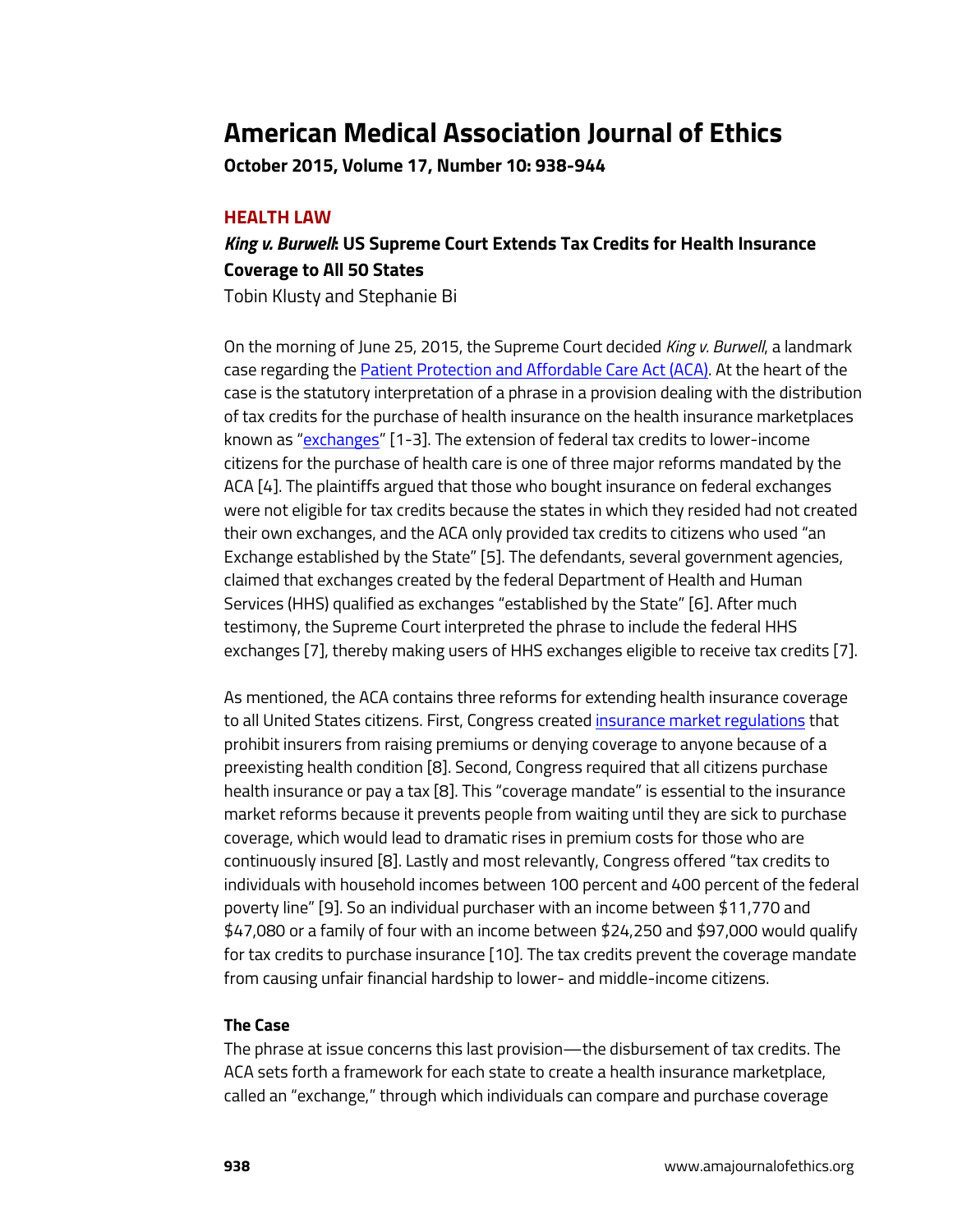plans [11]. The ACA explains that "[e]ach State shall…establish an…Exchange [12]," but provides that the Secretary of Health and Human Services will create "such Exchange" if a state chooses not to do so itself [13]. Further, section 36B of the Internal Revenue Code (part of the ACA) states that citizens are only eligible for tax credits if they find coverage through "an Exchange established by the State under" 42 USC section 18031 [14], but an Internal Revenue Service (IRS) regulation claimed tax credits were available to users of all exchanges, including those created by the federal HHS [15, 16]. The question addressed by the court was whether HHS exchanges qualified as exchanges "established by the State."

## **Arguments**

The plaintiffs argued that the plain meaning of the phrase "established by the State" precludes citizens in states with HHS exchanges from receiving federal tax credits [5]. The plaintiffs were Virginian citizens who filed claims against US Secretary of Health and Human Services Sylvia Burwell, US Secretary of the Treasury Jacob Lew, Commissioner of Internal Revenue John Koskinen, and their respective departments [17]. The plaintiffs alleged that the IRS rule altered a clear and unambiguous portion of the ACA [18].

Virginia was one of the 34 states that did not establish its own exchange [19]. According to the IRS rule, people must comply with the ACA's coverage mandate when the annual cost of coverage amounts to less than 8 percent of their projected income, including the eligible tax credits [20]. When the IRS rule proclaimed that tax credits were available not only to users of state exchanges but also to users of HHS exchanges, the plaintiffs were held to the coverage mandate because the tax credits pushed the cost of coverage just below 8 percent of the their incomes [19]. The plaintiffs claimed that they should not have been subjected to the coverage mandate because the language of the ACA restricted tax credits to state-created exchanges and Virginia had not created a state exchange [21]. If the ACA clearly and unambiguously restricted tax credits to users of state exchanges, the plaintiffs argued, the IRS could not change the law's meaning [22]. The plaintiffs also argued that Congress's intention was to restrict tax credits to users of state exchanges to encourage states to create and operate their own exchanges [23].

The defendants—the government—argued that the text and structure of the ACA make tax credits available in all states [24]. They claimed that "established by the state" is a "term of art" that encompasses both an exchange created by a state and an exchange created by HHS on behalf of a state [25] and that, when HHS is directed to "establish and operate *such Exchange* within the State" if the state does not do so itself, the term "such Exchange" conveys that the HHS is acting as a surrogate for the state [26].

The defendants maintained that giving the phrase the limited reading the plaintiffs requested would change the meaning of other ACA provisions. For example, the definition of a "qualified individual" as a person "who resides in the State that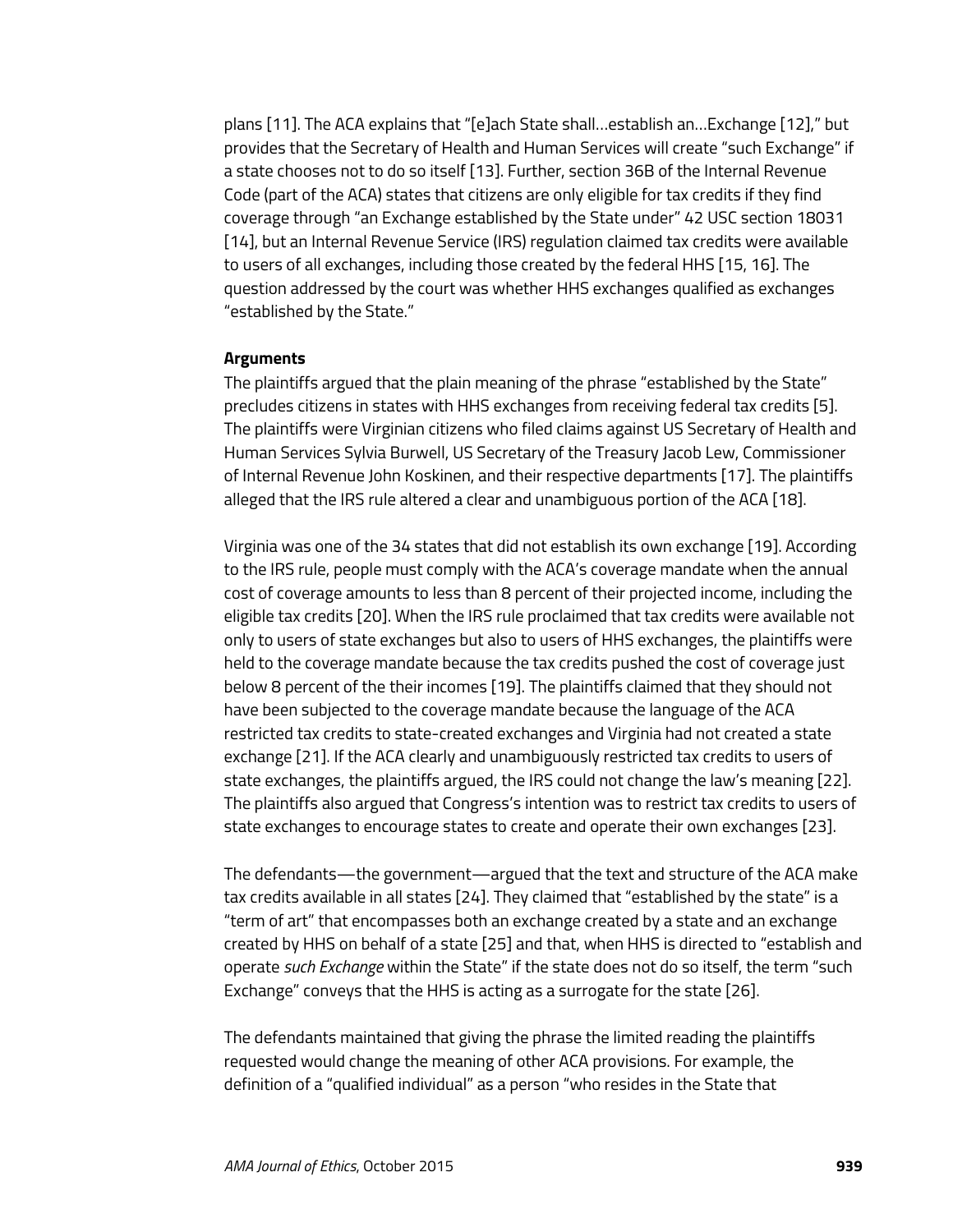established the Exchange," would mean there are no "qualified individuals" in states with HHS exchanges [27]. Secondly, they contended that the coverage mandate "could not perform its market-stabilizing function" without the tax credits [28]. Also, the alleged implication of loss of subsidies to residents of a state choosing not to develop and maintain its own exchange is located in "isolated phrases" of the tax code that discuss the calculations for an individual's tax credit. On the plaintiffs' reading, according to the defendants, this easy-to-miss qualification would not give clear notice to states of the drastic implication of utilizing an HHS exchange [29].

Much of the defendants' argument focused on the validity of the IRS interpretation of the rule rather than the validity of the rule itself, but it also claimed that the IRS rule should be given deference if the court still found ambiguity about whether an HHS exchange qualified as "an Exchange established by the State" [30]. Under *Chevron* deference—a framework established in *Chevron USA Inc. v. Natural Resources Defense Council, Inc*.—the Supreme Court is required to give deference to a government agency's interpretation of a federal statute when the "statute's ambiguity constitutes an implicit delegation from Congress to the agency to fill the statutory gaps" [31]. The Supreme Court had to decide whether to give deference to the act's Congressional purpose when reading the phrase or simply apply the plain meaning of the words contained in the phrase.

On March 4, 2015, the Supreme Court heard argument from both parties to the case. The oral arguments foreshadowed the Supreme Court's decision on the matter. Michael A. Carvin, representing the plaintiffs, submitted that the specific wording in provision 36B eliminated ambiguity created by previous definitional sections [32], that Congress "was not agnostic as between State and Federal Exchanges" [33], and that, although considering context was important, providing tax credits to federal exchanges would have "essentially gutted Section 1311's strong preference for State Exchanges" [34].

Solicitor General Donald B. Verrili, Jr. represented the US government. He argued that the context of the law must be taken into account in interpreting provision 36B, citing the 2000 case *FDA v. Brown & Williamson* [35]. Verrili argued further that, according to section 18041 of the ACA, the federal government would be acting on a state's behalf by creating an exchange that would function in the same manner as a state-established exchange [35]. Finally, he argued that, during the public hearing about rulemaking "covered by C-SPAN," the states were not aware of the alleged state exchange-only tax credit stipulation, which would have been pointed out conspicuously had the plaintiffs' reading been the one intended by Congress [36].

### **Decision**

On the morning of June 25, 2015, the Supreme Court issued a 5-4 decision in favor of the US government, finding that the ACA provides tax credits to buyers on both federal and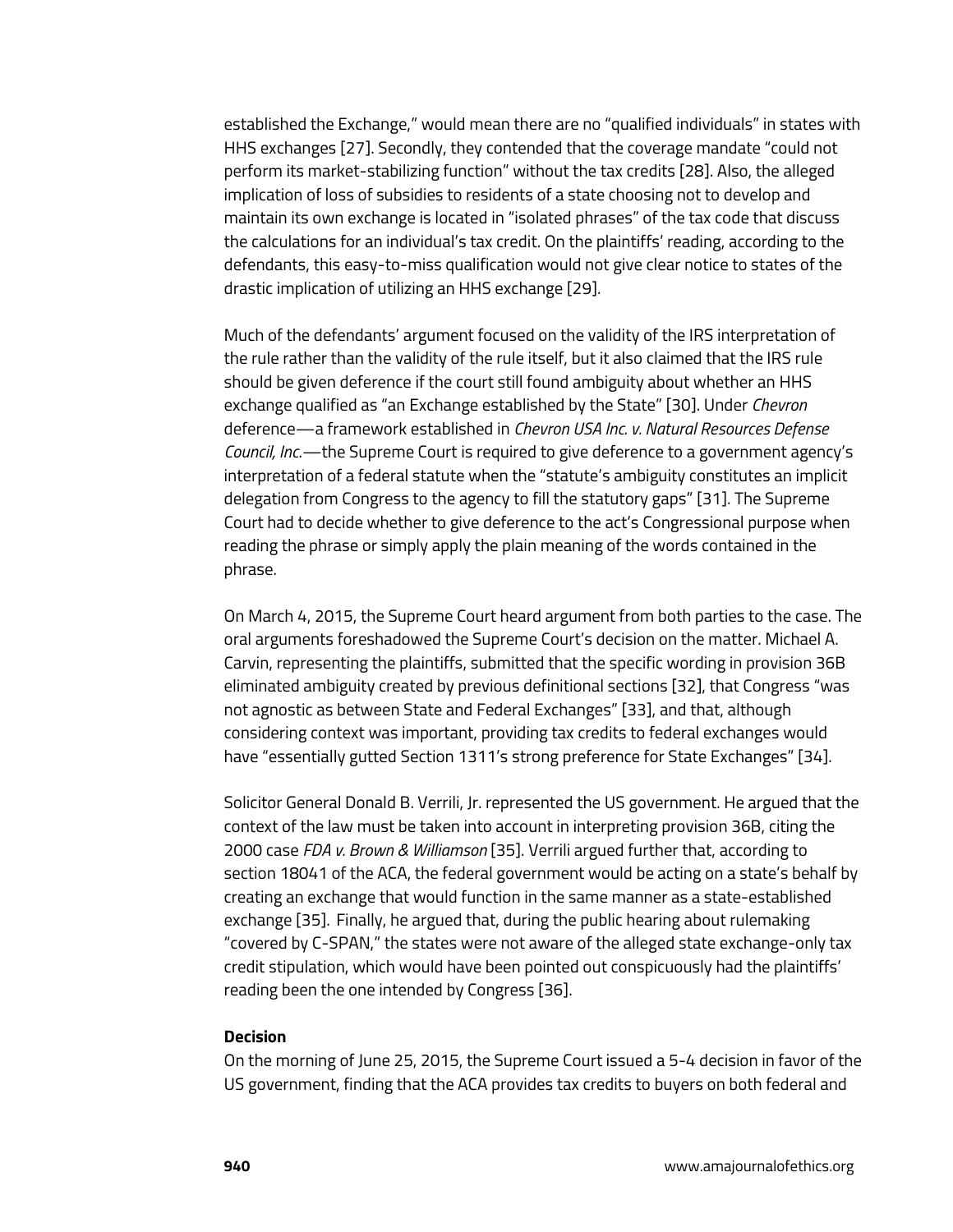state exchanges [3]. The decision addressed three matters: whether the IRS's interpretation should be given deference according to the "*Chevron* deference" framework; whether the language of provision 36B is ambiguous; and how it should be interpreted in light of the rest of the document and Congress's intentions.

As for deference to the IRS's interpretation, the court declared that Congress would not implicitly leave the IRS, a body that lacks expertise in dealing with health insurance policies, to interpret a question of "deep 'economic and political significance'" [22] involving billions of dollars of federal tax money and the health care of millions of people. Hence, if the IRS were intended to interpret such a question, Congress would have explicitly stated so. Without deference to the IRS's interpretation, the Supreme Court had to interpret the statute for itself.

Per Supreme Court precedent, "[i]f the statutory language is plain, [the court] must enforce it according to its terms" [37]. To determine whether the language was plain, the court interpreted the words "in their context and with a view to their place in the overall statutory scheme" [38]. First, the court looked to section 18041, which states that the Secretary "shall...establish and operate such exchange within the State" if the state chooses not to do so, deeming that "such exchange" denotatively means "State Exchanges and Federal Exchanges are equivalent—they must meet the same requirements, perform the same functions, and serve the same purposes" [22]. Next, the court looked to another part of the act, which required "all Exchanges to make available qualified health plans to qualified individuals," with "qualified individual" defined as an individual who "resides in the State that established the Exchange" [39]. In this context, if "State" were given its most "natural" (that is, most commonly understood) meaning, then there would be no qualified individuals on federal exchanges,—clearly not the intended meaning [40]. The court concluded that the provision "established by the State" does not always convey its most natural meaning and is, therefore, ambiguous [39]. Supporting its conclusion, the court cited examples of "inartful drafting" within the ACA attributed to the methods Congress used to pass the act, which provided evidence that "established by the State" was used as a "surplusage construction" rather than as a phrase limiting application to state exchanges [41].

Having established the ambiguity of the phrase "established by the State," the court further explained that, because "a provision that may seem ambiguous in isolation is often clarified by the remainder of the statutory scheme" and "only one of the permissible meanings produces a substantive effect that is compatible with the rest of the law," it was the duty of the court to interpret provision 36B under the "broader structure" of the document [42]. The court noted that if the tax credits were not given to all "individuals with household incomes between 100 percent and 400 percent of the federal poverty line," the "tax credit" arm of the ACA's reforms would be ineffective and thereby cause the collapse of the other two reforms—the individual coverage mandate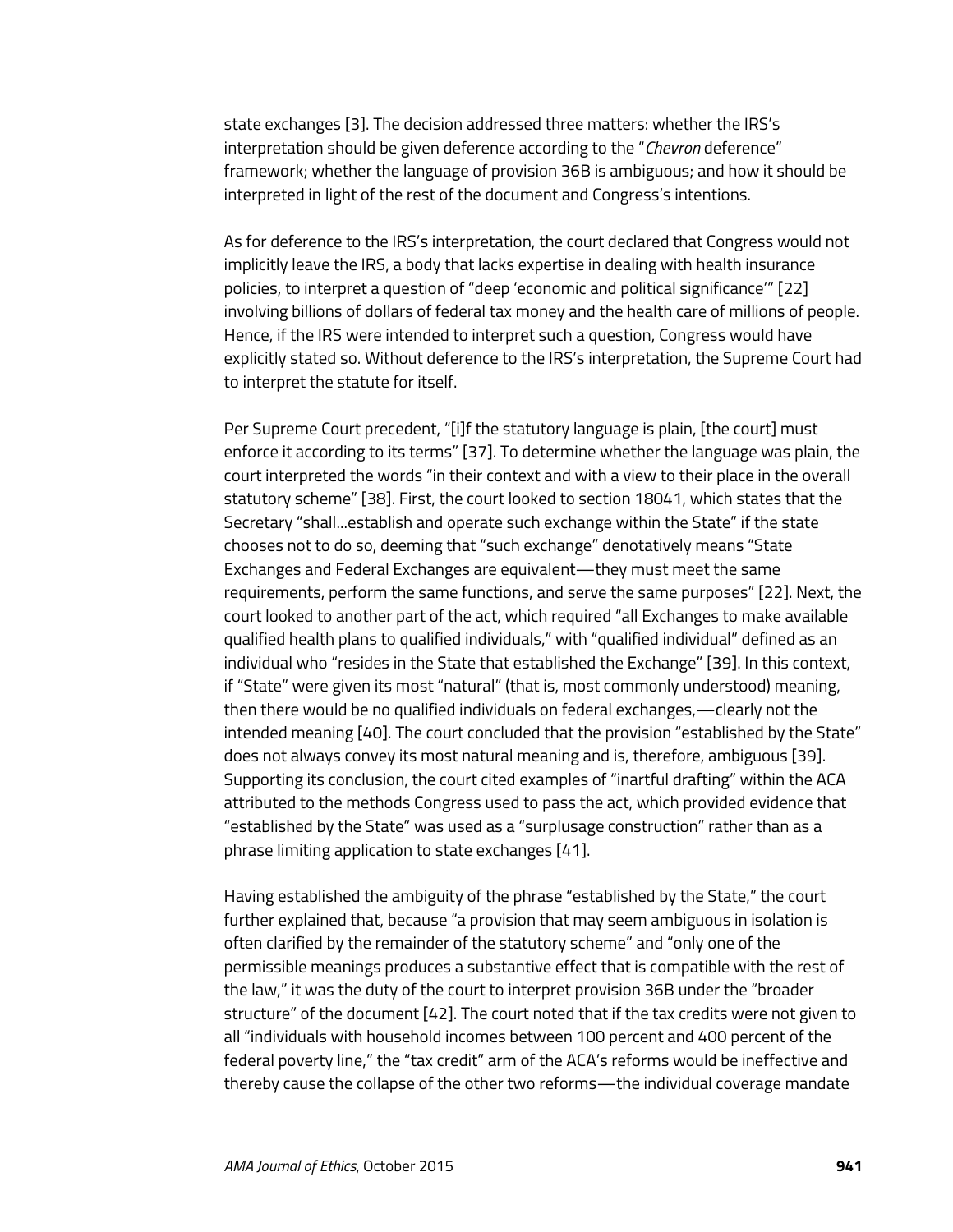and the insurance market regulations [43]. The court reasoned that this surely could not have been the intention of Congress [44]. From the court's perspective, Congress had created section 18041 as a fallback option for states' citizens to receive tax credits regardless of whether the state chose to set up its own exchange, not as a means of coercing states to create them [44]. Further, the court reasoned that Congress would not have buried such a potentially deal-breaking provision deep within an esoteric "sub-sub section of the Tax Code" [45].

It also restated that, if a state fails to establish an exchange, HHS is required to do so in its place and that, therefore, a federal exchange qualifies as an exchange [39]. It pronounced that, based on Congressional intent and the structure of the document, the only permissible interpretation was that tax credits were available to citizens who purchased insurance through both federal and state exchanges [45].

The Supreme Court's decision prevented the collapse of the ACA and upheld the ability of millions of Americans to afford health insurance coverage. If the Supreme Court had ruled in favor of the plaintiffs, about 6.4 million people would have lost the tax credits that helped them afford coverage [46]. In addition, the decision would have affected all purchasers of insurance because insurance pools would become older and sicker, driving premiums upwards [46]. Applying the plain meaning of six words would have had [severe](http://journalofethics.ama-assn.org/2015/10/msoc1-1510.html)  [consequences](http://journalofethics.ama-assn.org/2015/10/msoc1-1510.html) for individuals and for the health insurance market.

## **References**

- 1. *King v Sebelius*, 759 F3d 358 (4th Cir 2014).
- 2. *Halbig v Burwell*, 758 F3d 390 (DC Cir 2014).
- 3. *King v Burwell*, 135 SCt 2480 (2015).
- 4. *King v Burwell*, 2485.
- 5. Brief for Petitioners, *King v Burwell*, 135 SCt 475 (2014).
- 6. Brief for Respondents, *King v Burwell*, 135 SCt 475 (2014).
- 7. *King v Burwell*, 2496.
- 8. *King v Burwell*, 2486.
- 9. *King v Burwell*, 2482.
- 10. US Department of Health and Human Services Office of the Assistant Secretary for Planning and Evaluation. 2015 poverty guidelines. http://aspe.hhs.gov/poverty/15poverty.cfm. Accessed August 12, 2015.
- 11. Kaiser Family Foundation. Summary of the Affordable Care Act. April 25, 2013. http://kff.org/health-reform/fact-sheet/summary-of-the-affordable-care-act/. Accessed July 23, 2015.
- 12. Affordable Care Act, 42 USC sec 18031(b) (2015).
- 13. Affordable Care Act, 42 USC sec 18041(c) (2015).
- 14. Affordable Care Act, 26 USC sec 36B (2015).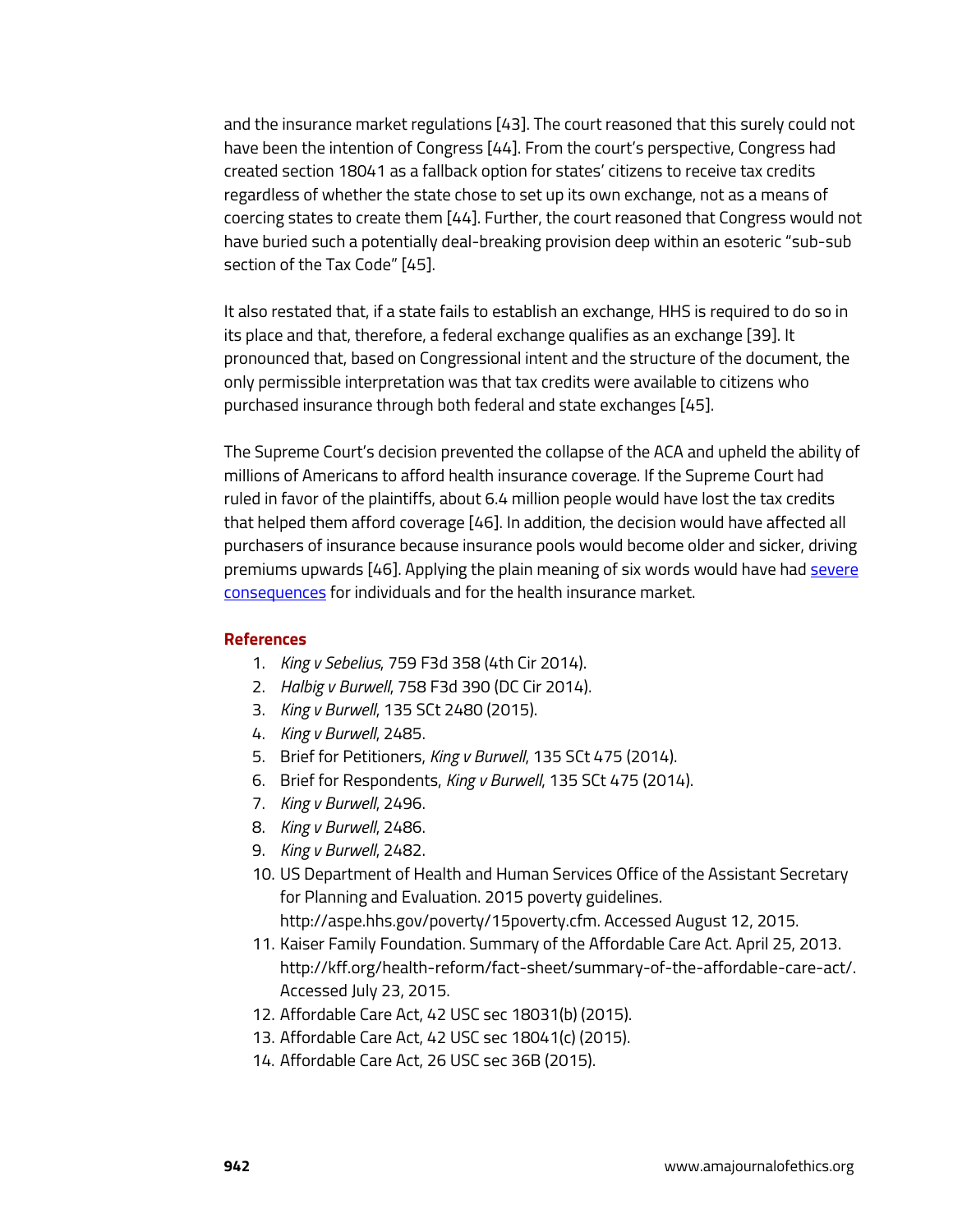- 15. Health insurance premium tax credit. *Fed Regist*. 2012;77(100):30377-30400. Codified at 26 CFR sec 1.36B-2.
- 16. Patient Protection and Affordable Care Act; establishment of exchanges and qualified health plans; exchange standards for employers. *Fed Regist*. 2012;77(59):18310-18475. Codified at 45 CFR sec 155.20.
- 17. *King v Burwell*, 2487.
- 18. Brief for Petitioners, 6.
- 19. Brief for Petitioners, 9.
- 20. Affordable Care Act, 26 USC sec 5000A(e)(1)(A), 5000A(e)(1)(B)(ii) (2015).
- 21. Brief for Petitioners, 1-9.
- 22. *King v Burwell*, 2489.
- 23. Brief for Petitioners, 2, 14.
- 24. Brief for Respondents, 19-41.
- 25. Brief for Respondents, 13.
- 26. Brief for Respondents, 21-23.
- 27. Brief for Respondents, 27-28.
- 28. Brief for Respondents, 14-15.
- 29. Brief for Respondents, 39.
- 30. Brief for Respondents, 55-59.
- 31. *King v Burwell*, 2488 (quoting *FDA v Brown & Williamson Tobacco Corp*, 529 US 120, 159 (2000)).
- 32. *King v Burwell*, 2015 WL 916473 (US), 11.
- 33. *King v Burwell*, 2015 WL 916473 (US), 15-22.
- 34. *King v Burwell*, 2015 WL 916473 (US), 14.
- 35. *King v Burwell*, 2015 WL 916473 (US), 48.
- 36. *King v Burwell*, 2015 WL 916473 (US), 58.
- 37. *King v Burwell*, 2489 (quoting *Hardt v Reliance Standard Life Insurance Co*, 560 US 242, 251 (2010)).
- 38. *King v. Burwell*, 2489 (quoting *FDA v. Brown & Williamson Tobacco Corp*, 529 US 120, 123 (2000)).
- 39. *King v Burwell*, 2490.
- 40. *King v Burwell*, 2489-2490.
- 41. *King v Burwell*, 2492.
- 42. *King v Burwell*, 2492-2493.
- 43. *King v Burwell*, 2493-2494.
- 44. *King v Burwell*, 2494.
- 45. *King v Burwell*, 2495.
- 46. Bloch M, Sanger-Katz M, Lai KKR, Parlapiano A. The health care Supreme Court Case: who would be affected? *New York Times*. Updated June 22, 2015. http://www.nytimes.com/interactive/2015/03/03/us/potential-impact-of-thesupreme-courts-decision-on-health-care-subsidies.html?\_r=0. Accessed June 24, 2015.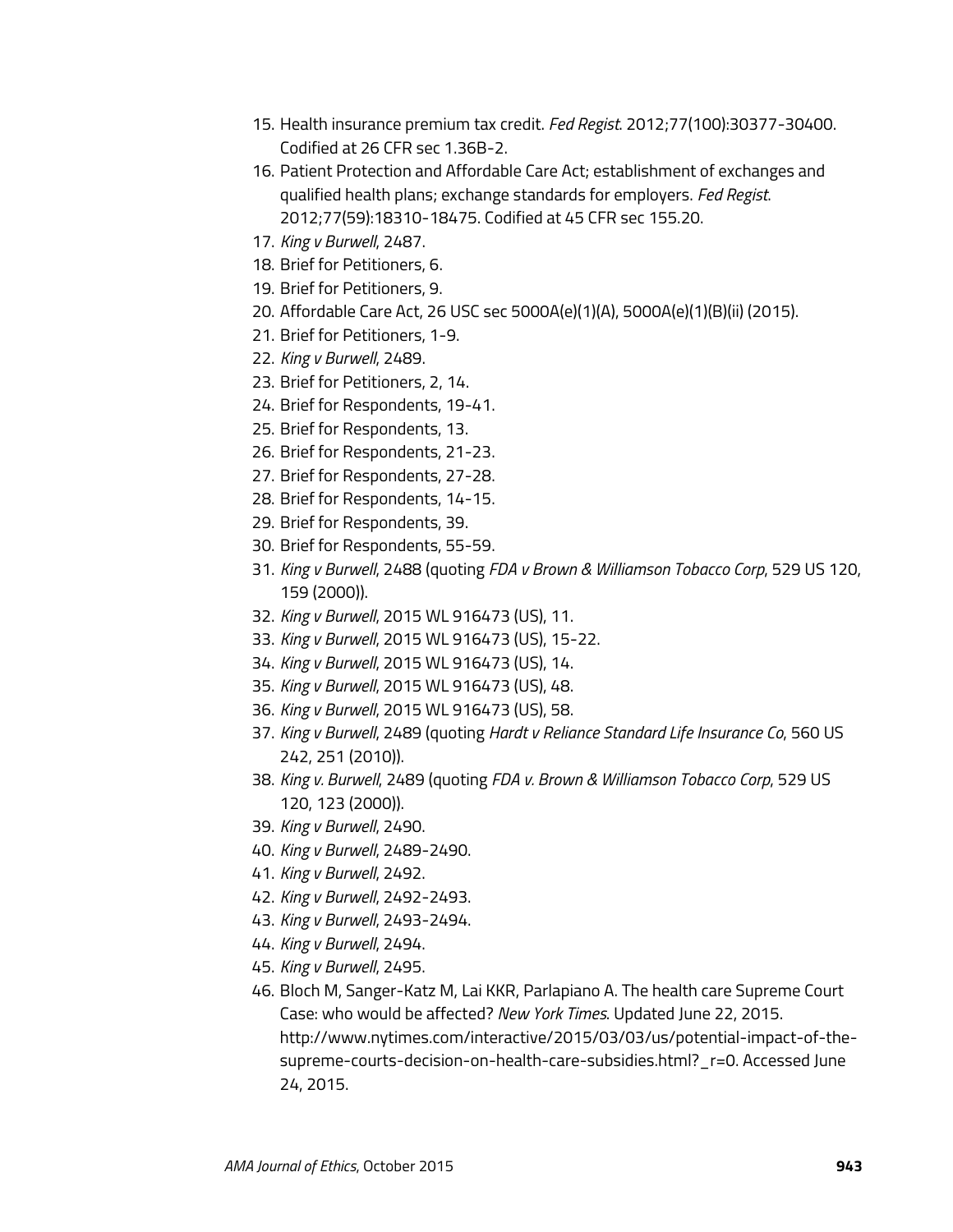**Tobin Klusty** is pursuing a JD at DePaul University College of Law in Chicago. In the summer of 2015, Tobin was the DePaul University Health Law Scholar at the American Medical Association. His research focuses on the intersection of health law and civil rights, and he also has an interest in public policy.

**Stephanie Bi** attends the University of Chicago, where she is majoring in biological sciences and English language and literature. In the summer of 2015, she was an Ethics Group intern at the American Medical Association. Stephanie is interested in health policy and aspires to become a physician-writer.

## **Related in the** *AMA Journal of Ethics*

[Promoting Health as a Human Right in the Post-ACA United States,](http://journalofethics.ama-assn.org/2015/10/msoc1-1510.html) October 2015

[The Ethics of Expanding Health Coverage through the Private Market,](http://journalofethics.ama-assn.org/2015/07/msoc1-1507.html) July 2015

[The Affordable Care Act and Insurer Business Practices,](http://journalofethics.ama-assn.org/2015/08/hlaw1-1508.html) August 2015

[Consumer Satisfaction with Health Insurance Coverage](http://journalofethics.ama-assn.org/2015/07/pfor2-1507.html) in Massachusetts, August 2015

[The Distributional Effects of the Affordable Care Act's Cadillac Tax by Worker Income,](http://journalofethics.ama-assn.org/2015/07/sect1-1507.html) July 2015

[The Affordable Care Act—A](http://journalofethics.ama-assn.org/2011/11/oped1-1111.html) New Way Forward, November 2011

The viewpoints expressed in this article are those of the author(s) and do not necessarily reflect the views and policies of the AMA.

**Copyright 2015 American Medical Association. All rights reserved. ISSN 2376-6980**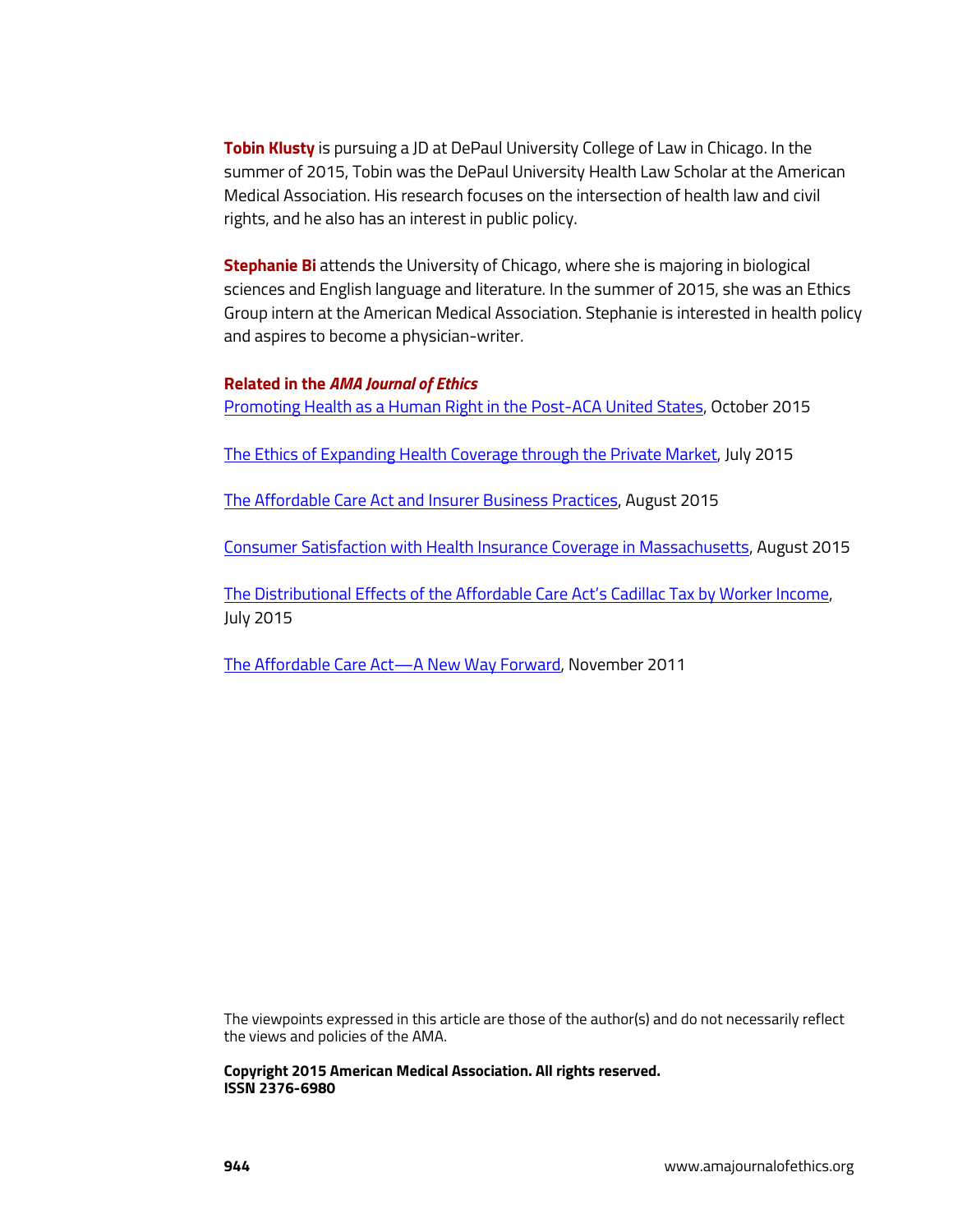# **American Medical Association Journal of Ethics**

**October 2015, Volume 17, Number 10: 945-951**

## **POLICY FORUM**

**Medical Associations and Accountability for Physician Participation in Torture** Steven H. Miles, MD

Doctors are integral to the practice of modern [torture.](http://journalofethics.ama-assn.org/2004/09/jdsc1-0409.html) Some devise torture techniques (like rectal water infusions) in order to minimize incriminating scars. Some monitor and treat prisoners undergoing torture in order to prevent them from unintentionally dying. Some falsify medical records and death certificates to assist regimes in concealing [injuries or deaths from torture.](http://journalofethics.ama-assn.org/2015/10/mhst1-1510.html) Many claim to act under duress, but the example set by the majority of their national colleagues who either fight against torture or refuse to [collaborate](http://journalofethics.ama-assn.org/2015/10/mnar1-1510.html) with the practice belies such claims [1].

Torture doctors work for fascist dictatorships such as China, Uzbekistan, and North Korea. They also work for democracies such as the United States, Portugal, and Spain. Some see and ignore torture victims who are brought by police or soldiers to public clinics or hospitals. Others hold military rank or contracts with police and see tortured persons in government prisons.

## **Torturing with Impunity**

After World War II, only a few of the several hundred Nazi torture doctors and none of the Japanese torture doctors were punished [2, 3]. In 1947, the new World Medical Association (WMA) endorsed a British Medical Association working paper that asserted that doctors who participated in torture were personally responsible and should be individually punished to deter such acts [4]. The WMA called on the German medical associations to expel such doctors, thereby revoking their medical licenses, and endorsed criminal "judicial punishment of such crimes" [5].

But doctors' torturing with impunity remained the rule for decades. A fair amount is known about Soviet-era psychiatric abuse of dissidents; none of the doctors involved were punished. Germany ignored Stasi torture doctors. Great Britain gave a free pass to physician participation in torture during decolonialization and the more recent "troubles" in Northern Ireland [6]. Although, in 1992, the British Medical Association recommended that alleged torture doctors be "fully and fairly investigated and that those found culpable [be] barred from medical practice and from membership in *professional associations*" [7], it explicitly said in 2009 that it would not investigate allegations against physicians [8]. The United States and its professional associations have allowed medicalized torture in "war-on-terror" prisons to pass without punishment or censure [9-11]. There is sketchy knowledge of physician complicity with penal amputations and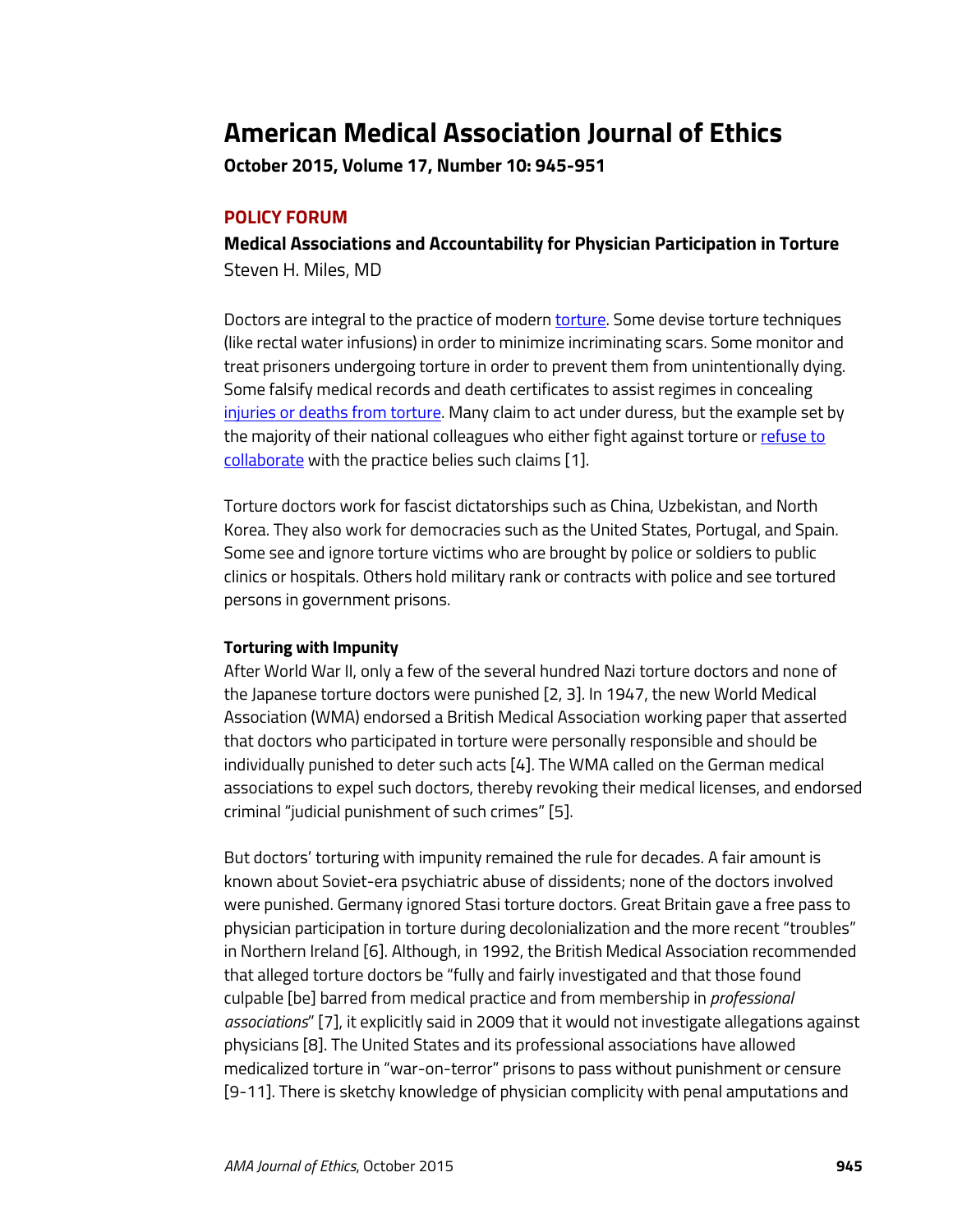flogging across the Arab and Asian world, and the commonplace medical collaboration with torture in the world's prisons and police stations (for example, in India) is only dimly outlined [11-18]. The Doctors Who Torture Accountability Project lists 89 countries where it is confirmed that doctors have collaborated with torture with complete impunity [19]. (The site is unable to assess whether physicians have collaborated with torture in 49 additional countries, even though many of these countries are known to torture.) A huge amount of work is needed to discover the full extent of medical complicity with torture.

#### **Attempts to Hold Doctors Accountable for Participation in Torture**

In 1975, a Greek physician, Dimitrios Kofas, one of many government officials who tortured for the military junta, was prosecuted [20, 21]. He was court martialed, sentenced to jail, served at least part of his time, and is apparently now practicing medicine again.

A broader effort to systematically punish torture doctors arose during the years of crumbling juntas in Argentina, Brazil, Chile, and Uruguay [7]. The human rights movement supplies the energy that spurs medical boards or courts to pursue these physicians. In Brazil, Chile, and Uruguay, medical associations, in collaboration with local and international human rights groups, took the lead. The Medical Association of Argentina took no action; courts punished torture doctors as criminals, sending ten to jail, and several trials are still ongoing [19]. Since Kofas's punishment, the cases worldwide have continued to accelerate—12 physicians were punished by medical groups or courts in the '80s and 20 in the '90s, and there have been 51 more cases since the turn of the century [19]. By 2015, the number of countries in which torture doctors had been punished had risen to 16 [19]. In sum, since 1975, 85 physicians from 16 countries (Argentina, Brazil, Chile, Egypt, Great Britain, Greece, Guyana, India, Italy, Pakistan, Rwanda, Sri Lanka, Serbia, South Africa, Turkey, and Uruguay) have been punished for abetting torture or war crimes [19].

I note from personal review of public and private primary sources that this period has also witnessed an accelerating number of failed prosecutions, which are only partially countable because of rules and laws regarding confidentiality. These prosecutions, although unsuccessful, are nevertheless a sign of the increasing strength of the movement to hold physicians accountable for torture, as they are part of the expanding base of prosecutions upon which successful prosecutions rest.

## **Why Punish Torture Doctors?**

Although courts, medical licensing boards, and medical societies have different purposes and powers, it is worthwhile for any of them to hold torture doctors accountable. Courts punish crimes and may impose prison terms or fines or order restitution. Licensing boards are stewards of medical professionalism; they often revoke or suspend the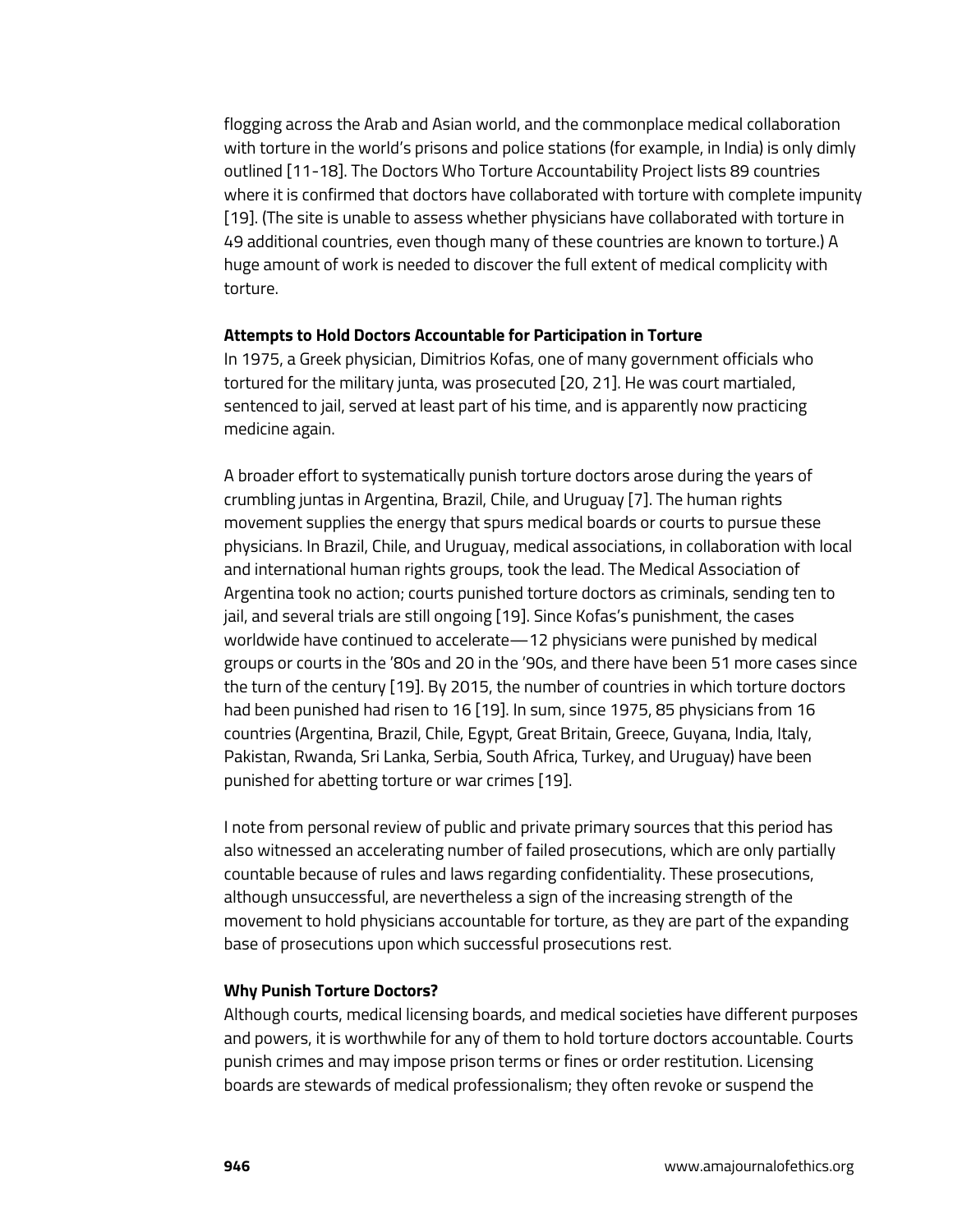licenses of physicians who have violated trust in the profession. The loss of a medical license is a serious punishment. Punishments may be levied for dishonorable conduct, such as sex with a patient, even when such acts are not illegal. In this sense, the discretionary power of medical boards extends beyond the law and does not require conviction of a crime. Medical societies are also stewards of medical professionalism, although their punishments are limited to censure and expulsion.

Some argue that physicians' institutions should not press for accountability [22]. According to this view, since it is governments that authorize torture, responsibility for reform and accountability is a political or judicial responsibility. The problem with this argument is that regimes, including their courts, are loath to act against physicians who tortured in the course of their government service. Demurral by medical institutions comes at a high price, however.

- It [violates the public trust](http://journalofethics.ama-assn.org/2004/09/oped1-0409.html) that doctors will advance and preserve the health of all persons.
- It offers a welcome cover to doctors who abet torture or are considering doing so and puts medical institutions in the position of being tacitly complicit with violating and undermining international law.
- It encourages officials in torturing regimes to believe that they can safely trust doctors to abet and conceal their crimes.
- It deprives tortured prisoners and their relatives of solidarity from a respected element of civil society that has important connections to human rights advocates.
- It undermines international solidarity. Physicians protesting torture and tortured persons in other nations need global support.

In its most fundamental sense, accountability is less about punishment than about driving a wedge between torturing governments and the doctors whose help, fraud, and silence they condone. Accountability for doctors' behavior allows light to shine on a nation's darkest places.

## **How to Promote Accountability for Torture Doctors**

Several steps are required to advance holding torture doctors accountable.

First, national medical associations must endorse strong standards against physician complicity, such as the WMA's "Declaration of Tokyo—Guidelines for Physicians Concerning Torture and other Cruel, Inhuman or Degrading Treatment or Punishment in Relation to Detention and Imprisonment" [23]. The World Medical Association, founded in response to the abuses of Nazi medicine, should require national medical associations to endorse such standards as a condition of membership. In response to the 1997 flight of several African and Asian doctors to Europe to avoid prosecution for war crimes, the WMA passed "Statement on the Licensing of Physicians Fleeing Prosecution for Serious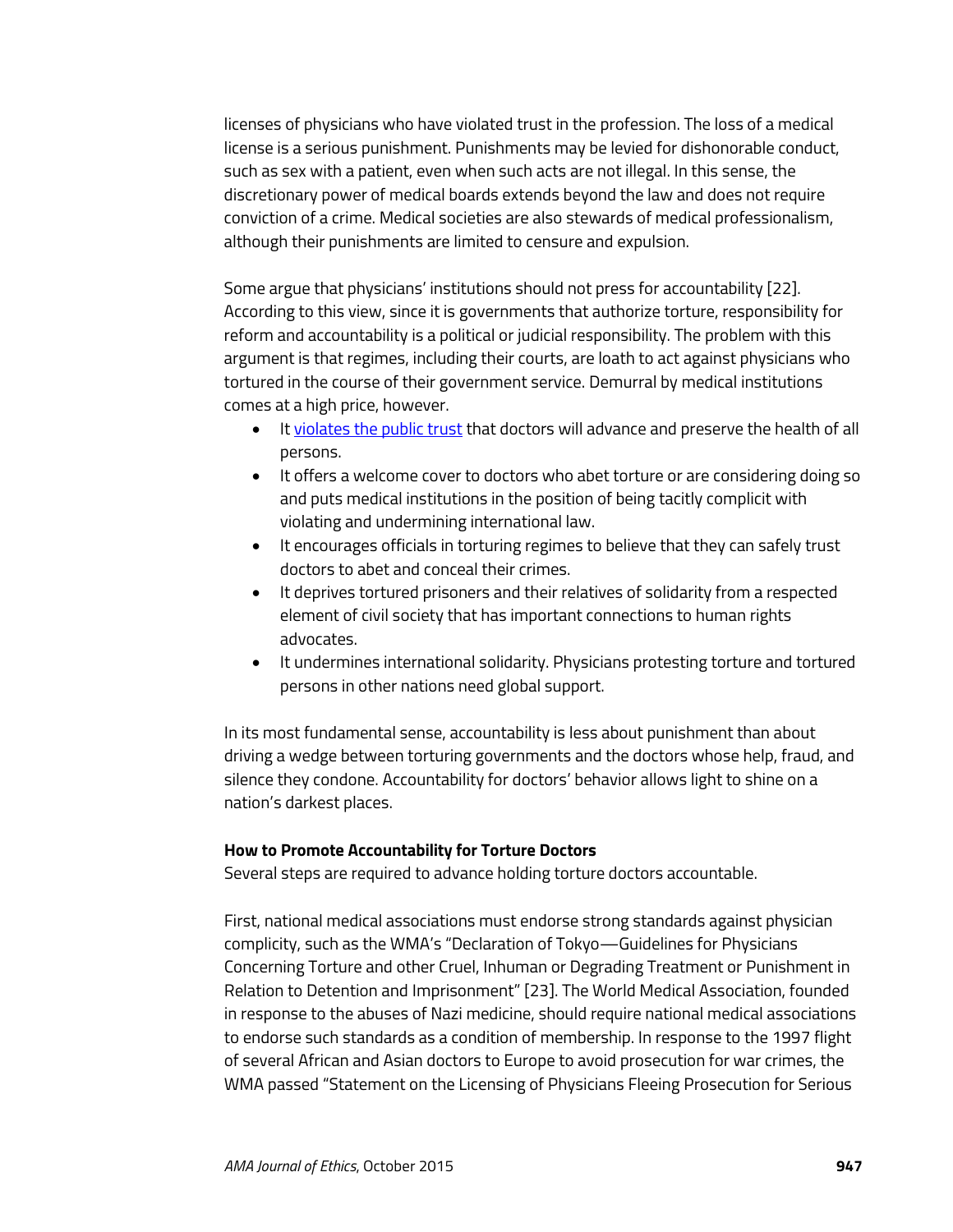Criminal Offences," which asserts that "a physician who perpetrates such crimes [torture, war crimes, or crimes against humanity] is unfit to practice medicine" [24]. It urged national medical associations

to ensure that physicians against whom serious allegations of participation in torture, war crimes or crimes against humanity have been made are not able to obtain licenses to practice until they have satisfactorily answered these allegations. National medical associations that do not have licensing powers should inform the appropriate licensing authorities of information they receive regarding physicians against whom serious allegations of participation in torture, war crimes or crimes against humanity have been made, and should encourage the licensing authorities to take appropriate actions to ensure that such physicians have satisfactorily answered these allegations before granting them licenses to practice [24].

Such a standard should apply not only to immigrant physicians but also to physicians in their own countries.

Second, the WMA should compile and endorse procedural guidelines and casebooks to show courts and medical boards how to convene and conduct cases against doctors who are alleged to have tortured. The WMA should also publish a comprehensive online index of cases of physicians who have been punished by a court or licensing board for torture or other war crimes. These two steps would show that prosecution and punishment of torture physicians is possible.

Third, the WMA should establish a secure web portal to enable persons to report allegations of physician complicity with torture to the United Nations Rapporteur on Torture and/or other human rights groups for investigation.

Fourth, national medical associations should support legislation and policies to ensure that state licensing boards may restrict or revoke licenses for war crimes and torture even without a criminal conviction because they constitute unprofessional conduct. Licensing boards should inform their practitioners of this position, as happened in California [25].

Fifth, national medical associations and the WMA should perform and publish audits to assess whether courts and licensing boards are holding torture doctors accountable. Such audits should assess the *general* performance of accountability rather than oversee individual cases. For example, a finding that there is ample evidence that physicians in the United States, Portugal, Israel, Russia, and Singapore have abetted torture and that no censure or sanctions have been levied would suffice.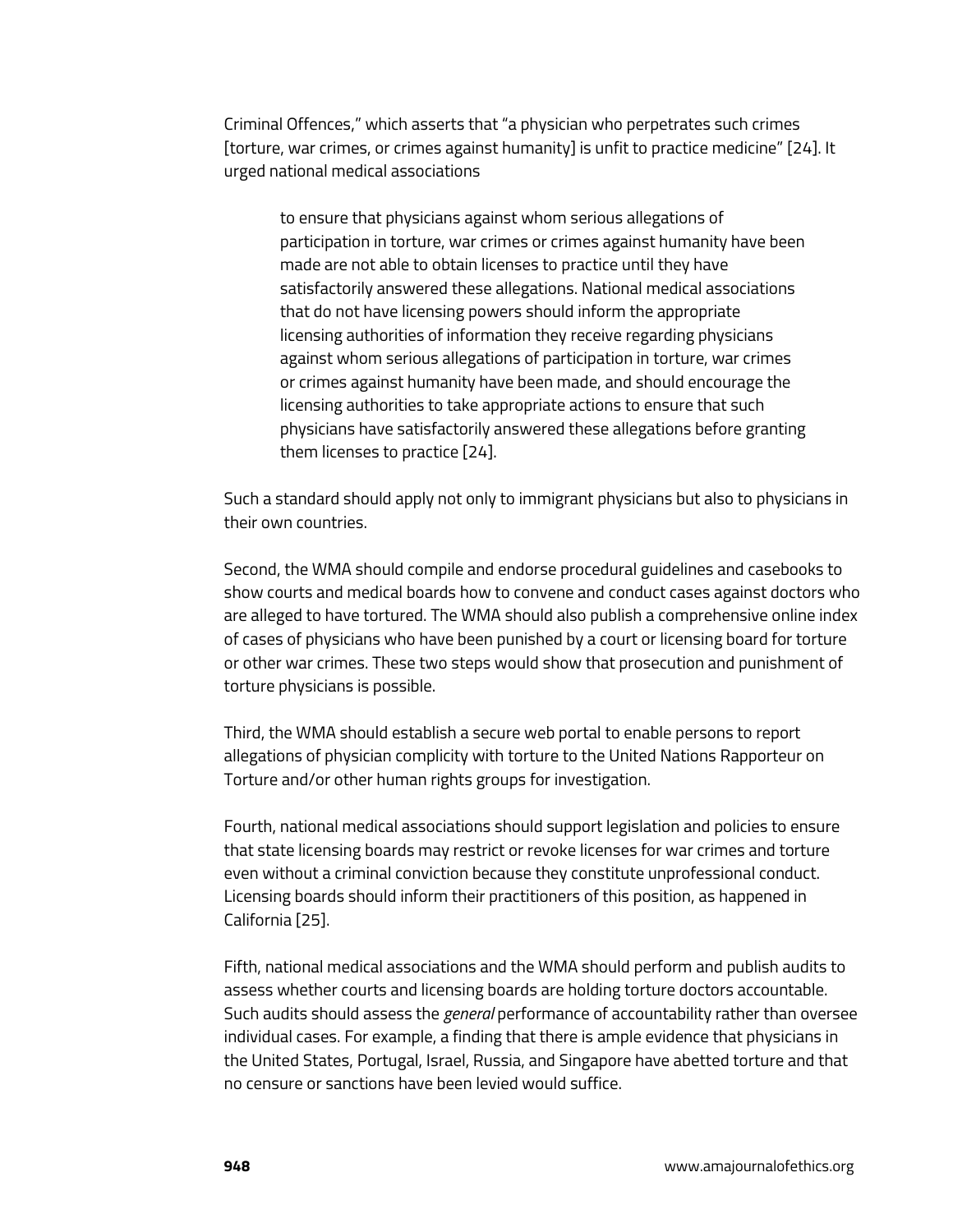## **Conclusion**

The partnership between torturers and physicians can be summarized as follows:

- Physician involvement in torture coextends with the global practice of torture.
- Physicians play key roles in designing, implementing, monitoring, and concealing torture.
- Lack of accountability for physician torturers is the norm. Licensing boards rarely revoke or suspend licenses, medical associations rarely censure, and courts rarely convict torture doctors.
- Major medical associations do not offer standards or model procedures for holding torture doctors accountable.
- Accountability, although rare, is becoming more common because of pressure arising outside of the medical profession [26].

Torture, although global, is decreasing. The end of chattel slavery, ecclesiastical torture, and the illegalization of state torture had the most dramatic impact [27]. It is past time for the medical community to firmly place itself against impunity for its torture doctors.

## **References**

- 1. Miles SH. *Doctors Who Torture: The Pursuit of Justice*. Minneapolis, MN: selfpublished; 2015. http://www.amazon.com/Doctors-who-Torture-Pursuit-Justice-ebook/dp/B00VFGEWWK. Accessed July 29, 2015.
- 2. Spitz V. *Doctors from Hell: The Horrific Account of Nazi Experiments on Humans*. Boulder, CO: Sentient; 2005:50.
- 3. Harris SH. *Factories of Death: Japanese Biological Warfare, 1932-1945, and the American Cover-up*. 2nd ed. New York, NY: Routledge; 2002.
- 4. Medical Education Trust. Statement of the Council of the British Medical Association for submission to the World Medical Association, June 1947. http://www.mededtrust.org.uk/warcrimes. Accessed June 28, 2015.
- 5. Editorial. *Bull World Med Assoc*. 1949;1(1):13.
- 6. Miles, *Doctors Who Torture*, chaps 22-23.
- 7. British Medical Association. *Medicine Betrayed: The Participation of Doctors in Human Rights Abuses: Report of a Working Party*. London, UK: Zed Books; 1992:195.
- 8. British Medical Association. BMA procedures for human rights interventions. 2009. http://bma.org.uk/- /media/files/pdfs/working%20for%20change/improving%20health/proceduresfo rhrinterventions.pdf. Accessed July 30, 2015.
- 9. Institute on Medicine as a Profession. *Ethics Abandoned: Medical Professionalism and Detainee Abuse in the War on Terror*. New York, NY: Institute onf Medicine as a Profession; 2013. http://imapny.org/wp-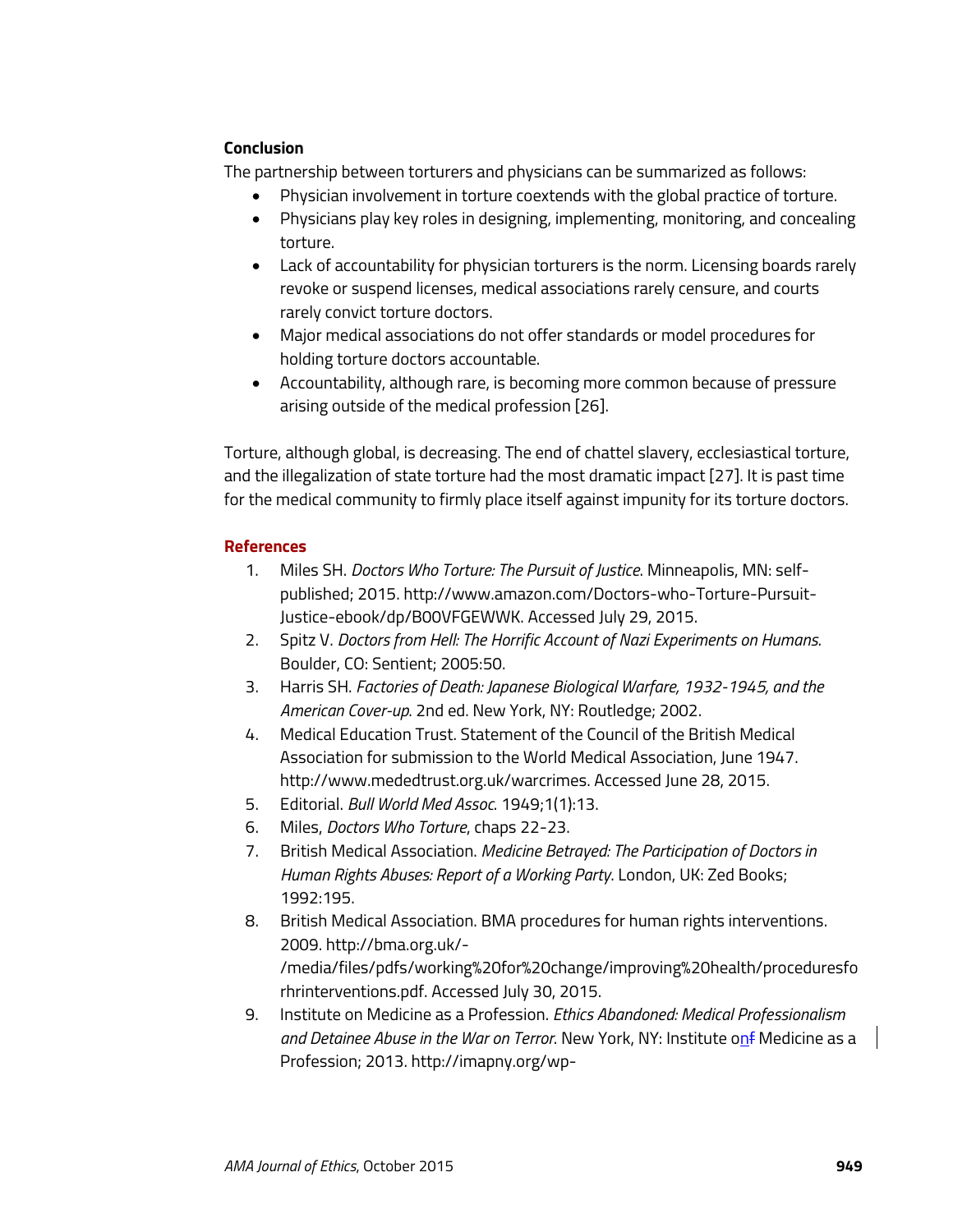content/themes/imapny/File%20Library/Documents/IMAP-EthicsTextFinal2.pdf. Accessed July 30, 2015.

- 10. Miles SH. *Oath Betrayed: America's Torture Doctors*. 2nd ed. Berkeley, CA: University of California Press; 2009.
- 11. Senate Select Committee on Intelligence. Committee study of the Central Intelligence Agency's detention and interrogation program. Revised December 3, 2014. http://fas.org/irp/congress/2014\_rpt/ssci-rdi.pdf. Accessed June 28, 2015.
- 12. US Department of State Bureau of Democracy, Human Rights, and Labor. Brunei. March 8, 2006. http://www.state.gov/j/drl/rls/hrrpt/2005/61602.htm. Accessed August 7, 2015.
- 13. India House of Commons. India—punishment of flogging. *HC Debate*. 1880;253:cc960-cc962. http://hansard.millbanksystems.com/commons/1880/jun/28/indiapunishment-of-flogging. Accessed August 7, 2015.
- 14. Amnesty International. *Jordan: Human Rights Protection After the State of Emergency*. London, UK: Amnesty International; 1990.
- 15. Amnesty International. Qatar: briefing to the United Nations Committee against Torture. October 12, 2012. https://www.amnesty.org/download/Documents/24000/mde220012012en.pd f. Accessed August 7, 2015.
- 16. Bahrampour F. The caning of Michael Fay: can Singapore's punishment withstand the scrutiny of international law? *Am Univ Int Law Rev*. 1995;10(3):1075-1108. http://digitalcommons.wcl.american.edu/cgi/viewcontent.cgi?article=1442&cont ext=auilr. Accessed August 7, 2015.
- 17. Amnesty International. Whipping in Pakistan. February 23, 1990. https://www.amnesty.org/download/Documents/200000/asa330011990en.pd f. Accessed August 7, 2015.
- 18. Amnesty International. *A Blow to Humanity: Torture by Judicial Caning in Malaysia.* 2010.

http://www.univie.ac.at/bimtor/dateien/malaysia\_ai\_2010\_blow\_to\_humanity .pdf. Accessed August 7, 2015.

- 19. The Doctors Who Torture Accountability Project website. http://doctorswhotorture.com. Accessed August 3, 2015.
- 20. Amnesty International. *Torture in Greece: The First Torturers' Trial 1975*. London, UK: Amnesty International Publishers; 1977:72.
- 21. Stover E, Nightingale EO. *The Breaking of Bodies and Minds: Torture, Psychiatric Abuse, and the Health Professions*. New York, NY: WH Freeman; 1985.
- 22. Gross ML. *Moral Dilemmas of Modern War: Torture, Assassination, and Blackmail in an Age of Asymmetric Conflict*. New York, NY: Cambridge University Press; 2010:233-251.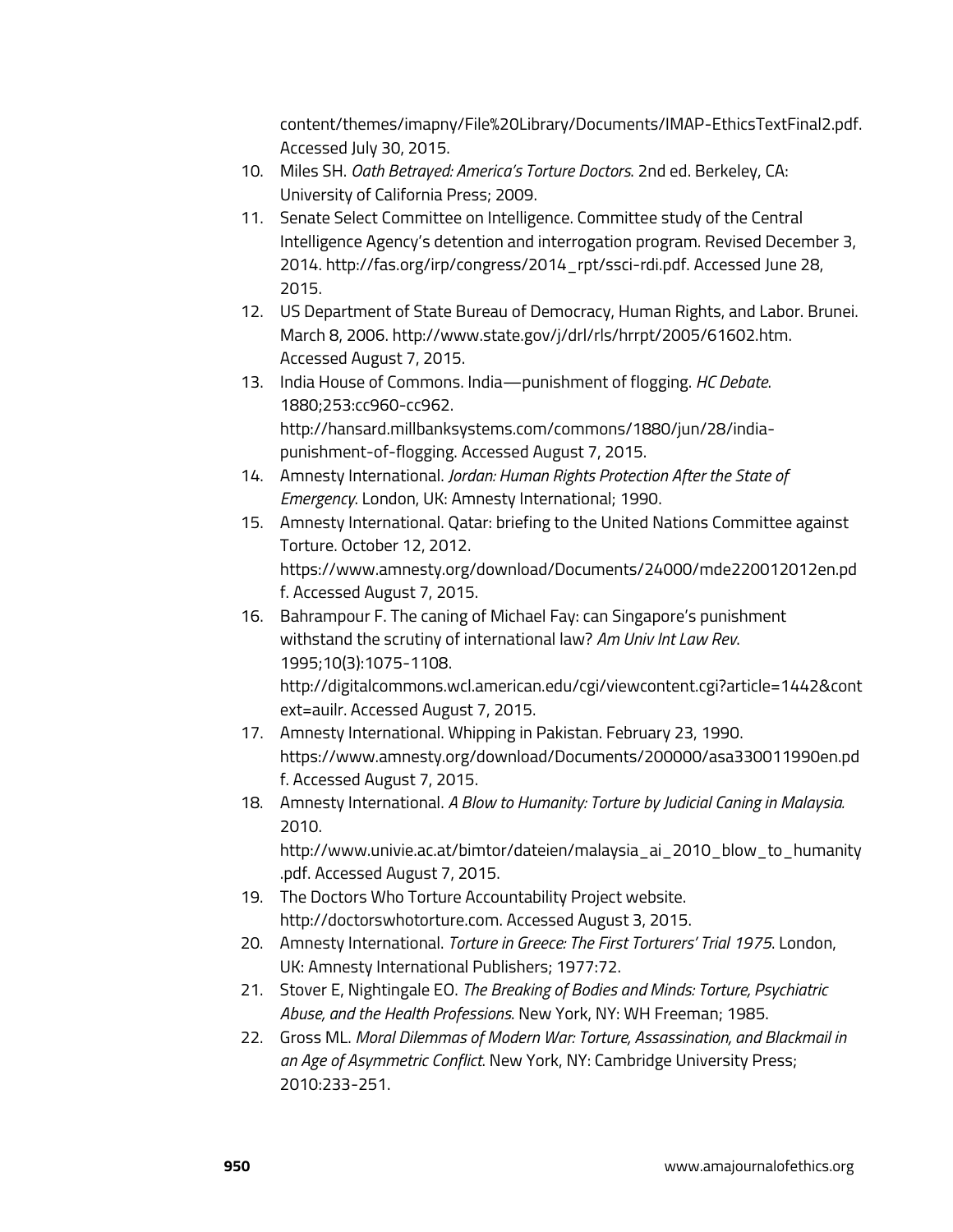- 23. World Medical Association. WMA Declaration of Tokyo—Guidelines for Physicians Concerning Torture and Other Cruel, Inhuman or Degrading Treatment or Punishment in Relation to Detention and Imprisonment. Revised May 2006. http://www.wma.net/en/30publications/10policies/c18/index.html. Accessed June 28, 2015.
- 24. World Medical Association. WMA statement on the licensing of physicians fleeing prosecution for serious criminal offences. Adopted November 1997. http://www.wma.net/en/30publications/10policies/c16/. Accessed June 28, 2015.
- 25. SJR 19, 2007-2008 Reg Sess (Ca 2008). http://www.leginfo.ca.gov/pub/07- 08/bill/sen/sb\_0001-0050/sjr\_19\_bill\_20080311\_amended\_sen\_v97.html. Accessed July 30, 2015.
- 26. Miles, *Doctors Who Torture*, chap 8.
- 27. Pinker S. *The Better Angels of Our Nature: Why Violence Has Declined*. New York, NY: Penguin Books; 2012:144-149.

**Steven H. Miles, MD**, is a professor of medicine and bioethics and holds the Maas Family Endowed Chair in Bioethics at the University of Minnesota Medical School in Minneapolis. He has served as president of the American Society of Bioethics and Humanities and received its Distinguished Service Award. Dr. Miles has published extensively on medical ethics, human rights, tropical medicine, and end-of-life care. He is the author of *The Hippocratic Oath and the Ethics of Medicine* (Oxford University Press, 2005), *Oath Betrayed: America's Torture Doctors* (University of California Press, 2009), and *Doctors Who Torture: The Pursuit of Justice* (2015).

## **Related in the** *AMA Journal of Ethics*

[Professionalism and Conflicting Interests: The American Psychological Association's](http://journalofethics.ama-assn.org/2015/10/nlit1-1510.html)  [Involvement in Torture,](http://journalofethics.ama-assn.org/2015/10/nlit1-1510.html) October 2015 [Dual Loyalties, Human Rights Violations, and Physician Complicity in Apartheid South](http://journalofethics.ama-assn.org/mhst1-1510.html)  [Africa,](http://journalofethics.ama-assn.org/mhst1-1510.html) October 2015 [Uncompromised Professional Responsibility in Apartheid South Africa,](http://journalofethics.ama-assn.org/mnar1-1510.html) October 2015 Physicians' [Duties in Treating Wartime Detainees,](http://journalofethics.ama-assn.org/2007/10/ccas2-0710.html) October 2007 [Agents of a Rogue State? Physicians' Participation in State-Sponsored Torture,](http://journalofethics.ama-assn.org/2004/09/jdsc1-0409.html) September 2004 [Torture and Human Rights,](http://journalofethics.ama-assn.org/2004/09/oped1-0409.html) September 2004 The AMA *Code of Medical Ethics*[' Opinions on Respect for Civil and](http://journalofethics.ama-assn.org/2010/08/coet1-1008.html) Human Rights, August 2010 [Force-Feeding Prisoners Is Wrong,](http://journalofethics.ama-assn.org/2015/10/ecas2-1510.html) October 2015

The viewpoints expressed in this article are those of the author(s) and do not necessarily reflect the views and policies of the AMA.

#### **Copyright 2015 American Medical Association. All rights reserved. ISSN 2376-6980**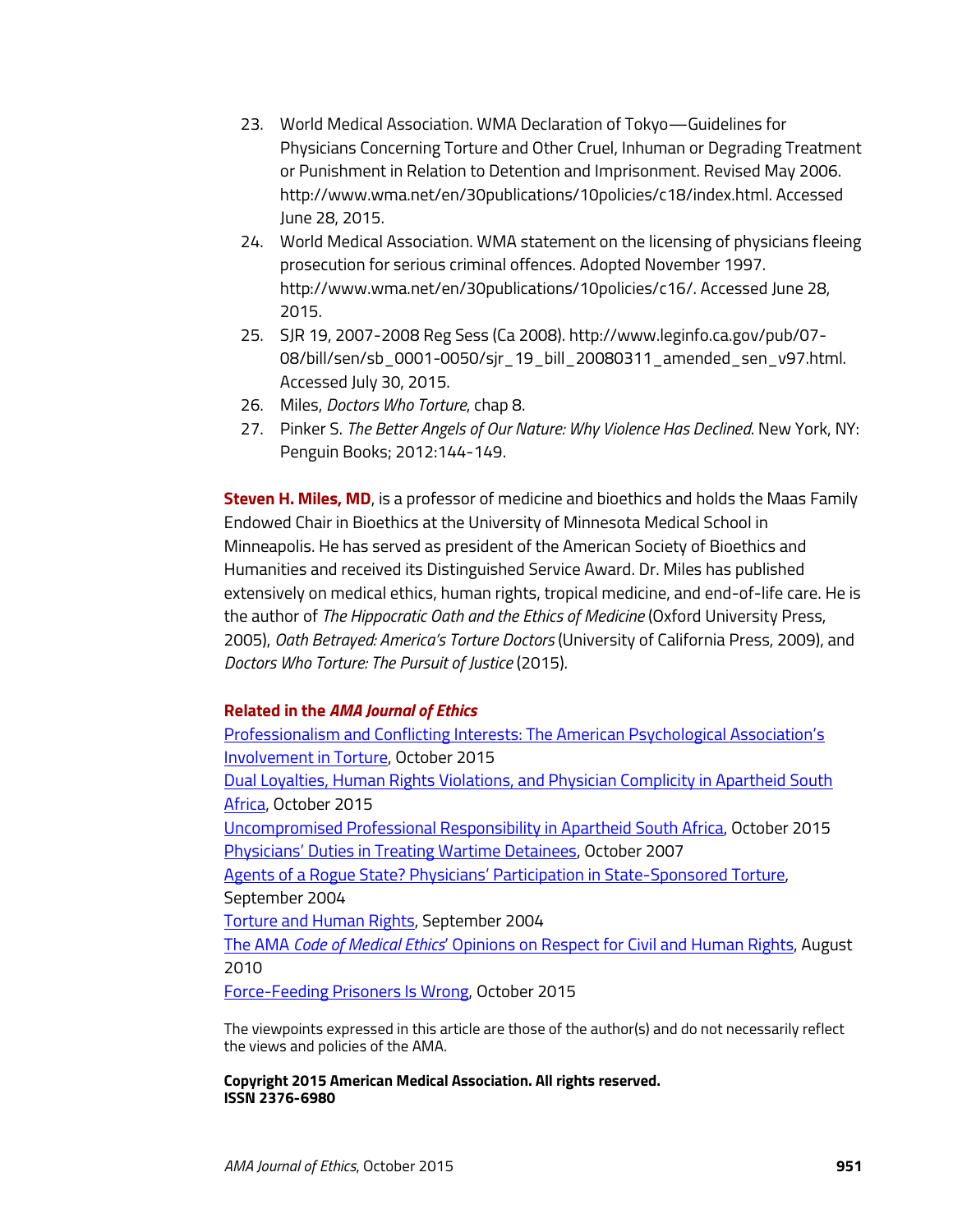# **American Medical Association Journal of Ethics**

**October 2015, Volume 17, Number 10: 952-957**

## **POLICY FORUM**

**Forced Sterilizations of HIV-Positive Women: A Global Ethics and Policy Failure** Stephanie Bi and Tobin Klusty

In an attempt to combat mother-to-child HIV transmission, there has been a preponderance of forced sterilizations of HIV-positive women in countries around the world, especially those with high HIV rates [1, 2]. "Forced sterilization" is a sterilization procedure, such as tubal ligation, performed without informed consent from the patient [3]. Forced sterilization violates the human right to autonomy and the principle of informed consent. Although the practice conflicts with their ethical duties, many physicians still forcibly sterilize HIV-positive women in an attempt to limit mother-tochild transmission of the virus [4-7]. This practice further marginalizes these women, who can already face discrimination due to the [stigmas](http://journalofethics.ama-assn.org/2009/12/oped1-0912.html) associated with womanhood and HIV [8]. South Africa, Namibia, and Chile all provide examples of the widespread use of and legal advocacy against this marginalizing practice [1, 2, 4, 9-17]. This is clearly a pressing ethical problem that reflects global discrimination against women with HIV. All nations must restrict forced sterilization by implementing and enforcing appropriate policy.

## **Forced Sterilization in South Africa, Namibia, and Chile**

The country that has perhaps received the most attention for forced sterilization from the media and researchers is South Africa, due to the irony of its highly progressive laws concerning women's sexual and reproductive rights [9]. South Africa was the first country to grant the right to "health care, including reproductive health services" in its national constitution [10]. In addition, a 1998 South African law prohibited sterilization without informed consent [11]. Despite the promise of these progressive laws, enforcement is sorely lacking. For example, a South African study for the Her Rights Initiative interviewed 22 women who were sterilized and given no legal justice [4]. Eighteen of these women were coerced into signing consent waivers, which protected the medical staff from liability [4].

A neighboring country, Namibia, is facing the same problem [12], although, to some degree, Namibia has addressed the issue in its courts. In 2014, the Namibian Supreme Court upheld the High Court's ruling that medical personnel at public hospitals had sterilized three HIV-positive women without their consent [13]. The Court ruled that "individual autonomy and self-determination are the overriding principles towards which our jurisprudence should move in this area of the law" [13] and declared that "[t]hese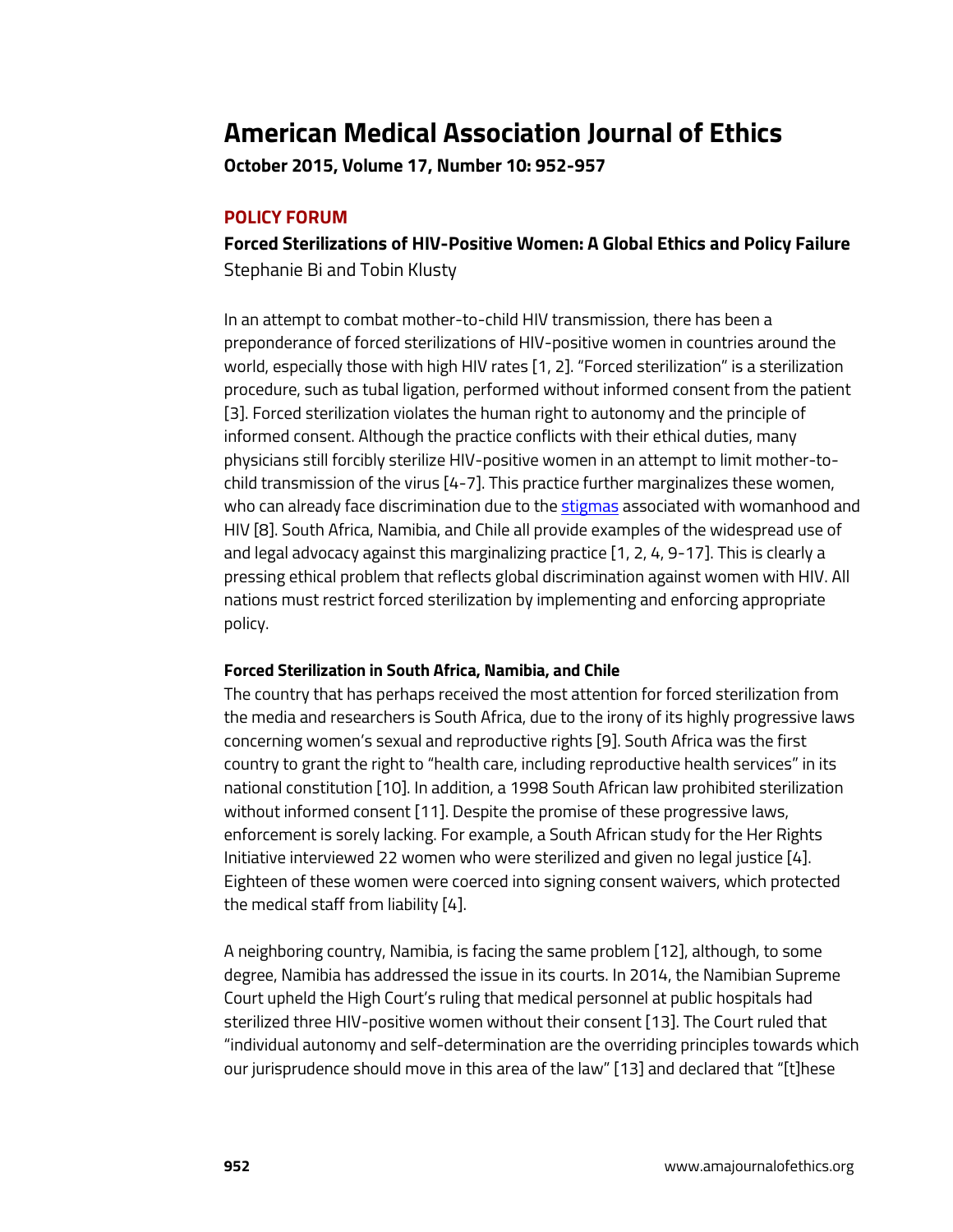principles require that in deciding whether or not to undergo an elective procedure, the patient must have the final word" [14].

In Chile, forced sterilization of HIV-positive women is widespread, and legal advocacy has been less effective. A 2004 study showed that 12.9 percent of sterilized HIV-positive women had been sterilized without consent and 29 percent had consented under coercion [15]. In *F. S. v. Chile*, the advocacy groups Vivo Positivo and Center for Reproductive Rights sued on behalf of a 27-year-old HIV-positive woman who was sterilized during a cesarean section without her knowledge [15]. Following several years of unsuccessful litigation, the advocacy groups filed a complaint with the Inter-American Commission on Human Rights (IACHR) in 2009 [16]. Four years later, the commission announced it would hear the case—the first it has admitted related to HIV-positive women's sexual and reproductive rights [17]—which is still pending.

### **Forced Sterilization as a Violation of Medical Duty**

Physicians performing forced sterilizations are violating not only internationallyrecognized human rights, but also their duties as medical professionals. Autonomy, as recognized by Amnesty International, is the right to make "choices free from outside pressure or violence, whether mental or physical" [18]. According to the American Medical Association's (AMA) *Code of Ethics*, a "patient should make his or her own determination about treatment" [19]. Such determination includes a woman's decision regarding what happens to her body [18]. Her ability to do so is diminished, and thus her right to autonomy is lost, if she is coerced into accepting a medical procedure.

The World Medical Association's (WMA) International Code of Medical Ethics lists several duties that physicians are expected to uphold regardless of the geographic locations of their practices: to "respect a competent patient's right to accept or refuse treatment," "not allow [clinical] judgment to be influenced by…unfair discrimination," "respect the rights and preferences of patients," "act in the patient's best interest when providing medical care" and "owe his/her patients complete loyalty and all the scientific resources available to him/her" [20].

Forcing sterilization upon women diagnosed with HIV conflicts with all of these duties. Firstly, it is a violation of their right to autonomy and the doctrine of informed consent. Many HIV-positive women in South Africa, Namibia, and Chile are sterilized without their knowledge or are compelled to accept the procedure to receive food or necessary medical treatment [1, 2, 4]. Lindsey McLaughlin reports that women in South Africa were threatened with halting of life-sustaining antiretroviral medication if they did not sign a consent form for sterilization [21]. HIV-positive women often succumb to sterilization due to this kind of duress and coercion, as well as to fear of disappointing or inconveniencing health care professionals or lack of knowledge of their right to autonomy [4]. One South African survey participant explained, "Today, I would have said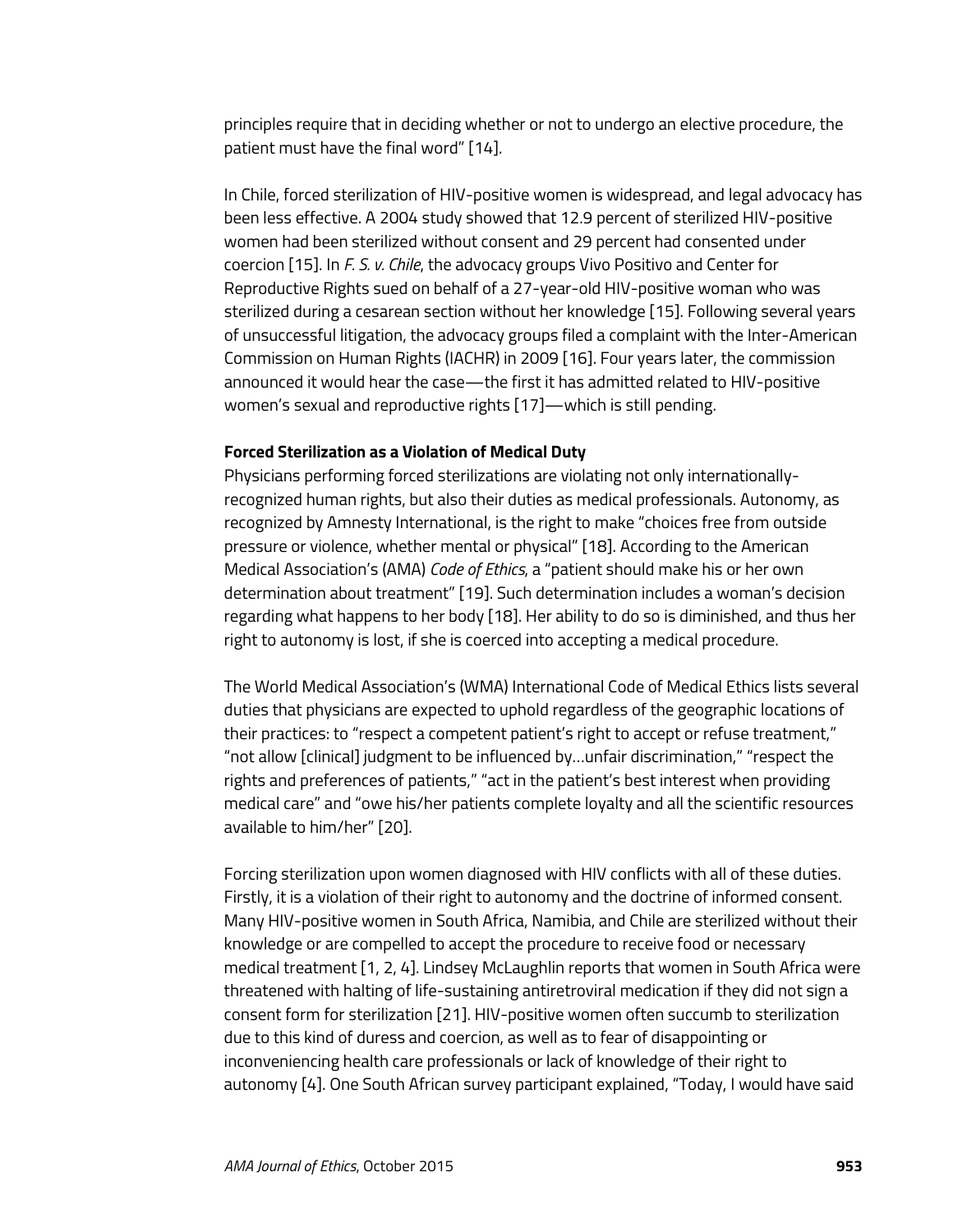no, I would have taken my own decision. But in those days we did not know much about our rights. One was simply told, and to say to a doctor, 'I do not want' was unheard of. You were just told to do this or else you had to leave the clinic or hospital" [22].

Furthermore, this procedure violates the medical ethics principle of beneficence, that treatments must benefit the patient. The main medical rationale for these sterilizations, that HIV-positive-women should be sterilized to reduce mother-to-child HIV transmission [5], is flawed. Sterilization is not necessary for this purpose; consistent antiretroviral treatment has been shown to reduce risk of mother-to-child HIV transmission to less than 2 percent in nonbreastfeeding populations [7]. These medications, developed in the 1990s, are available inexpensively even in countries without fully developed health care systems [23]. And if the justification for sterilization is not medical benefit but the public good, as can be the case [7], the duty of loyalty to the patient is violated.

### **Forced Sterilization and Intersectional Discrimination**

Intersectional discrimination is defined as "the phenomenon of multiple and compounded forms of discrimination" [24]. According to Ronli Sifris, separate marginalized qualities may overlap and eventually compound the degree of discrimination a person faces [8].

In South Africa, for example, "being part of a group of people who are [already] structurally and systematically discriminated agains[t increases](http://journalofethics.ama-assn.org/2008/07/pfor1-0807.html) one's chances of contracting HIV" [25]. Consequently, the prevalence of HIV is disproportionately high among already marginalized groups, such as women, members of sexual and racial minorities, those in poverty, and drug users, due to the lack of access to essential health care and social resources among these groups [25]. Specifically, the subordinate social status of South African women hinders their ability to "negotiate safer sex" or participate in the workforce, factors that may make a woman feel compelled to remain in a relationship with an HIV-positive partner and that heighten vulnerability to HIV [25]. After an HIV diagnosis, women are further stigmatized by the cultural assumption that they have engaged in deviant behavior [26]. As a result, South African women with HIV are viewed as irresponsible and promiscuous, leading to social isolation [27] and, in some cases, sterilization. In South African medical culture, an imbalanced physicianpatient power dynamic disproportionately affects women [6]. Exemplifying this power imbalance, physicians judge women with HIV to be irresponsible and thus "unworthy" of having children, and sterilize them to prevent public harm [28].

Sterilization leads to even more cultural stigma due to the great emphasis in South African culture on marriage and motherhood for women [29]. Because a husband must pay a "lobola" (bride price), married women are expected to be fertile and experience pressure from their husbands to have children for financial reasons [30]. After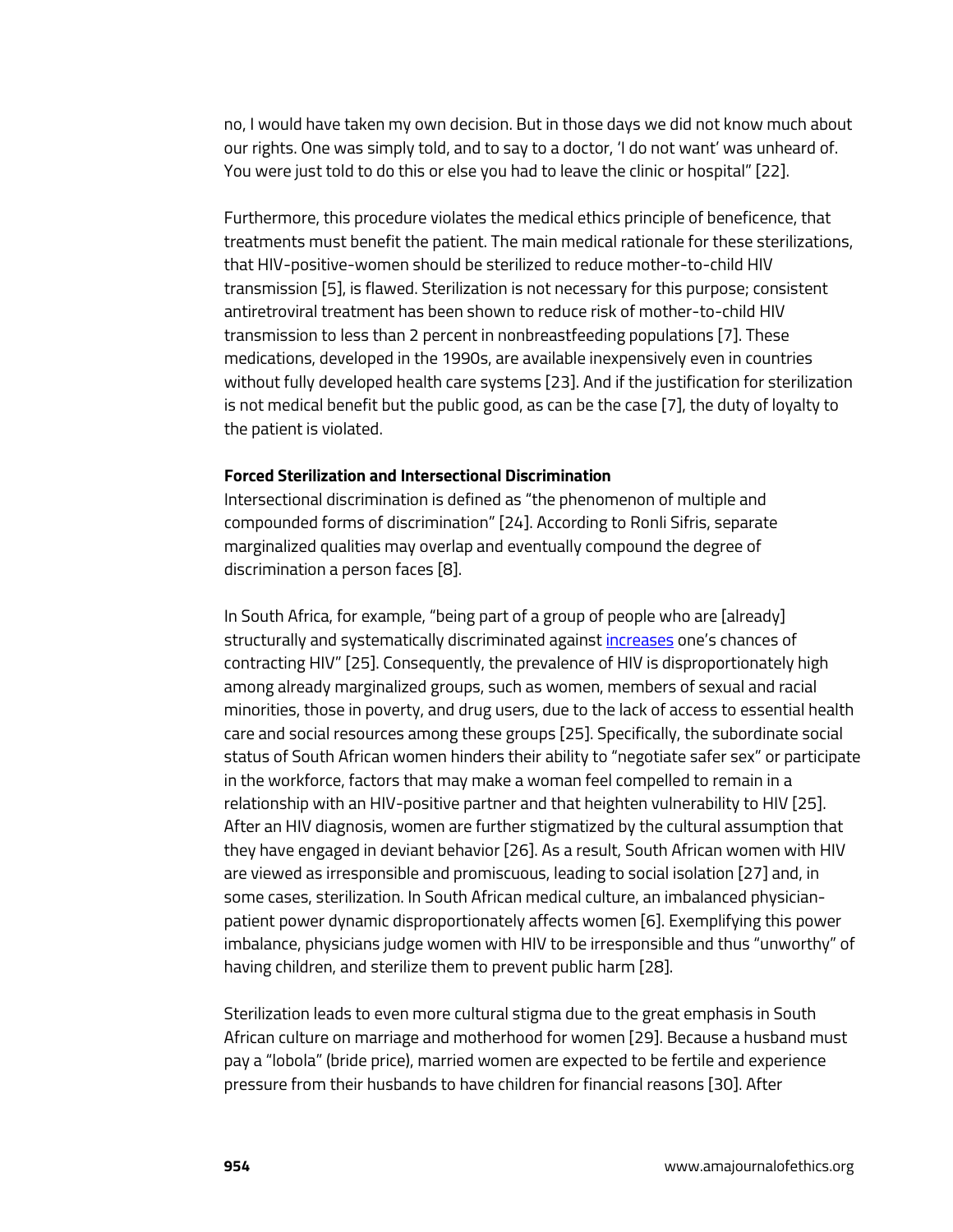sterilization, women sometimes become social outcasts who are banned from family activities, weddings, and funerals [29]. To evade this extreme stigma, many sterilized women avoid telling their families and partners about their sterilization [31]. In this sense, HIV-positive status can be likened to having a history of mental illness or sexual assault: it constitutes a "concealable stigmatized identity," the strain of which can manifest as depression, anxiety, and/or self-reported illness symptoms [31]. Sterilization thus harms already marginalized HIV-positive women.

The use of forced sterilization is a widespread violation of internationally recognized human rights. As Lindsay McLaughlin has recommended, laws must be created or amended to prohibit sterilization without informed consent, and the punishments for violating these laws should be made more stringent [32]. She recommends that, in addition to fines and incarceration, the medical license of health care workers be suspended or revoked if they perform sterilization without informed consent [32]. The laws should be strictly enforced to provide a sufficient deterrent through such means as reducing barriers to women's accessing adequate legal representation, using a special court to address these cases in order to reduce the formality and intimidation of a traditional courtroom, requiring all-female adjudicators, and allowing anonymous testimony [33]. In addition, medical staff should be educated on the issue and trained to provide adequate information for the patient to give informed consent [32]. Lastly, she argues, women who have been forcefully sterilized should be granted reparations to mitigate social and psychological damage, perhaps in the form of not only monetary compensation, but also free trauma counseling and mental health care [34].

#### **Conclusion**

Forced sterilization of HIV-positive women is a global problem of great ethical importance. Sterilization without informed consent is a violation of women's right to autonomy, and sterilization to prevent transmission to children is medically unnecessary. To help achieve reproductive justice, there needs to be a global call to end forced sterilizations through well-implemented and enforced policy.

#### **References**

- 1. McLaughlin LC. The price of failure of informed consent law: coercive sterilizations of HIV-positive women in South Africa. *Law Inequal*. 2014;32:69-93.
- 2. Nair P. Litigating against the forced sterilization of HIV-positive women: recent developments in Chile and Namibia. *Harv Hum Rights J*. 2010;23:223-231.
- 3. Nair, 223.
- 4. Strode A, Mthembu S, Essack Z. "She made up a choice for me": 22 HIV-positive women's experiences of involuntary sterilization in two South African provinces. *Reprod Health Matters*. 2012;20(39)(suppl):61-69.
- 5. McLaughlin, 73.
- 6. McLaughlin, 76-77.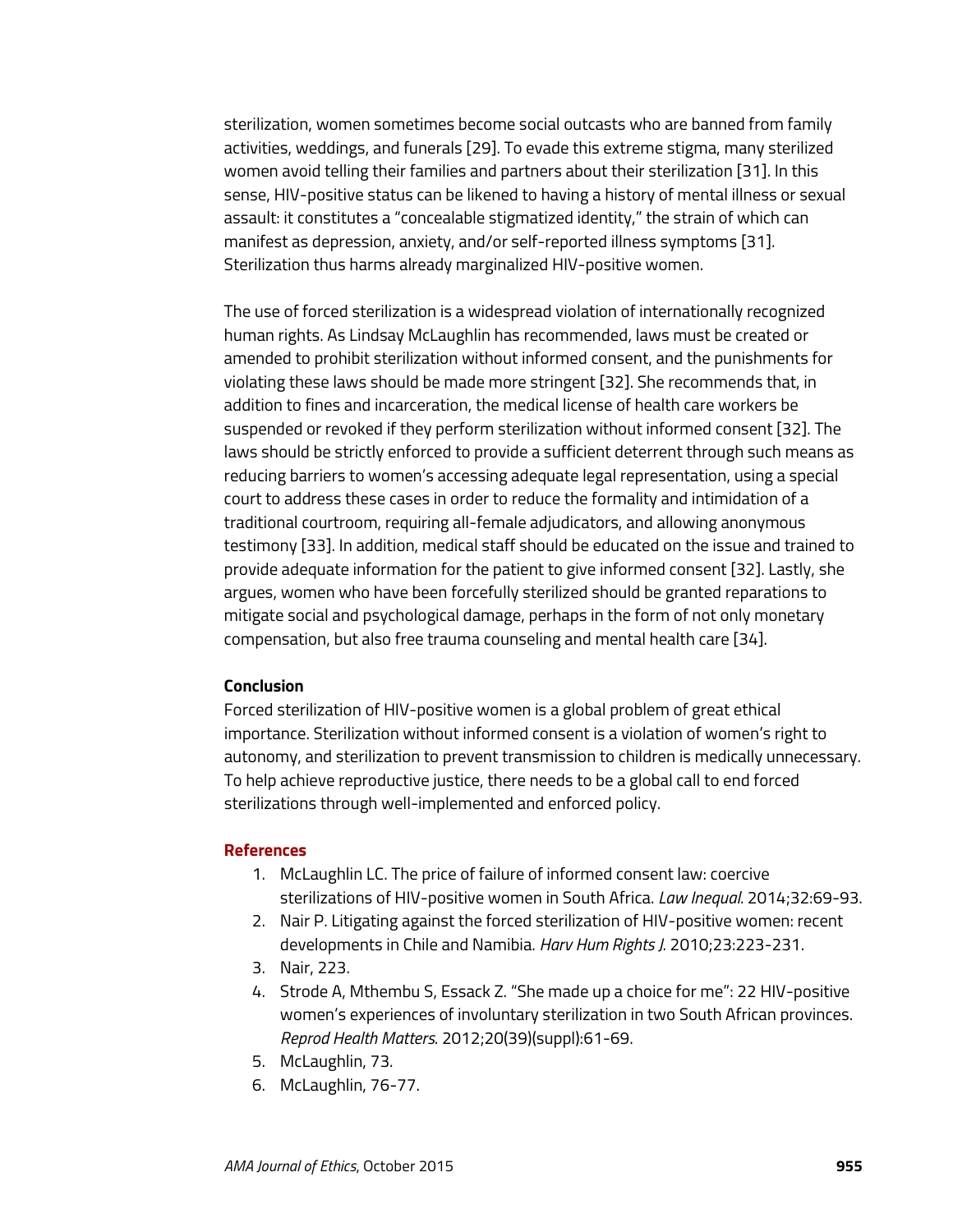- 7. Sifris R. Involuntary sterilization of HIV-positive women: an example of intersectional discrimination. *Hum Rights Q*. 2015;37(2):464-491.
- 8. Sifris, 480-490.
- 9. McLaughlin, 71-72.
- 10. McLaughlin, 74-75.
- 11. Strode, Mthembu, Essack, 62.
- 12. Nair, 229.
- 13. Smith AD. Namibia court rules HIV-positive women sterilised without consent. *Guardian*. July 30, 2012. http://www.theguardian.com/globaldevelopment/2012/jul/30/namibia-hiv-women-sterilised-without-consent. Accessed August 3, 2015.
- 14. Chingore-Munazvo N. A win for victims of forced sterilization in Namibia. Open Society Foundations. December 17, 2014. https://www.opensocietyfoundations.org/voices/win-victims-forcedsterilization-namibia. Accessed August 12, 2015.
- 15. Nair, 227.
- 16. Nair, 228.
- 17. Nair, 228-229.
- 18. Amnesty International. Respect my rights, respect my dignity: module three sexual and reproductive rights are human rights. January 1, 2015:53. https://www.amnesty.org/mwginternal/de5fs23hu73ds/progress?id=G8ZHG94FGD&dl. Accessed August 5,

2015.

- 19. American Medical Association. Opinion 8.08 Informed consent. *Code of Medical Ethics*. http://www.ama-assn.org/ama/pub/physician-resources/medicalethics/code-medical-ethics/opinion808.page. Accessed August 3, 2015.
- 20. World Medical Association. WMA International Code of Medical Ethics. Updated October 2006. http://www.wma.net/en/30publications/10policies/c8/index.html.pdf?print-

media-type&footer-right=%5Bpage%5D/%5BtoPage. Accessed August 3, 2015.

- 21. McLaughlin, 70.
- 22. Strode, Mthembu, Essack, 64.
- 23. Nair, 224-225.
- 24. Sifris, 476-477.
- 25. Sifris, 481.
- 26. Sifris, 484.
- 27. Sifris, 481-484.
- 28. Sifris, 487.
- 29. McLaughlin, 75.
- 30. McLaughlin, 76.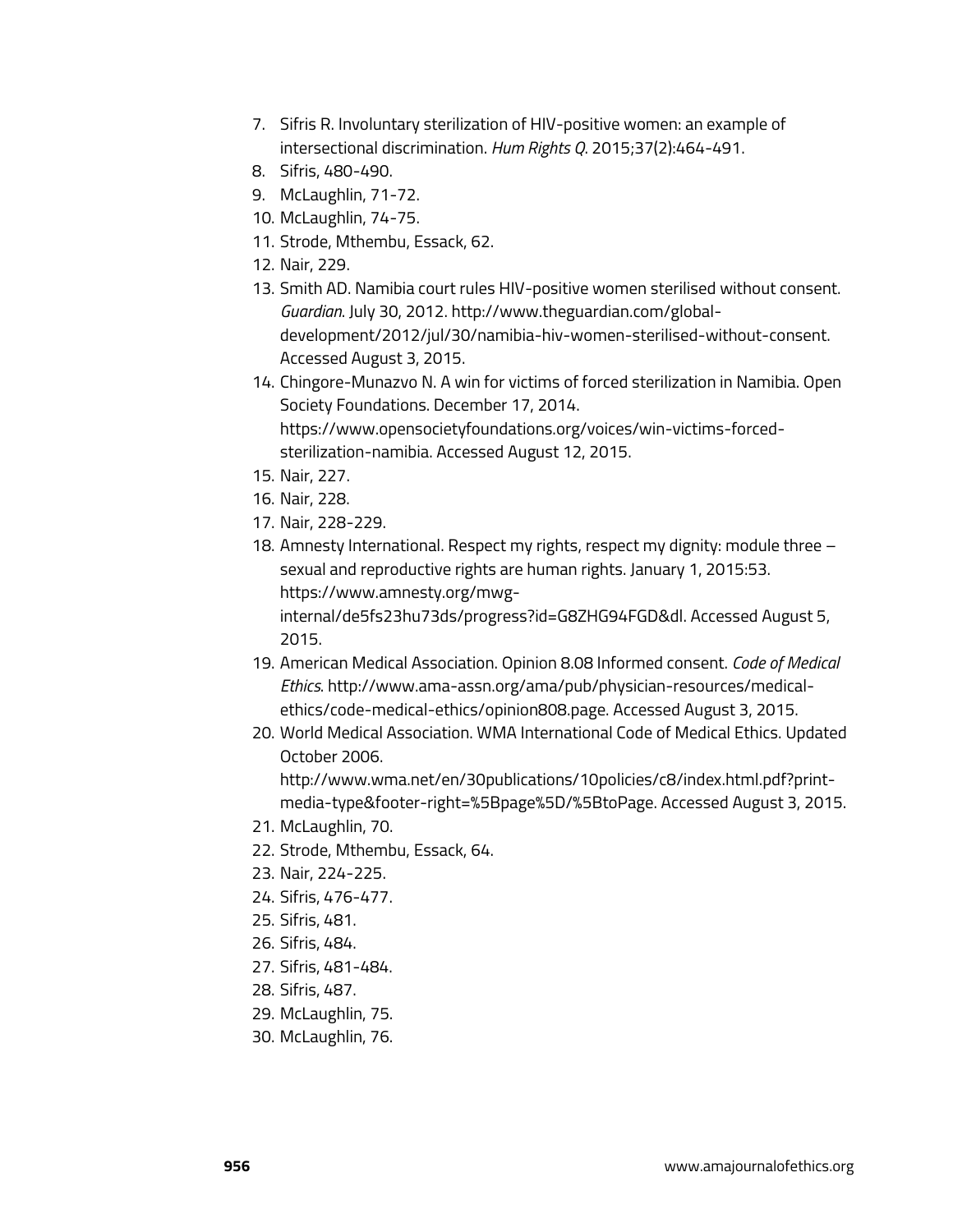- 31. Quinn DM, Chaudoir SR. Living with a concealable stigmatized identity: the impact of anticipated stigma, centrality, salience, and cultural stigma on psychological distress and health. *J Pers Soc Psychol*. 2009;97(4):634-651.
- 32. McLaughlin, 87-88.
- 33. McLaughlin, 90.
- 34. McLaughlin, 92-93.

**Stephanie Bi** attends the University of Chicago, where she is majoring in biological sciences and English language and literature. In the summer of 2015, she was an Ethics Group intern at the American Medical Association. Stephanie is interested in health policy and aspires to become a physician-writer.

**Tobin Klusty** is pursuing a JD at DePaul University College of Law in Chicago. In the summer of 2015, Tobin was the DePaul University Health Law Scholar at the American Medical Association. His research focuses on the intersection of health law and civil rights, and he also has an interest in public policy.

### **Related in the** *AMA Journal of Ethics*

[Federal Sterilization Policy: Unintended](http://journalofethics.ama-assn.org/2012/02/mhst1-1202.html) Consequences, February 2012

[HIV Stigma and Discrimination Persist, Even in Health Care,](http://journalofethics.ama-assn.org/2009/12/oped1-0912.html) December 2009

[Physicians as Agents of the State,](http://journalofethics.ama-assn.org/2002/12/medu1-0212.html) December 2002

[Reducing HIV Transmission from Mother to Infant,](http://journalofethics.ama-assn.org/2003/05/cprl2-0305.html) May 2003

[Routine Prenatal HIV Testing as a Standard of Care,](http://journalofethics.ama-assn.org/2004/12/msoc1-0412.html) December 2004

[Judicial, Legislative, and Professional Attempts to Restrict Pregnant](http://journalofethics.ama-assn.org/2014/10/msoc1-1410.html) Women's Autonomy, October 2014

[Social Determinants of HIV Risk in Women,](http://journalofethics.ama-assn.org/2008/07/pfor1-0807.html) July 2008

The viewpoints expressed in this article are those of the author(s) and do not necessarily reflect the views and policies of the AMA.

**Copyright 2015 American Medical Association. All rights reserved. ISSN 2376-6980**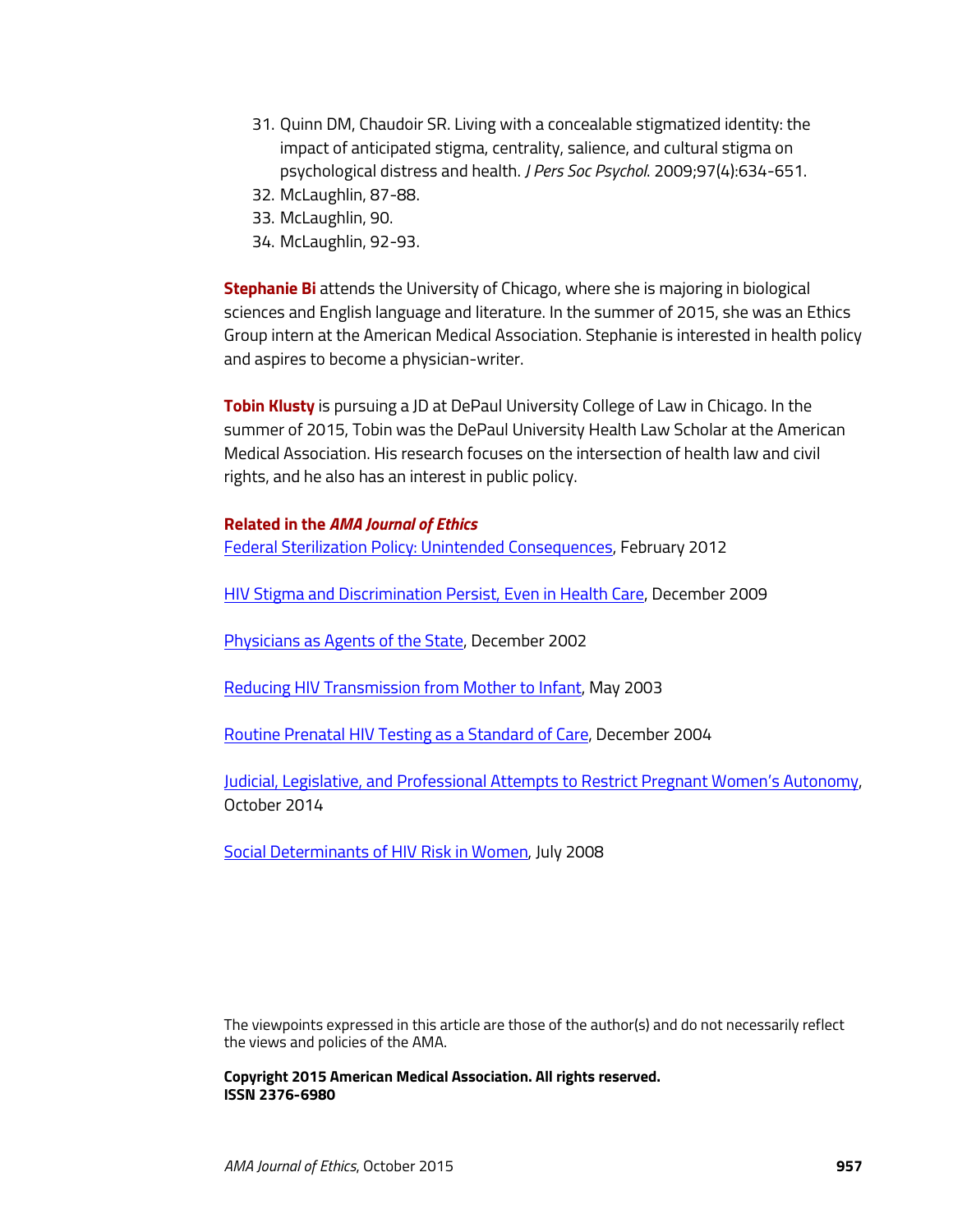# **American Medical Association Journal of Ethics**

**October 2015, Volume 17, Number 10: 958-965**

# **MEDICINE AND SOCIETY**

## **Promoting Health as a Human Right in the Post-ACA United States**

Andrea S. Christopher, MD, and Dominic Caruso

The World Health Organization (WHO) Constitution of 1946 declared that the "enjoyment of the highest attainable standard of health"—defined as "a state of complete physical, mental and social well-being and not merely the absence of disease or infirmity"—"is one of the fundamental rights of every human being" [1]. The constitution added that "governments have a responsibility for the health of their peoples which can be fulfilled only by the provision of adequate health and social measures" [2]. With these statements the WHO achieved two important milestones: defining health in the context of social determinants and codifying the right to health as international law [3]. The international community furthered the right to health movement in the 1948 United Nations (UN) Declaration of Human Rights [4] and multiple subsequent international treaties [5-7]. In the upcoming UN summit on the new Sustainable Development Goals, the United States (US) is one of the member states expected to adopt the proposed goal to "ensure healthy lives and promote well-being for all at all ages," which enshrines the universality of safeguarding health [8]. In the US, the right to health and health care movement is experiencing renewed relevance with the political debate surrounding the passage of the [Patient Protection and Affordable Care Act](http://journalofethics.ama-assn.org/2011/11/oped1-1111.html) (ACA) in 2010 [9] and the ensuing Supreme Court rulings of 2012 and [2015](http://journalofethics.ama-assn.org/2015/10/hlaw-1510.html) [10, 11]. Although the ACA does much to expand access to health insurance coverage, it falls short of the goals espoused by the right to health movement. We will examine the limitations of the ACA and propose steps for furthering the goal of health as a human right.

## **Context of the Right to Health Movement in the US**

We will begin by clarifying the major ethical, economic, and political arguments and forces that shape discussions about health care in the US. Internationally, the most often cited argument for pursuing universal health care is protection of human rights, a premise based in ethical theories about equity [12]. The major philosophical theories about justice, namely, libertarianism, utilitarianism, and liberal egalitarianism, generally accept that a society must in some way provide for its least advantaged members [13- 16]. Yet there is not complete accord because health as a human right differs from most other human rights. Most widely recognized human rights are framed as "negative rights," i.e., rights with which society cannot interfere; the right to health, on the other hand, is a "positive right," i.e., something society has an obligation to provide [17]. The main challenges to the right to health movement thus stems from the difficulties in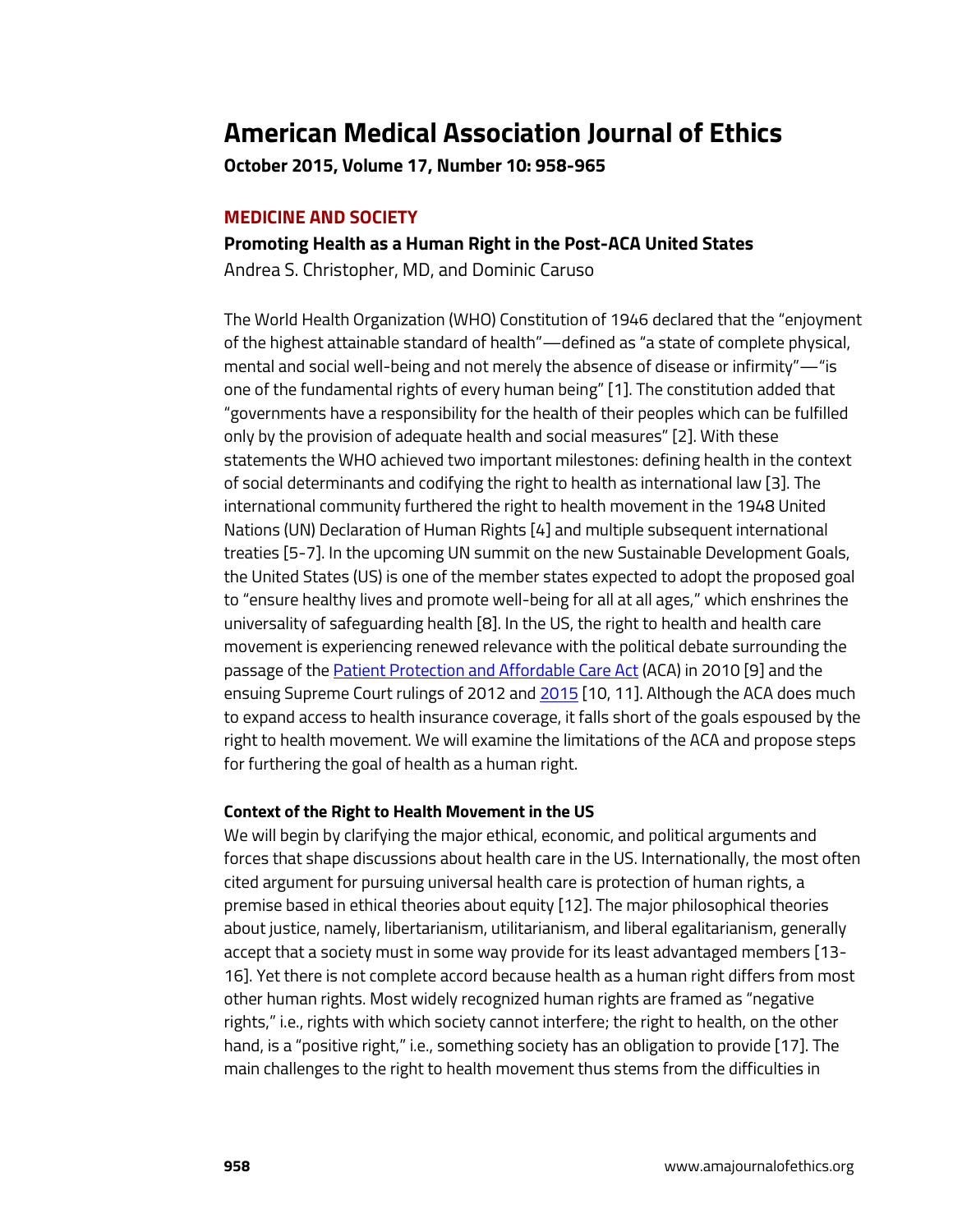defining health and its minimum entitlements as positive rights and determining who is responsible for ensuring their provision [18].

Although the ethical basis of the right to health has received acceptance internationally, it is often avoided in discussions about federal provision of health care in the US. Instead, the economic and political perspectives on health care as a human right predominate, and discussion centers on the tension between the financial burden of providing universal health care and the primacy of the free market in the US. Mainstream political ideologies agree that the disadvantaged in society require assistance to level the playing field. However, the political parties differ on how much social service to provide. Conservatives generally argue that medical care is a commodity and therefore "ablebodied individuals" should earn the ability to afford it [19]. In contrast, liberals frequently view health insurance and access to care as basic entitlements that should be available to all [20].

We should also consider the powerful influence of health care stakeholders in the national dialogue about a right to health. Health care lobbyists spent an estimated \$380 million dollars during the drafting of ACA legislation, with six registered health industry lobbyists for every member of Congress [21]. Despite a lack of transparency with regard to the specific legislation promoted by this health industry spending, we can infer that most lobbyists probably did not advocate for health care as a human right. Additionally, we must acknowledge the role that physician groups have historically played in petitioning against expanding coverage. For example, the American Medical Association sponsored "Operation Coffee Cup," in which a recording of Ronald Reagan introduced the term "socialized medicine" into our public lexicon during congressional debate about expanding health insurance coverage for the elderly in 1961 [22, 23].

#### **The Affordable Care Act: A Step toward Health Care as a Human Right**

The ACA represents the biggest change to the US health care system since the creation of Medicaid and Medicare in 1965 [24]. Evaluations of the ACA five years after its enactment have focused on the increase in numbers of people with health insurance coverage, because it is still too soon to fully evaluate the law's effects on costs of care or care quality [25]. Most notably, the number of uninsured Americans who have gained health insurance coverage under the ACA is estimated to be between 9.3 and 16.4 million [26-30], a sizeable reduction in the pre-ACA uninsured population of 57 million Americans [31]. The ACA was also intended to reduce the financial burden of health care through measures such as the Patient's Bill of Rights, which includes coverage of preventive services [32]. With regard to gender parity, the ACA takes important steps with coverage of reproductive health and maternity services as well as banning of the practice of charging women higher premiums than men for health insurance [33].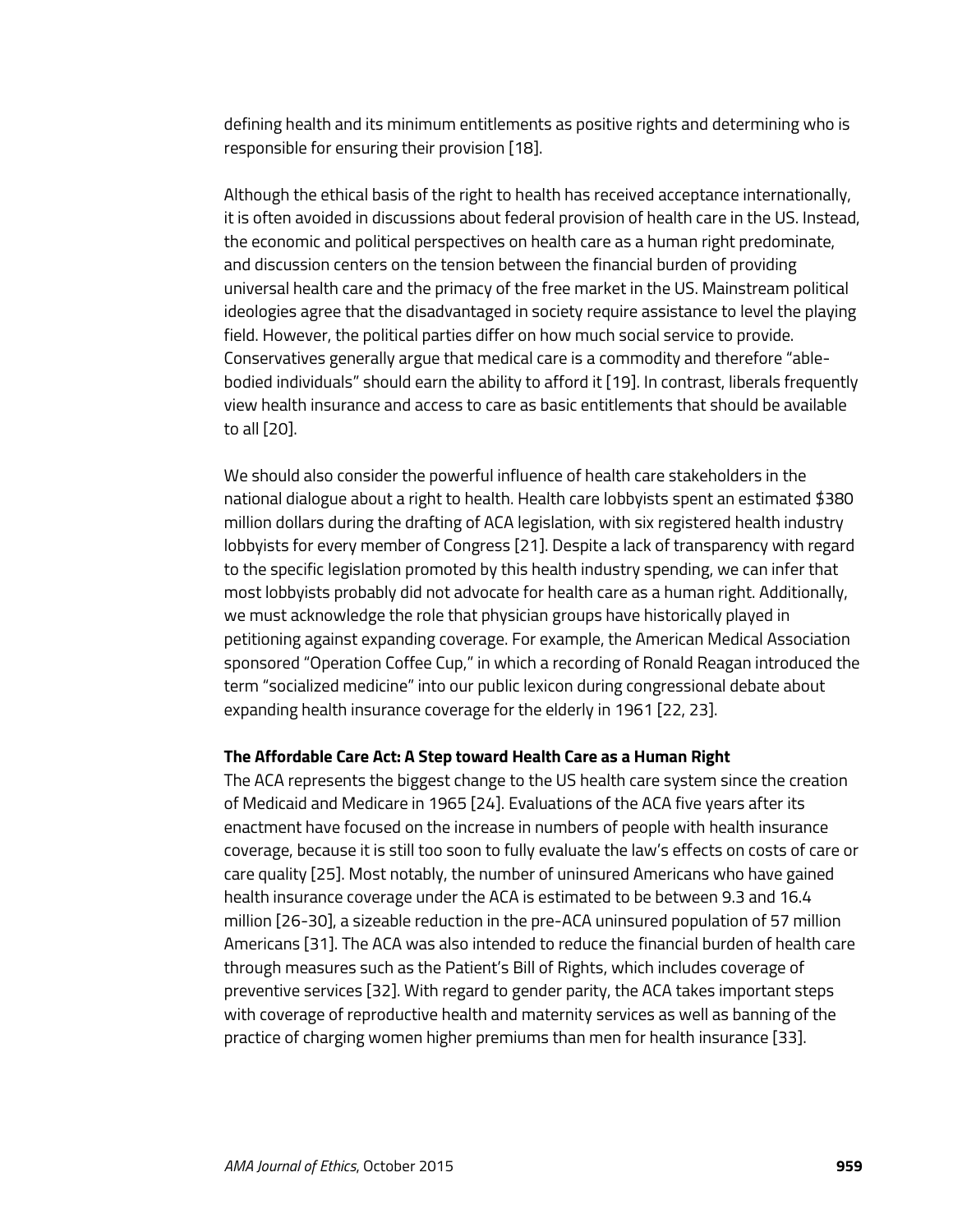But these valuable gains do not absolve the ACA of shortcomings regarding the goals of health as a human right. The focus in the US on health care financing and insurance is reflected in the ACA's silence on a human right to health and health care. Although the ACA makes strides in reducing the number of uninsured people, it was never designed to guarantee access to health care for everyone in the US—thus neglecting a basic premise of the right to health movement. Much of the political debate around health care reform during the greater part of the last century centered on the push for *universal health* [coverage by political liberals,](http://journalofethics.ama-assn.org/2012/11/oped1-1211.html) but the ACA's individual mandate arose from the Heritage Foundation, a conservative think tank seeking t[o preserve the free market](http://journalofethics.ama-assn.org/2015/07/msoc1-1507.html) in health care [34]. Augmenting a complex private health insurance structure to increase coverage rather than approaching health care as a human right [18] preserves the notion of health care as a commodity in the US. Additionally, much of the research evaluating the impact of the ACA highlights a few percentage point improvements in preventive screening rates as evidence of the ACA's success [27, 35, 36]. These incremental increases, however, fall far short of meaningful improvements in population-level health outcomes. Thus, many opportunities remain for further reforms aimed at improving health and achieving the rights to health and health care.

### **Proposals for Enshrining the Right to Health Care in the US**

We must acknowledge that the movement promoting the right to health in the United States is actually a movement for universal health care, which is not an unreasonable or even particularly remarkable goal. Nearly all other member nations of the Organization for Economic Cooperation and Development (OECD) provide for the health of all citizens as a fundamental responsibility, not as a condition of employment, income, disability status, or some other criterion [37]. The upcoming UN agreement represents both an opportunity and an imperative for the US to provide health care that is truly universally available to all Americans.

What would universal coverage and access to health care services look like in the US? In their seminal 2000 paper, Eisenberg and Power [38] laid out a framework for achieving quality health care, listing seven key tenets: (1) access to health insurance; (2) enrollment in an insurance plan; (3) coverage of services and clinicians; (4) choice of services and clinicians; (5) access to consistent primary care; (6) access to referral services; and (7) delivery of high-quality services. The first four items depend on the availability of comprehensive health insurance. In the US, a patient's access to any of these benefits is severely limited without such coverage.

Evidence from countries with universal health care systems suggests that a universal scheme may lead to enhanced access to care, improved efficiency and equity, and better health outcomes. A recent Commonwealth Fund study of health systems in 11 industrialized nations ranked the US, the only country without universal health care, at the bottom, noting particular deficiencies with regard to cost, efficiency, equity, and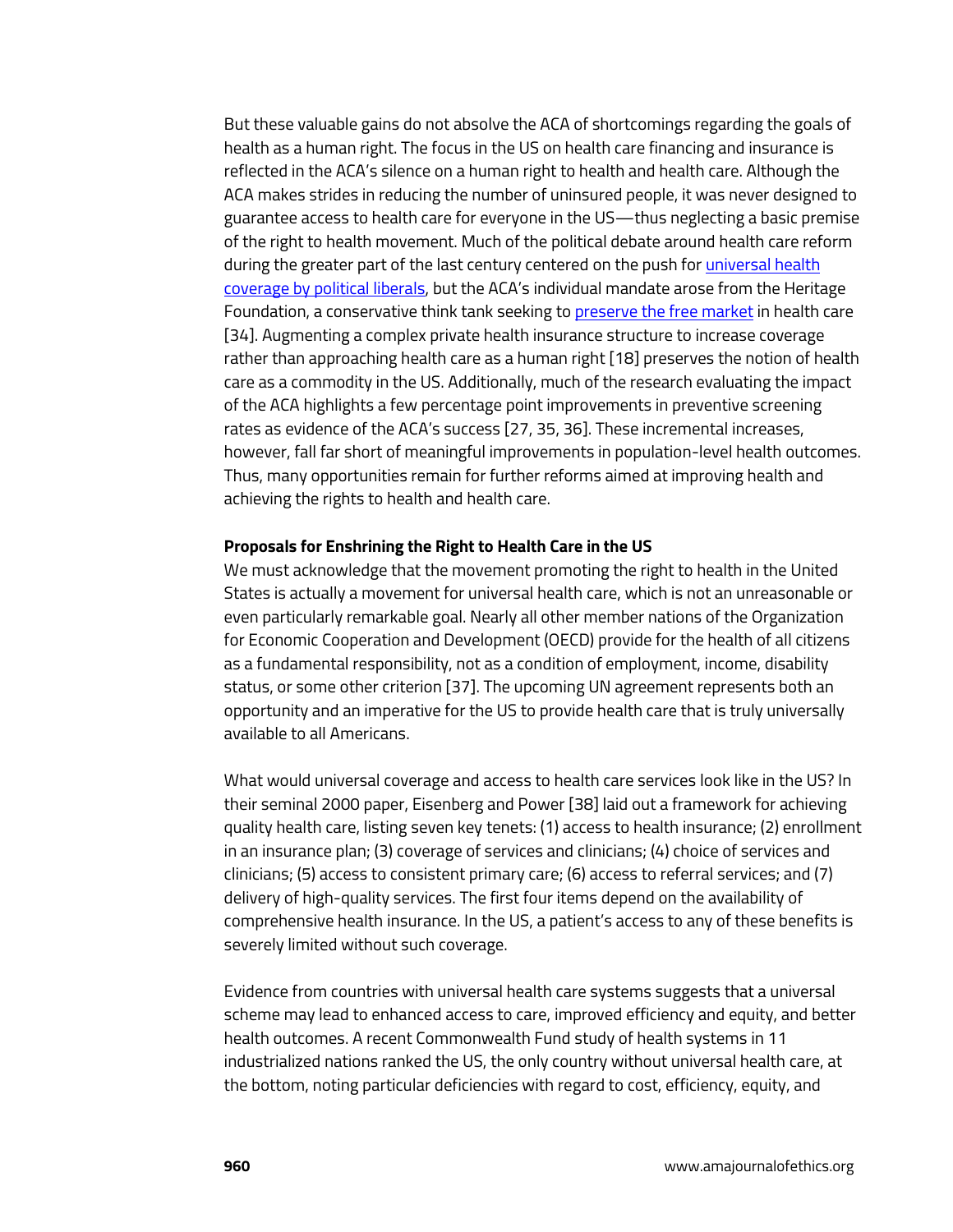healthy lives [39]. A 2013 report completed under the auspices of the National Research Council and the Institute of Medicine looked at mortality and health across the lifespan in 17 affluent nations, including the US. The report consistently found higher rates of mortality and worse health outcomes in the US than in the other 16 nations in the report, all of which have universal systems of health care [40]. Based on these observations, Americans could reasonably expect that adoption of a universal system of health care would be a significant step toward improving health care and health equity.

### **Beyond Health Care**

In the US, we tend to conflate health with health care. As clinicians, we necessarily focus on the provision of health care and its role in providing for the health of populations. However, a right to health care is only one aspect of a larger right to health, particularly as described previously in the WHO definition of health [1] and as enshrined in the UN's Sustainable Development Goals [7]. A right to health encompasses a right to provision of social measures (in WHO terms) such as sufficient food and drinking water, adequate housing and working conditions, satisfactory education, racial and gender equality, and freedom from cruel or inhumane treatment [4]. Compared to other OECD members, the United States gives limited attention to social programs and continues to outspend its peers on medical care [41]. Social spending arguably has a greater aggregate impact on population health than medical care. A 2011 analysis of 30 OECD nations found an association between social service spending and better outcomes in three of five indicators of health [39]. Acknowledging a genuine right to health means addressing social determinants of health as well as working toward universal health care.

## **Conclusion**

As current and future US clinicians, we share the professional responsibility to advocate for the health and well-being of our patients. Thus, we find the lack of universal health care in the world's wealthiest country to be both an embarrassment and a touchstone for action among medical and public health practitioners. While we acknowledge the achievements of the ACA in improving health insurance coverage, we advocate for universal health coverage as a necessary component in the drive toward broad recognition of the right to health. In addition, we have a responsibility to advocate for policies that improve population health regardless of whether they pertain to medical care. In advocating for the health of our patients, we must broaden our focus beyond the medical system and examine the social foundations that determine health on a population scale.

## **References**

1. World Health Organization. Preamble to the Constitution of the World Health Organization. In: *Proceedings and Final Acts of the International Health Conference Held in New York from 19 June to 22 July 1946*. New York, NY: World Health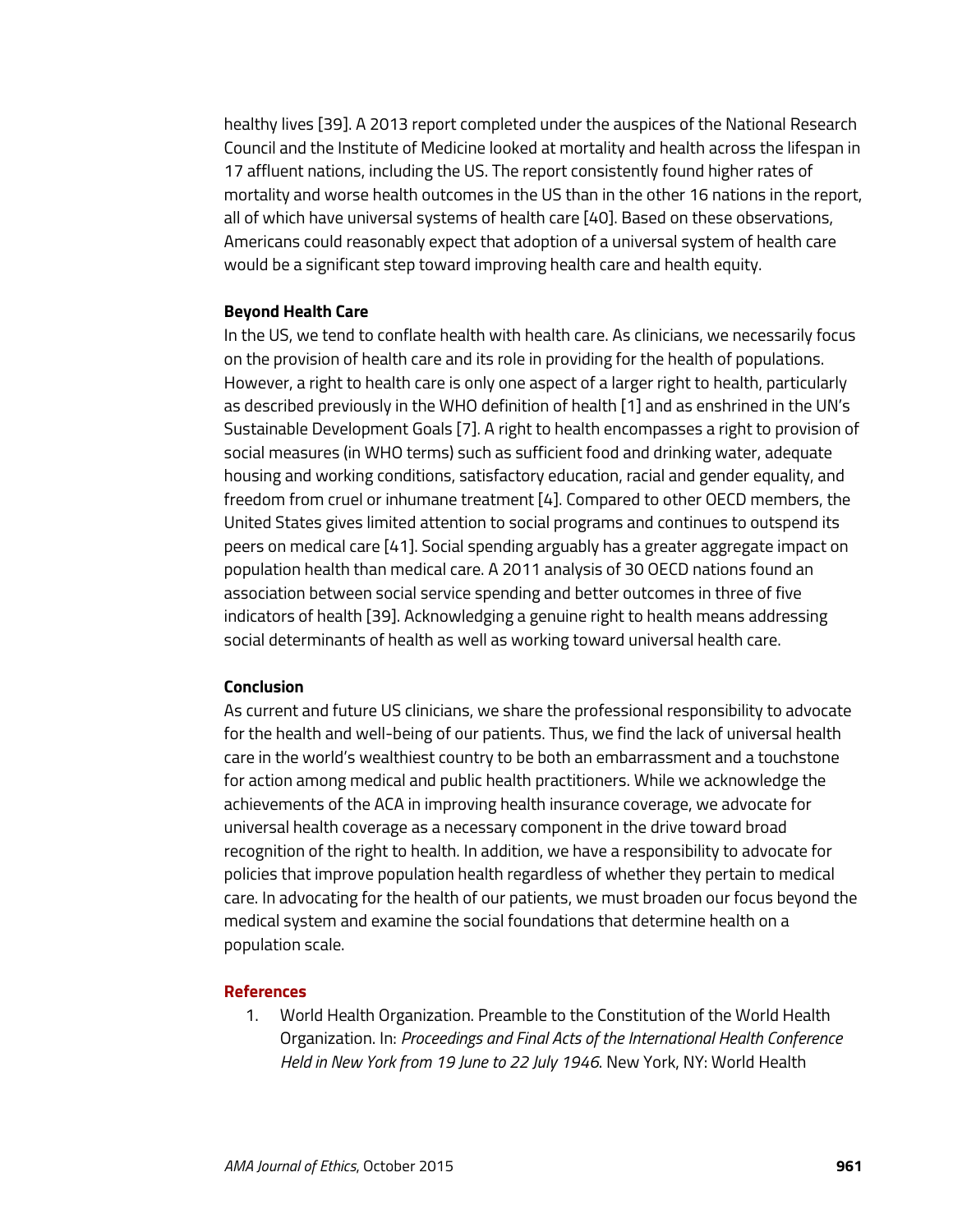Organization; 1948:100. *Official Records of the World Health Organization*; no 2. http://whqlibdoc.who.int/hist/official records/2e.pdf. Accessed August 5, 2015.

- 2. Constitution of the World Health Organization. www.who.int/governance/eb/who\_constitution\_en.pdf. Accessed August 26, 2015.
- 3. Grad FP. The Preamble of the Constitution of the World Health Organization. *Bull World Health Organ*. 2002;80(12):981-984.
- 4. United Nations. The Universal Declaration of Human Rights. http://www.un.org/en/documents/udhr/. Accessed July 7, 2015.
- 5. United Nations Office of the High Commissioner for Human Rights. International Covenant on Economic, Social and Cultural Rights. Effective January 3, 1976. http://www.ohchr.org/EN/ProfessionalInterest/Pages/CESCR.aspx. Accessed July 7, 2015.
- 6. United Nations Entity for Gender Equality and the Empowerment of Women. Convention on the Elimination of All Forms of Discrimination against Women. http://www.un.org/womenwatch/daw/cedaw/. Accessed July 7, 2015.
- 7. United Nations Office of the High Commissioner for Human Rights. Convention on the Rights of the Child. Effective September 2, 1990. http://www.ohchr.org/en/professionalinterest/pages/crc.aspx. Accessed July 7, 2015.
- 8. United Nations Department of Social and Economic Affairs. Open Working Group proposal for sustainable development goals. August 12, 2014. https://sustainabledevelopment.un.org/focussdgs.html. Accessed July 13, 2015.
- 9. Patient Protection and Affordable Care Act, Pub L No. 111-148, 124 Stat 119 (2010).
- 10. *National Federation of Independent Business v Sebelius*, 648 F3d 1235 (11th Cir 2012).
- 11. *King v Burwell*, 135 SCt 2480 (2015).
- 12. Abiiro GA, De Allegri M. Universal health coverage from multiple perspectives: a synthesis of conceptual literature and global debates. *BMC Int Health Hum Rights*. 2015;15:17.
- 13. Nozick R. *Anarchy, State, and Utopia*. New York, NY: Basic Books; 1974.
- 14. Brandt RB. *A Theory of the Good and the Right*. Oxford, UK: Clarendon Press; 1979.
- 15. Rawls J. *A Theory of Justice.* Cambridge, MA: Belknap Press; 1971.
- 16. Daniels N. *Just Health: Meeting Health Needs Fairly.* Cambridge, MA: Cambridge University Press; 2008.
- 17. Susser M. Health as a human right: an epidemiologist's perspective on the public health. *Am J Public Health*. 1993;83(3):418-426.
- 18. Gable L. The Patient Protection and Affordable Care Act, public health, and the elusive target of human rights. *J Law Med Ethics*. 2011;39(3):340-354.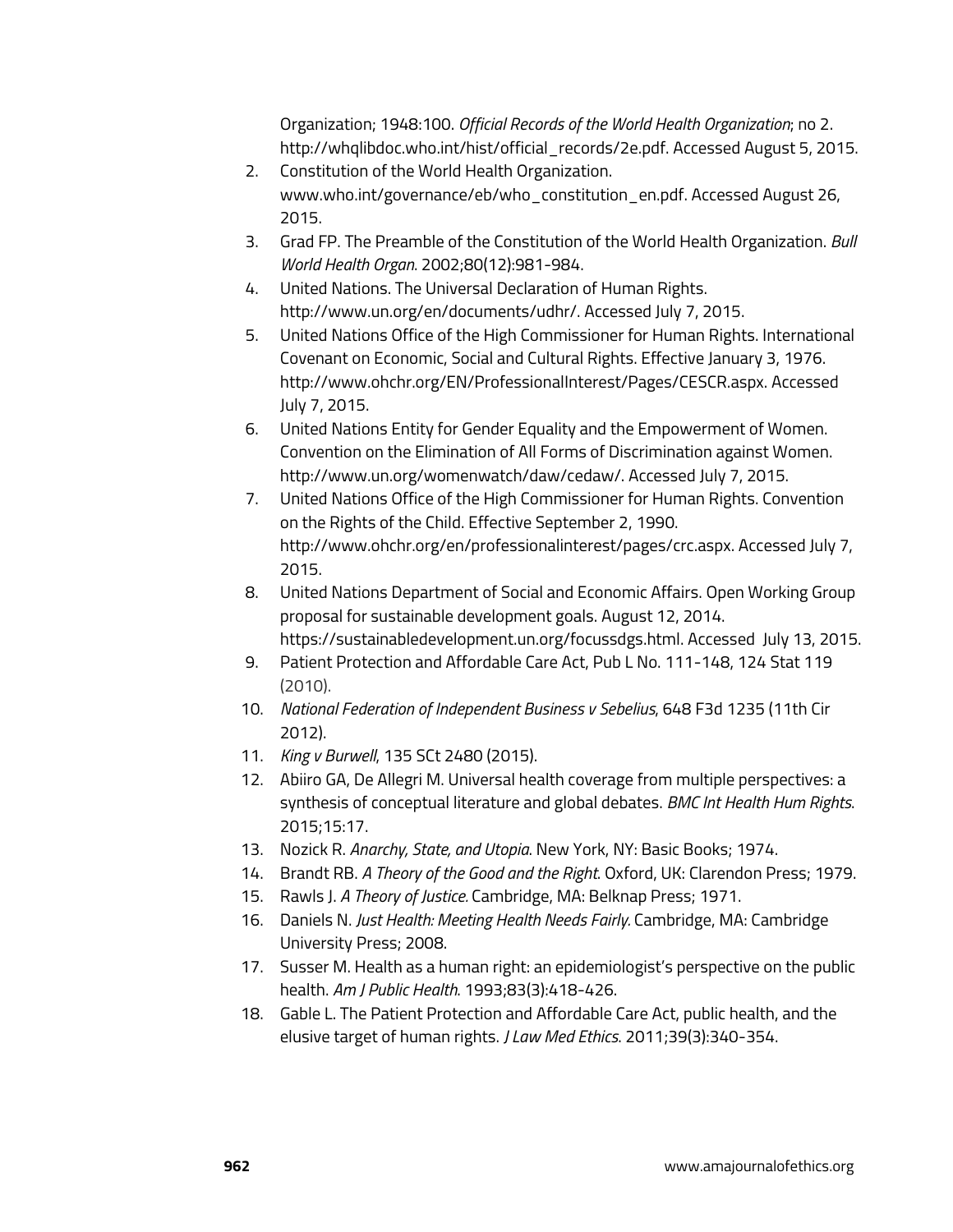- 19. Klas ME. Florida House rejects Senate health insurance expansion plan. *Miami Herald*. June 4, 2015. http://www.miamiherald.com/news/politicsgovernment/state-politics/article23147979.html. Accessed August 22, 2015.
- 20. Democratic Caucus. Our agenda: healthcare. http://www.dems.gov/agenda/health-care/. Accessed August 22, 2015.
- 21. McGreal C. Revealed: millions spent by lobby firms fighting Obama health reforms. *Guardian*. October 1, 2009. http://www.theguardian.com/world/2009/oct/01/lobbyists-millions-obamahealthcare-reform. Accessed August 23, 2015.
- 22. King-Anderson Bill in retrospect. *N Engl J Med*. 1962;267:261.
- 23. Skidmore MJ. Ronald Reagan and "Operation Coffeecup": a hidden episode in American political history. *J Am Cult*. 1989;12(3):89-96.
- 24. Meyer H. Will Medicare and Medicaid predict ACA's future? *Modern Healthcare*. May 23, 2015. http://www.modernhealth care.com/article/20150523/MAGAZINE/305239981. Accessed July 13, 2015.
- 25. Blumenthal D, Collins SR. Healthcare coverage under the Affordable Care Act—a progress report. *N Engl J Med*. 2014;371(3):275-281.
- 26. Carman KG, Eibner C. Changes in health insurance enrollment since 2013: evidence from the RAND Health Reform Opinion Study. Rand Corporation. 2014. http://www.rand.org/content/dam/rand/pubs/research\_reports/RR600/RR656 /RAND\_RR656.pdf. Accessed August 3, 2015.
- 27. Collins SR, Rasmussen PW, Doty MM, Beutel S. Issue brief: the rise in health care coverage and affordability since health reform took effect: findings from the Commonwealth Fund Biennial Health Insurance Survey, 2014. The Commonwealth Fund. January 2015. http://www.commonwealthfund.org/~/media/files/publications/issuebrief/2015/jan/1800\_collins\_biennial\_survey\_brief.pdf. Accessed August 3,
	- 2015.
- 28. Sommers BD, Musco T, Finegold K, Gunja MZ, Burke A, McDowell AM. Health reform and changes in health insurance coverage in 2014. *N Engl J Med*. 2014;371(9):867-874.
- 29. Long SK, Karpman M, Shartzer A, et al. Health Reform Monitoring Survey: taking stock: health insurance coverage under the ACA as of September 2014. Urban Institute. December 3, 2014. http://hrms.urban.org/briefs/Health-Insurance-Coverage-under-the-ACA-as-of-September-2014.html. Accessed August 3, 2015.
- 30. US Department of Health and Human Services Office of the Assistant Secretary for Planning and Evaluation. Health insurance coverage and the Affordable Care Act. Washington, DC: US Department of Health and Human Services; 2015. http://aspe.hhs.gov/sites/default/files/pdf/83966/ib\_uninsured\_change.pdf. Accessed August 31, 2015.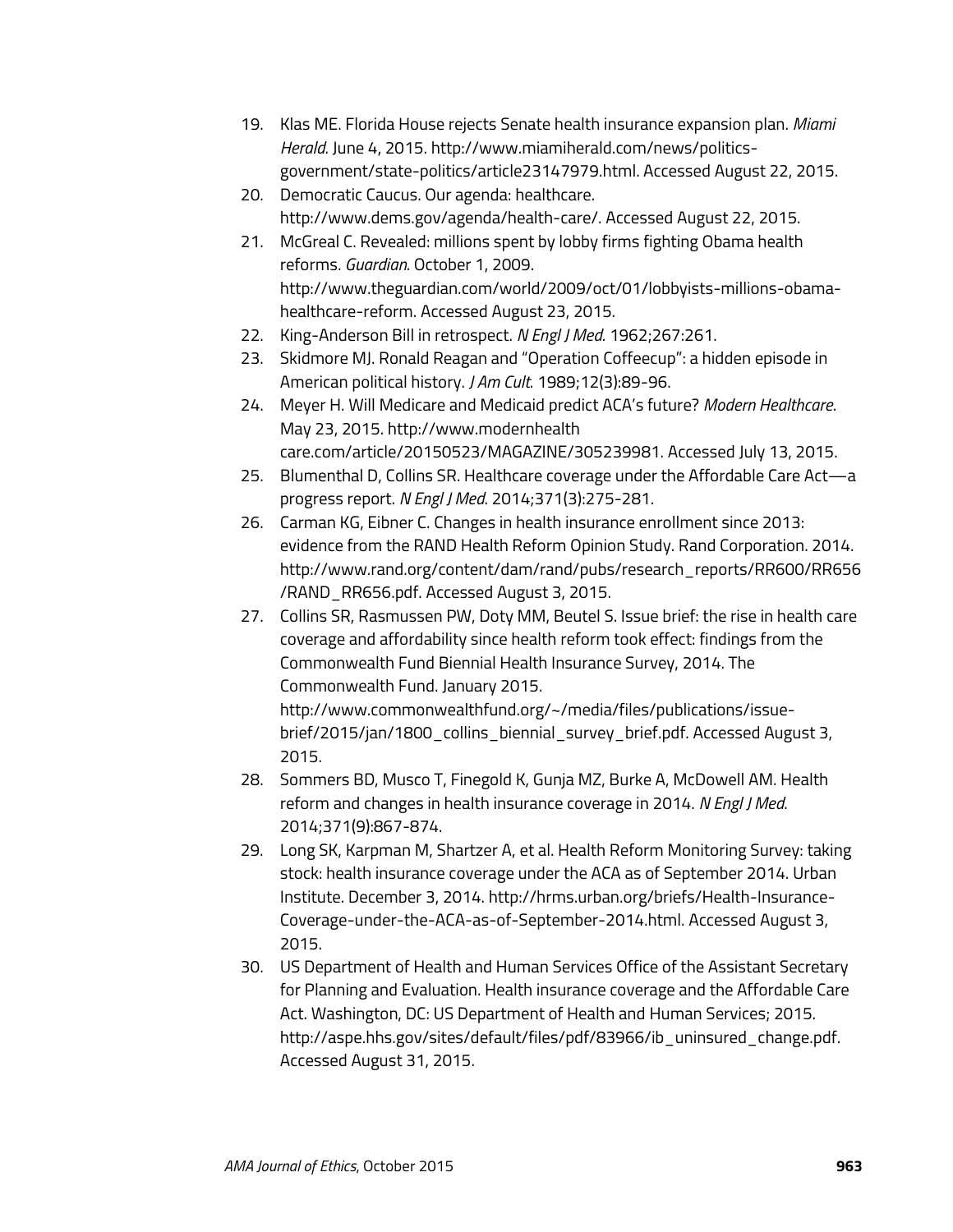- 31. Garfield R, Licata R, Young K. The uninsured at the starting line: findings from the 2013 Kaiser Survey of Low-Income Americans and the ACA. Kaiser Family Foundation. February 6, 2014. http://kff.org/uninsured/report/the-uninsuredat-the-starting-line-findings-from-the-2013-kaiser-survey-of-low-incomeamericans-and-the-aca/. Accessed August 3, 2015.
- 32. US Department of Health and Human Services. About the law. http://www.hhs.gov/healthcare/rights/. Accessed August 22, 2015.
- 33. National Women's Law Center. Turning to fairness: insurance discrimination against women today and the Affordable Care Act. March 2012. http://www.nwlc.org/sites/default/files/pdfs/nwlc\_2012\_turningtofairness\_re port.pdf. Accessed August 3, 2015.
- 34. Butler SM. Assuring affordable health care for all Americans. The Heritage Foundation. October 1, 1989. http://www.heritage.org/research/lecture/assuring-affordable-health-care-forall-americans. Accessed August 25, 2015.
- 35. Lau JS, Adams SH, Park MJ, Boscardin WJ, Irwin CE. Improvement in preventive care of young adults after the Affordable Care Act: the Affordable Care Act is helping. *JAMA Pediatr*. 2014;168(12):1101-1106.
- 36. Han X, Robin Yabroff K, Guy GP, Zheng Z, Jemal A. Has recommended preventive service use increased after elimination of cost-sharing as part of the Affordable Care Act in the United States? *Prev Med*. 2015;78:85-91.
- 37. Fisher M. Here's a map of the countries that provide universal health care (America's still not on it). *Atlantic*. June 28, 2012. http://www.theatlantic.com/international/archive/2012/06/heres-a-map-ofthe-countries-that-provide-universal-health-care-americas-still-not-onit/259153/. Accessed July 13, 2015.
- 38. Eisenberg JM, Power EJ. Transforming insurance coverage into quality health care. *JAMA.* 2000;284(16):2100-2107.
- 39. Davis K, Stremikis K, Squires D, Schoen C. Mirror, mirror on the wall, 2014 update: how the US health care system compares internationally. The Commonwealth Fund. June 16, 2014. http://www.commonwealthfund.org/publications/fundreports/2014/jun/mirror-mirror. Accessed August 25, 2015.
- 40. Woolf SH, Aron L, eds. *US Health in International Perspective: Shorter Lives, Poorer Health*. Washington, DC: National Academies Press; 2013.
- 41. Bradley EH, Elkins BR, Herrin J, Elbel B. Health and social service expenditures: associations with health outcomes. *BMJ Qual Saf*. 2011;20(10):826-831.

**Andrea S. Christopher, MD**, is an internist at Cambridge Health Alliance and a fellow in general internal medicine at Harvard Medical School in Boston. She received her MD from the University of Washington School of Medicine and completed post-graduate training in internal medicine at the University of Washington. Dr. Christopher's research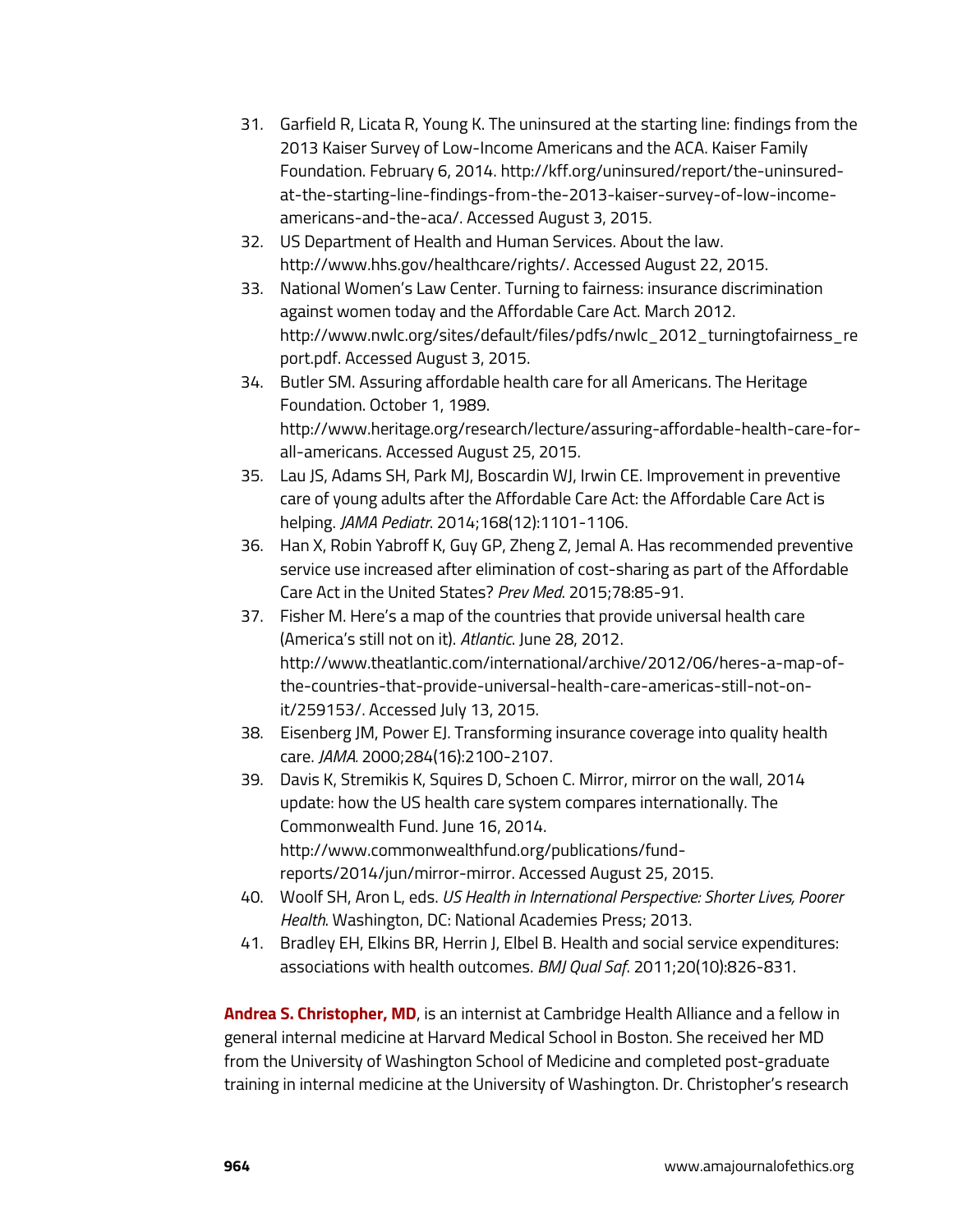focuses on disparities in access to health care for vulnerable populations, specifically the financial burden of out-of-pocket health care costs and the impact of health insurance on chronic disease management.

**Dominic Caruso** is a fourth-year medical student at the Mayo Medical School in Rochester, Minnesota. He recently completed work for a master's of public health degree with a concentration in health policy from the T.H. Chan School of Public Health at Harvard University. He plans to pursue postgraduate training in family medicine. Dominic's academic interests include Medicaid and Medicare policy, primary health care, and the effect of health policy on marginalized and low-income populations.

#### **Acknowledgement**

We wish to thank Danny McCormick, MD, MPH, for his contributions to generating and refining the content of this article.

#### **Related in the** *AMA Journal of Ethics*

[A Single-Payer System Would Reduce U.S. Health Care Costs,](http://journalofethics.ama-assn.org/2012/11/oped1-1211.html) November 2012

[The Ethics of Expanding Health Coverage through the Private Market,](http://journalofethics.ama-assn.org/2015/07/msoc1-1507.html) July 2015

[Framing Health Care as a Right: Is That the Best Way to Foster Reform?](http://journalofethics.ama-assn.org/2004/09/oped2-0409.html) September 2004

[Human Rights and Advocacy: An Integral Part of Medical Education and Practice,](http://journalofethics.ama-assn.org/2004/01/pfor2-0401.html) January 2004

The viewpoints expressed in this article are those of the author(s) and do not necessarily reflect the views and policies of the AMA.

**Copyright 2015 American Medical Association. All rights reserved. ISSN 2376-6980**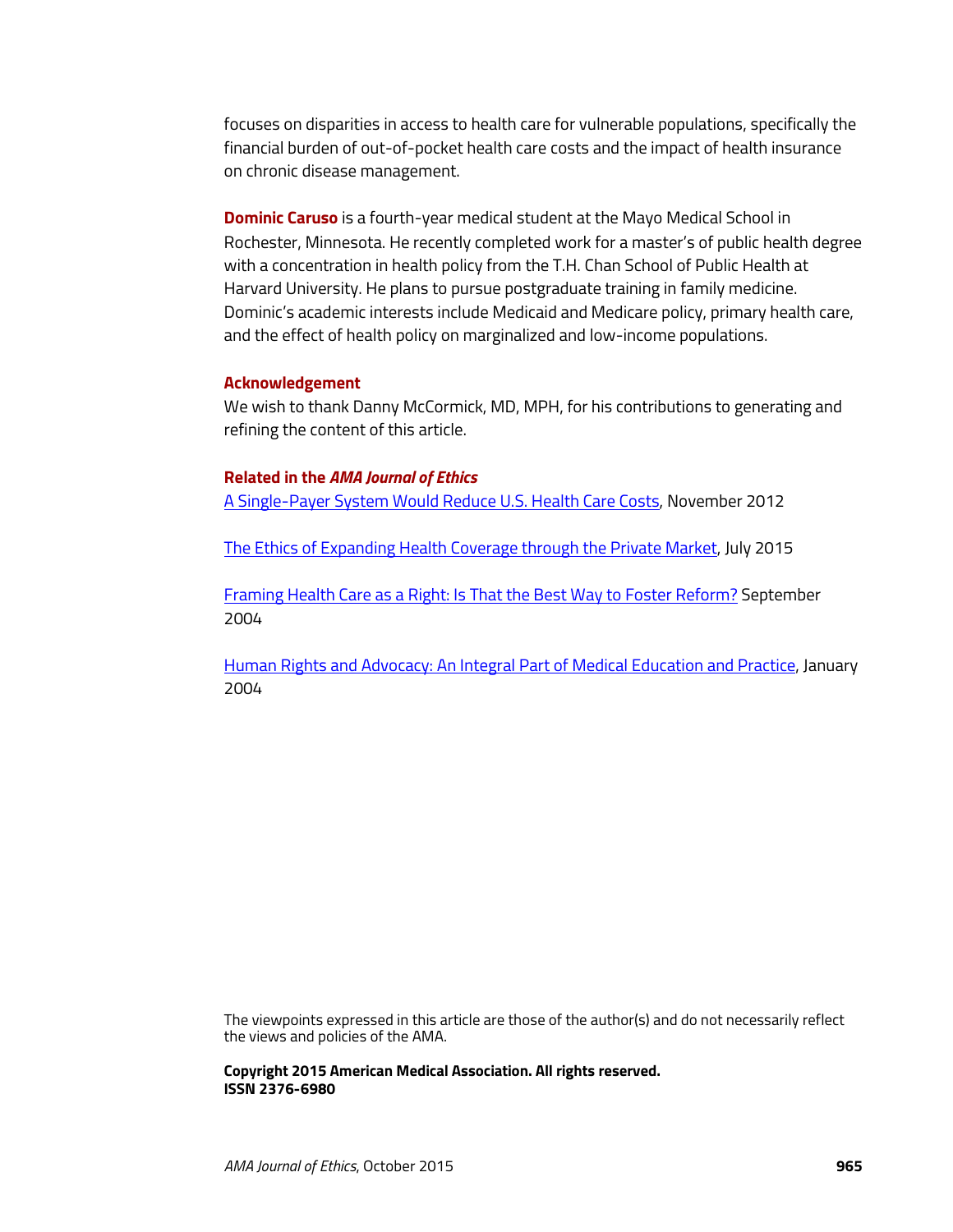# **American Medical Association Journal of Ethics**

**October 2015, Volume 17, Number 10: 966-972**

# **HISTORY OF MEDICINE**

# **Dual Loyalties, Human Rights Violations, and Physician Complicity in Apartheid South Africa**

Keymanthri Moodley, MBChB, MFam Med, DPhil, and Sharon Kling, MBChB, MMed, MPhil

## **Introduction**

From 1948 to 1994, South Africans were subjected to a period of sociopolitical segregation and discrimination based on race, a social experiment known as apartheid. South African history was tainted by a minority Afrikaner Nationalist Party that sought to plunder, exploit, divide, and rule. When that party took power in 1948, human rights abuses permeated all levels of society, including the medical profession, which was to a large extent complicit in various human rights violations.

These discriminatory practices had a negative impact on the medical education of black students, the care of black patients in private as well as public institutions, and the careers of black medical doctors. Medical student training programs at most universities ensured that white patients were not examined by black medical students either in life or after death. Postmortems on white patients were conducted in the presence of white students only; students of color were permitted to view the organs only after they were removed from the corpse [1]. Public and private hospitals reflected the mores of apartheid South Africa. Ambulance services were segregated, and even in emergencies a designated "white ambulance" could not treat and transport critically ill or injured patients of color [2]. Public hospitals had separate wings for white and black patients and medical staff. Many private practices had separate entrances and waiting rooms for patients with medical insurance and those paying cash, effectively segregating white and black [1, 2]. Doctors treating political prisoners faced dual loyalties on a regular basis. Some, lik[e Dr. Wendy Orr,](http://journalofethics.ama-assn.org/2015/10/mnar1-1510.html) resisted the gross human rights violations, while many were complicit [2]. In particular, the abhorrent treatment of medical student and political activist Steve Biko received international attention [2].

# **The Case of Steve Biko**

Steve Biko was a political activist, founder of the Black Consciousness Movement in South Africa, and a fierce opponent of the apartheid regime. As a medical student at the University of Natal, he established the South African Students Organisation (SASO) for "nonwhite" students in 1968. He was instrumental in encouraging self-respect and a desire for liberation among black youth in particular and black people more generally in South Africa. In 1973, he was "banned" by the South African government, that is, his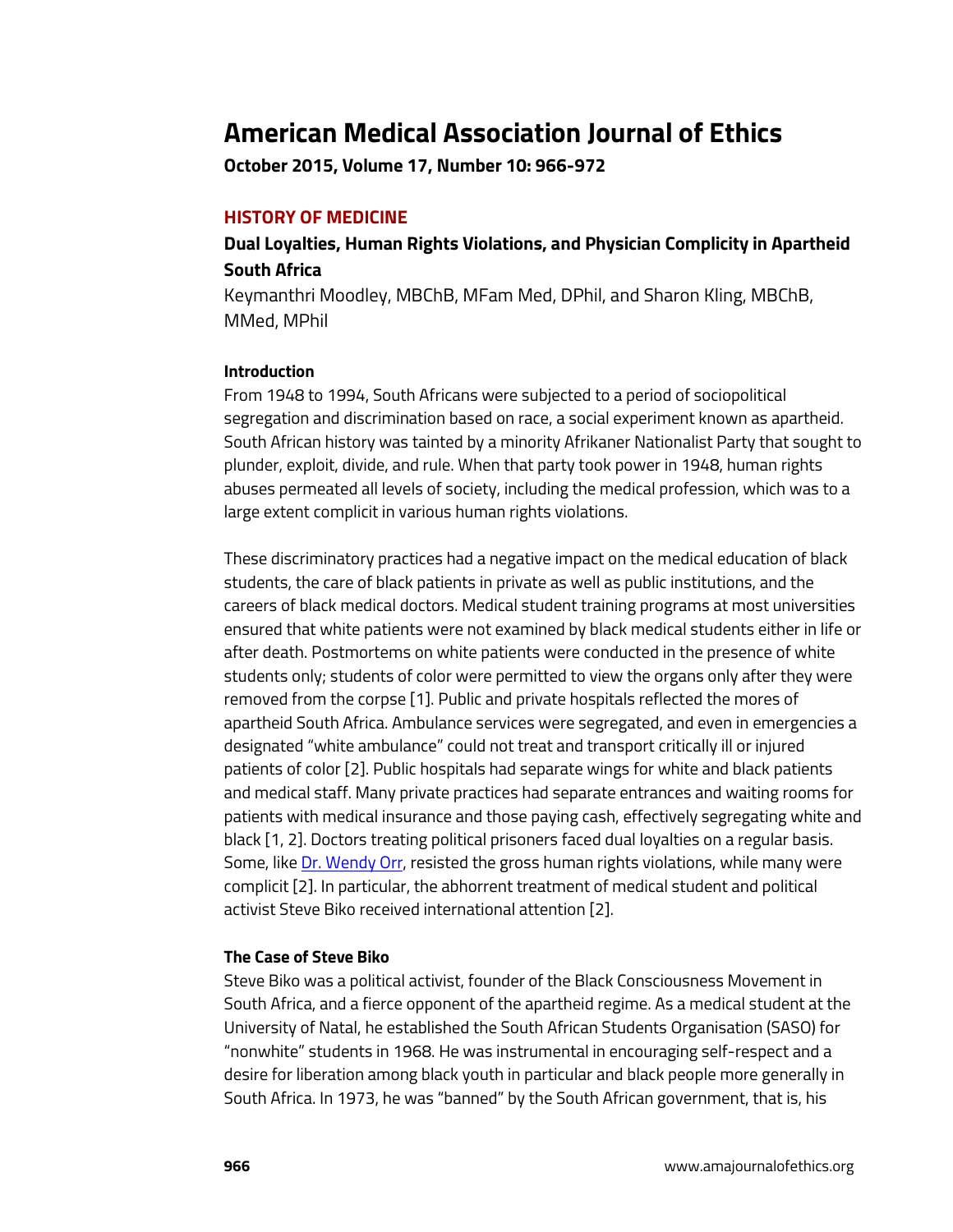freedom of movement and freedom of speech were curtailed, and there was a severe restriction on his political activities with the intent to silence his opposition to the apartheid regime. Steve Biko was hence restricted to a single magisterial district, his birthplace, King Williams Town in the Eastern Cape [3]. On August 19, 1977, he was detained by the security police in the Eastern Cape Province; Section 6 of the Terrorism Act of 1967 permitted his detention for an unspecified time period. Nineteen days later, he was moved to security police headquarters in Port Elizabeth for interrogation, and the following day, Dr. Ivor Lang, the district surgeon, was asked to examine Biko because he was acting strangely and refused to respond to questions [2, 4]. Examining Biko in the presence of the security police, Dr. Lang found him to be ataxic, with slurred speech, a swollen upper lip, and various bruises. Nevertheless, he issued a medical certificate, stating, "I have found no evidence of any abnormality or pathology on the patient" [5].

The following day, Dr. Lang, accompanied by his superior, Dr. Benjamin Tucker, the chief district surgeon in Port Elizabeth, examined Biko again. Biko complained of "a vague pain in his head and back" [5], and this time Dr. Lang found signs suggesting a possible brain injury. A neurologist in private practice saw Biko at the prison hospital the next day and found signs of left-sided weakness and difficult speech; a lumbar puncture (LP) revealed blood-stained cerebrospinal fluid (CSF). His report did not refer to any brain injury, but he told the security police that there were signs of nervous system damage and recommended referral to a neurosurgeon. Dr. Lang's recommendation that Biko be transferred to another hospital was refused by the security police. Dr. Lang informed Dr. Tucker of the neurologist's findings, but nothing further was done and no treatment was initiated [4].

On September 10, a neurosurgeon was consulted and agreed that the neurological findings and bloody CSF were indications of brain damage and recommended close observation. Dr. Lang visited Biko and found his physical condition unchanged. Consistent with the medical certificate he had issued, he made a note in the medical record that he and the neurologist had not found any pathology and that the LP was normal. Despite the neurosurgeon's recommendation that Biko required observation in hospital—and his own previous recommendation that he be transferred to another hospital—Dr. Lang permitted Biko to be transferred back to the police cells, where he was left lying on a mat on the floor [4]. Although Dr. Lang consistently found pathology, he repeatedly acted in contradiction to his findings. It seems unlikely that such behavior could be explained by simple incompetence. Rather, what appears evident is a total violation of the most basic rules of medical professionalism and a complete disregard for the life of a black political prisoner.

The following afternoon, Biko was found "collapsed, glassy-eyed, hyperventilating, and frothing at the mouth" [5]. Dr. Tucker examined him and opined that his condition was unchanged. He recommended transfer to the local provincial hospital, but, when the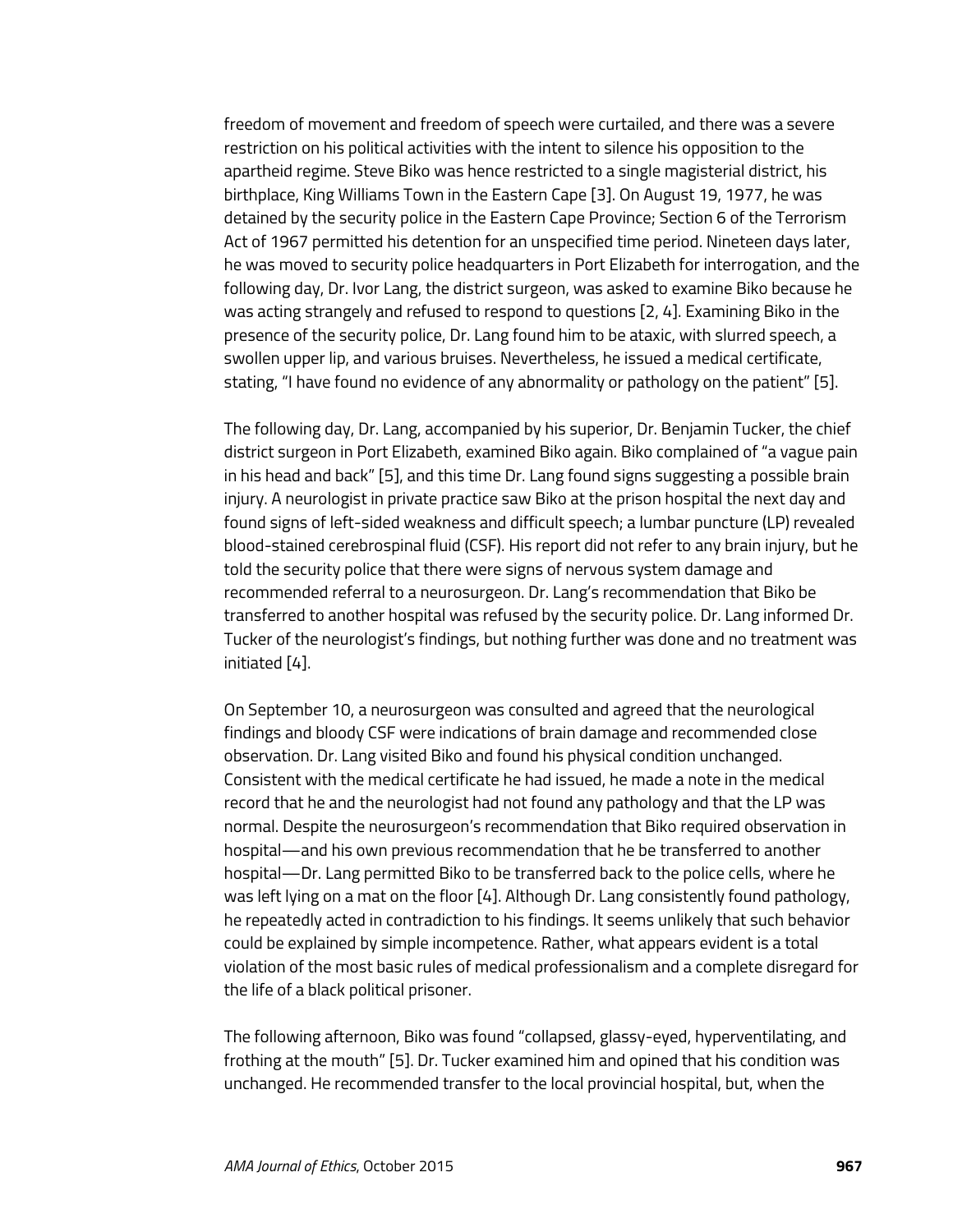security police refused to allow this, he agreed to Biko's being transferred to Pretoria, 1,100 kilometers away, by motor vehicle. Biko was transported to Central Pretoria Prison—a twelve-hour journey—without medical escort, handcuffed, and lying naked on the floor in the back of a police Land Rover [4].

Many hours later Biko was examined by the district surgeon in Pretoria, who had not been given any medical information regarding him, and the only treatment he received was intravenous fluids and vitamins. Six hours after arriving in Pretoria, Biko, who was left completely unattended, died on the floor of an empty cell on the evening of September 12, 1977 [4]. It was in this way that South Africa was robbed of one of its foremost political thinkers.

#### **Medical Professionalism and Dual Loyalties**

The conduct of Drs. Lang and Tucker was indefensible. They failed to examine Biko adequately, did not attempt to elicit even a basic history from him, and did not provide adequate care or treatment. Instead they acquiesced to the instructions of the security police, neglecting to place the best interests of their patient above all other considerations. Dr. Lang wrote a false medical certificate on September 6 and inaccurate notes in the medical record on September 10. He also made no effort to ensure Biko's safety and allowed him to be transferred back to the prison cells. Dr. Tucker allowed Biko's transfer to Pretoria to occur in a police vehicle rather than an ambulance and without an accompanying medical report to the receiving doctor.

This unprofessional conduct may be explained by the conflict of the doctors caught in a classical "dual-loyalty" situation—one in which their duty to their patient, Steve Biko, conflicted with their (perceived) duty to the state. In fact, Dr. Tucker subsequently admitted, "I had become too closely identified with the interest of the organs of the State, especially the police force, with which I dealt practically on a daily basis…. I have come to realise that a medical practitioner's primary consideration is the well-being of his patient" [6].

G. R. McLean and Trefor Jenkins make the point that the Biko case is an example of a difficult ethics case not because it is difficult to know what the morally correct course of action is, but "because it is hard *to do* what one ought to do" [7]. The duty of the doctors involved in Steve Biko's case was clear, but *performing* that duty was difficult. They had become so accustomed to working with the security police and regarding the detainees as dangerous terrorists rather than patients that they had disengaged from the duties and the responsibilities of their profession.

#### **The Role of the Medical Association of South Africa (MASA)**

The Medical Association of South Africa (MASA) was originally linked to the British Medical Association. It became known as the South African Medical Association (SAMA)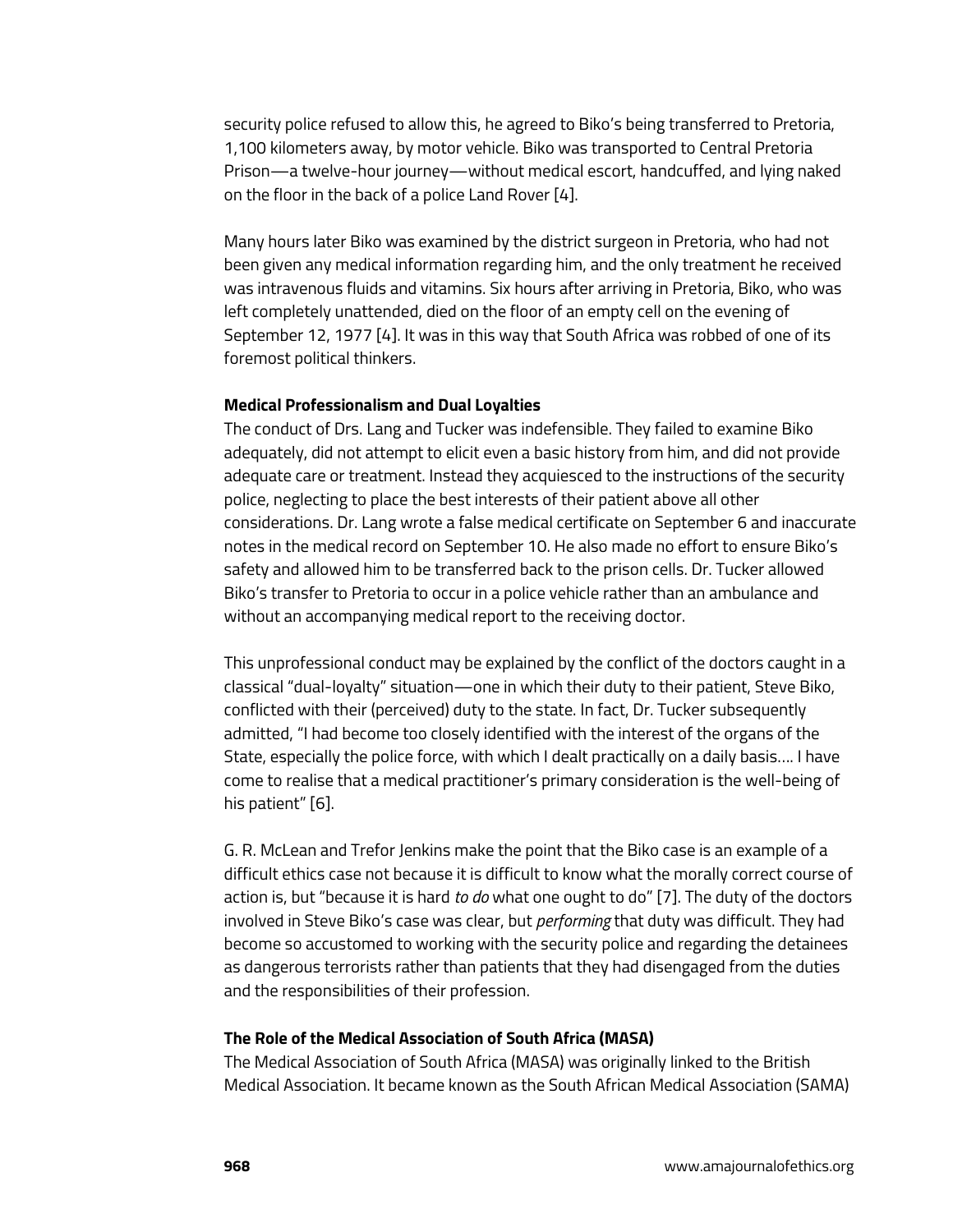in 1998 and was a voluntary association of doctors. The South African Medical and Dental Council (SAMDC) was the regulatory body controlling the medical and dental professions at the time Bike was imprisoned [8]. Surprisingly, neither MASA nor SAMDC supported charges of misconduct or unethical conduct against the doctors involved in the Biko case. The [professional organizations](http://journalofethics.ama-assn.org/2015/10/pfor1-1510.html) were derelict in their duty to uphold professional standards because they too allowed state security issues to subvert the profession's responsibilities and ethical obligations to its patients. As N. Barney Pityana writes,

the Biko affair marked a moral threshold in public life in South Africa. The reputation of the medical profession had never sunk as low. Confidence had evaporated. It was no longer just a matter of moral wrongdoing by a few medical practitioners. Through the actions of MASA and the SAMDC, the whole organised medical profession became implicated in that wrongdoing [9].

It was only after a small group of doctors (Frances Ames, Edward Barker, Trefor Jenkins, Leslie Robertson, and Phillip Tobias) successfully obtained a Supreme Court ruling to force the SAMDC to re-open the case against the Biko doctors that the council did so in 1985 [10]. Ultimately, Dr. Lang was found guilty of improper conduct and received a caution and a reprimand; Dr. Tucker was found guilty of improper and disgraceful conduct and was later struck from the medical roll [8].

## **Other Ethical Violations**

Other human rights violations occurred at the hands of physicians, many of them i[n prisons](http://journalofethics.ama-assn.org/2015/10/ecas2-1510.html) and the military.

In particular, Dr. Wouter Basson joined the South African Defence Force as head of Project Coast—the chemical and biological warfare program of the apartheid government [11-14]. It was only in 1998, during the Truth and Reconciliation Commission (TRC) hearings, that the details of the activities of Project Coast emerged: the manufacture of poisoned weapons, secret stockpiles of lethal bacteria to selectively kill people with pigmented skin, and chemicals and drugs developed specifically for use against enemies of the apartheid South African government [14]. Although Basson gave evidence at the TRC hearings for 12 hours in 1998, he did not apologize, he did not show remorse, and he did not request amnesty [2].

Finally, after a 13-year-long case with the Health Professions Council of South Africa (HPCSA), Basson was found guilty of unethical conduct in December of 2013. Although he argued that he had acted as a soldier and not a doctor, that medical ethics were different for military doctors, and that he had no doctor-patient relationship with those he harmed, among other arguments [15, 16], a long-awaited guilty verdict was reached.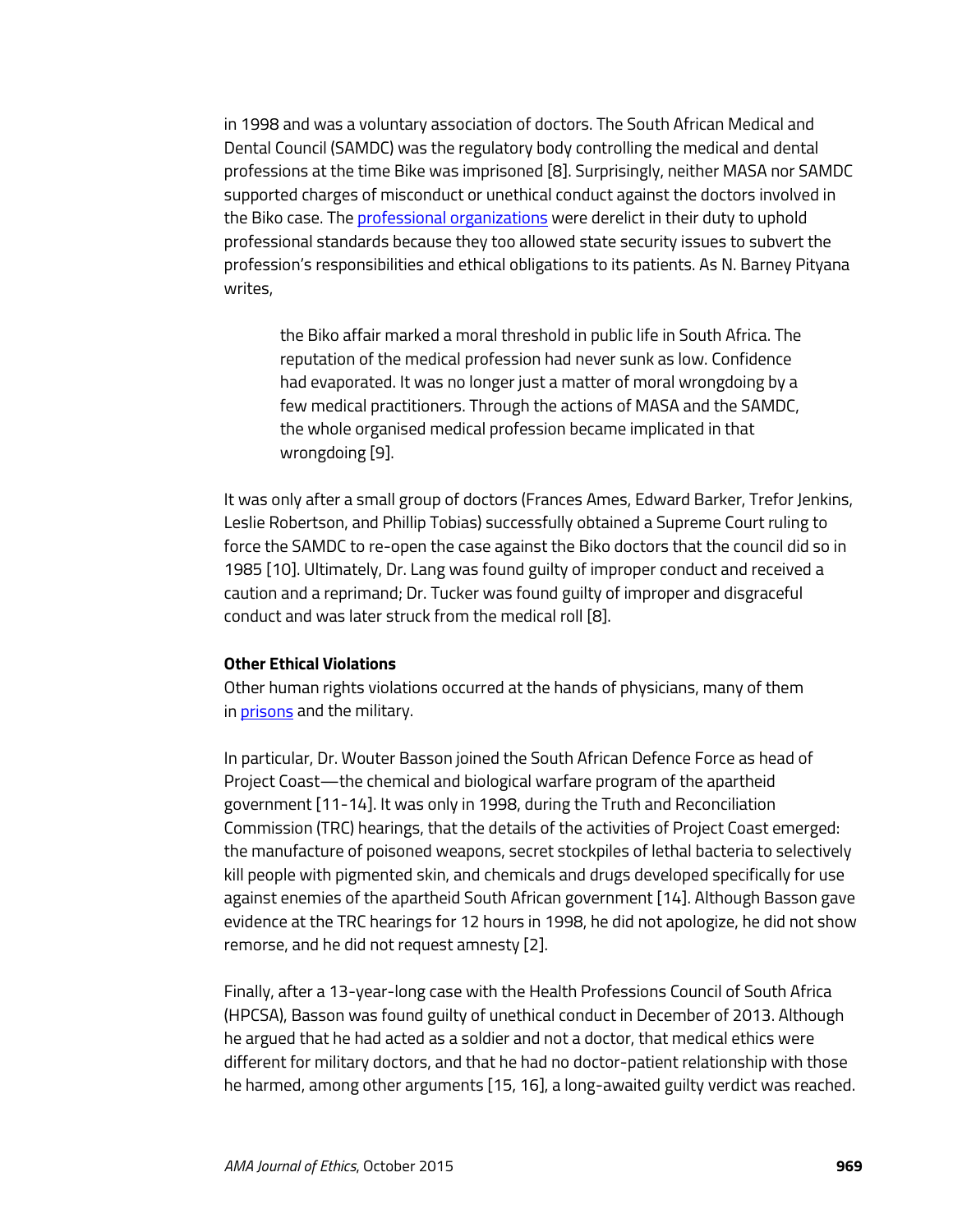Although the SAMA issued a statement in support of this verdict [17], Basson retains his membership in the organization [18].

#### **Conclusion**

Apartheid seriously corrupted the moral fiber of South African society in a manner that permeated and broke the core ethical covenants of the medical profession. Separation between the profession and the state became opaque and ambiguous. Through this dense veil of confusion, a minority of health professionals were able to see their way clear and rebel against injustices in health care in the prisons and security forces. However, the stance of many was one of indifference or, worse still, complicity.

The TRC Hearings in 1998 played a pivotal role in reversing the tide of discrimination and human rights abuses. Public hospitals are now fully integrated. The Health Professions Council of South Africa mandated that ethics training for all registered professionals become compulsory. All medical schools in South Africa are now compelled to provide training in ethics, law, and human rights as a compulsory part of their curricula [19, 20]. Medical undergraduate training ensures equity in student intake and training, except for a minority of apartheid institutions that continue to use language as a barrier to entry, thereby denying access to non-Afrikaans-speaking students, who are typically black. We fervently hope that this bleak chapter of medical history will never be repeated.

### **References**

- 1. Moodley K. Family medicine ethics. In: Mash B, ed. *Handbook of Family Medicine*. 3rd ed. Cape Town, South Africa: Oxford University Press; 2011:381-405.
- 2. Baldwin-Ragaven L, De Gruchy J, London L. *An Ambulance of the Wrong Colour: Health Professionals, Human Rights and Ethics in South Africa.* Cape Town, South Africa: University of Cape Town Press; 1999:91-101, 148-162.
- 3. Appiah KA, Gates HL Jr, eds. *The Dictionary of Global Culture*. New York, NY: Random House;1996:74-75.
- 4. McLean GR, Jenkins T. The Steve Biko affair: a case study in medical ethics. *Dev World Bioeth.* 2003;3(1):77-95.
- 5. McLean, Jenkins, 79.
- 6. Baldwin-Ragaven, De Gruchy, London, 85.
- 7. McLean, Jenkins, 87.
- 8. Mbali M. "A matter of conscience": the moral authority of the World Medical Association and the readmission of the South Africans, 1976-1994. *Med Hist*. 2014;58(2):257-277.
- 9. Pityana BN. Medical ethics and South Africa's security laws: a sequel to the death of Steve Biko. In: Pityana BN, Ramphele M, Mpumlwana M, Wilson L, eds. *Bounds of Possibility: The Legacy of Steve Biko and Black Consciousness.* Cape Town, South Africa: David Philip; 1991:97.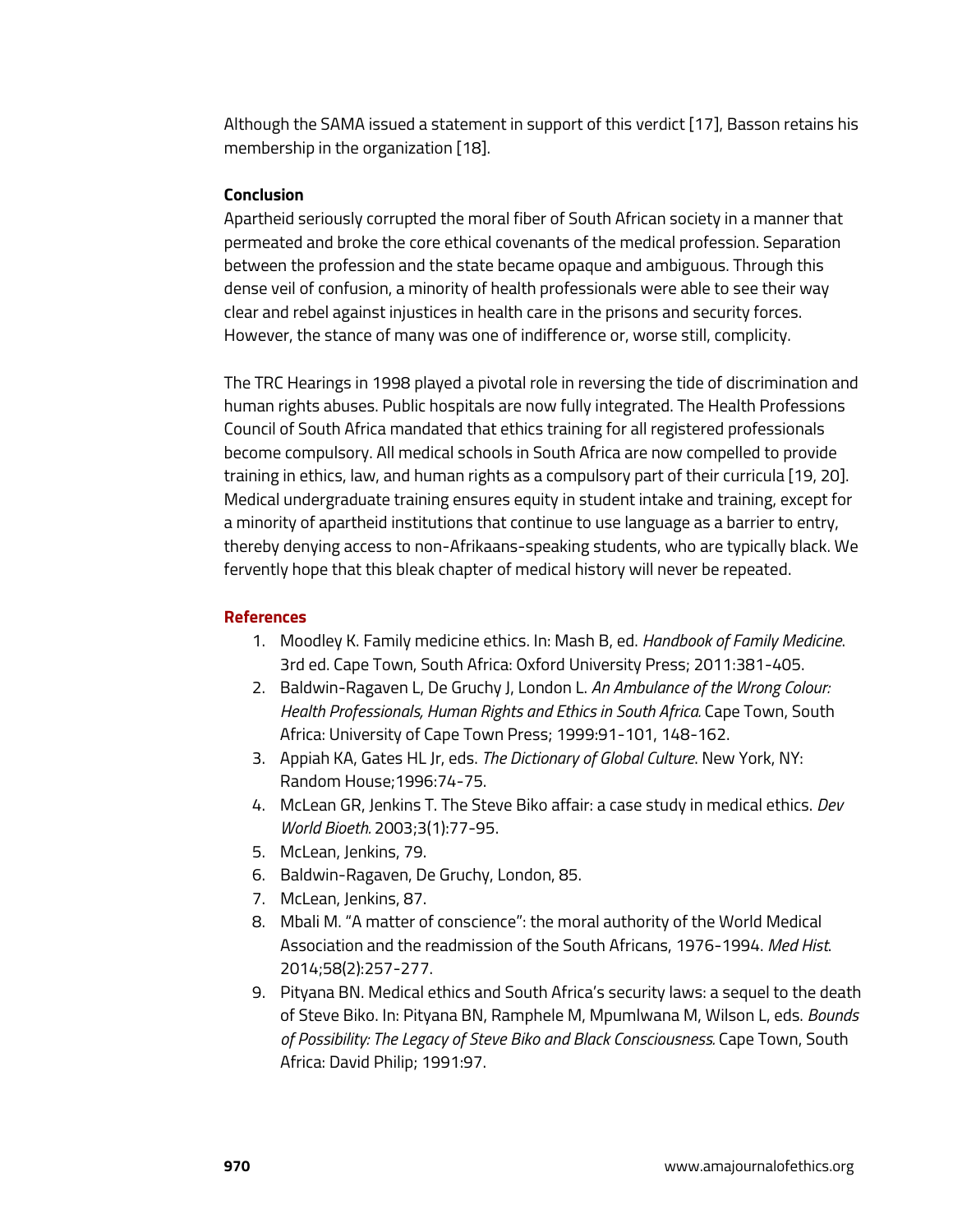- 10. Ncayiyana DJ. The unpublished letters on Steve Biko. *S Afr Med J*. 1997;87(6):719- 722. http://archive.samj.org.za/1997%20VOL%2087%20Jan-Dec/5- 8/Articles/06%20June/6.6%20THE%20UNPUBLISHED%20LETTERS%20ON%20ST EVE%20BIKO.%20Daniel%20J.%20Ncayiyana.pdf. Accessed August 17, 2015.
- 11. Gould C, Folb P. The role of professionals in the South African chemical and biological warfare programme. *Minerva*. 2002;40(1):77-91.
- 12. Sidley P. South African doctors demand action on "unethical" colleagues. *BMJ.* 1999;319(7210):594.
- 13. Sidley P. Doctors involved in South Africa's biological warfare programme. *BMJ*. 1998;316(7148):1852.
- 14. Singh JA. Project Coast: eugenics in apartheid South Africa. *Endeavour*. 2008;32(1):5-9.
- 15. Child K. Despite military post, Basson "acted as a medic." *Mail and Guardian*. September 29, 2011. http://mg.co.za/article/2011-09-29-despite-militarypost-basson-acted-as-a-medic. Accessed August 17, 2015.
- 16. Annas GJ. Medical ethics and human rights in wartime. *S Afr Med J*. 2015;105(4):240.
- 17. Sapa. Call for world body to sanction Basson. *IOL News*. October 8, 2014. http://www.iol.co.za/news/crime-courts/call-for-world-body-to-sanctionbasson-1.1762226#.VdNdNPlViko. Accessed August 18, 2015.
- 18. Khulumani Support Group. Dr. Wouter Basson avoids his HPCSA sentencing hearing for his professional misconduct on May 28 & 29 2015. *Truth & Memory*. June 4, 2015. http://www.khulumani.net/truth-memory/item/1102-dr-wouterbasson-avoids-his-hpcsa-hearing-sentencing-for-his-professionalmisconduct-on-may-28-29-2015.html. Accessed August 18, 2015.
- 19. Moodley K. Teaching medical ethics to undergraduate students in post-apartheid South Africa, 2003-2006. *J Med Ethics.* 2007;33(11):673-677.
- 20. London L. Human rights: the relevance for South African health professionals. In: Moodley K, ed. *Medical Ethics, Law and Human Rights: A South African Perspective.* Pretoria, South Africa: Van Schaik Publishers; 2011:87-108.

**Keymanthri Moodley, MBChB, MFam Med, DPhil**, is the director of the Centre for Medical Ethics and Law and a professor in the Department of Internal Medicine of the Faculty of Medicine and Health Sciences at Stellenbosch University in Cape Town, South Africa. Her research interests include biobanking, HIV and ethics, and neuroethics, and she has a strong interest in the constraints facing women in academia.

**Sharon Kling, MBChB, MMed, MPhil**, is the clinical unit head for general pediatrics and an associate professor in the Department of Paediatrics and Child Health of the Faculty of Medicine and Health Sciences at Stellenbosch University in Cape Town, South Africa, where she is also a part-time lecturer in the Centre for Medical Ethics and Law. Her areas of interest are clinical and pediatric ethics, allergy, and asthma.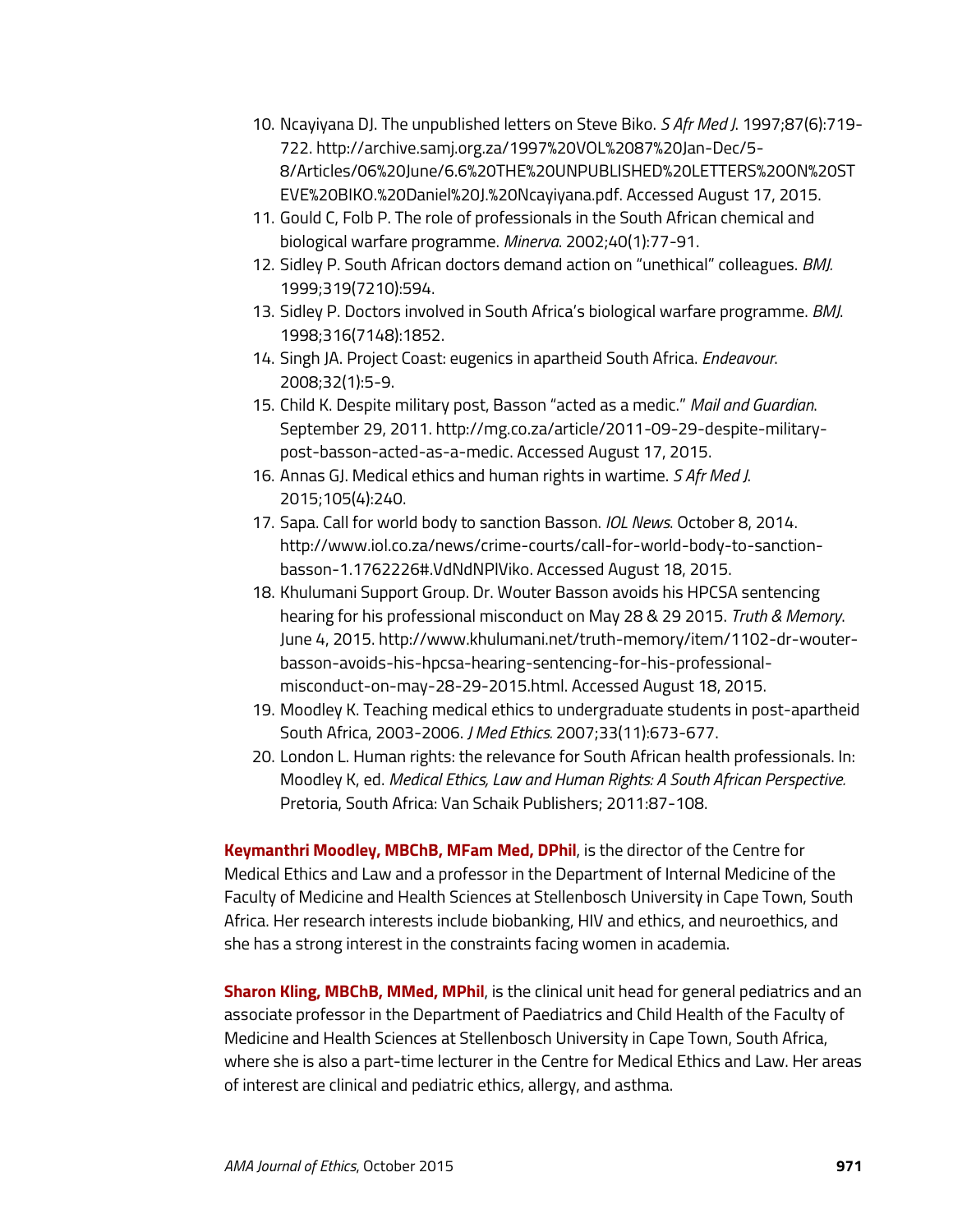## **Related in the** *AMA Journal of Ethics*

[Uncompromised Professional Responsibility in Apartheid South Africa,](http://journalofethics.ama-assn.org/2015/10/mnar1-1510.html) October 2015

[Medical Associations and Accountability for Physician Participation in Torture,](http://journalofethics.ama-assn.org/2015/10/pfor1-1510.html) October 2015

[Professionalism and Conflicting Interests: The American Psychological Association's](http://journalofethics.ama-assn.org/2015/10/nlit1-1510.html)  [Involvement in Torture,](http://journalofethics.ama-assn.org/2015/10/nlit1-1510.html) October 2015

[Physicians' Duties in Treating Wartime Detainees,](http://journalofethics.ama-assn.org/2007/10/ccas2-0710.html) October 2007

[Agents of a Rogue State? Physicians' Participation in State-Sponsored Torture,](http://journalofethics.ama-assn.org/2004/09/jdsc1-0409.html) September 2004

[Torture and Human Rights,](http://journalofethics.ama-assn.org/2004/09/oped1-0409.html) September 2004

The AMA *Code of Medical Ethics*[' Opinions on Respect for Civil and Human Rights,](http://journalofethics.ama-assn.org/2010/08/coet1-1008.html) August 2010

[Force Feeding Prisoners is Wrong,](http://journalofethics.ama-assn.org/2015/10/ecas2-1510.html) October 2015

The viewpoints expressed in this article are those of the author(s) and do not necessarily reflect the views and policies of the AMA.

**Copyright 2015 American Medical Association. All rights reserved. ISSN 2376-6980**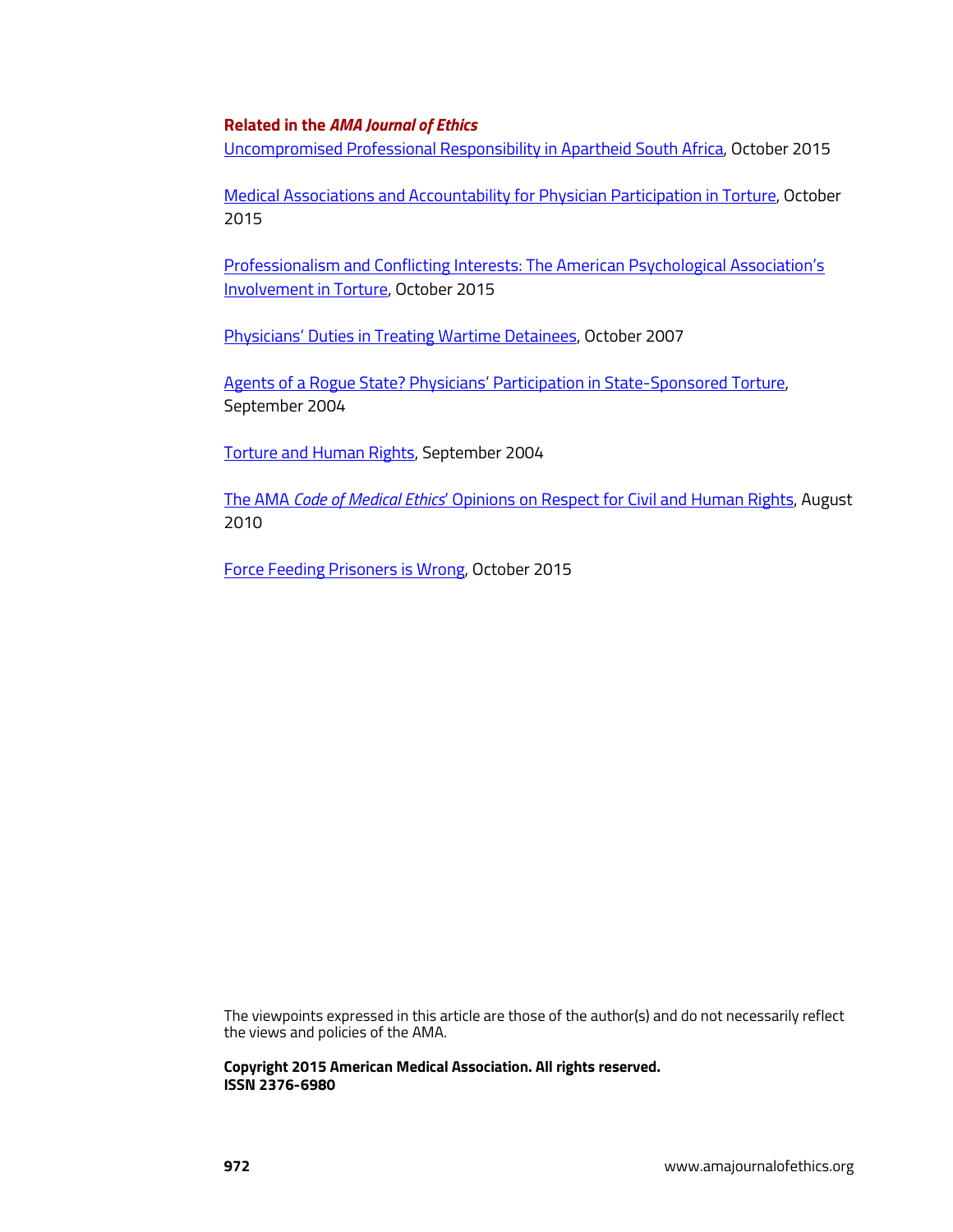# **American Medical Association Journal of Ethics**

**October 2015, Volume 17, Number 10: 973-977**

## **MEDICAL NARRATIVE**

**Uncompromised Professional Responsibility in Apartheid South Africa** Wendy Orr, MBChB

In September of 1985, 30 years ago this year, I became the first (and to date still the only) district surgeon to reveal evidence of police torture and abuse of political detainees in South Africa. In that year, I was appointed as a medical officer in the District Surgeon's Office in the magisterial district of Port Elizabeth. In those days a district surgeon was a medical doctor employed by the National Department of Health to provide (among other things) health services to prisoners and detainees and forensic services to the police. The larger part of my job consisted of conducting autopsies at the police mortuary in New Brighton (a black township just outside Port Elizabeth) and providing clinical services to sentenced and awaiting-trial prisoners in two prisons—St. Alban's and North End (the latter was known by its inmates as "rooi hel," which means "red hell" in Afrikaans).

Two months earlier, in July of 1985, a state of emergency (SoE) had been declared across a number of magisterial districts in South Africa—Port Elizabeth being one of them. This allowed police to detain, without charge and without trial, anyone who they believed constituted a "threat to the safety and security" of the state. Within days dozens of people had been detained in Port Elizabeth, and over the next few weeks that number rose to hundreds. Although political detainees were usually kept in police cells, the sheer number of people being detained during the 1985 SoE meant that they had to be sent to prisons—white and female detainees to North End and black men to St. Albans. This meant that, as part of my daily prison sick parades, I started to see SoE detainees as well.

From the outset it was evident that very many of the detainees displayed signs of having been assaulted—bruising, whip marks, lacerations, periorbital hematomas—and when I asked them how the injuries had been sustained, they said that the police had assaulted them. There appeared to be two sets of circumstances under which the assaults occurred.

The first such circumstance was at the time that the person was detained. It seemed as if the police tended to round up large groups of people, take them to a police station for "processing" (fingerprinting, recording of personal details), and, while the detainees were in the station precinct, randomly assault, beat, and brutalize them. These people would display injuries on their admission to the prison.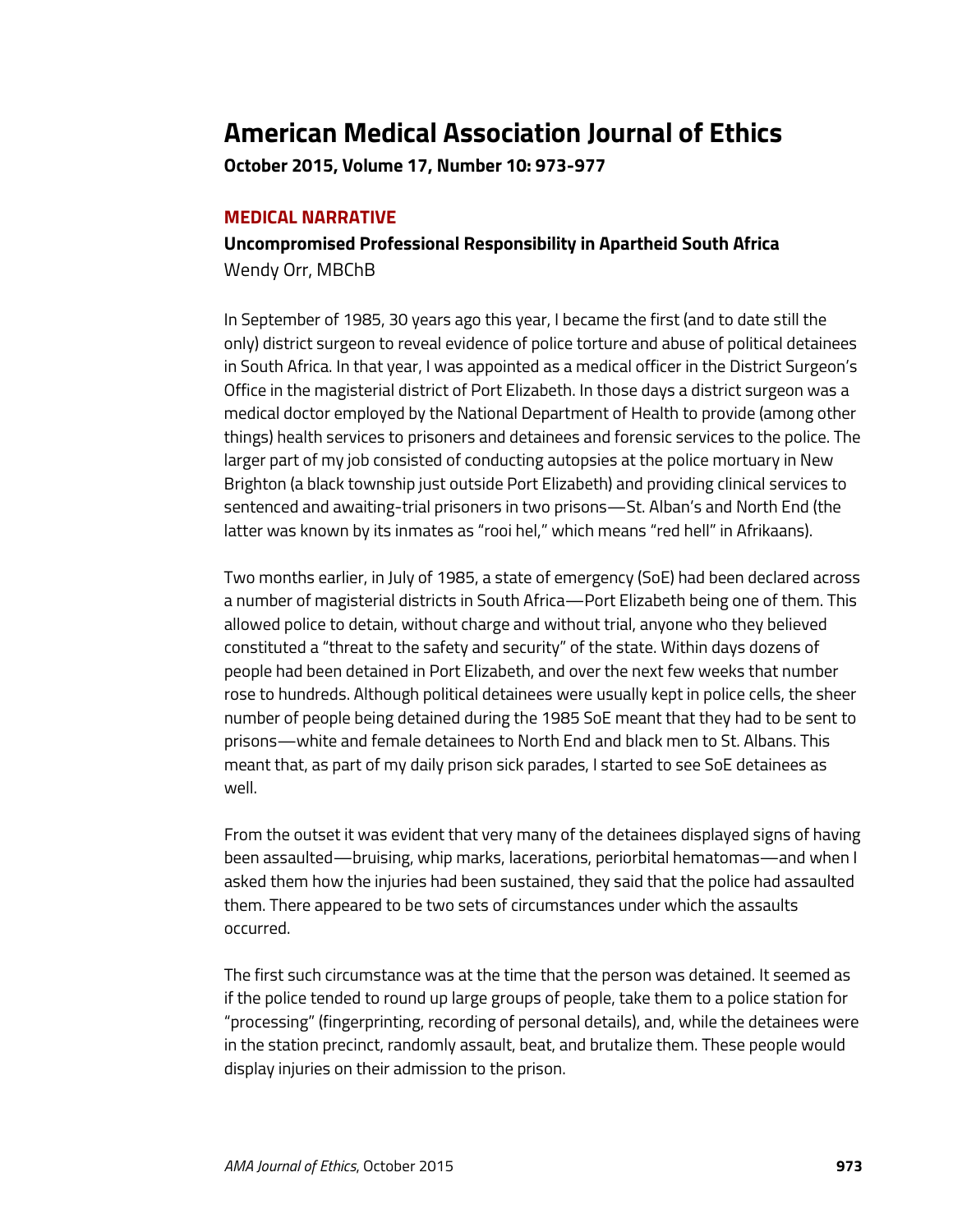One example of this type of assault was a young man called Mbulelo Joseph Sogoni. He was brought to see me the day after his admission to prison. In my affidavit to the Supreme Court [1], I described his condition as follows:

He had weals from his shoulders to his buttocks. There were so many weals that I could not count them. They were superimposed upon each other. His wounds were fresh and he was in great pain. He was brought to me in a wheelchair. He could not speak, but his friends who brought him told me that he had been assaulted by the police [2].

I learned later that Mbulelo had been detained with a large group of men (about 150) on August 15. They had been taken to Kempston Road police station for processing. While they were there, Mbulelo had been made to strip down to his underpants and stand in front of the other detainees with his arms and legs spread apart. Every time his arms or legs sagged from fatigue, he was whipped across the back with a sjambok (a thick rubber whip).

The second set of circumstances during which detainees would be injured was when they were removed from the prison and taken to police headquarters for interrogation. During this interrogation they would be tortured. So, on admission, they would be injuryfree, but at some stage during their detention they would be brought to me with complaints and, very often, horrific injuries.

One such torture victim was Ernest Singqokwana Malgas, whom I described thus:

I had not examined him on admission. However, according to the prison's record, he did not have any complaint on his admission. When I saw him, he was severely injured. His injuries included large areas of severe and deep bruising on the lower back and buttocks. The bruising was not merely sub-epidermal, but intra-muscular. The muscles were very swollen and very tender. The bruises were prominently purple and red, and consistent with a particularly violent assault with a blunt instrument. His condition was such that I was unable to take a history from him. I asked the nursing sister, a Sister Prins, whether she knew what had happened to the man…. She told me that the South African Police had taken the detainee to the Louis le Grange Building [the police headquarters in Port Elizabeth] for interrogation the previous day. Upon his return, he was severely injured and complained that he had been assaulted by the police [3].

In the first Truth and Reconciliation Commission hearings, in 1996, Mr. Malgas gave evidence that he had been subjected to "helicopter torture" the day before I saw him. He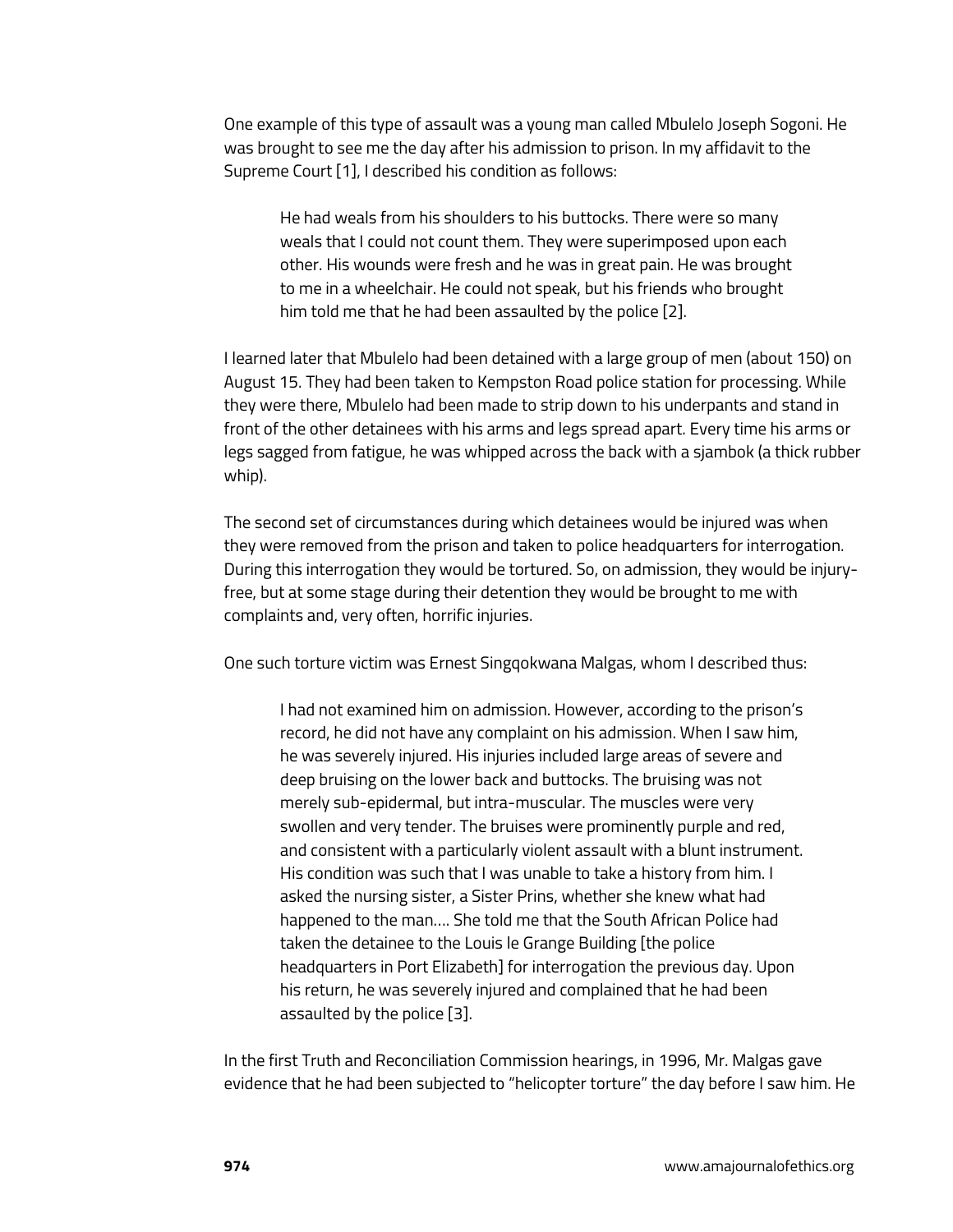had had the inner tube of a tire wrapped around his face to suffocate him. He was then handcuffed with his hands in front of him and a stick was passed over his left wrist, behind his knees and over his right wrist. The stick was then lifted, thus suspending Mr. Malgas upside down, hanging by his wrists and the tender spot behind his knees, and balanced between two tables. In this hanging position, he was repeatedly hit with a baton across his lower back and buttocks.

By late August I simply could not contemplate the thought of continuing to see the daily litany of pain and injury and do nothing about it. I had advised my superiors in the District Surgeon's Office in Port Elizabeth of what was happening (and indeed, they themselves conducted sick parades in the prisons, so they were fully aware of the situation); their response was simply that I should record the injuries and prescribe appropriate treatment. There was no acknowledgement on their part that our [role as physicians](http://journalofethics.ama-assn.org/2010/08/coet1-1008.html) went beyond this blinkered and narrow approach. It was therefore apparent that if any action was going to be taken, I would have to act independently and outside of usual "escalation" procedures.

Through a remarkable confluence of events, I was contacted by a human rights lawyer from Johannesburg who offered the option of seeking relief through the courts, if I was prepared to "go public" and reveal full details of my daily experience in the prisons. I concluded my affidavit to the Supreme Court of South Africa with the following words:

It ultimately became clear to that, unless I made a stand and did something about the plight of the detainees, I would be compromising my moral beliefs and my perception of my professional responsibility. My conscience told me that I could no longer stand by and do nothing…. I respectfully submit that this application is very urgent. The police are apparently engaged in a pattern of daily assaults upon detainees. For every day that goes by those apparently unrestrained assaults continue [4].

The rest, I suppose, is history—the interdict was granted and did, for a while, inhibit police from assaulting and torturing detainees. Unfortunately, because the court order only applied to the magisterial district of Port Elizabeth, it had little impact outside of that area. In addition, it only applied to people detained under the particular SoE declared in July 1985, not to detainees held under different legislation or after the SoE was lifted in early 1986.

Although I received huge support from a number of [medical associations](http://journalofethics.ama-assn.org/2015/10/pfor1-1510.html) outside South Africa (most notably the British Medical Association), and from health professionals and many ordinary citizens in South Africa, the Medical Association of South Africa (MASA—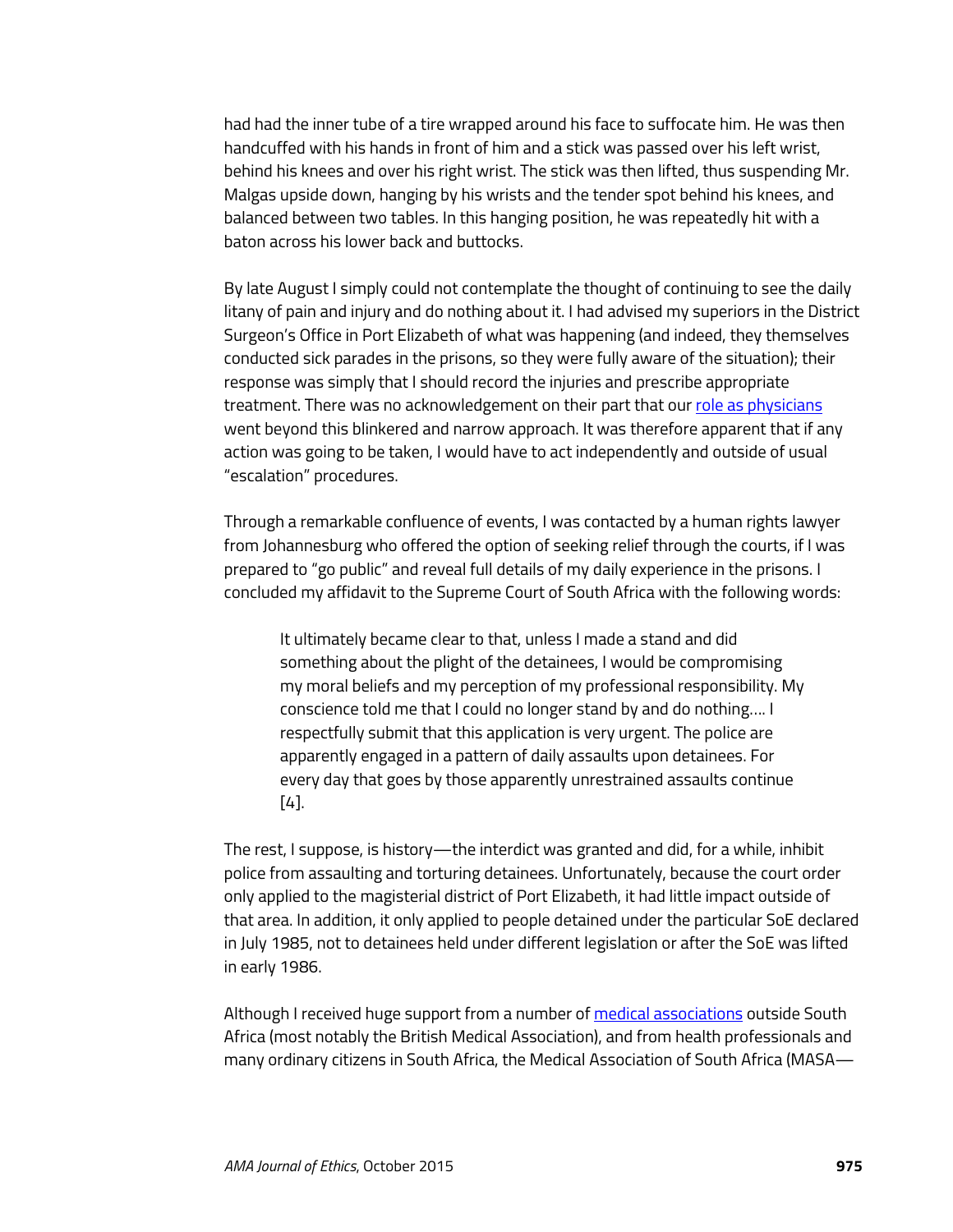the predecessor to the South African Medical Association) did nothing to reach out to me or support me during that period.

Ten years later, towards the end of 1995, I was appointed as a commissioner for the Truth and Reconciliation Commission of South Africa. One of the things I did in that role, with my commission colleagues, was organize a hearing on the role of the health profession in human rights abuses during the period under review (1960 to 1994). One of the watershed cases in the sorry history of the medical profession during those years was the death of **Steve Biko** while in detention in 1977. He had been assaulted by police and, as a result of gross negligence on the part of the district surgeons responsible for his care, had died of head injuries sustained in the assault. I was given access to Steve Biko's file from that final period of detention, and I read through the reports that were regularly completed (and filed and apparently not acted on) by the district surgeons who visited him [5]. The doctor did nothing, the magistrate who was also required to make regular visits did nothing, and Steve Biko died a few weeks later because the people who were supposed to take care of him, who were meant to protect his human rights and put his needs first, saw him as less than a human being and undeserving of any kind of dignity or respect.

One of the first witnesses in the first Human Rights Violations hearings was Mr. Malgas, who gave evidence of the "helicopter" torture to which he had been subjected in 1985, before I examined him. During his testimony he broke down, which also brought Archbishop Desmond Tutu to tears, and iconic pictures of the Archbishop hunched over and weeping were flashed around the world [2].

As I watched this play out, I recalled what had happened when Mr. Malgas was brought to see me, an incident which I also referred to in my affidavit:

When he (Mr. Malgas) was brought in for me to examine him at the St Albans Prison, a number of prison officials came in to look at him because he was so severely injured. One of the warders commented that "Hy het dit seker nodig gehad" [*he probably had it coming to him*]. The others agreed. No one suggested that anything be done about the fact that this man had obviously very seriously been assaulted by the police [4].

For me this sums up the damage done to all of us by apartheid: it treated black people as something less than human, and it dehumanized white people because they came to believe that. A terrible chapter in our history is over, but the sequelae will be with us for generations to come.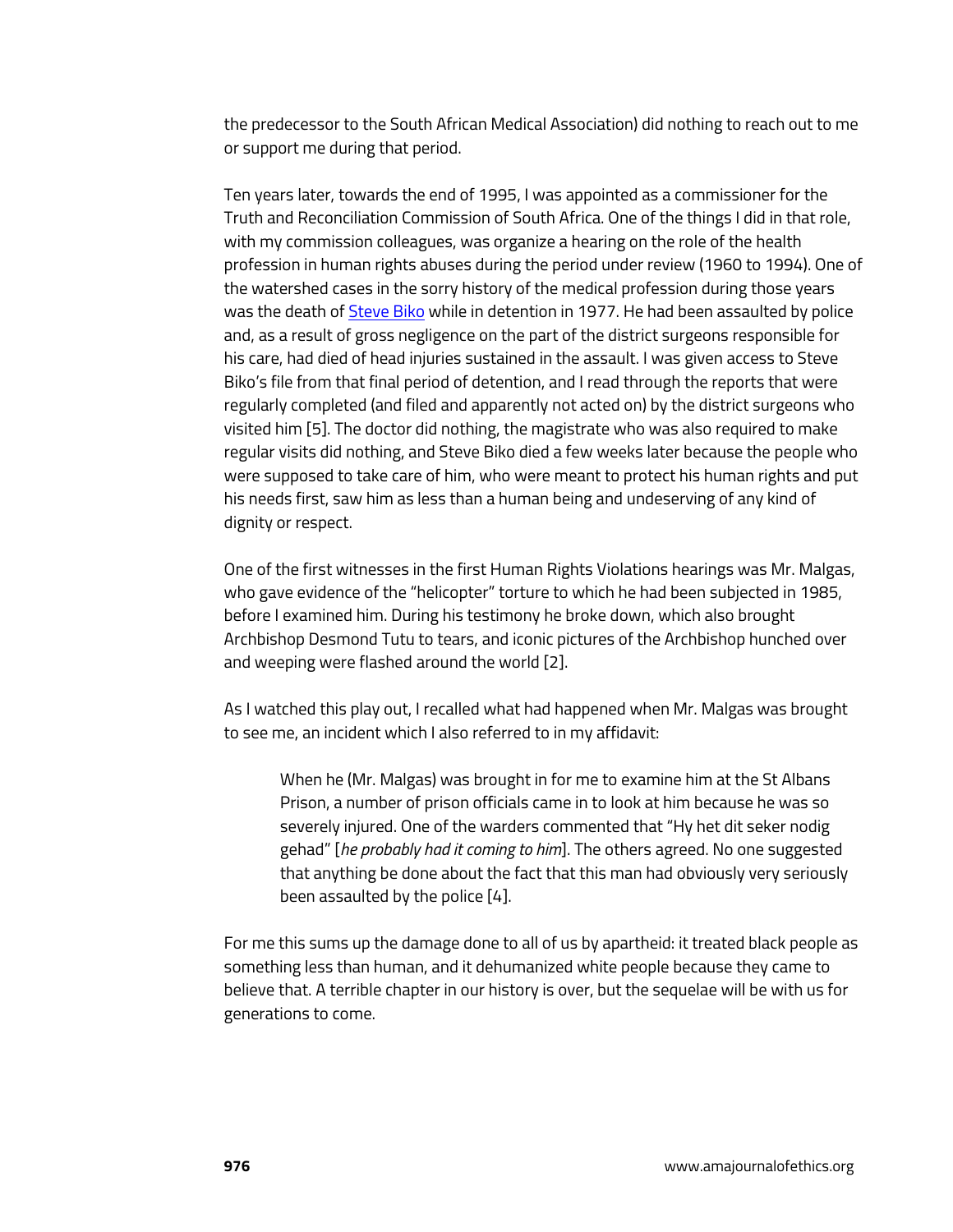## **References**

- 1. Applicant's founding affidavit. *The Matter between Wendy Orr and Others and The Minister of Law and Order and Others*, No. 2507/85 (South Eastern Cape Local Division of the Supreme Court of South Africa 1985). http://www.historicalpapers.wits.ac.za/?inventory/U/collections&c=AK2217/R/ 8232. Accessed August 21, 2015.
- 2. Orr, 14-15.
- 3. Orr, 12-13.
- 4. Orr, 39, 41.
- 5. McLean GR, Jenkins T. The Steve Biko affair: a case study in medical ethics. *Dev World Bioeth.* 2003;3(1):77-95.

**Wendy Orr, MBChB**, is head of Group Inclusion Strategies for the Standard Bank Group in Johannesburg, South Africa. She qualified as a physician at the University of Cape Town in 1983, and, while working as a medical officer in the office of the district surgeon in Port Elizabeth in 1985, became the first and only doctor employed by the government to reveal police torture and abuse of detainees when she successfully sought a Supreme Court interdict to halt the abuse. She served on the Truth and Reconciliation Commission of South Africa from 1996 to 1998.

# **Related in the** *AMA Journal of Ethics*

[Dual Loyalties, Human Rights Violations, and Physician Complicity in Apartheid South](http://journalofethics.ama-assn.org/2015/10/mhst1-1510.html)  [Africa,](http://journalofethics.ama-assn.org/2015/10/mhst1-1510.html) October 2015

[Medical Associations and Accountability for Physician Participation in Torture,](http://journalofethics.ama-assn.org/2015/10/pfor1-1510.html) October 2015

[Physicians' Duties in Treating Wartime Detainees,](http://journalofethics.ama-assn.org/2007/10/ccas2-0710.html) October 2007

[Agents of a Rogue State? Physicians' Participation in State-Sponsored Torture,](http://journalofethics.ama-assn.org/2004/09/jdsc1-0409.html) September 2004

[Torture and Human Rights,](http://journalofethics.ama-assn.org/2004/09/oped1-0409.html) September 2004

The AMA *Code of Medical Ethics*[' Opinions on Respect for Civil and Human Rights,](http://journalofethics.ama-assn.org/2010/08/coet1-1008.html) August 2010

Force Feeding [Prisoners is Wrong,](http://journalofethics.ama-assn.org/2015/10/ecas2-1510.html) October 2015

The viewpoints expressed in this article are those of the author(s) and do not necessarily reflect the views and policies of the AMA.

**Copyright 2015 American Medical Association. All rights reserved. ISSN 2376-6980**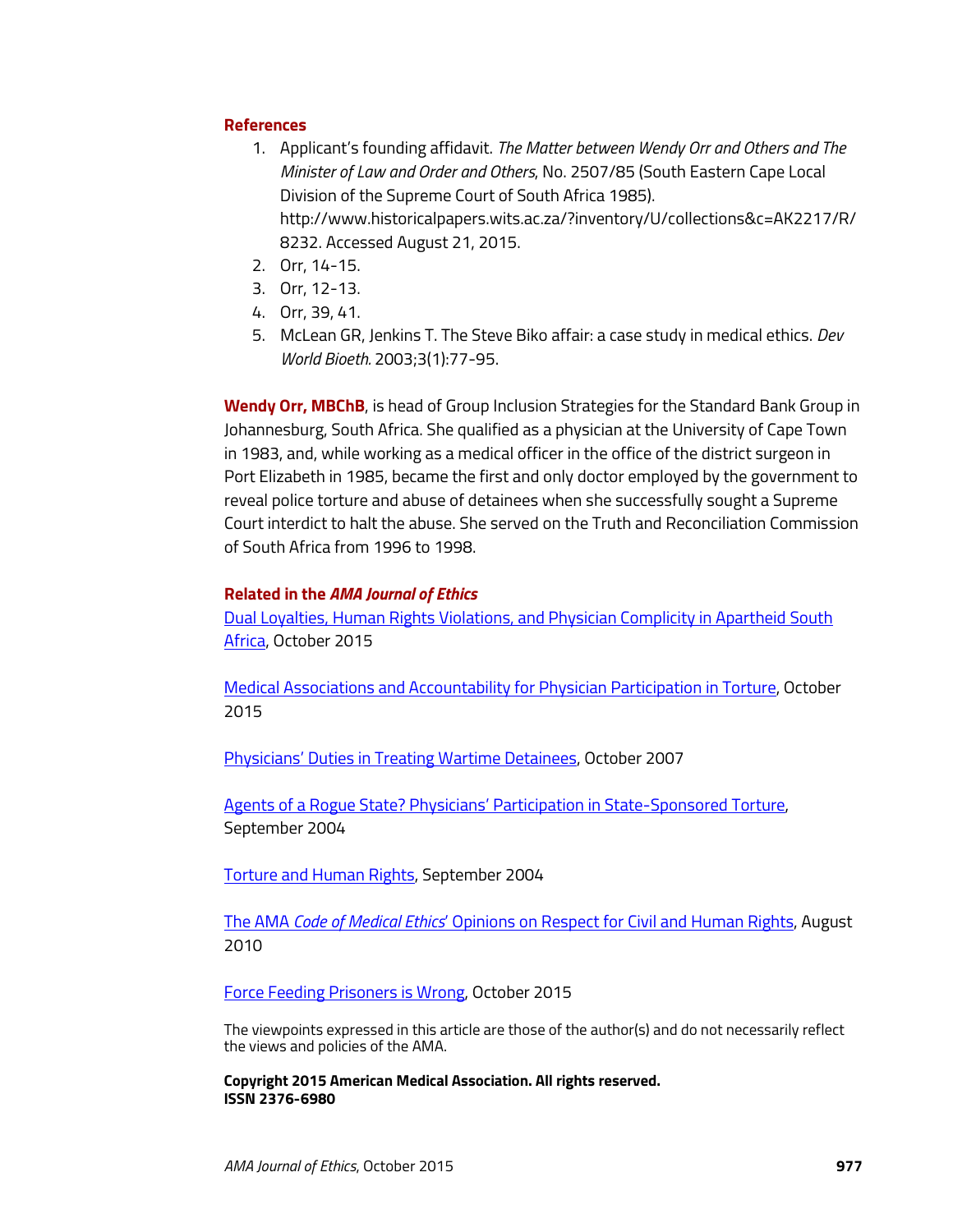# **American Medical Association Journal of Ethics**

**October 2015, Volume 17, Number 10: 978-982**

## **SECOND THOUGHTS**

## **#BlackLivesMatter: Physicians Must Stand for Racial Justice**

White Coats for Black Lives (WC4BL) National Working Group

Racism is one of the major causes of health problems in the United States. Between 1970 and 2004, the Black-white mortality gap resulted in more than 2.7 million excess Black deaths [1], making [racism](http://journalofethics.ama-assn.org/2011/02/msoc1-1102.html) a more potent killer than prostate, breast, or colon cancer [2]. Physicians are intimately involved with institutions that contribute to the victimization of Black people and other people of color. As is widely documented, Black and Latino patients are less likely to receive the care they need, including adequate [analgesia,](http://journalofethics.ama-assn.org/2015/03/medu1-1503.html) cancer screening, and organ transplants [3-6]. This is due both to physician bias and to the health care payment structure's financial disincentives for the care of people of color [7]—clinicians are paid less to care for patients who are uninsured, underinsured, or publicly insured, and these patients are disproportionately people of color. As a consequence, people of color are often denied access to the health care they need [8, 9].

These disparities in access to health care exacerbate the harm that social structures and policies cause to the health of people of color. Black and Latino people are disproportionately victimized by police violence, mass incarceration, and poverty [10- 12]. Moreover, despite perceived improvements, rates of racial segregation across the country remain comparable to levels in the 1940s, and people of color face discrimination in their efforts to access adequate housing, quality education, and meaningful employment [13-16]. The harmful effects of structural inequity are augmented by the subjective experience of racism: for example, [awareness of one's race](http://journalofethics.ama-assn.org/2014/06/stas2-1406.html) is correlated with increased diastolic blood pressure among Black patients [17].

Addressing racism and its consequences, therefore, should be a central task of American medicine; physicians must work both within and outside the health care system to eliminate inequities in access to and delivery of care. Health professionals and community organizations ranging from the Black Panther Party to the National Latina Institute for Reproductive Health have long proposed effective strategies for addressing racism to improve the health of people of color, including expansion of free clinics, increased [research](http://journalofethics.ama-assn.org/2014/06/stas1-1406.html) on diseases affecting people of color, and legislative establishment of paid parental leave [18, 19]. Recent incidents and protests in Charleston, Baltimore, New York, and other cities across the country have reminded us of the urgency of acting on these and other proposals to address racism in medicine.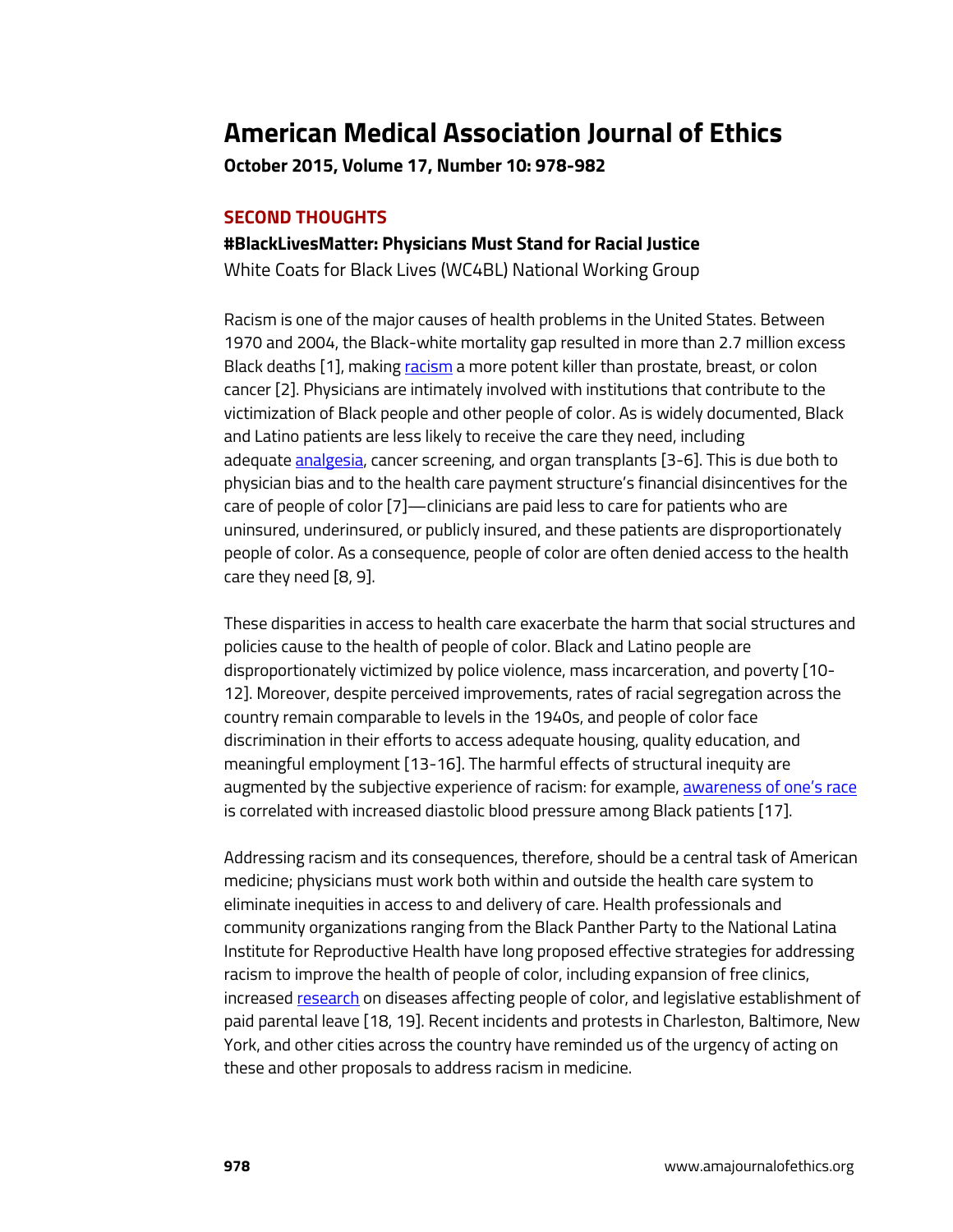In particular, we, as members of the National Working Group of the medical student organization White Coats for Black Lives, suggest four ways that physicians and other health professionals can immediately pursue racial justice. The first is to more aggressively [recruit,](http://journalofethics.ama-assn.org/2015/02/oped1-1502.html) support, and promote Black, Latino, and Native American people in medicine to ensure that the physician workforce reflects the diversity of the United States. Black and Latino people represent roughly 30 percent of our nation's population but make up only 8.5 percent of the physician workforce [20]. Physicians of color are more likely to provide care for America's underserved communities, and patients of color report higher satisfaction when their doctor shares their racial background [21-23]. Despite the Association of American Medical Colleges' Project 3000 by 2000 [24], the past three decades have witnessed little growth in the population of Latino, Black, and Native American physicians [20]. Increasing the numbers of Black, Latino, and Native American doctors is a key step in eliminating health inequities.

Secondly, hospitals and practices must take action to eliminate the significant impact of implicit racial biases on the care of patients of color [7]. To counteract these subtle forms of racism, institutions must routinely administer implicit association tests to their medical staffs to make them cognizant of their unconscious biases and the[n train](http://journalofethics.ama-assn.org/2014/06/medu1-1406.html) their medical staffs to consciously overcome those biases when delivering care [25]. Furthermore, hospitals should create formal and informal structures to encourage accountability for incidents that may have involved racism. This can be done by fostering a work environment that makes it safe for colleagues to question each other's biased actions and by using structured venues such as morbidity and mortality conferences to discuss ways that racism may have impacted the quality of patient care.

Thirdly, physicians should join community members in advocating for a single-payer [health care system](http://journalofethics.ama-assn.org/2012/11/oped1-1211.html) as a means of eliminating cost-associated barriers to care. In addition to improving access for all patients, a single-payer system would eliminate insurancestatus discrimination and ensure that reimbursements for services provided to white patients and patients of color are equal.

Finally, health care workers must recognize that ou[r responsibility](http://journalofethics.ama-assn.org/2014/09/oped1-1409.html) to our patients goes beyond physical exams, prescriptions, and surgical interventions; we must [work to alter](http://journalofethics.ama-assn.org/2014/09/ecas2-1409.html) socioeconomic and environmental factors, including [structural racism,](http://journalofethics.ama-assn.org/2014/09/spec1-1409.html) that directly affect our patients' health. The manifestations of structural racism are varied and ubiquitous; addressing them will require joining movements to increase the minimum wage, end criminalizing school discipline practices, and develop mixed-income housing, among many others. In doing so, physicians will need to partner with and take direction from community members who have experienced systemic oppression and are dedicated to working to dismantle it. We will not be able to solve the problems of racism in our society and in our health care system without the input of those most affected by it. In working to combat structural racism, physicians must not only listen to people of color in their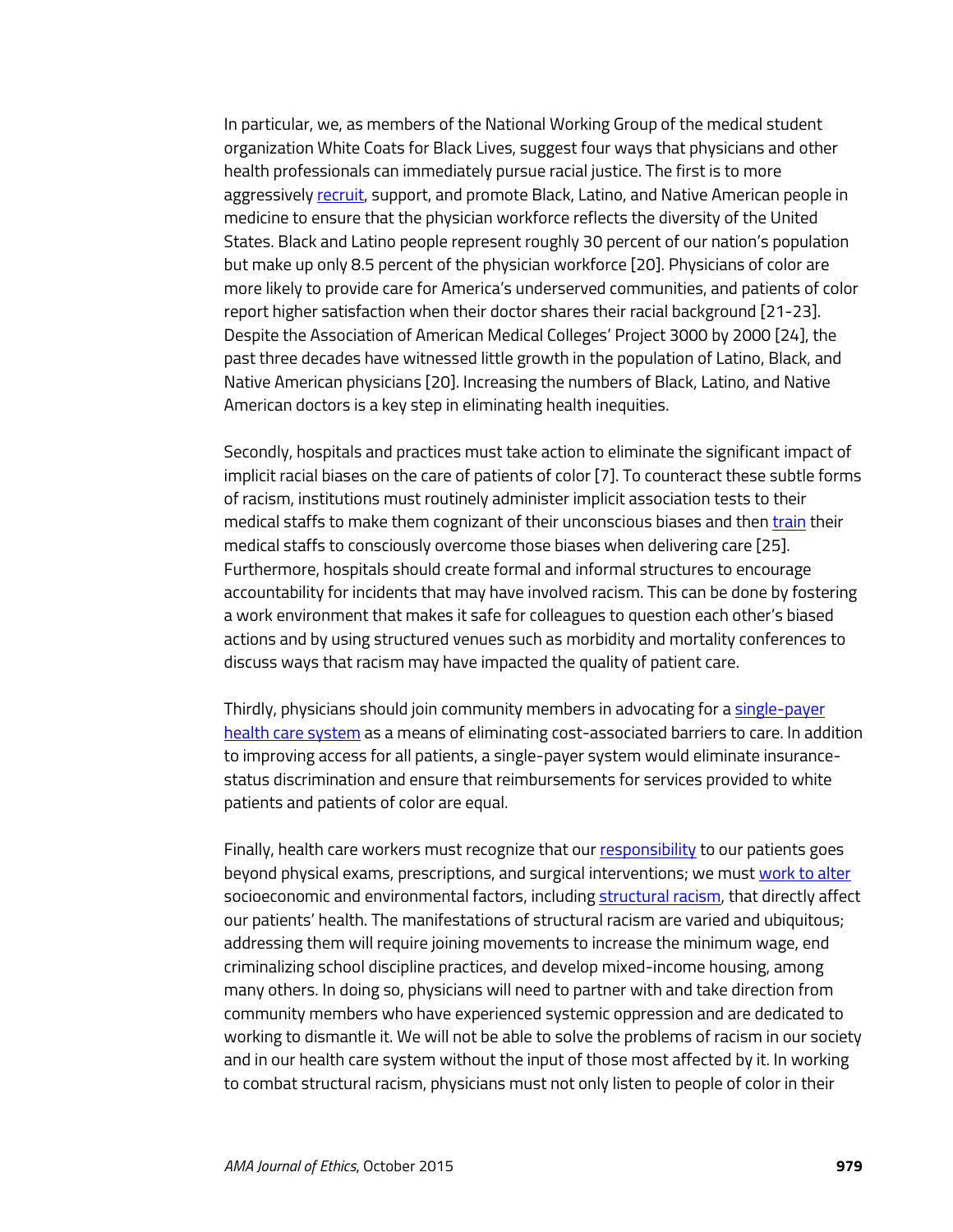practices and communities, but also amplify those voices while [advocating](http://journalofethics.ama-assn.org/2014/09/coet1-1409.html) for equitable social structures. Th[e privilege](http://journalofethics.ama-assn.org/2014/09/ecas1-1409.html) that physicians possess within society and within the professional hierarchy of medicine provides them with power that can be used to spearhead policy changes to advance racial justice locally and nationally. Using this "physician privilege" to advocate for social change is necessary if we are to eradicate the systemic illness that is racism.

## **References**

- 1. Rodriguez JM, Geronimus AT, Bound J, Dorling D. Black lives matter: differential mortality and the racial composition of the US electorate, 1970-2004. *Soc Sci Med*. 2015;136-137:193-199.
- 2. American Cancer Society. Estimated deaths for the four major cancers by sex and age group, 2015. http://www.cancer.org/acs/groups/content/@editorial/documents/document/a cspc-044509.pdf. Accessed June 28, 2015.
- 3. Agency for Healthcare Research and Quality. 2014 National healthcare quality and disparities report. Rockville, MD: Agency for Healthcare Research and Quality; May 2015. http://www.ahrq.gov/research/findings/nhqrdr/nhqdr14/2014nhqdr.pdf. Accessed June 28, 2015.
- 4. Tamayo-Sarver JH, Hinze SW, Cydulka RK, Baker DW. Racial and ethnic disparities in emergency department analgesic prescription. *Am J Public Health*. 2003;93(12):2067-2073.
- 5. Agency for Healthcare Research and Quality. *2013 National Healthcare Quality Report*. Rockville, MD: Agency for Healthcare Research and Quality; May 2014. http://www.ahrq.gov/research/findings/nhqrdr/nhqr13/2013nhqr.pdf. Accessed June 28, 2015.
- 6. Churak JM. Racial and ethnic disparities in renal transplantation. *J Natl Med Assoc*. 2005;97(2):153-160.
- 7. Chapman EN, Kaatz A, Carnes M. Physicians and implicit bias: how doctors may unwittingly perpetuate health care disparities. *J Gen Intern Med*. 2013;28(11):1504-1510.
- 8. Hing E, Decker S, Jamoom E. Acceptance of new patients with public and private insurance by office-based physicians: United States, 2013. *NCHS Data Brief*. 2015;(195):1-8.
- 9. Kaiser Family Foundation. Health coverage by race and ethnicity: the potential impact of the Affordable Care Act. March 13, 2013. http://kff.org/disparitiespolicy/issue-brief/health-coverage-by-race-and-ethnicity-the-potentialimpact-of-the-affordable-care-act/. Accessed June 28, 2015.
- 10. Sadler MS, Correll J, Park B, Judd CM. The world is not black and white: racial bias in the decision to shoot in a multiethnic context. *J Soc Issues*. 2012;68(2):286- 313.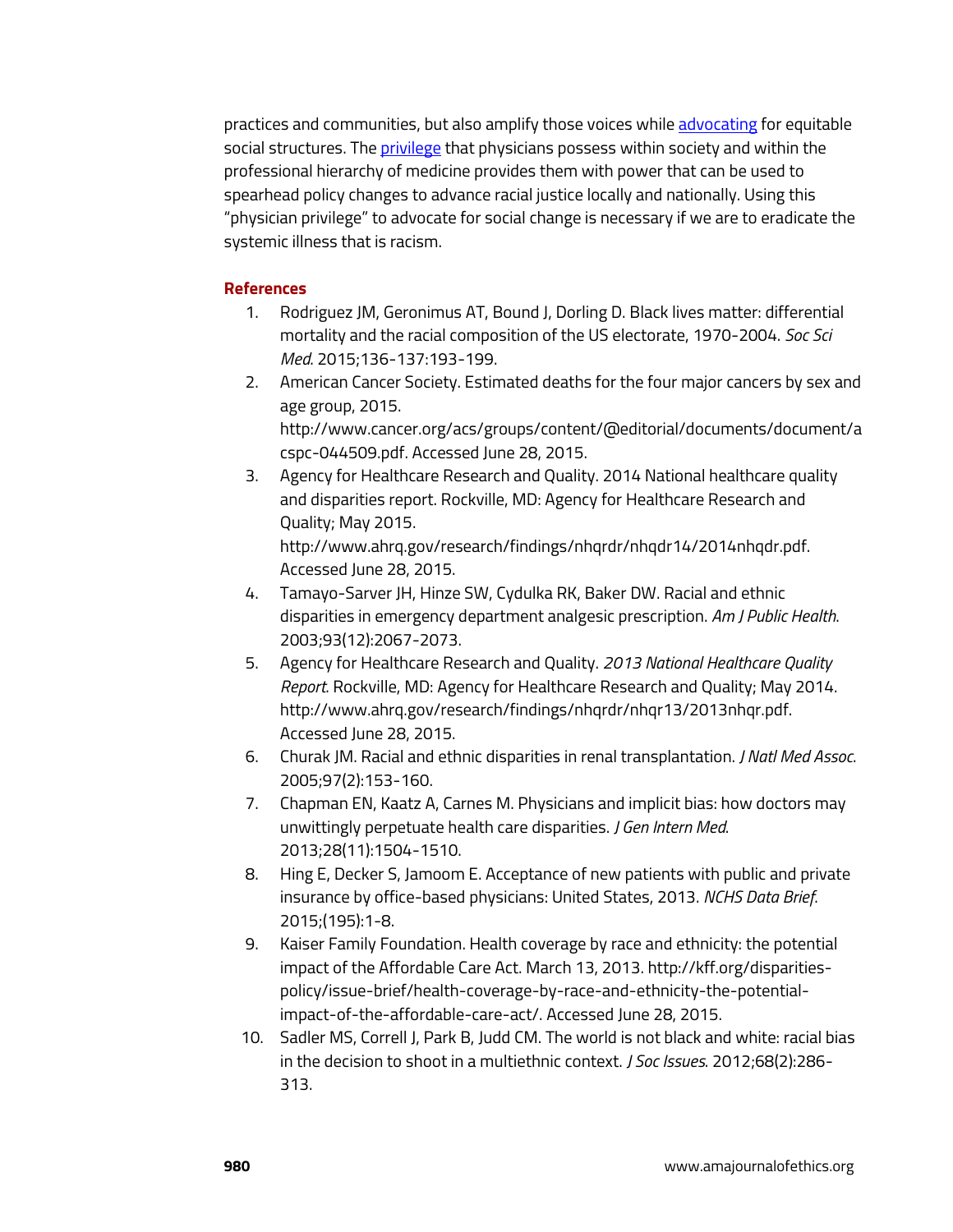- 11. Kramer MR, Hogue CR. Is segregation bad for your health? *Epidemiol Rev*. 2009;31(1):178-194.
- 12. The Sentencing Project. Reducing racial disparity in the criminal justice system: a manual for practitioners and policymakers. Washington, DC: The Sentencing Project; 2008.

http://www.sentencingproject.org/doc/publications/rd\_reducingracialdisparity.p df. Accessed June 28, 2015.

- 13. Shapiro T, Meschede T, Osoro S. Research and policy brief: the roots of the widening racial wealth gap: explaining the black-white economic divide. Waltham, MA: Brandeis University Institute on Assets and Social Policy; February 2013. http://iasp.brandeis.edu/pdfs/Author/shapiro-thomasm/racialwealthgapbrief.pdf. Accessed June 28, 2015.
- 14. Fryer RG Jr, Pager D, Spenkuch JL. Racial disparities in job finding and offered wages. *J Law Econ*. 2013;56(3):633-689.
- 15. American Psychological Association Presidential Task Force on Educational Disparities. *Ethnic And Racial Disparities in Education: Psychology's Contributions to Understanding and Reducing Disparities*. August 3, 2012. http://www.apa.org/ed/resources/racial-disparities.pdf. Accessed June 28, 2015.
- 16. Williams DR, Collins C. Racial residential segregation: a fundamental cause of racial disparities in health. *Public Health Rep.* 2001;116(5):404-416.
- 17. Brewer LC, Carson KA, Williams DR, Allen A, Jones CP, Cooper LA. Association of race consciousness with the patient-physician relationship, medication adherence, and blood pressure in urban primary care patients. *Am J Hypertens*. 2013;26(11):1346-1352.
- 18. Nelson A. *Body and Soul: The Black Panther Party and the Fight Against Medical Discrimination*. Minneapolis, MN: University of Minnesota Press; 2013.
- 19. Center for Reproductive Rights; National Latina Institute for Reproductive Health; SisterSong Women of Color Reproductive Justice Collective. Reproductive injustice: racial and gender discrimination in US health care: a shadow report for the UN Committee on the Elimination of Racial Discrimination. 2014. http://www.reproductiverights.org/sites/crr.civicactions.net/files/documents/C ERD\_Shadow\_US.pdf. Accessed July 24, 2015.
- 20. Association of American Medical Colleges. Diversity in the physician workforce: facts & figures 2014. http://aamcdiversityfactsandfigures.org. Accessed June 28, 2015.
- 21. Marrast LM, Zallman L, Woolhandler S, Bor DH, McCormick D. Minority physicians' role in the care of underserved patients: diversifying the physician workforce may be key in addressing health disparities. *JAMA Intern Med*. 2014;174(2):289-291.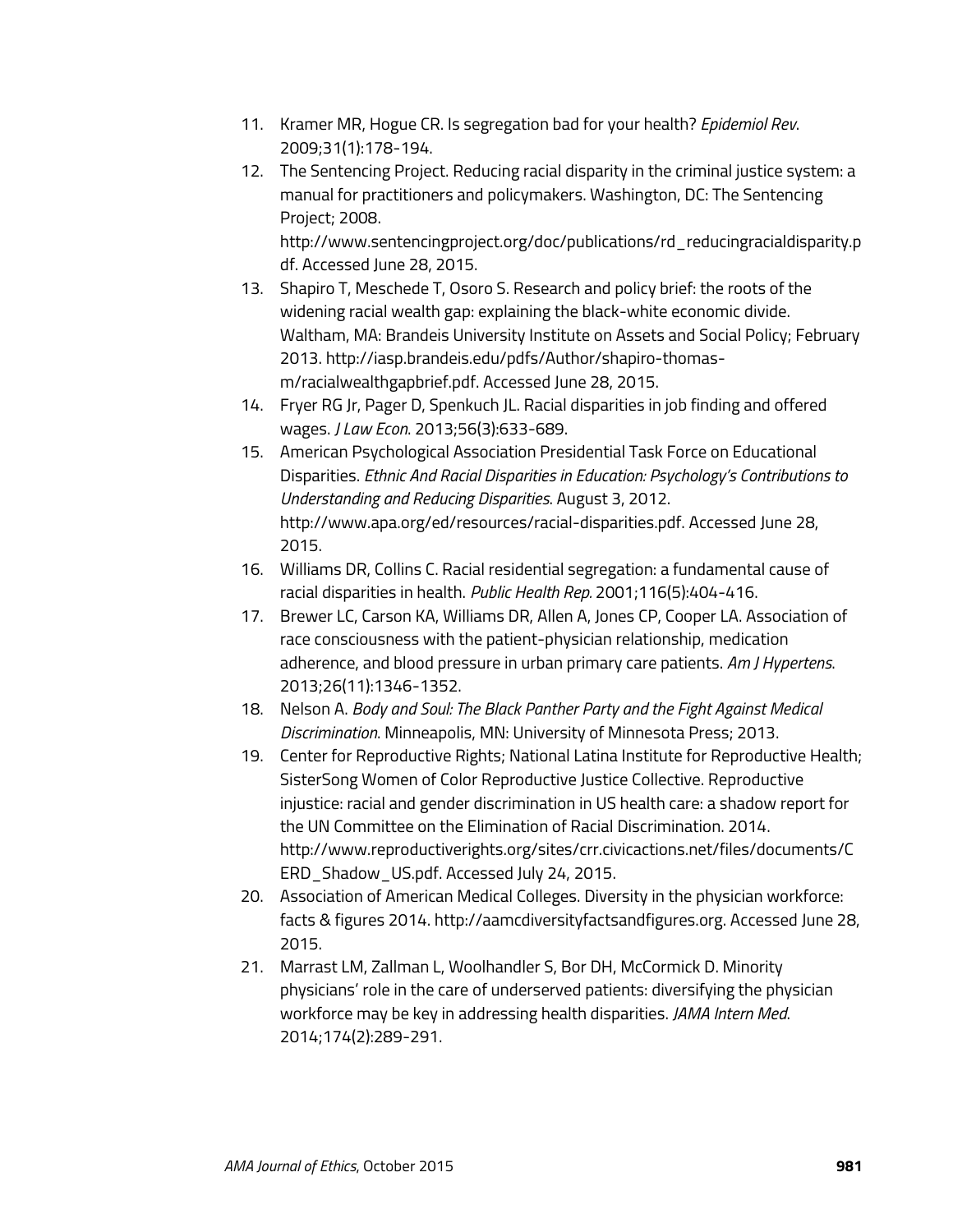- 22. Saha S, Komaromy M, Koepsell TD, Bindman AB. Patient-physician racial concordance and the perceived quality and use of health care. *Arch Intern Med*. 1999;159(9):997-1004.
- 23. Cooper LA, Roter DL, Johnson RL, Ford DE, Steinwachs DM, Powe NR. Patientcentered communication, ratings of care, and concordance of patient and physician race. *Ann Intern Med*. 2003;139(11):907-915.
- 24. Nickens HW, Ready TP, Petersdorf RG. Project 3000 by 2000: racial and ethnic diversity in US medical schools. *New Engl J Med*. 1994;331(7):472-476.
- 25. Green AR, Carney DR, Pallin DJ, et al. Implicit bias among physicians and its prediction of thrombolysis decisions for black and white patients. *J Gen Intern Med*. 2007;22(9):1231-1238.

**White Coats for Black Lives (WC4BL)** is a national medical student organization devoted to safeguarding the lives of patients through the elimination of racism. The WC4BL National Working Group endeavors to raise awareness of racism as a public health concern that threatens the lives and health of people of color, end racial discrimination in the delivery of health care, and prepare future physicians to be advocates for racial justice. WC4BL encourages medical professionals to create a physician workforce that reflects the diversity of our nation by actively recruiting and supporting Black, Latino, and Native American people through medical school and into their careers.

#### **Related in the** *AMA Journal of Ethics*

[Education to Identify and Combat Racial Bias in Pain Treatment,](http://journalofethics.ama-assn.org/2015/03/medu1-1503.html) March 2015

[Structural Competency Meets Structural Racism: Race, Politics, and the Structure of](http://journalofethics.ama-assn.org/2014/09/spec1-1409.html)  [Medical Knowledge,](http://journalofethics.ama-assn.org/2014/09/spec1-1409.html) September 2014

[Complex Systems for a Complex Issue: Race in Health Research,](http://journalofethics.ama-assn.org/2014/06/stas1-1406.html) June 2014

[Race: A Starting Place,](http://journalofethics.ama-assn.org/2014/06/msoc1-1406.html) June 2014

["Vulnerable" Populations—Medicine, Race, and Presumptions of Identity,](http://journalofethics.ama-assn.org/2011/02/msoc1-1102.html) February 2011

[Race, Discrimination, and Cardiovascular Disease,](http://journalofethics.ama-assn.org/2014/06/stas2-1406.html) June 2014

[A Call to Service: Social Justice Is a Public Health Issue,](http://journalofethics.ama-assn.org/2014/09/ecas2-1409.html) September 2014

[Advocacy by Physicians for Patients and for Social Change,](http://journalofethics.ama-assn.org/2014/09/jdsc1-1409.html) September 2014

The AMA *Code of Medical Ethics*[' Opinion on Physician Advocacy,](http://journalofethics.ama-assn.org/2014/09/coet1-1409.html) September 2014

The viewpoints expressed in this article are those of the author(s) and do not necessarily reflect the views and policies of the AMA.

**Copyright 2015 American Medical Association. All rights reserved. ISSN 2376-6980**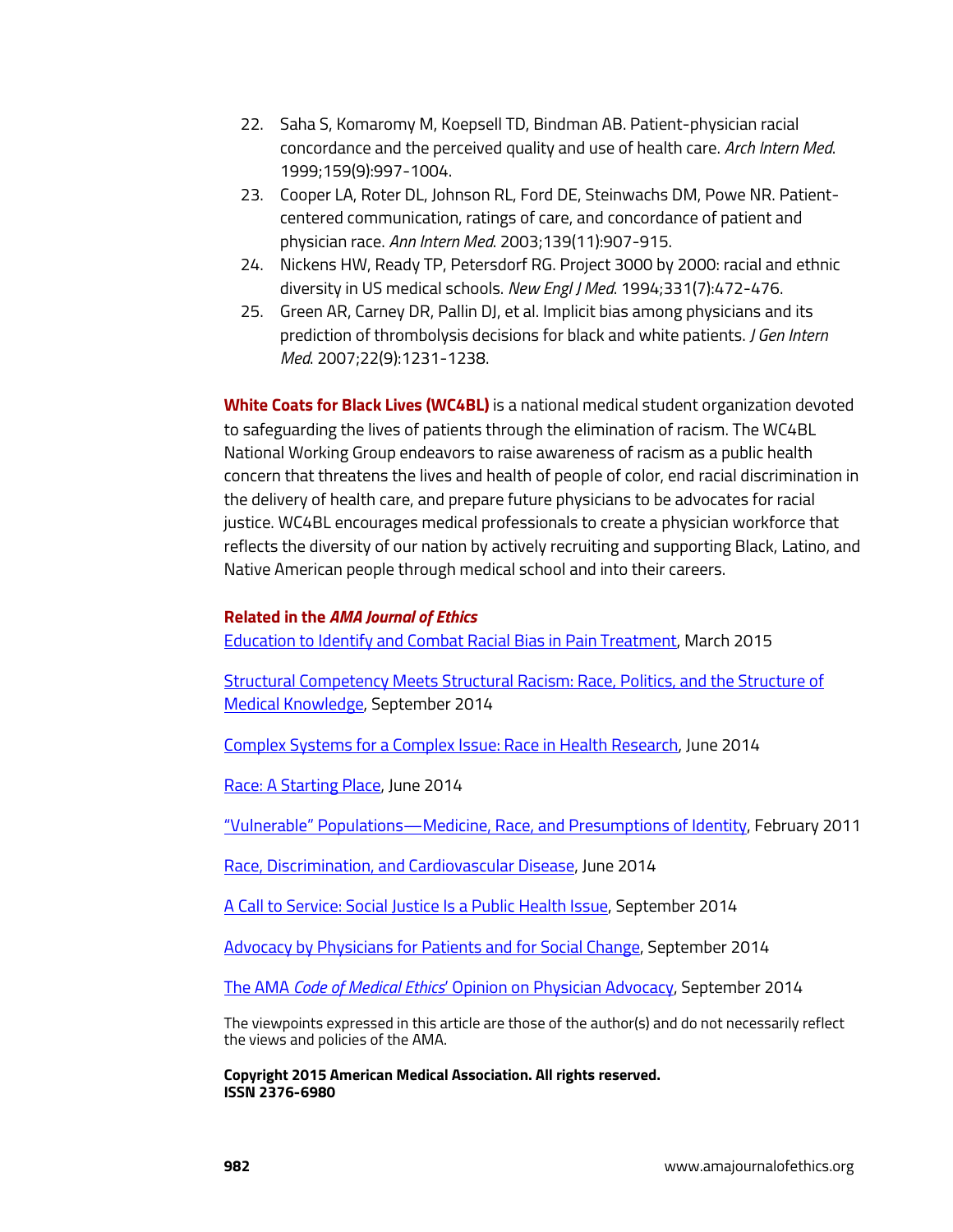# **American Medical Association Journal of Ethics**

**October 2015, Volume 17, Number 10: 983-1001**

# **Suggested Readings and Resources**

Abiiro GA, De Allegri M. Universal health coverage from multiple perspectives: a synthesis of conceptual literature and global debates. *BMC Int Health Hum Rights*. 2015;15:17.

Accreditation Council for Graduate Medical Education. ACGME program requirements for graduate medical education in pediatrics. Approved September 30, 2012. Effective July 1, 2013. http://acgme.org/acgmeweb/Portals/0/PFAssets/2013-PR-FAQ-PIF/320\_pediatrics\_07012013.pdf:15. Accessed July 23, 2015.

Agency for Healthcare Research and Quality. *2013 National Healthcare Quality Report*. Rockville, MD: Agency for Healthcare Research and Quality; May 2014. http://www.ahrq.gov/research/findings/nhqrdr/nhqr13/2013nhqr.pdf. Accessed June 28, 2015.

Agency for Healthcare Research and Quality. *2014 National Healthcare Quality and Disparities Report*. Rockville, MD: Agency for Healthcare Research and Quality; May 2015. http://www.ahrq.gov/research/findings/nhqrdr/nhqdr14/2014nhqdr.pdf. Accessed June 28, 2015.

Ahn R, Alpert EJ, Purcell G, et al. Human trafficking: review of educational resources for health professionals. *Am J Prev Med*. 2013;44(3):283-289.

American Academy of Pediatrics Committee on Psychosocial Aspects of Child and Family Health. Promoting the well-being of children whose parents are gay or lesbian. *Pediatrics*. 2013;131(4):827-830.

American Cancer Society. Estimated deaths for the four major cancers by sex and age group, 2015.

http://www.cancer.org/acs/groups/content/@editorial/documents/document/acspc-044509.pdf. Accessed June 28, 2015.

American Medical Association. Opinion 2.068 Physician participation in interrogation. *Code of Medical Ethics*. http://www.ama-assn.org/ama/pub/physicianresources/medical-ethics/code-medical-ethics/opinion2068.page?. Accessed August 31, 2015.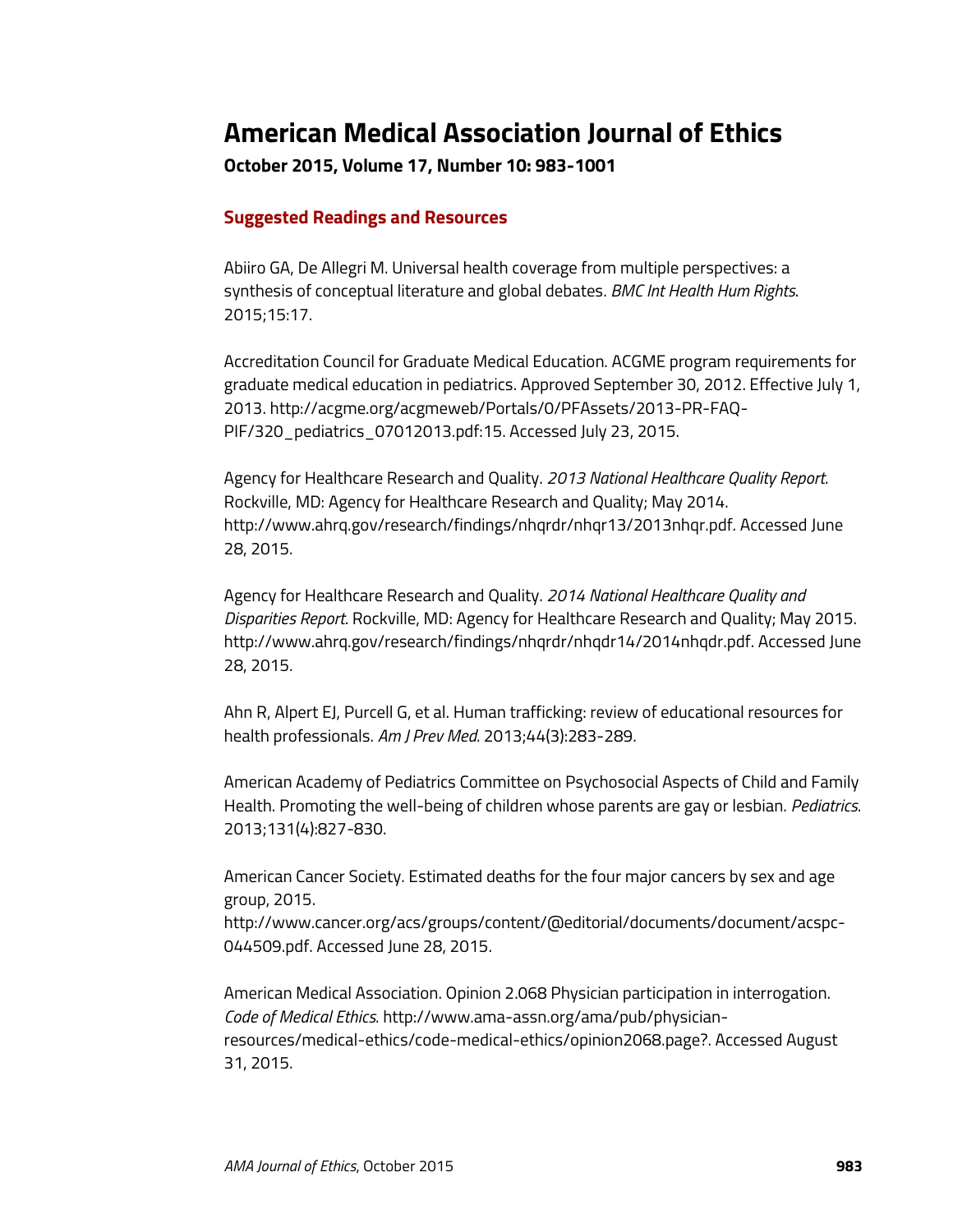American Medical Association. Opinion 8.08 Informed consent. *Code of Medical Ethics*. http://www.ama-assn.org/ama/pub/physician-resources/medical-ethics/codemedical-ethics/opinion808.page. Accessed August 3, 2015.

American Psychiatric Association. Psychiatric participation in interrogation of detainees: position statement. May 2006.

American Psychological Association. Ethical Standard 1.02 Conflicts between ethics and law, regulations, or other governing legal authority. 2002. http://www.apa.org/ethics/code/provisions-codes.aspx. Accessed August 31, 2015.

American Psychological Association Presidential Task Force on Educational Disparities. *Ethnic And Racial Disparities in Education: Psychology's Contributions to Understanding and Reducing Disparities*. August 3, 2012. http://www.apa.org/ed/resources/racialdisparities.pdf. Accessed June 28, 2015.

Amnesty International. *A Blow to Humanity: Torture by Judicial Caning in Malaysia.* 2010. http://www.univie.ac.at/bimtor/dateien/malaysia\_ai\_2010\_blow\_to\_humanity.pdf. Accessed August 7, 2015.

Amnesty International. *Jordan: Human Rights Protection After the State of Emergency*. London, UK: Amnesty International; 1990.

Amnesty International. Qatar: briefing to the United Nations Committee against Torture. October 12, 2012.

https://www.amnesty.org/download/Documents/24000/mde220012012en.pdf. Accessed August 7, 2015.

Amnesty International. Respect my rights, respect my dignity: module three – sexual and reproductive rights are human rights. January 1, 2015:53. https://www.amnesty.org/mwginternal/de5fs23hu73ds/progress?id=G8ZHG94FGD&dl. Accessed August 5, 2015.

Amnesty International. *Torture in Greece: The First Torturers' Trial 1975*. London, UK: Amnesty International Publishers; 1977:72.

Amnesty International. Whipping in Pakistan. February 23, 1990. https://www.amnesty.org/download/Documents/200000/asa330011990en.pdf. Accessed August 7, 2015.

Annas GJ. Medical ethics and human rights in wartime. *S Afr Med J*. 2015;105(4):240.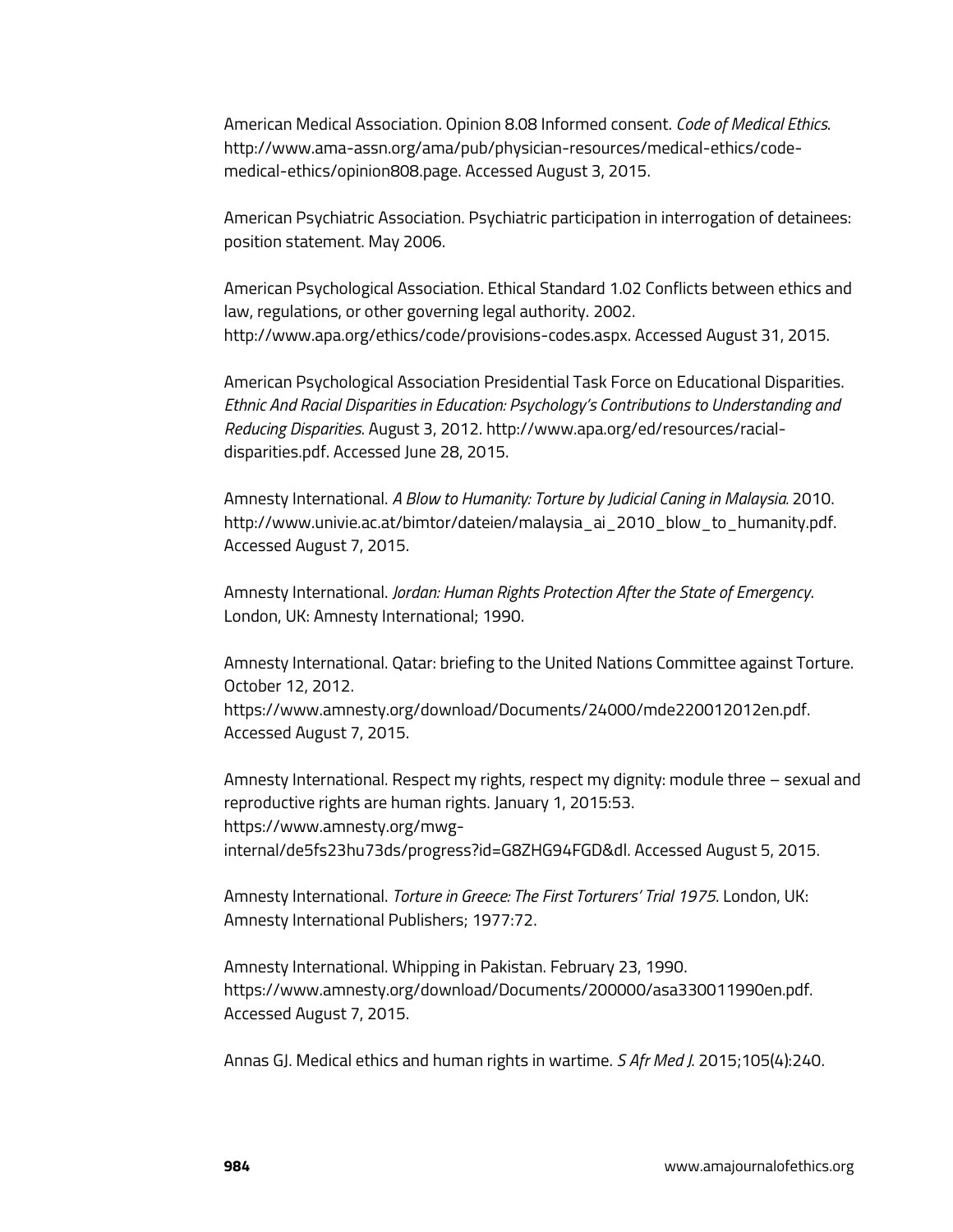Appiah KA, Gates HL Jr, eds. *The Dictionary of Global Culture*. New York, NY: Random House;1996:74-75.

Applicant's founding affidavit. *The Matter between Wendy Orr and Others and The Minister of Law and Order and Others*, No. 2507/85 (South Eastern Cape Local Division of the Supreme Court of South Africa 1985).

http://www.historicalpapers.wits.ac.za/?inventory/U/collections&c=AK2217/R/8232. Accessed August 21, 2015.

Association of American Medical Colleges. Diversity in the physician workforce: facts & figures 2014. http://aamcdiversityfactsandfigures.org. Accessed June 28, 2015.

Bahrampour F. The caning of Michael Fay: can Singapore's punishment withstand the scrutiny of international law? *Am Univ Int Law Rev*. 1995;10(3):1075-1108. http://digitalcommons.wcl.american.edu/cgi/viewcontent.cgi?article=1442&context=aui lr. Accessed August 7, 2015.

Baldwin SB, Eisenman DP, Sayles JN, Ryan G, Chuang KS. Identification of human trafficking victims in health care settings. *Health Hum Rights*. 2011;13(1):e36-e49.

Baldwin SB, Fehrenbacher AE, Eisenman DP. Psychological coercion in human trafficking: an application of Biderman's framework [published online ahead of print November 4, 2014]. *Qual Health Res*. doi: 10.1177/1049732314557087.

Baldwin-Ragaven L, De Gruchy J, London L. *An Ambulance of the Wrong Colour: Health Professionals, Human Rights and Ethics in South Africa.* Cape Town, South Africa: University of Cape Town Press; 1999:91-101, 148-162.

Banaji MR, Greenwald AG. *Blindspot: Hidden Biases of Good People*. New York, NY: Delacorte Press; 2013.

Banks D, Kyckelhahn T. Special report: characteristics of suspected human trafficking incidents, 2008-2010. US Department of Justice Office of Justice Programs Bureau of Justice Statistics. April 2011. http://www.bjs.gov/content/pub/pdf/cshti0810.pdf. Accessed July 15, 2015.

Beck ME, Lineer MM, Melzer-Lange M, Simpson P, Nugent M, Rabbitt A. Medical providers' understanding of sex trafficking and their experience with at-risk patients. *Pediatrics*. 2015;135(4):e895-e902.

Bentley TS, Hanson SG. 2011 US organ and tissue transplant cost estimates and discussion. Milliman. April 2011. http://us.milliman.com/uploadedFiles/insight/research/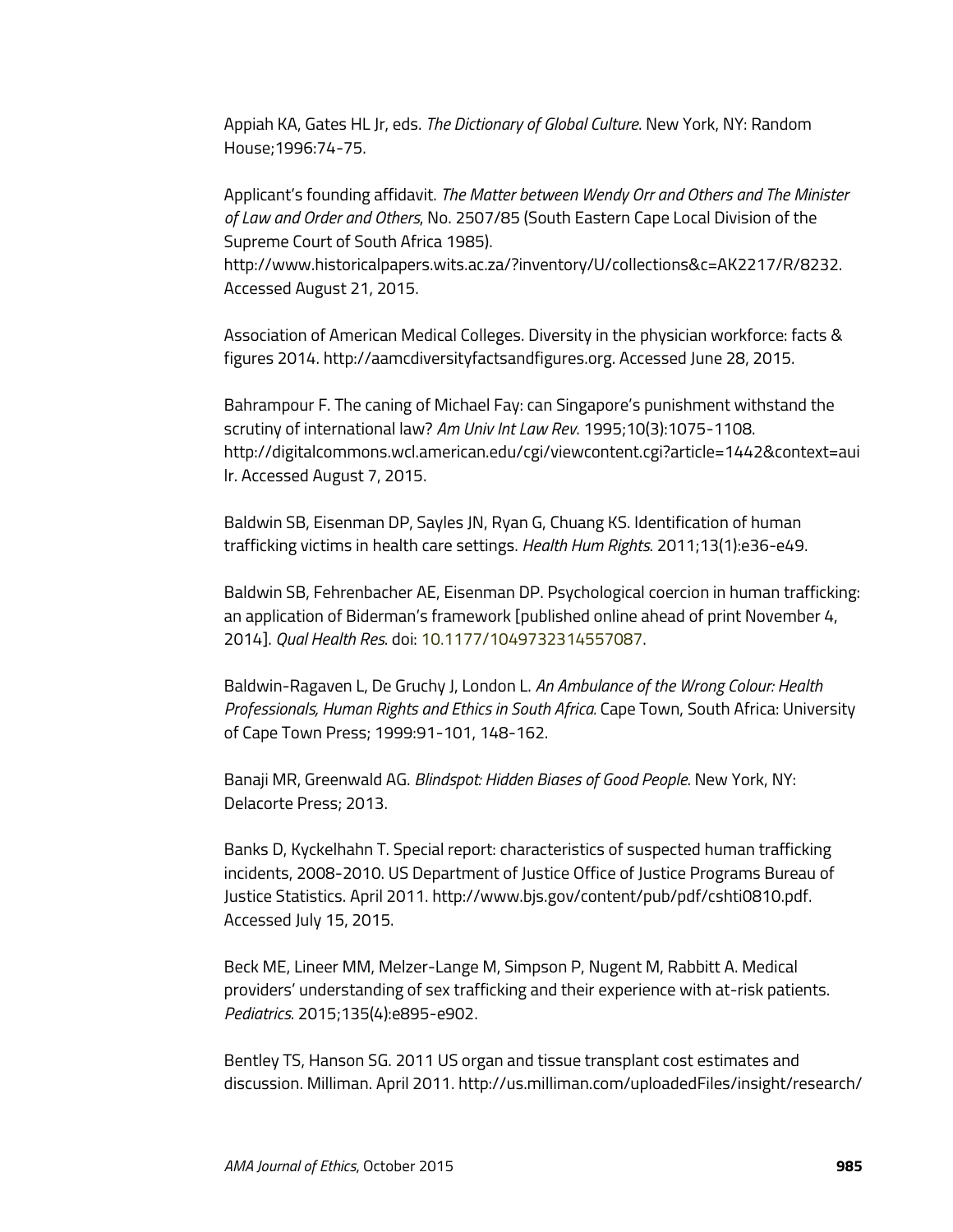health-rr/2011-us-organ-tissue.pdf. Accessed July 21, 2015.

Berlinger N, Raghavan R. The ethics of advocacy for undocumented patients. *Hastings Cent Rep*. 2013;43(1):14-17.

Bloch M, Sanger-Katz M, Lai KKR, Parlapiano A. The health care Supreme Court Case: who would be affected? *New York Times*. Updated June 22, 2015. http://www.nytimes.com/interactive/2015/03/03/us/potential-impact-of-thesupreme-courts-decision-on-health-care-subsidies.html?\_r=0. Accessed June 24, 2015.

Blumenthal D, Collins SR. Healthcare coverage under the Affordable Care Act—a progress report. *N Engl J Med*. 2014;371(3):275-281.

Bradley EH, Elkins BR, Herrin J, Elbel B. Health and social service expenditures: associations with health outcomes. *BMJ Qual Saf*. 2011;20(10):826-831.

Brandt RB. *A Theory of the Good and the Right*. Oxford, UK: Clarendon Press; 1979.

Brewer LC, Carson KA, Williams DR, Allen A, Jones CP, Cooper LA. Association of race consciousness with the patient-physician relationship, medication adherence, and blood pressure in urban primary care patients. *Am J Hypertens*. 2013;26(11):1346-1352.

British Medical Association. BMA procedures for human rights interventions. 2009. http://bma.org.uk/-

/media/files/pdfs/working%20for%20change/improving%20health/proceduresforhrinter ventions.pdf. Accessed July 30, 2015.

British Medical Association. *Medicine Betrayed: The Participation of Doctors in Human Rights Abuses: Report of a Working Party*. London, UK: Zed Books; 1992:195.

Butler SM. Assuring affordable health care for all Americans. The Heritage Foundation. October 1, 1989. http://www.heritage.org/research/lecture/assuring-affordable-healthcare-for-all-americans. Accessed August 25, 2015.

Bybee JS. Memorandum for Alberto R. Gonzales, counsel to the president re: standards of conduct for interrogation under 18 USC sec 2340—2340A. August 1, 2002. http://academics.smcvt.edu/jhughes/Bybee%20Memo.htm. Accessed August 27, 2015.

Carman KG, Eibner C. Changes in health insurance enrollment since 2013: evidence from the RAND Health Reform Opinion Study. Rand Corporation. 2014.

http://www.rand.org/content/dam/rand/pubs/research\_reports/RR600/RR656/RAND \_RR656.pdf. Accessed August 3, 2015.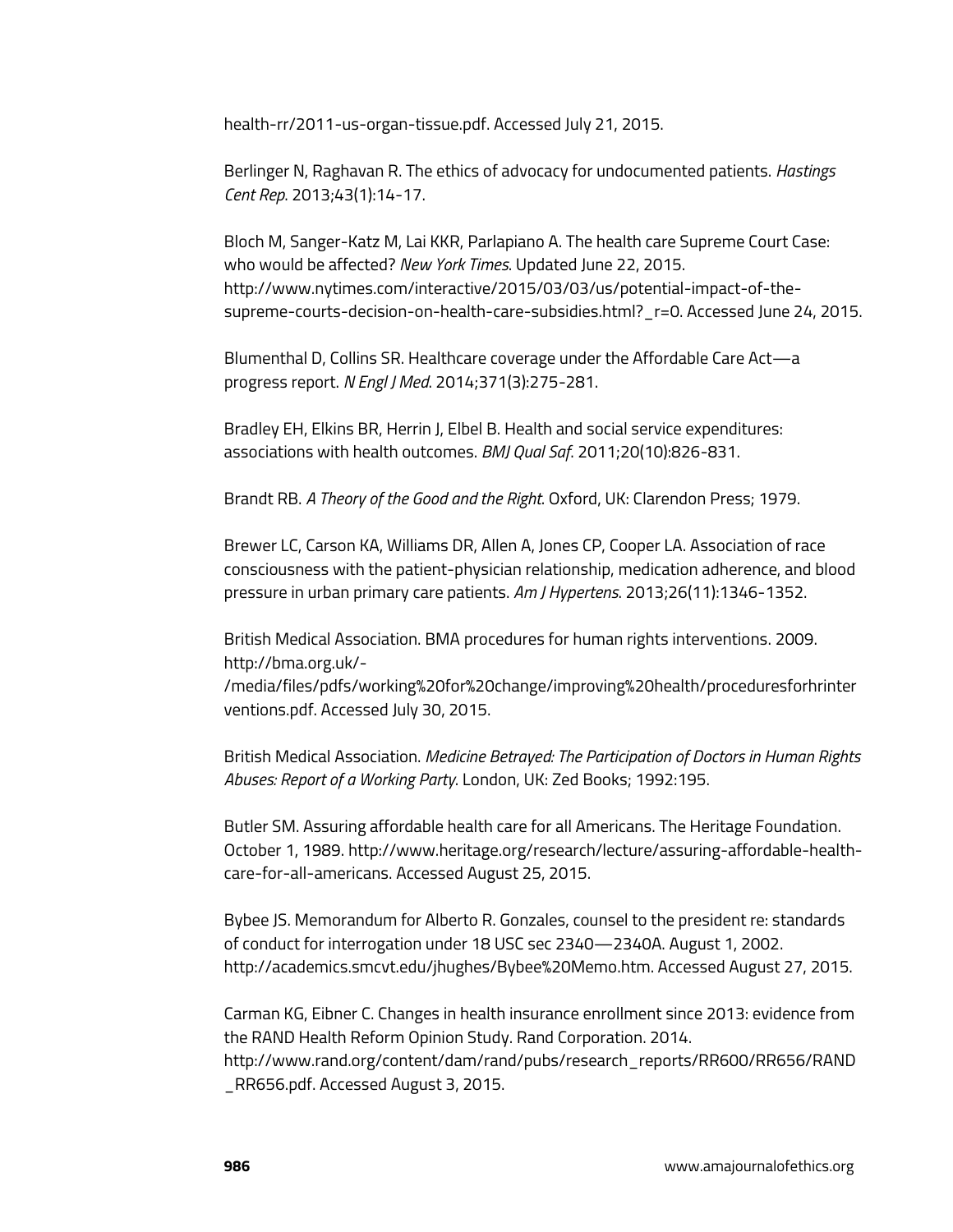Center for Constitutional Rights. Torture: the use of solitary confinement in US prisons. http://www.ccrjustice.org/sites/default/files/assets/CCR\_PelicanBayFactsheet\_20150 520.pdf. Accessed July 2, 2015.

Center for Reproductive Rights; National Latina Institute for Reproductive Health; SisterSong Women of Color Reproductive Justice Collective. Reproductive injustice: racial and gender discrimination in US health care: a shadow report for the UN Committee on the Elimination of Racial Discrimination. 2014.

http://www.reproductiverights.org/sites/crr.civicactions.net/files/documents/CERD\_Sh adow\_US.pdf. Accessed July 24, 2015.

Centers for Medicare and Medicaid Services. Immigration status and the marketplace. https://www.healthcare.gov/immigrants/immigration-status/. Accessed July 17, 2015.

Centers for Medicare and Medicaid Services. Same-sex married couples. https://www.healthcare.gov/married-same-sex-couples-and-the-marketplace/. Accessed July 1, 2015.

Chapman EN, Kaatz A, Carnes M. Physicians and implicit bias: how doctors may unwittingly perpetuate health care disparities. *J Gen Intern Med*. 2013;28(11):1504-1510.

Child K. Despite military post, Basson "acted as a medic." *Mail and Guardian*. September 29, 2011. http://mg.co.za/article/2011-09-29-despite-military-post-basson-acted-asa-medic. Accessed August 17, 2015.

Chingore-Munazvo N. A win for victims of forced sterilization in Namibia. Open Society Foundations. December 17, 2014. https://www.opensocietyfoundations.org/voices/win-victims-forced-sterilizationnamibia. Accessed August 12, 2015.

Chisolm-Straker M, Richardson LD, Cossio T. Combating slavery in the 21st century: the role of emergency medicine. *J Health Care Poor Underserved*. 2012;23(3):980-987.

Churak JM. Racial and ethnic disparities in renal transplantation. *J Natl Med Assoc*. 2005;97(2):153-160.

Collins SR, Rasmussen PW, Doty MM, Beutel S. Issue brief: the rise in health care coverage and affordability since health reform took effect: findings from the Commonwealth Fund Biennial Health Insurance Survey, 2014. The Commonwealth Fund. January 2015. http://www.commonwealthfund.org/~/media/files/publications/issuebrief/2015/jan/1800\_collins\_biennial\_survey\_brief.pdf. Accessed August 3, 2015.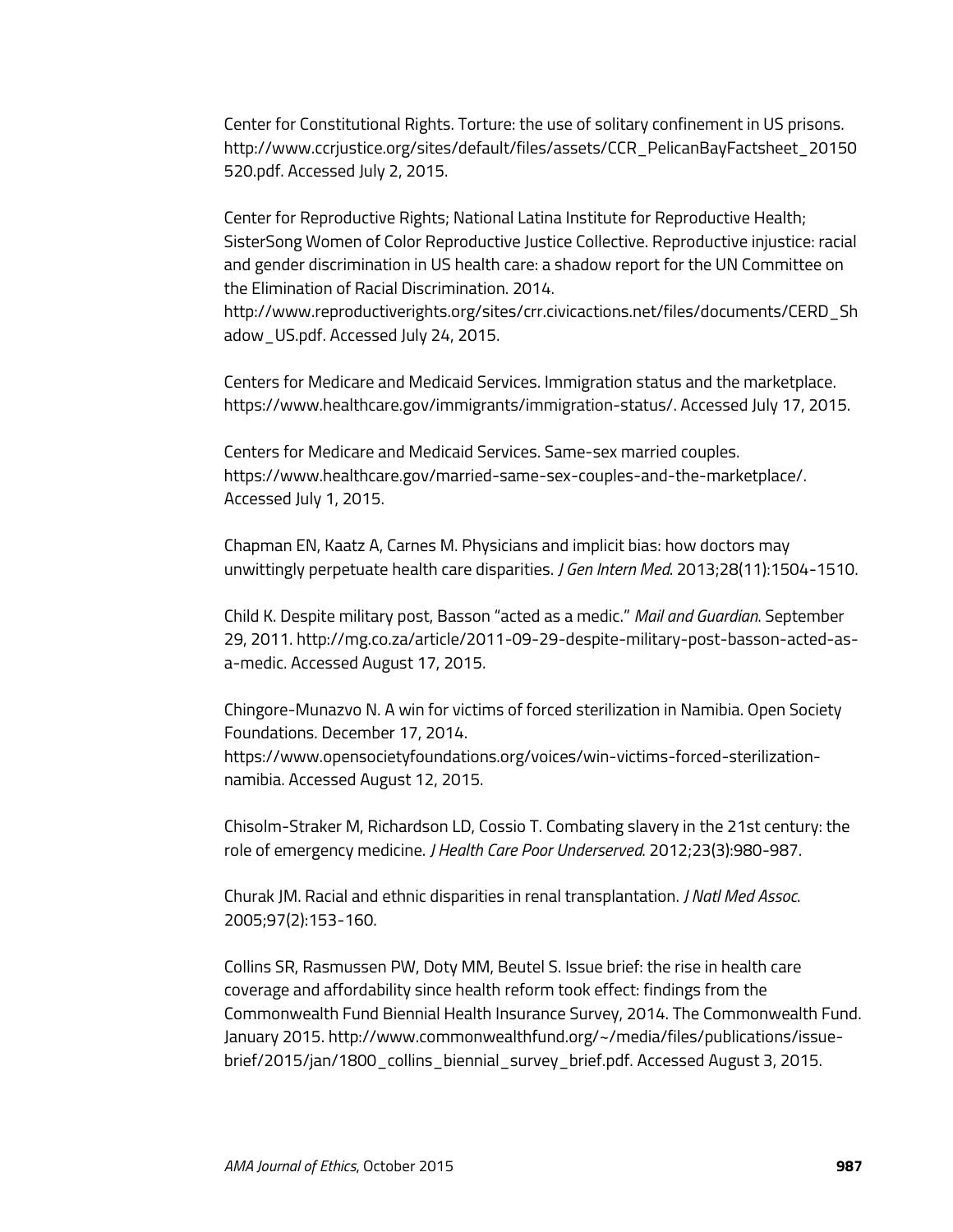Cooper LA, Roter DL, Johnson RL, Ford DE, Steinwachs DM, Powe NR. Patient-centered communication, ratings of care, and concordance of patient and physician race. *Ann Intern Med*. 2003;139(11):907-915.

Copeland JG, Emery RW, Levinson MM, et al. Selection of patients for cardiac transplantation. *Circulation.* 1987;75(1):2-9.

Daniels N. *Just Health: Meeting Health Needs Fairly.* Cambridge, MA: Cambridge University Press; 2008.

Davis K, Stremikis K, Squires D, Schoen C. Mirror, mirror on the wall, 2014 update: how the US health care system compares internationally. The Commonwealth Fund. June 16, 2014. http://www.commonwealthfund.org/publications/fund-reports/2014/jun/mirrormirror. Accessed August 25, 2015.

Democratic Caucus. Our agenda: healthcare. http://www.dems.gov/agenda/healthcare/. Accessed August 22, 2015.

Editorial. *Bull World Med Assoc*. 1949;1(1):13.

Efrati I, Lis J. Israeli government approves bill to force feed prisoners on hunger strike. *Haaretz*. June 14, 2015. http://www.haaretz.com/news/israel/1.661127. Accessed August 30, 2015.

Eisenberg JM, Power EJ. Transforming insurance coverage into quality health care. *JAMA.* 2000;284(16):2100-2107.

Estes RJ, Weiner NA. *The Commercial Sexual Exploitation of Children in the US, Canada, and Mexico*. Philadelphia, PA: University of Pennsylvania School of Social Work Center for the Study of Youth Policy; September 18, 2001.

http://www.hawaii.edu/hivandaids/Commercial%20Sexual%20Exploitation%20of%20Chil dren%20in%20the%20US,%20Canada%20and%20Mexico.pdf. Revised February 20, 2002. Accessed July 15, 2015.

Family Violence Prevention Fund. Turning pain into power: trafficking survivors' perspectives on early intervention strategies. 2005. https://www.futureswithoutviolence.org/userfiles/file/ImmigrantWomen/Turning percent20Pain percent20intoPower.pdf. Accessed July 15, 2015.

Fisher M. Here's a map of the countries that provide universal health care (America's still not on it). *Atlantic*. June 28, 2012.

http://www.theatlantic.com/international/archive/2012/06/heres-a-map-of-the-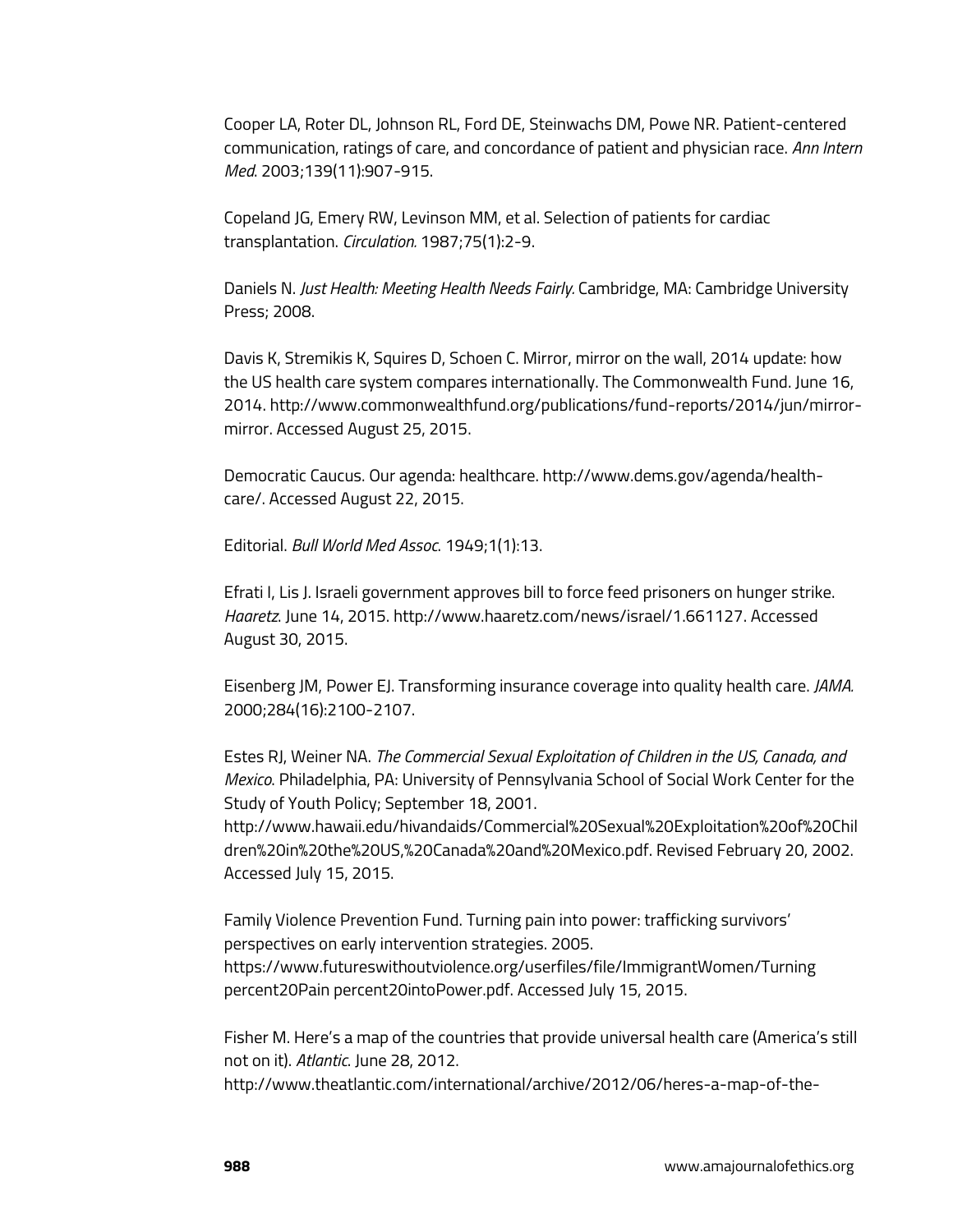countries-that-provide-universal-health-care-americas-still-not-on-it/259153/. Accessed July 13, 2015.

Fryer RG Jr, Pager D, Spenkuch JL. Racial disparities in job finding and offered wages. *J Law Econ*. 2013;56(3):633-689.

Gable L. The Patient Protection and Affordable Care Act, public health, and the elusive target of human rights. *J Law Med Ethics*. 2011;39(3):340-354.

Garfield R, Licata R, Young K. The uninsured at the starting line: findings from the 2013 Kaiser Survey of Low-Income Americans and the ACA. Kaiser Family Foundation. February 6, 2014. http://kff.org/uninsured/report/the-uninsured-at-the-starting-linefindings-from-the-2013-kaiser-survey-of-low-income-americans-and-the-aca/. Accessed August 3, 2015.

Geneva Convention relative to the treatment of prisoners of war. Effective October 21, 1950[. http://www.un.org/en/preventgenocide/rwanda/text-images/Geneva\\_POW.pdf:](http://www.un.org/en/preventgenocide/rwanda/text-images/Geneva_POW.pdf) 1. Accessed August 30, 2015.

Glazier AK, Danovitch GM, Delmonico FL. Organ transplantation for nonresidents of the United States: a policy for transparency. *Am J Transplant*. 2014;14(8):1740-1743.

Gould C, Folb P. The role of professionals in the South African chemical and biological warfare programme. *Minerva*. 2002;40(1):77-91.

Grace AM, Lippert S, Collins K, et al. Educating health care professionals on human trafficking. *Pediatr Emerg Care*. 2014;30(12):856-861.

Grad FP. The Preamble of the Constitution of the World Health Organization. *Bull World Health Organ*. 2002;80(12):981-984.

Green AR, Carney DR, Pallin DJ, et al. Implicit bias among physicians and its prediction of thrombolysis decisions for black and white patients. *J Gen Intern Med*. 2007;22(9):1231- 1238.

Gross ML. *Moral Dilemmas of Modern War: Torture, Assassination, and Blackmail in an Age of Asymmetric Conflict*. New York, NY: Cambridge University Press; 2010:233-251.

*Halbig v Burwell*, 758 F3d 390 (DC Cir 2014).

Hamilton K. Obamacare bars illegal immigrants—and sticks hospitals with the bill. *Atlantic*. December 18, 2013.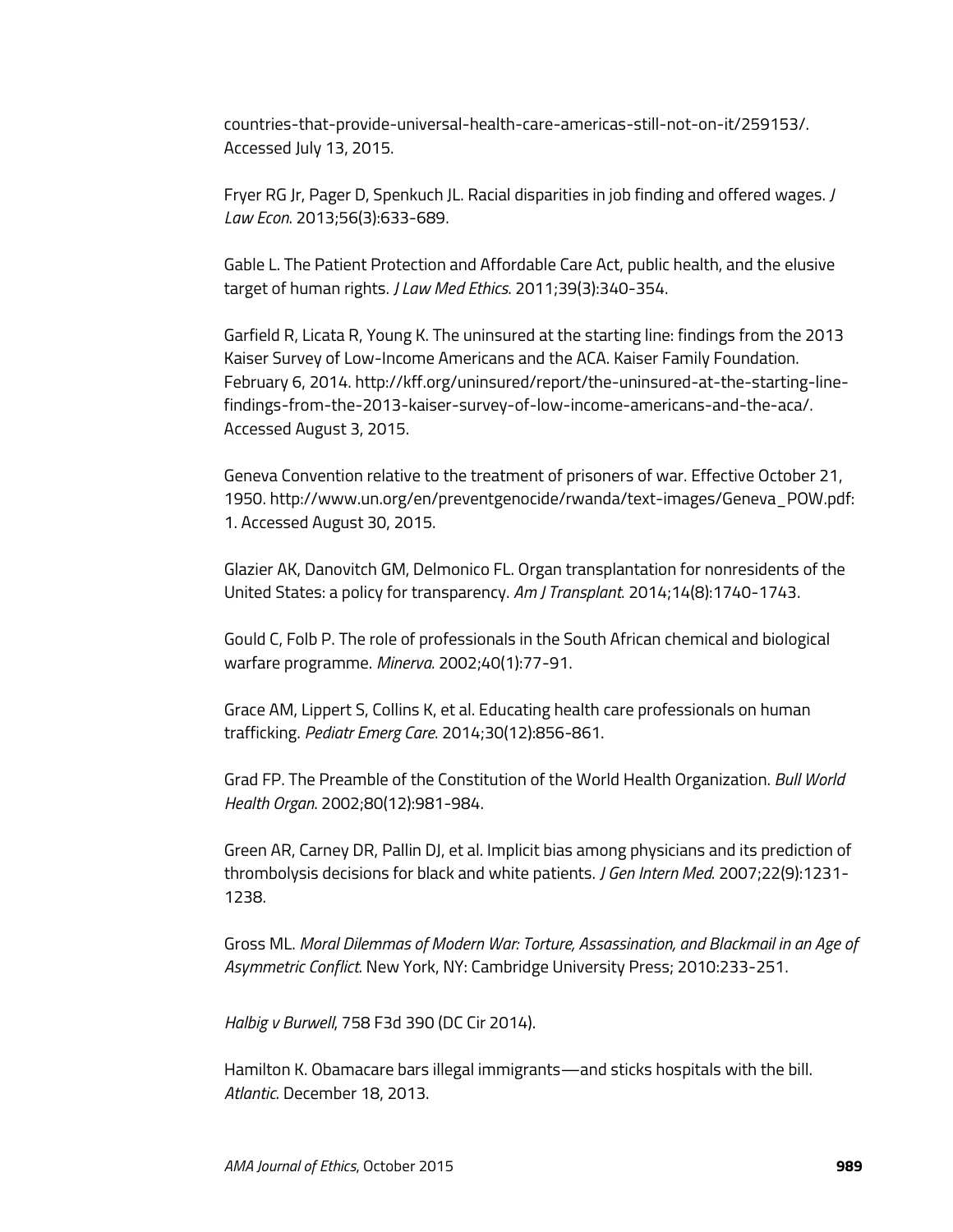http://www.theatlantic.com/politics/archive/2013/12/obamacare-bars-illegalimmigrants-and-sticks-hospitals-with-the-bill/282444/. Accessed July 21, 2015.

Han X, Robin Yabroff K, Guy GP, Zheng Z, Jemal A. Has recommended preventive service use increased after elimination of cost-sharing as part of the Affordable Care Act in the United States? *Prev Med*. 2015;78:85-91.

Haney C, Banks C, Zimbardo P. Interpersonal dynamics in a simulated prison. *Int J Criminol Penol*. 1973;1:69-97.

Harris SH. *Factories of Death: Japanese Biological Warfare, 1932-1945, and the American Cover-up*. 2nd ed. New York, NY: Routledge; 2002.

Harter LM, Stephens RJ, Japp PM. President Clinton's apology for the Tuskegee Syphilis Experiment: a narrative of remembrance, redefinition, and reconciliation. *Howard J Commun*. 2000;11(1):19-34.

HEAL Trafficking. Medical societies. https://healtrafficking.wordpress.com/linkagesresources/medical-societies/. Accessed July 20, 2015.

Health insurance premium tax credit. *Fed Regist*. 2012;77(100):30377-30400. Codified at 26 CFR sec 1.36B-2.

Hing E, Decker S, Jamoom E. Acceptance of new patients with public and private insurance by office-based physicians: United States, 2013. *NCHS Data Brief*. 2015;(195):1-8.

Hoffman DH, Carter DJ, Viglucci Lopez CR, et al. *Report to the Special Committee of the Board of Directors of the American Psychological Association: Independent Review Relating to APA Ethics Guidelines, National Security Interrogations, and Torture*. Chicago, IL: Sidley Austin; July 2, 2015. http://www.apa.org/independent-review/APA-FINAL-Report-7.2.15.pdf. Accessed August 27, 2015.

Illinois State Medical Society House of Delegates. Resolution 19 Educating medical providers as first-line responders to stop human trafficking. 2012.

India House of Commons. India—punishment of flogging. *HC Debate*. 1880;253:cc960 cc962. http://hansard.millbanksystems.com/commons/1880/jun/28/indiapunishment-of-flogging. Accessed August 7, 2015.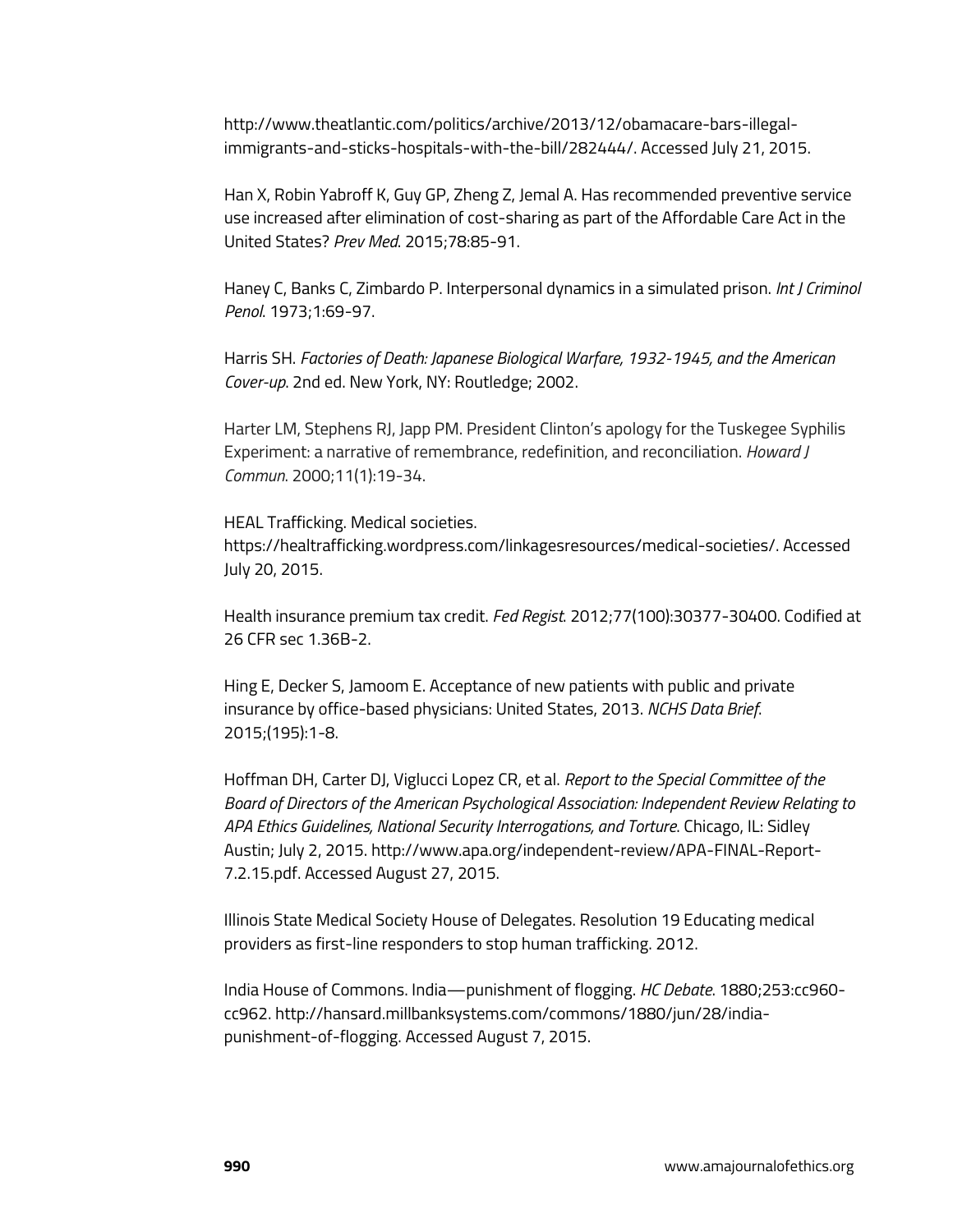Institute of Medicine; National Research Council. *Confronting Commercial Sexual Exploitation and Sex Trafficking of Minors in the United States*. Washington, DC: National Academies Press; 2013. http://books.nap.edu/openbook.php?record\_id=18358. Accessed July 15, 2015.

Institute on Medicine as a Profession. *Ethics Abandoned: Medical Professionalism and Detainee Abuse in the War on Terror*. New York, NY: Institute on Medicine as a Profession; 2013. http://imapny.org/wpcontent/themes/imapny/File%20Library/Documents/IMAP-EthicsTextFinal2.pdf. Accessed July 30, 2015.

International Organization for Migration. *Caring for Trafficked Persons: Guidance for Health Providers*. Geneva, Switzerland: International Organization for Migration; 2009. http://publications.iom.int/bookstore/free/CT\_Handbook.pdf. Accessed July 15, 2015.

Kaiser Family Foundation. Health coverage by race and ethnicity: the potential impact of the Affordable Care Act. March 13, 2013. http://kff.org/disparities-policy/issuebrief/health-coverage-by-race-and-ethnicity-the-potential-impact-of-the-affordablecare-act/. Accessed June 28, 2015.

Kaiser Family Foundation. Summary of the Affordable Care Act. April 25, 2013. http://kff.org/health-reform/fact-sheet/summary-of-the-affordable-care-act/. Accessed July 23, 2015.

Khulumani Support Group. Dr. Wouter Basson avoids his HPCSA sentencing hearing for his professional misconduct on May 28 & 29 2015. *Truth & Memory*. June 4, 2015. http://www.khulumani.net/truth-memory/item/1102-dr-wouter-basson-avoids-hishpcsa-hearing-sentencing-for-his-professional-misconduct-on-may-28-29-2015.html. Accessed August 18, 2015.

King LP, Siminoff LA, Meyer DM, et al. Health insurance and cardiac transplantation: a call for reform. *J Am Coll Cardiol*. 2005;45(9):1388-1391.

King ML, Jr. Letter from a Birmingham jail. April 16, 1963. http://www.africa.upenn.edu/Articles\_Gen/Letter\_Birmingham.html. Accessed August 31, 2015.

*King v Burwell*, 135 SCt 2480 (2015).

*King v Sebelius*, 759 F3d 358 (4th Cir 2014).

King-Anderson Bill in retrospect. *N Engl J Med*. 1962;267:261.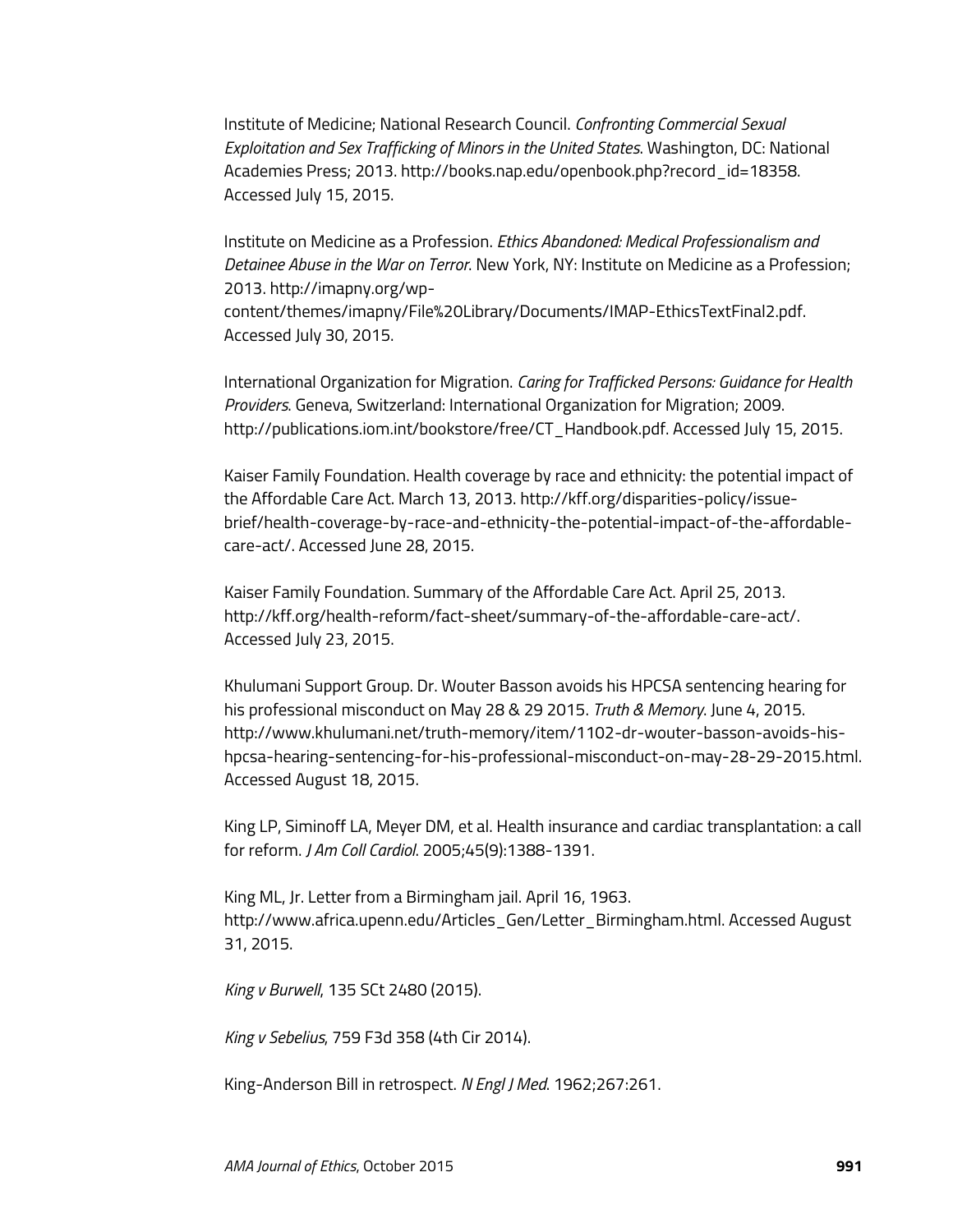Kiss L, Pocock NS, Naisanguansri V, et al. Health of men, women, and children in posttrafficking services in Cambodia, Thailand, and Vietnam: an observational cross-sectional study. *Lancet Glob Health*. 2015;3(3):e154-e161.

Klas ME. Florida House rejects Senate health insurance expansion plan. *Miami Herald*. June 4, 2015. http://www.miamiherald.com/news/politics-government/statepolitics/article23147979.html. Accessed August 22, 2015.

Kramer MR, Hogue CR. Is segregation bad for your health? *Epidemiol Rev*. 2009;31(1):178-194.

Lau JS, Adams SH, Park MJ, Boscardin WJ, Irwin CE. Improvement in preventive care of young adults after the Affordable Care Act: the Affordable Care Act is helping. *JAMA Pediatr*. 2014;168(12):1101-1106.

Lederer LJ, Wetzel CA. The health consequences of sex trafficking and their implications for identifying victims in healthcare facilities. *Ann Health Law*. 2014;23(1):61-91.

London L. Human rights: the relevance for South African health professionals. In: Moodley K, ed. *Medical Ethics, Law and Human Rights: A South African Perspective.* Pretoria, South Africa: Van Schaik Publishers; 2011:87-108.

Long SK, Karpman M, Shartzer A, et al. Health Reform Monitoring Survey: taking stock: health insurance coverage under the ACA as of September 2014. Urban Institute. December 3, 2014. http://hrms.urban.org/briefs/Health-Insurance-Coverage-underthe-ACA-as-of-September-2014.html. Accessed August 3, 2015.

Macias-Konstantopoulos WL, Munroe D, Purcell G, Tester K, Burke TF, Ahn R. The commercial sexual exploitation and sex trafficking of minors in the Boston metropolitan area: experiences and challenges faced by front-line providers and other stakeholders. *J Appl Res Child*. 2015;6(1):4.

Marrast LM, Zallman L, Woolhandler S, Bor DH, McCormick D. Minority physicians' role in the care of underserved patients: diversifying the physician workforce may be key in addressing health disparities. *JAMA Intern Med*. 2014;174(2):289-291.

Mbali M. "A matter of conscience": the moral authority of the World Medical Association and the readmission of the South Africans, 1976-1994. *Med Hist*. 2014;58(2):257-277.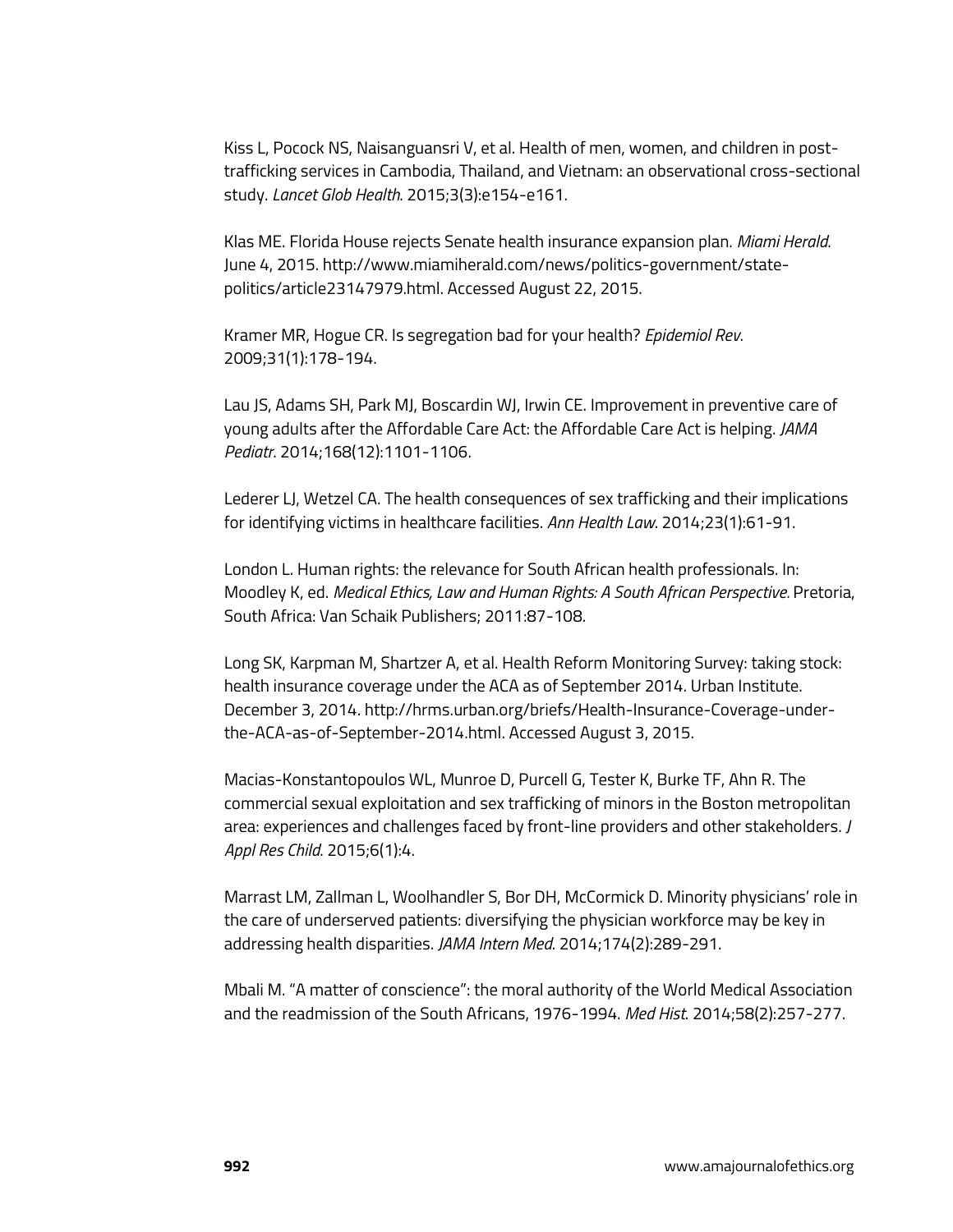McGreal C. Revealed: millions spent by lobby firms fighting Obama health reforms. *Guardian*. October 1, 2009. http://www.theguardian.com/world/2009/oct/01/lobbyistsmillions-obama-healthcare-reform. Accessed August 23, 2015.

McLaughlin LC. The price of failure of informed consent law: coercive sterilizations of HIV-positive women in South Africa. *Law Inequal*. 2014;32:69-93.

McLean GR, Jenkins T. The Steve Biko affair: a case study in medical ethics. *Dev World Bioeth.* 2003;3(1):77-95.

Medical Education Trust. Statement of the Council of the British Medical Association for submission to the World Medical Association, June 1947. http://www.mededtrust.org.uk/warcrimes. Accessed June 28, 2015.

Mehra MR, Kobashigawa J, Starling R, et al. Listing criteria for heart transplantation: International Society for Heart and Lung Transplantation guidelines for the care of cardiac transplant candidates—2006. *J Heart Lung Transplant.* 2006;25(9):1024-1042.

Meyer H. Will Medicare and Medicaid predict ACA's future? *Modern Healthcare*. May 23, 2015. http://www.modernhealth care.com/article/20150523/MAGAZINE/305239981. Accessed July 13, 2015.

Miles SH. *Doctors Who Torture: The Pursuit of Justice*. Minneapolis, MN: self-published; 2015. http://www.amazon.com/Doctors-who-Torture-Pursuit-Justiceebook/dp/B00VFGEWWK. Accessed July 29, 2015.

Miles SH. *Oath Betrayed: America's Torture Doctors*. 2nd ed. Berkeley, CA: University of California Press; 2009.

Miller C. Child sex trafficking in the health care setting: recommendations for practice*.* Paper presented at: 25th International Nursing Research Congress; July 27, 2014; Hong Kong.

Moodley K. Family medicine ethics. In: Mash B, ed. *Handbook of Family Medicine*. 3rd ed. Cape Town, South Africa: Oxford University Press; 2011:381-405.

Moodley K. Teaching medical ethics to undergraduate students in post-apartheid South Africa, 2003-2006. *J Med Ethics.* 2007;33(11):673-677.

Nair P. Litigating against the forced sterilization of HIV-positive women: recent developments in Chile and Namibia. *Harv Hum Rights J*. 2010;23:223-231.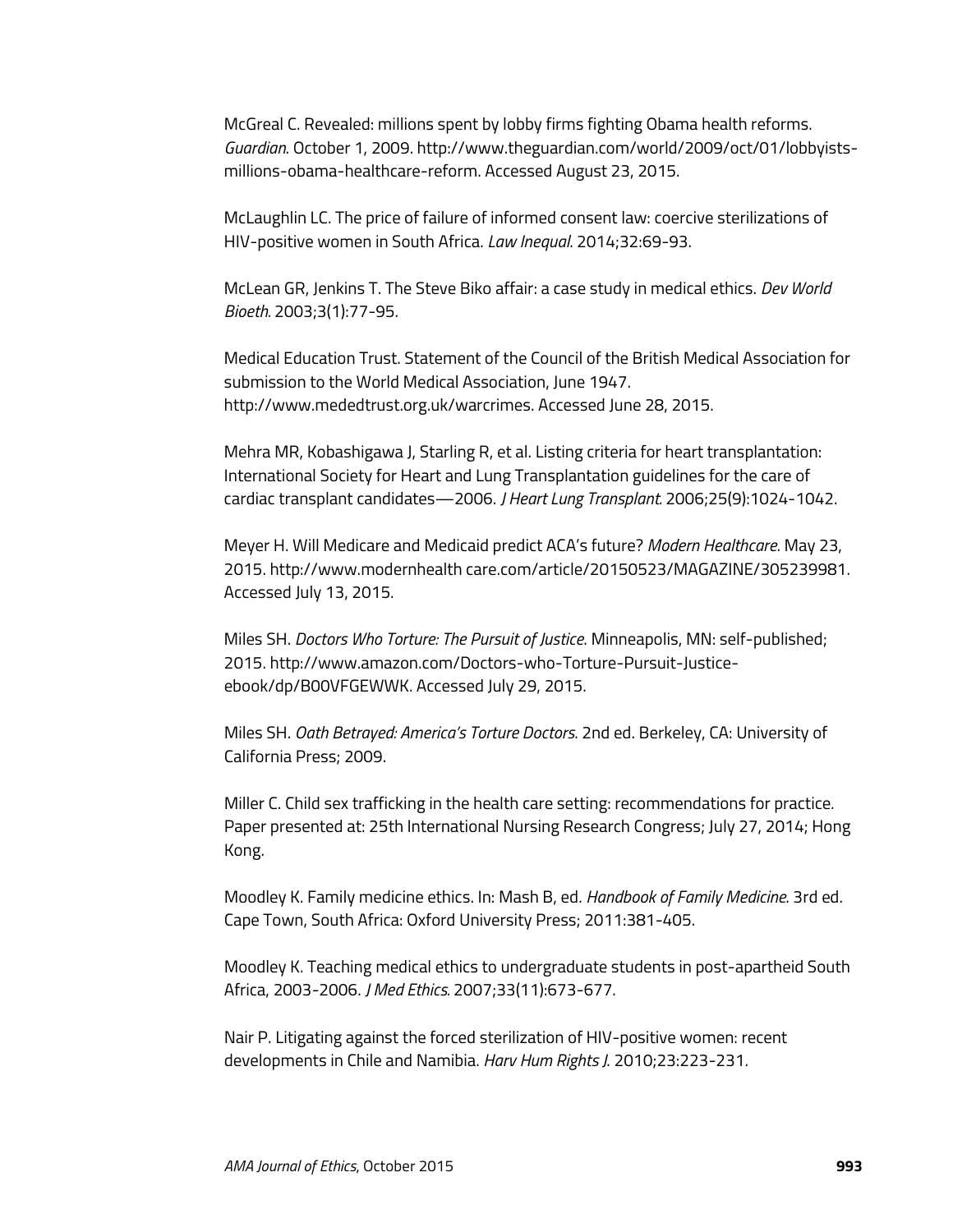*National Federation of Independent Business v Sebelius*, 648 F3d 1235 (11th Cir 2012).

National Organ Transplant Act, 42 USC 273-274 (1984).

National Women's Law Center. Turning to fairness: insurance discrimination against women today and the Affordable Care Act. March 2012. http://www.nwlc.org/sites/default/files/pdfs/nwlc\_2012\_turningtofairness\_report.pdf . Accessed August 3, 2015.

Ncayiyana DJ. The unpublished letters on Steve Biko. *S Afr Med J*. 1997;87(6):719-722. http://archive.samj.org.za/1997%20VOL%2087%20Jan-Dec/5- 8/Articles/06%20June/6.6%20THE%20UNPUBLISHED%20LETTERS%20ON%20STEVE%20 BIKO.%20Daniel%20J.%20Ncayiyana.pdf. Accessed August 17, 2015.

Nelson A. *Body and Soul: The Black Panther Party and the Fight Against Medical Discrimination*. Minneapolis, MN: University of Minnesota Press; 2013.

Nickens HW, Ready TP, Petersdorf RG. Project 3000 by 2000: racial and ethnic diversity in US medical schools. *New Engl J Med*. 1994;331(7):472-476.

Novella EJ. Mental health care and the politics of inclusion: a social systems account of psychiatric deinstitutionalization. *Theor Med Bioeth*. 2010;31(6):411-427.

Nozick R. *Anarchy, State, and Utopia*. New York, NY: Basic Books; 1974.

*Obergefell v Hodges*, No. 14-556 (6th Cir 2015). http://www.supremecourt.gov/opinions/14pdf/14-556\_3204.pdf. Accessed June 30, 2015.

Oram S, Stöckl H, Busza J, Howard LM, Zimmerman C. Prevalence and risk of violence and the physical, mental, and sexual health problems associated with human trafficking: systematic review. *PLoS Med*. 2012;9(5):e1001224.

Organ Procurement and Transplantation Network. Policy 17: international organ transplantation. In: *Policies*:197-199. http://optn.transplant.hrsa.gov/ContentDocuments/OPTN\_Policies.pdf. Accessed July 21, 2015.

Patient Protection and Affordable Care Act, Pub L No. 111-148, 124 Stat 119 (2010).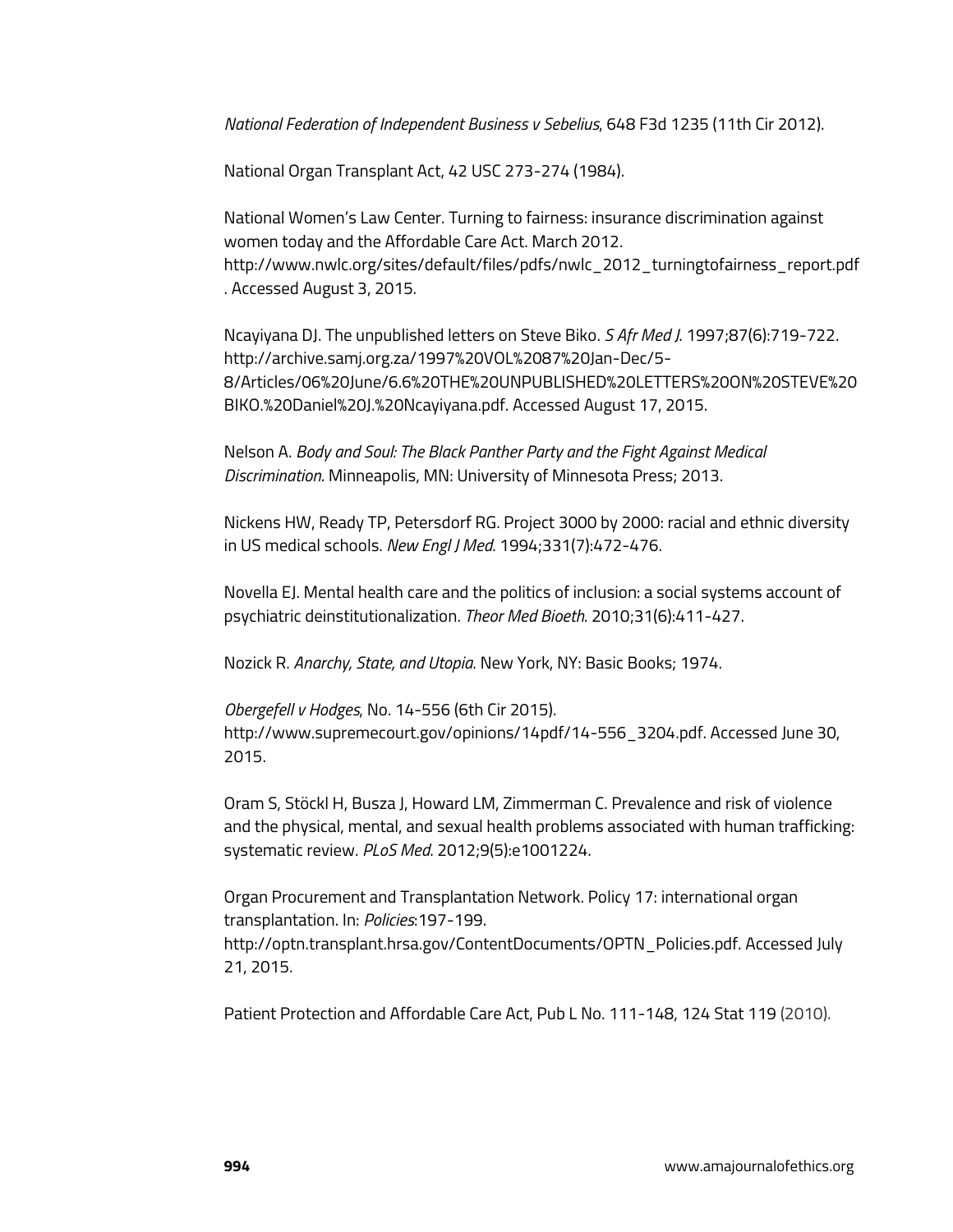Patient Protection and Affordable Care Act, Pub L No. 111-148, 124 Stat 119- 1024. http://www.gpo.gov/fdsys/pkg/PLAW-111publ148/html/PLAW-111publ148.htm. Accessed July 23, 2015.

Perrin EC, Siegel BS; American Academy of Pediatrics Committee on Psychosocial Aspects of Child and Family Health. Promoting the well-being of children whose parents are gay or lesbian. *Pediatrics*. 2013;131(4):e1374-e1383.

Pinker S. *The Better Angels of Our Nature: Why Violence Has Declined*. New York, NY: Penguin Books; 2012:144-149.

Pityana BN. Medical ethics and South Africa's security laws: a sequel to the death of Steve Biko. In: Pityana BN, Ramphele M, Mpumlwana M, Wilson L, eds. *Bounds of Possibility: The Legacy of Steve Biko and Black Consciousness.* Cape Town, South Africa: David Philip; 1991:97.

ProCon.org. 50 states with legal gay marriage. Updated July 1, 2015. http://gaymarriage.procon.org/view.resource.php?resourceID=004857. Accessed July 1, 2015.

Pub L No. 98-507, 98 Stat 2346-2347. http://history.nih.gov/research/downloads/PL98-507.pdf. Accessed July 23, 2015.

Quinn DM, Chaudoir SR. Living with a concealable stigmatized identity: the impact of anticipated stigma, centrality, salience, and cultural stigma on psychological distress and health. *J Pers Soc Psychol*. 2009;97(4):634-651.

Rawls J. *A Theory of Justice.* Cambridge, MA: Belknap Press; 1971.

Raymond JG, Hughes DM. *Sex Trafficking of Women in the United States: International and Domestic Trends*. New York, NY: Coalition Against Trafficking in Women; March 2001. http://www.uri.edu/artsci/wms/hughes/sex\_traff\_us.pdf. Accessed July 15, 2015.

Risen J. Outside psychologists shielded US torture program, report finds. *New York Times*. July 10, 2015. http://www.nytimes.com/2015/07/11/us/psychologists-shielded-ustorture-program-report-finds.html?. Accessed August 27, 2015.

Risen J. Psychologists approve ban on role in national security interrogations. *New York Times*. August 7, 2015.

http://www.nytimes.com/2015/08/08/us/politics/psychologists-approve-ban-on-rolein-national-security-interrogations.html. Accessed August 27, 2015.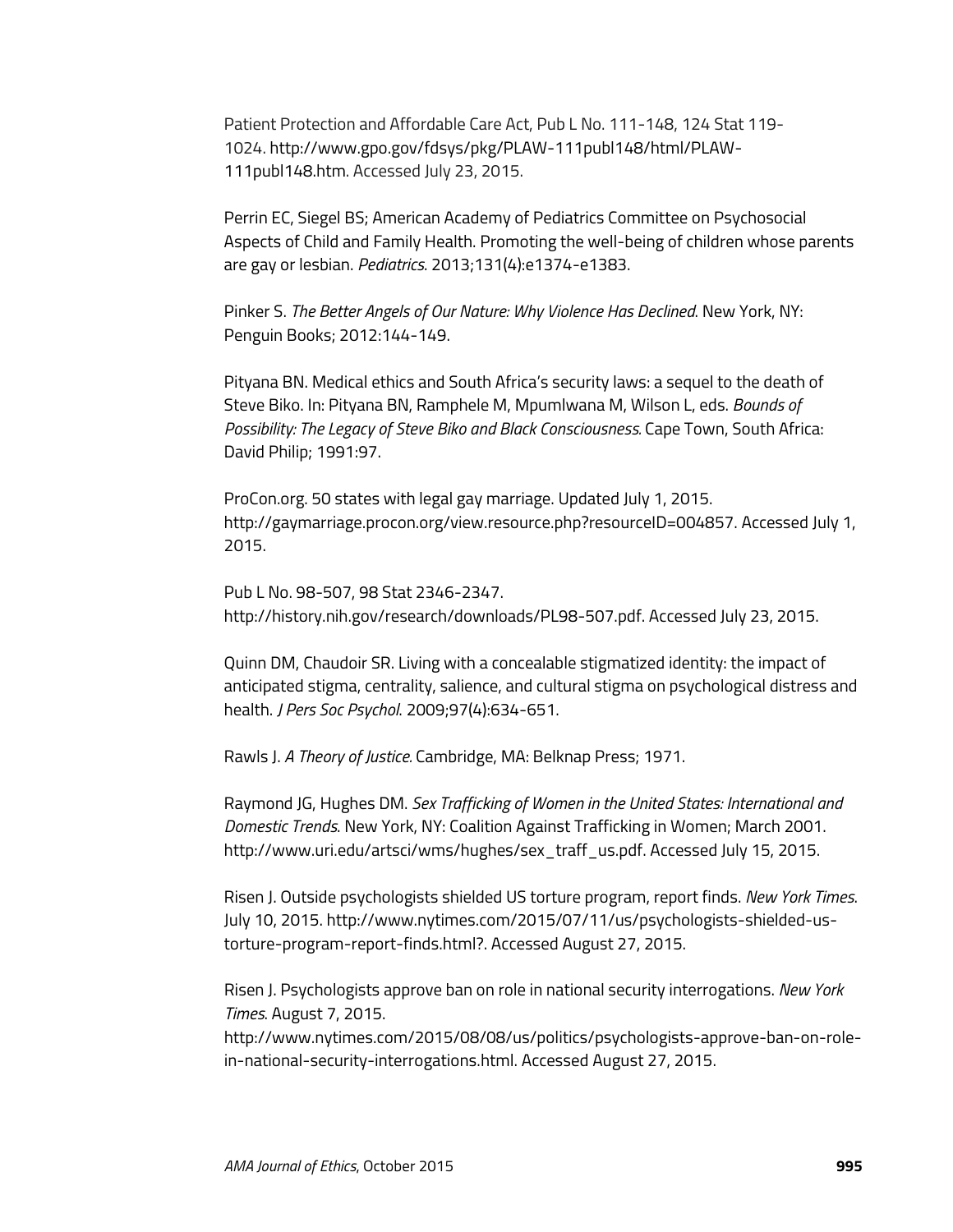Rodriguez JM, Geronimus AT, Bound J, Dorling D. Black lives matter: differential mortality and the racial composition of the US electorate, 1970-2004. *Soc Sci Med*. 2015;136- 137:193-199.

S 597, 97th Leg, Reg Sess (Mich 2014). http://www.legislature.mi.gov/documents/2013-2014/publicact/pdf/2014-PA-0343.pdf. Accessed June 30, 2015.

Sadler MS, Correll J, Park B, Judd CM. The world is not black and white: racial bias in the decision to shoot in a multiethnic context. *J Soc Issues*. 2012;68(2):286-313.

Saha S, Komaromy M, Koepsell TD, Bindman AB. Patient-physician racial concordance and the perceived quality and use of health care. *Arch Intern Med*. 1999;159(9):997-1004.

Sapa. Call for world body to sanction Basson. *IOL News*. October 8, 2014. http://www.iol.co.za/news/crime-courts/call-for-world-body-to-sanction-basson-1.1762226#.VdNdNPlViko. Accessed August 18, 2015.

Senate Select Committee on Intelligence. Committee study of the Central Intelligence Agency's detention and interrogation program. Revised December 3, 2014. http://fas.org/irp/congress/2014\_rpt/ssci-rdi.pdf. Accessed June 28, 2015.

Shapiro T, Meschede T, Osoro S. Research and policy brief: the roots of the widening racial wealth gap: explaining the black-white economic divide. Waltham, MA: Brandeis University Institute on Assets and Social Policy; February 2013. http://iasp.brandeis.edu/pdfs/Author/shapiro-thomas-m/racialwealthgapbrief.pdf. Accessed June 28, 2015.

Sidley P. Doctors involved in South Africa's biological warfare programme. *BMJ*. 1998;316(7148):1852.

Sidley P. South African doctors demand action on "unethical" colleagues. *BMJ.* 1999;319(7210):594.

Sifris R. Involuntary sterilization of HIV-positive women: an example of intersectional discrimination. *Hum Rights Q*. 2015;37(2):464-491.

Singh JA. Project Coast: eugenics in apartheid South Africa. *Endeavour*. 2008;32(1):5-9.

SJR 19, 2007-2008 Reg Sess (Ca 2008). http://www.leginfo.ca.gov/pub/07- 08/bill/sen/sb\_0001-0050/sjr\_19\_bill\_20080311\_amended\_sen\_v97.html. Accessed July 30, 2015.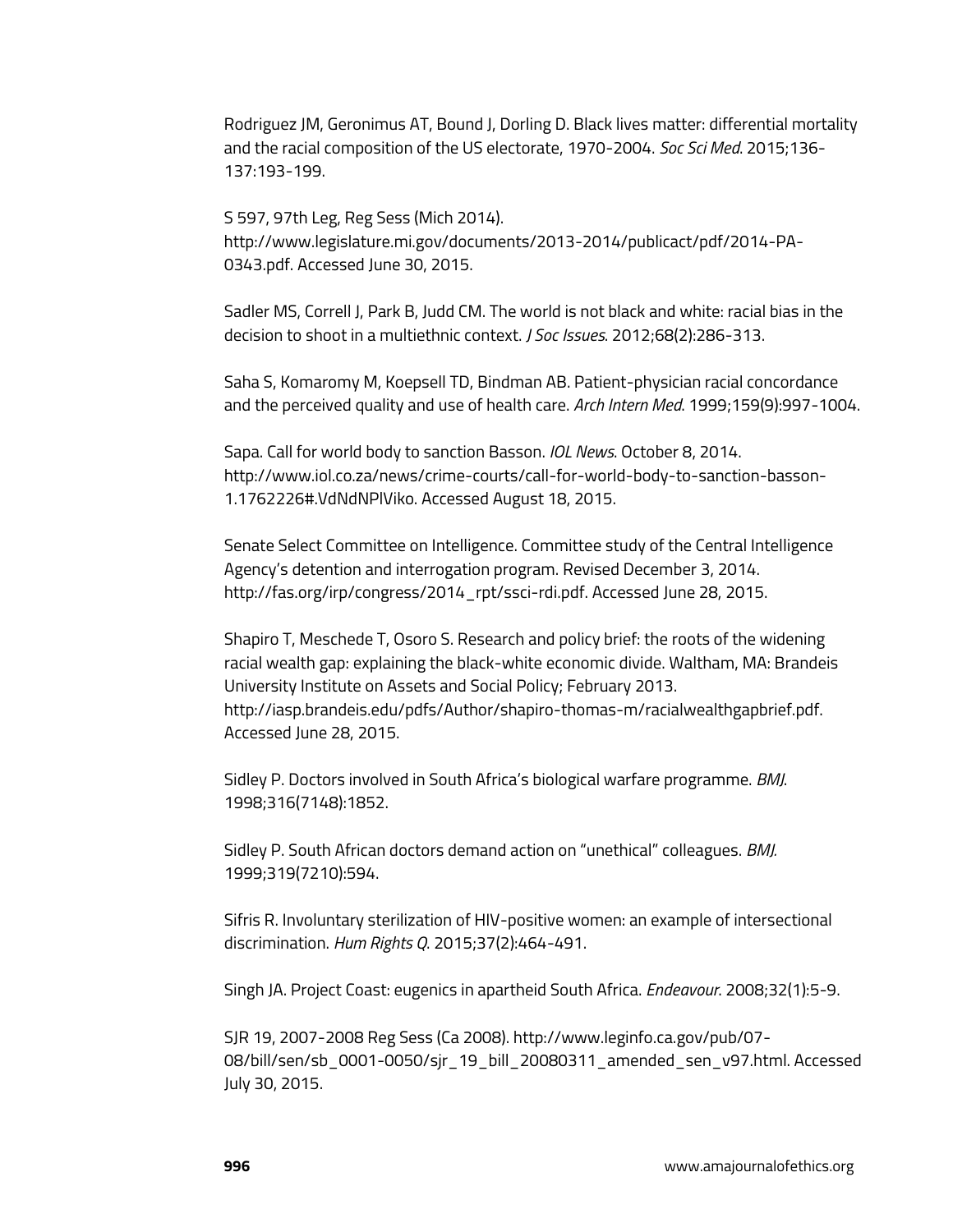Skidmore MJ. Ronald Reagan and "Operation Coffeecup": a hidden episode in American political history. *J Am Cult*. 1989;12(3):89-96.

Smith AD. Namibia court rules HIV-positive women sterilised without consent. *Guardian*. July 30, 2012. http://www.theguardian.com/global-development/2012/jul/30/namibiahiv-women-sterilised-without-consent. Accessed August 3, 2015.

SOAR to Health and Wellness Act of 2015, S 1446, 114th Cong, 1st Sess (2015). https://www.congress.gov/bill/114th-congress/senate-bill/1446/text. Accessed June 30, 2015.

Soldz S, Raymond N, Reisner S, Allen SA, Baker IL, Keller AS. All the president's psychologists: the American Psychological Association's secret complicity with the White House and US Intelligence Community in support of the CIA's "enhanced" interrogation program. April 2015.

https://s3.amazonaws.com/s3.documentcloud.org/documents/2069718/report.pdf. Accessed August 27, 2015.

Somashekhar S. Gay-rights groups dispute federal survey's estimate of population. *Washington Post*. August 1, 2014. http://www.washingtonpost.com/national/gay-rightsgroups-dispute-federal-surveys-estimate-of-population/2014/07/31/6e614f62- 1731-11e4-9349-84d4a85be981\_story.html. Accessed June 30, 2015.

Sommers BD, Musco T, Finegold K, Gunja MZ, Burke A, McDowell AM. Health reform and changes in health insurance coverage in 2014. *N Engl J Med*. 2014;371(9):867-874.

Spitz V. *Doctors from Hell: The Horrific Account of Nazi Experiments on Humans*. Boulder, CO: Sentient; 2005.

Stoklosa H, Grace A, Chisolm-Straker M, Baldwin S, Chang K, Littenberg N. Network of health professionals combatting human trafficking—HEAL Trafficking*.* Paper presented at: 142nd Annual Meeting of the American Public Health Association; November 17, 2014; New Orleans, LA.

Stover E, Nightingale EO. *The Breaking of Bodies and Minds: Torture, Psychiatric Abuse, and the Health Professions*. New York, NY: WH Freeman; 1985.

Strode A, Mthembu S, Essack Z. "She made up a choice for me": 22 HIV-positive women's experiences of involuntary sterilization in two South African provinces. *Reprod Health Matters*. 2012;20(39)(suppl):61-69.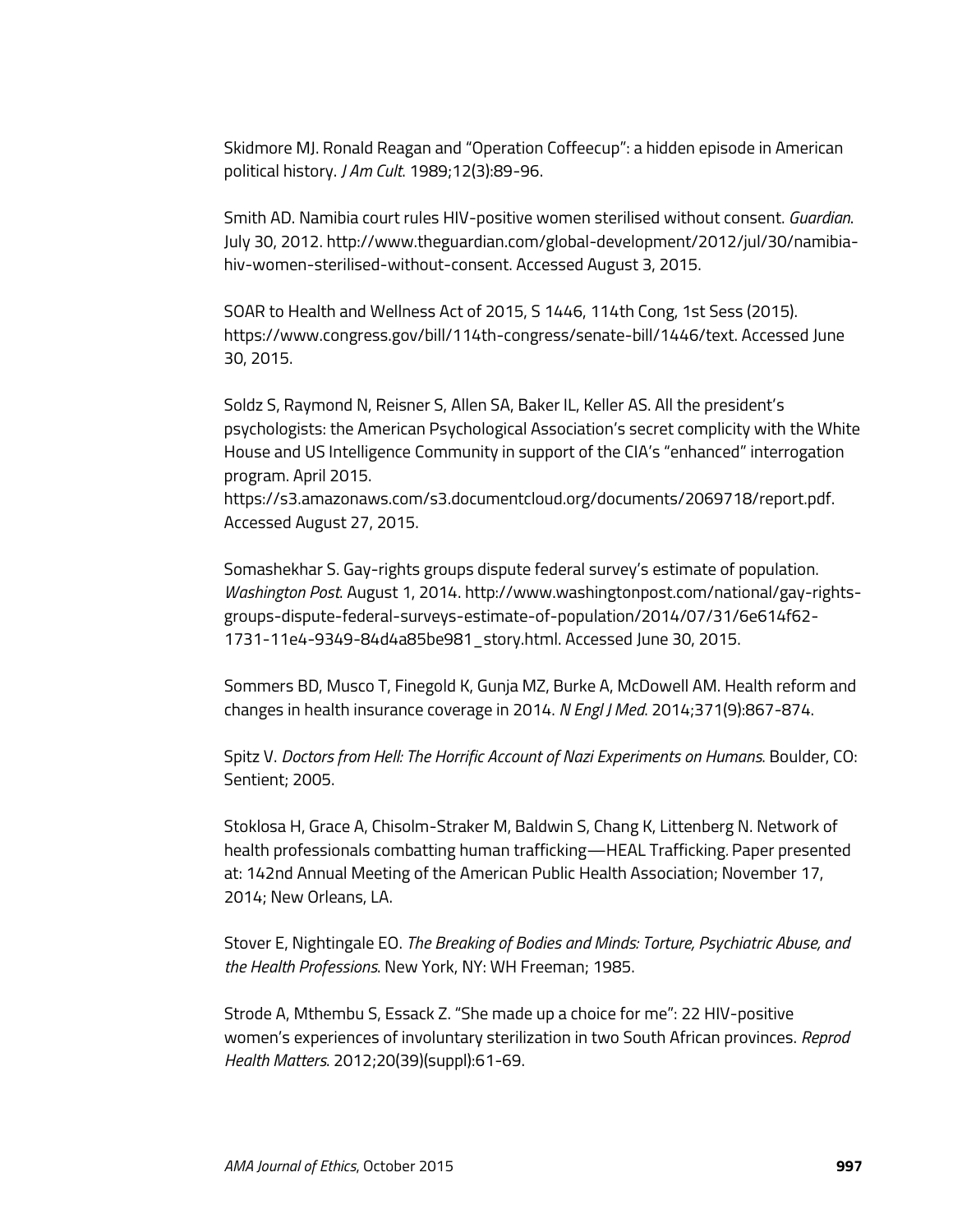Susser M. Health as a human right: an epidemiologist's perspective on the public health. *Am J Public Health*. 1993;83(3):418-426.

Tamayo-Sarver JH, Hinze SW, Cydulka RK, Baker DW. Racial and ethnic disparities in emergency department analgesic prescription. *Am J Public Health*. 2003;93(12):2067- 2073.

The Doctors Who Torture Accountability Project website. http://doctorswhotorture.com. Accessed August 3, 2015.

The Sentencing Project. Reducing racial disparity in the criminal justice system: a manual for practitioners and policymakers. Washington, DC: The Sentencing Project; 2008. http://www.sentencingproject.org/doc/publications/rd\_reducingracialdisparity.pdf. Accessed June 28, 2015.

Thibodeau JT, Rao MP, Gupta C, et al. Health insurance as a requirement to undergo cardiac transplantation: a national survey of transplant program practices. *Transplant Proc.* 2013;45(1):360-363.

Titchen KE, Loo D, Berdan E, Rysavy MB, Ng JJ, Sharif I. Domestic sex trafficking of minors: medical student and physician awareness [published online ahead of print May 20, 2015]. *J Pediatr Adolesc Gynecol*. doi: 10.1016/j.jpag.2015.05.006.

Tracy EE, Konstantopoulos WM. Human trafficking: a call for heightened awareness and advocacy by obstetrician-gynecologists. *Obstet Gynecol*. 2012;119(5):1045-1047.

UNICEF. Child trafficking.

http://www.unicefusa.org/mission/protect/trafficking?gclid=CI39oNGjqMMCFQeRaQod 5RcA0w. Accessed July 20, 2015.

United Nations. The Universal Declaration of Human Rights. http://www.un.org/en/documents/udhr/. Accessed July 7, 2015.

United Nations Department of Social and Economic Affairs. Open Working Group proposal for sustainable development goals. August 12, 2014. https://sustainabledevelopment.un.org/focussdgs.html. Accessed July 13, 2015.

United Nations Entity for Gender Equality and the Empowerment of Women. Convention on the Elimination of All Forms of Discrimination against Women. http://www.un.org/womenwatch/daw/cedaw/. Accessed July 7, 2015.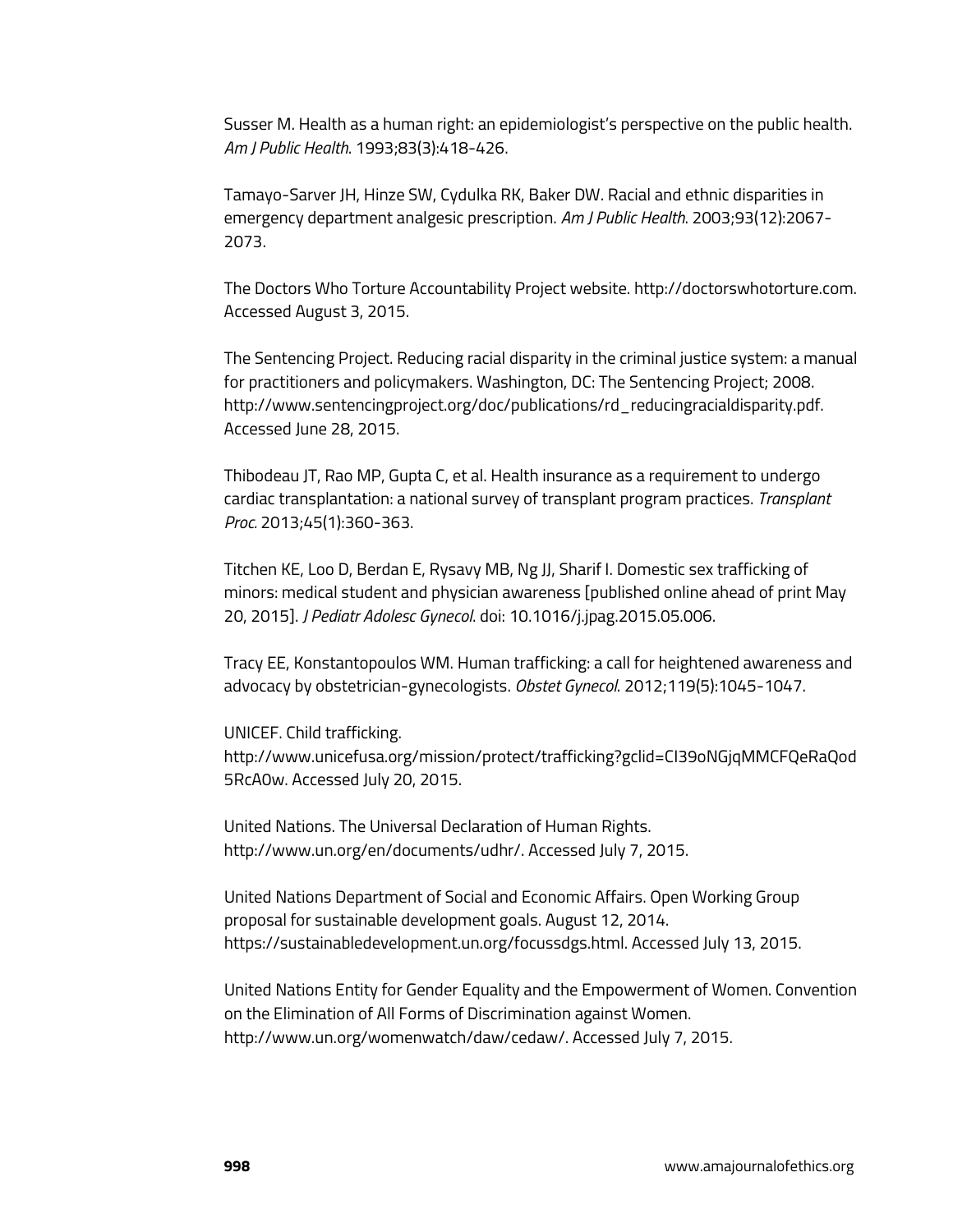United Nations General Assembly. Resolution 37/194 Principles of medical ethics. December 18, 1982. http://www.un.org/documents/ga/res/37/a37r194.htm. Accessed August 27, 2015.

United Nations Office of the High Commissioner for Human Rights. Convention against Torture and Other Cruel, Inhuman or Degrading Treatment or Punishment. Effective June 26, 1987. http://www.ohchr.org/EN/ProfessionalInterest/Pages/CAT.aspx. Accessed August 31, 2015.

United Nations Office of the High Commissioner for Human Rights. Convention on the Rights of the Child. Effective September 2, 1990. http://www.ohchr.org/en/professionalinterest/pages/crc.aspx. Accessed July 7, 2015. United Nations Office of the High Commissioner for Human Rights. Human rights and human trafficking. 2014. http://www.ohchr.org/Documents/Publications/FS36\_en.pdf. Accessed July 15, 2015.

United Nations Office of the High Commissioner for Human Rights. International Covenant on Economic, Social and Cultural Rights. Effective January 3, 1976. http://www.ohchr.org/EN/ProfessionalInterest/Pages/CESCR.aspx. Accessed July 7, 2015.

United Nations Office on Drugs and Crime. Global report on trafficking in persons. 2014. https://www.unodc.org/mwg-internal/de5fs23hu73ds/progress?id=MV2s1g53Jw&dl. Accessed July 20, 2015.

*United States v Windsor*, 699 F3d 169 (2d Cir 2013). http://www.supremecourt.gov/opinions/12pdf/12-307\_6j37.pdf. Accessed June 30, 2015.

US Department of Health and Human Services. About the law. http://www.hhs.gov/healthcare/rights/. Accessed August 22, 2015.

US Department of Health and Human Services Administration for Children and Families Office on Trafficking in Persons. SOAR to Health and Wellness Training. http://www.acf.hhs.gov/programs/endtrafficking/initiatives/soar. Accessed June 27, 2015.

US Department of Health and Human Services Office of Disease Prevention and Health Promotion. Lesbian, gay, bisexual, and transgender health. http://www.healthypeople.gov/2020/topics-objectives/topic/lesbian-gay-bisexualand-transgender-health. Accessed July 1, 2015.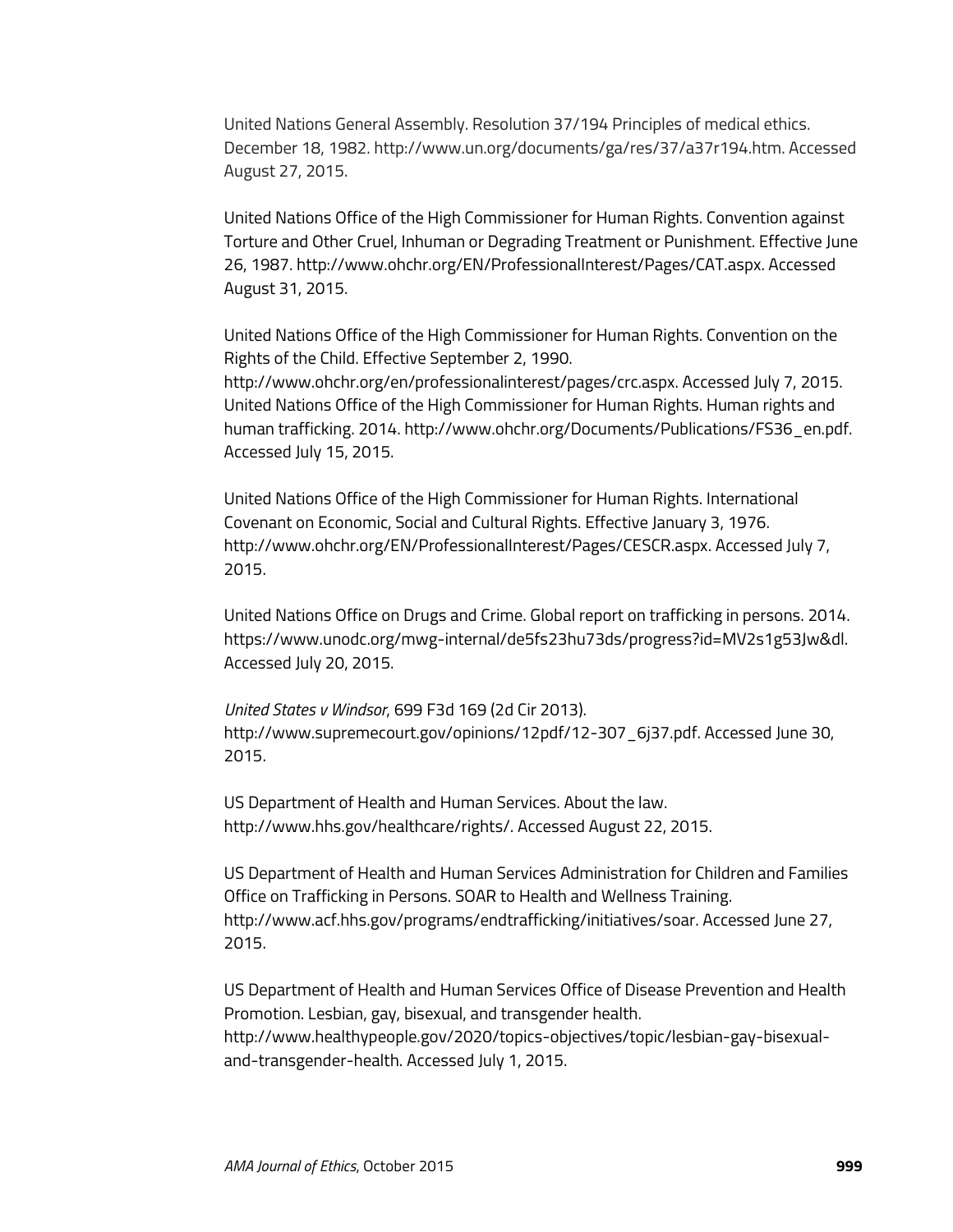US Department of Health and Human Services Office of the Assistant Secretary for Planning and Evaluation. 2015 poverty guidelines. http://aspe.hhs.gov/poverty/15poverty.cfm. Accessed August 12, 2015.

US Department of Health and Human Services Office of the Assistant Secretary for Planning and Evaluation. Health insurance coverage and the Affordable Care Act. Washington, DC: US Department of Health and Human Services; 2015. http://aspe.hhs.gov/sites/default/files/pdf/83966/ib\_uninsured\_change.pdf. Accessed August 31, 2015.

US Department of State Bureau of Democracy, Human Rights, and Labor. Brunei. March 8, 2006. http://www.state.gov/j/drl/rls/hrrpt/2005/61602.htm. Accessed August 7, 2015.

US Departments of Justice, Health and Human Services, and Homeland Security. Coordination, collaboration, capacity: federal strategic action plan on services for victims of human trafficking in the United States, 2013-2017. January 2014. http://www.ovc.gov/pubs/FederalHumanTraffickingStrategicPlan.pdf. Accessed June 27, 2015.

Victims of Trafficking and Violence Protection Act of 2000, Pub L No. 106-386, 114 Stat 1470. http://www.state.gov/documents/organization/10492.pdf. Accessed July 15, 2015.

Viergever RF, West H, Borland R, Zimmerman C. Health care providers and human trafficking: what do they know, what do they need to know? Findings from the Middle East, the Caribbean, and Central America. *Front Public Health*. 2015;3:6.

Ward BW, Dahlhamer JM, Galinsky AM, Joestl SS. Sexual orientation and health among US adults: National Health Interview Survey, 2013. *Natl Health Stat Report*. 2014;77:1-10.

Williams DR, Collins C. Racial residential segregation: a fundamental cause of racial disparities in health. *Public Health Rep.* 2001;116(5):404-416.

Wong JC, Hong J, Leung P, Yin P, Stewart DE. Human trafficking: an evaluation of Canadian medical students' awareness and attitudes. *Educ Health (Abingdon)*. 2011;24(1):501.

Woolf SH, Aron L, eds. *US Health in International Perspective: Shorter Lives, Poorer Health*. Washington, DC: National Academies Press; 2013.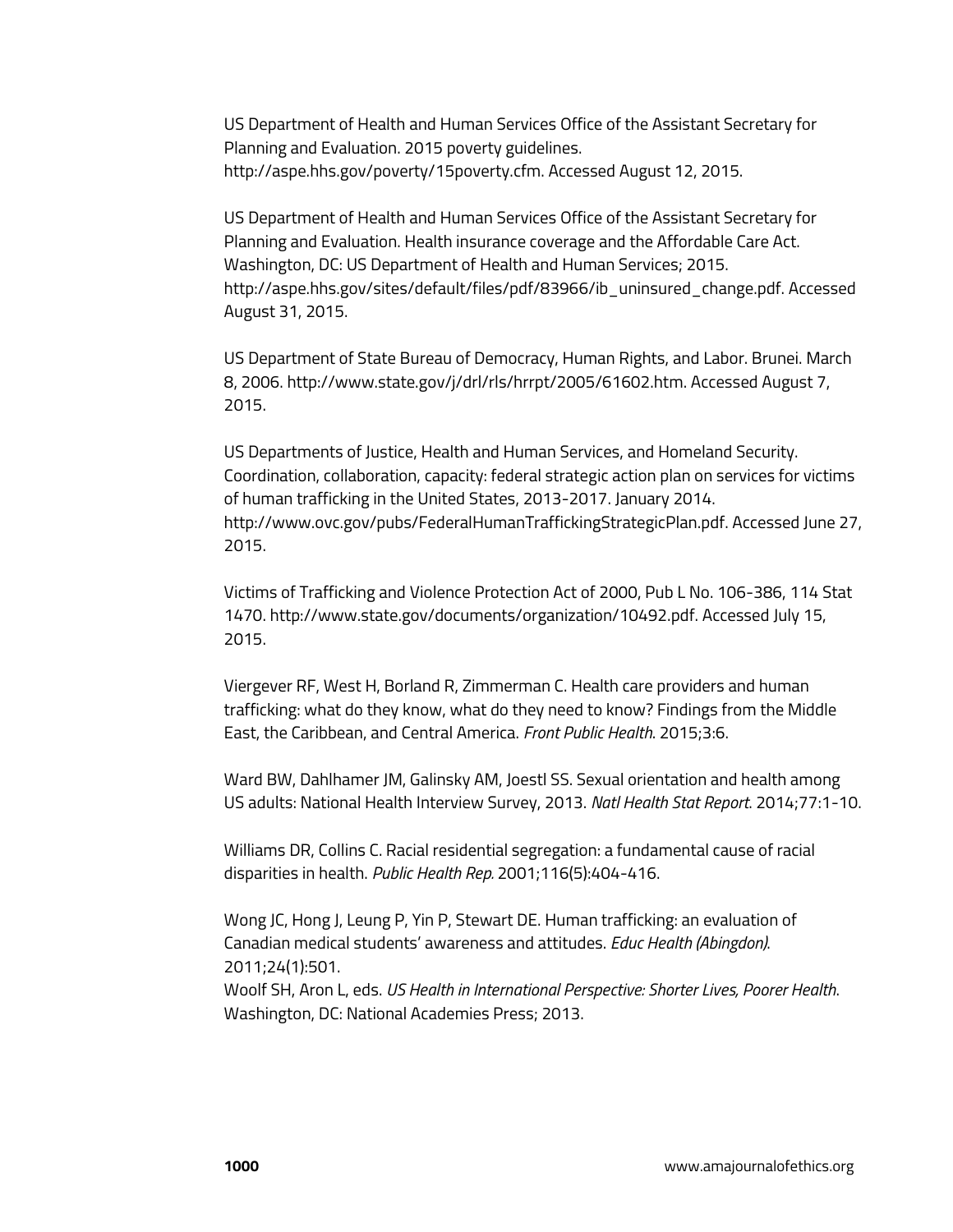World Health Organization. Constitution of the World Health Organization. Revised September 15, 2005. www.who.int/governance/eb/who\_constitution\_en.pdf. Accessed August 26, 2015.

World Health Organization. Preamble to the Constitution of the World Health Organization. In: *Proceedings and Final Acts of the International Health Conference Held in New York from 19 June to 22 July 1946*. New York, NY: World Health Organization; 1948:100. *Official Records of the World Health Organization*; no 2. http://whqlibdoc.who.int/hist/official\_records/2e.pdf. Accessed August 5, 2015.

World Medical Association. WMA Declaration of Tokyo—Guidelines for Physicians Concerning Torture and Other Cruel, Inhuman or Degrading Treatment or Punishment in Relation to Detention and Imprisonment. Revised May 2006. http://www.wma.net/en/30publications/10policies/c18/index.html. Accessed July 2, 2015.

World Medical Association. WMA International Code of Medical Ethics. Updated October 2006. http://www.wma.net/en/30publications/10policies/c8/index.html.pdf?printmedia-type&footer-right=%5Bpage%5D/%5BtoPage. Accessed August 3, 2015.

World Medical Association. WMA statement on the licensing of physicians fleeing prosecution for serious criminal offences. Adopted November 1997. http://www.wma.net/en/30publications/10policies/c16/. Accessed June 28, 2015.

Yankovich T. Human trafficking education and assessment for medical students. Poster presented at: 143rd Annual Meeting of the American Public Health Association; November 1, 2015; Chicago, IL.

Yoo J, Delahunty RJ. Memorandum for William J. Haynes II, general counsel, Department of Defense re: application of treaties and laws to al Qaeda and Taliban detainees. US Department of Justice Office of Legal Counsel; January 9, 2002:41. https://www.aclu.org/files/pdfs/safefree/yoo\_army\_torture\_memo.pdf. Accessed August 27, 2015.

Yoo JC. Letter to Alberto R. Gonzales. US Department of Justice Office of the Legal Counsel; August 1, 2002:2. http://nsarchive.gwu.edu/NSAEBB/NSAEBB127/020801.pdf. Accessed August 27, 2015.

#### **Copyright 2015 American Medical Association. All rights reserved. ISSN 2376-6980**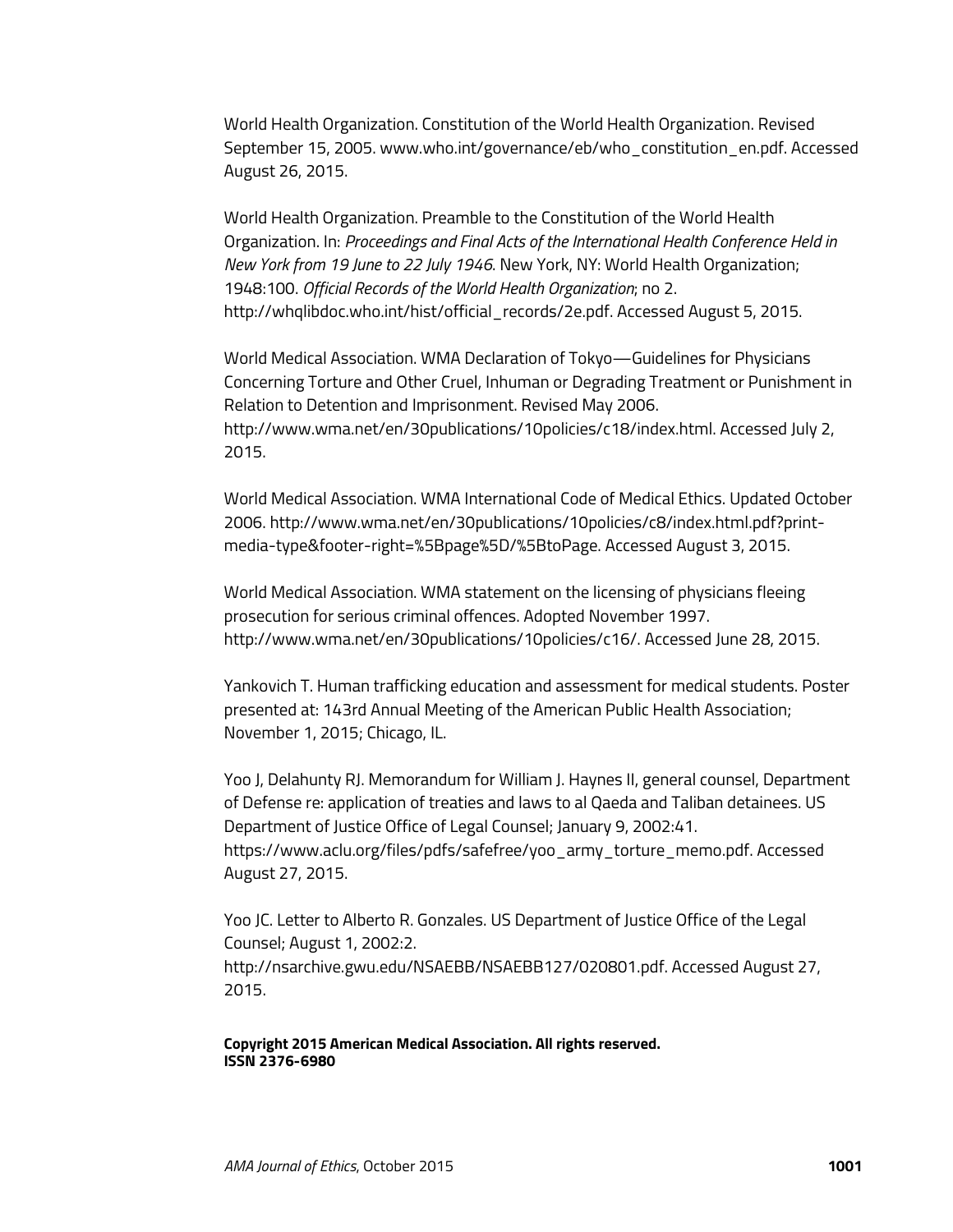# **American Medical Association Journal of Ethics**

**October 2015, Volume 17, Number 10: 1002-1005**

# **About the Contributors**

## **Theme Issue Editor**

Nikhil A. Patel, MS, is a fourth-year medical student at the Mayo Medical School in Rochester, Minnesota, who plans to pursue a career in psychiatry. He recently completed the requirements for an MPH in global health with interdisciplinary concentrations in public health leadership and in humanitarian studies, ethics, and human rights at the T.H. Chan School of Public Health at Harvard University. He hopes to build on his bidisciplinary training and on his experience working with refugees in the US and at the Thai-Burma border by developing and scaling models of mental health care delivery for vulnerable populations, locally and globally.

## **Contributors**

Stephanie Bi attends the University of Chicago, where she is majoring in biological sciences and English language and literature. In the summer of 2015, she was an Ethics Group intern at the American Medical Association. Stephanie is interested in health policy and aspires to become a physician-writer.

J. Wesley Boyd, MD, PhD, is a part-time assistant professor of psychiatry and a member of the Center for Bioethics faculty at Harvard Medical School in Boston. He is also a staff psychiatrist at Cambridge Health Alliance, where he is the co-founder and co-director of the Human Rights and Asylum Clinic. Dr. Boyd writes for lay and academic audiences on issues of health care justice and humanist aspects of medicine. His book, *Almost Addicted* (Hazelden, 2012), won the New England American Medical Writers Association's Will Solemine Award for Excellence in Medical Writing.

Dominic Caruso is a fourth-year medical student at the Mayo Medical School in Rochester, Minnesota. He recently completed work for a master's of public health degree with a concentration in health policy from the T.H. Chan School of Public Health at Harvard University. He plans to pursue postgraduate training in family medicine. Dominic's academic interests include Medicaid and Medicare policy, primary health care, and the effect of health policy on marginalized and low-income populations.

Andrea S. Christopher, MD, is a research fellow in general internal medicine at Harvard Medical School and Cambridge Health Alliance in Boston. She received her MD from the University of Washington School of Medicine and her postgraduate training in internal medicine from the University of Washington. Dr. Christopher's research focuses on disparities in access to health care for vulnerable populations, specifically the financial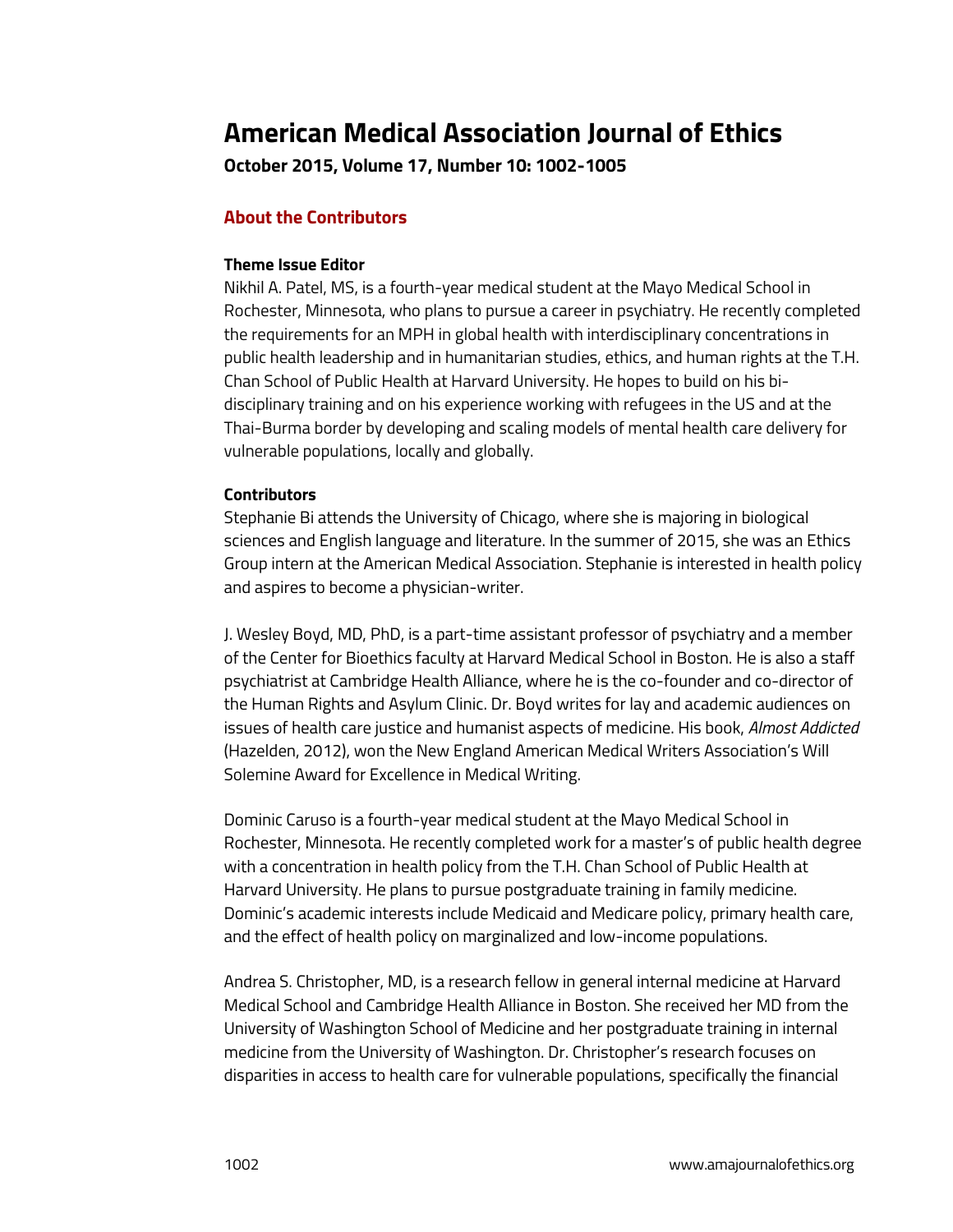burden of out-of-pocket health care costs, and the impact of health insurance on chronic disease management.

Douglas Diekema, MD, MPH, is director of education at the Treuman Katz Center for Pediatric Bioethics at Seattle Children's Hospital. He serves on the Ethics Committee of the American Board of Pediatrics and is a past chair of the American Academy of Pediatrics Committee on Bioethics. His research interests include pediatric bioethics and pediatric wilderness medicine.

G. David Elkin, MD, is a clinical professor of psychiatry at the University of California, San Francisco, where he co-leads the coordination of clinical psychiatry rotations and leads seminars on psychiatric assessment, critical thinking, and medical humanities. He completed his MD at the University of Pennsylvania Perelman School of Medicine and a residency in internal medicine and psychiatry at the University of California, Davis. Dr. Elkin is the editor of *Introduction to Clinical Psychiatry* (Lange, 1999) and an upcoming book chapter on medical ethics.

Aimee M. Grace, MD, MPH, is the health legislative assistant for Senator Brian Schatz (D-HI) and an adjunct assistant professor of pediatrics at The George Washington University in Washington, DC. Dr. Grace was previously a Children's National Health System General Academic Pediatrics fellow in association with the Division of General Pediatrics and Adolescent Medicine at Johns Hopkins University School of Medicine, where she studied pediatric benefits in the Affordable Care Act. She received her MD from the University of Hawaii John A. Burns School of Medicine, her residency training in pediatrics at Stanford University, and her MPH from the T.H. Chan School of Public Health at Harvard University.

Sharon Kling, MBChB, MMed, MPhil, is the clinical unit head for general pediatrics and an associate professor in the Department of Paediatrics and Child Health of the Faculty of Medicine and Health Sciences at Stellenbosch University in Cape Town, South Africa, where she is also a part-time lecturer in the Centre for Medical Ethics and Law. Her areas of interest are clinical and pediatric ethics, allergy, and asthma.

Tobin Klusty is pursuing a JD at DePaul University College of Law in Chicago. In the summer of 2015, Tobin was the DePaul University Health Law Scholar at the American Medical Association. His research focuses on the intersection of health law and civil rights, and he also has an interest in public policy.

Amos Lichtman, MPH, recently completed a master's of public health with an interdisciplinary concentration in humanitarian studies, ethics, and human rights at the T.H. Chan School of Public Health at Harvard University in Boston and is in his final year of medical school at the University of Massachusetts in Worcester.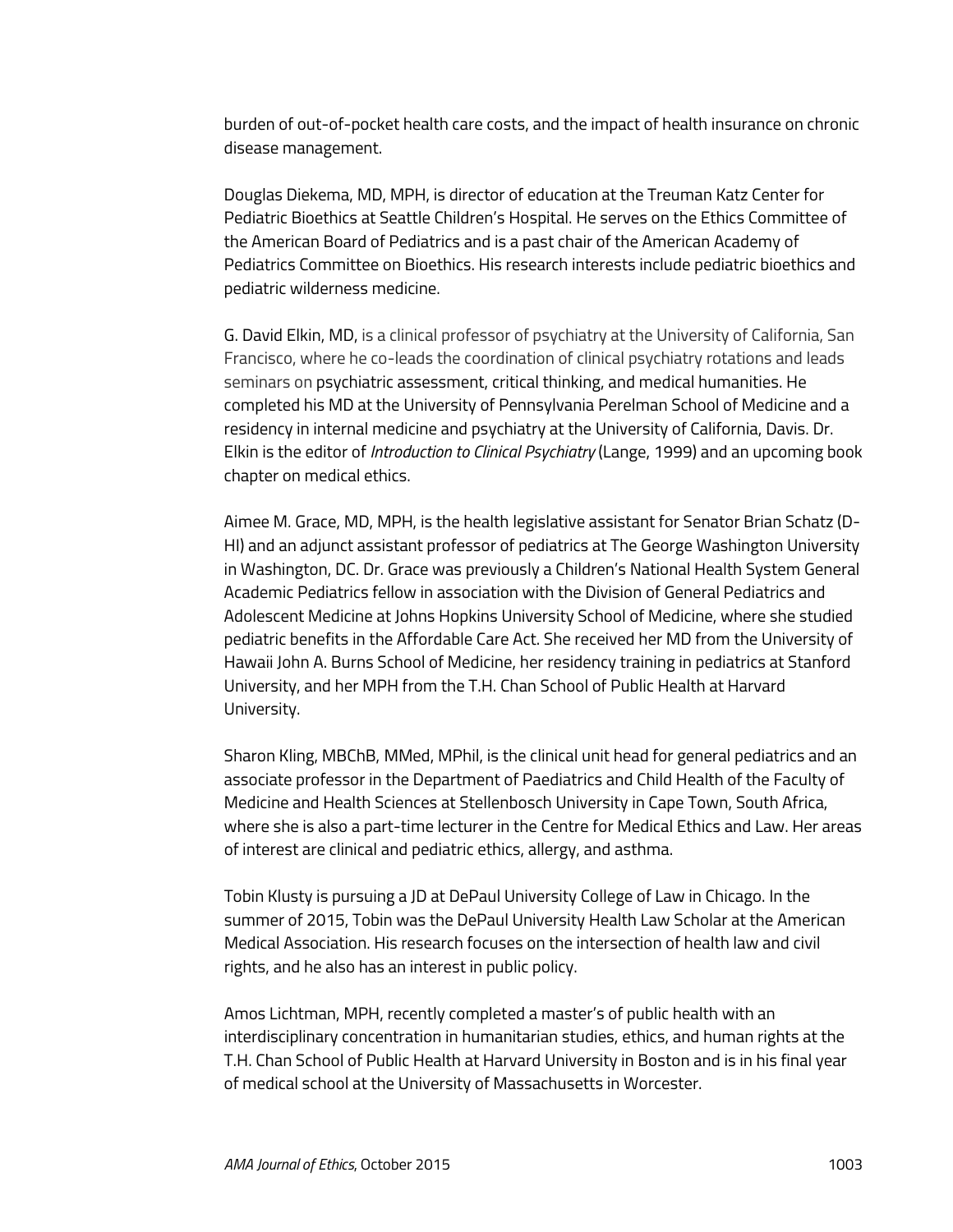Nicole Littenberg, MD, MPH, practices internal medicine at Kokua Kalihi Valley Comprehensive Family Services and serves as the clinical director of the High Risk Victim Clinic at the Sex Abuse Treatment Center in Honolulu. In 2007 she co-founded the nonprofit Pacific Survivor Center to provide forensic evaluations, health care, and social services for victims of human trafficking, torture, and immigrant domestic violence. Over the past decade, Dr. Littenberg has provided care to hundreds of survivors and has conducted trainings on the investigation, documentation, and treatment of torture and trafficking victims for health care providers, attorneys, and judges in Hawaii and internationally. She is researching the health needs and access to care of labor trafficking survivors in Hawaii.

Steven H. Miles, MD, is a professor of medicine and bioethics and holds the Maas Family Endowed Chair in Bioethics at the University of Minnesota Medical School in Minneapolis. He has served as president of the American Society of Bioethics and Humanities and received its Distinguished Service Award. Dr. Miles has published extensively on medical ethics, human rights, tropical medicine, and end-of-life care. He is the author of *The Hippocratic Oath and the Ethics of Medicine* (Oxford University Press, 2005), *Oath Betrayed: America's Torture Doctors* (University of California Press, 2009), and *Doctors Who Torture: The Pursuit of Justice* (2015).

Keymanthri Moodley, MBChB, MFam Med, DPhil, is the director of the Centre for Medical Ethics and Law and a professor in the Department of Internal Medicine of the Faculty of Medicine and Health Sciences at Stellenbosch University in Cape Town, South Africa. Her research interests include biobanking, HIV and ethics, and neuroethics, and she has a strong interest in the constraints facing women in academia.

Mohit Nair is a second-year master's student in the T.H. Chan School of Public Health at Harvard University in Boston where he is completing the interdisciplinary concentration in humanitarian studies, ethics, and human rights. His research focuses on persons with disabilities and other vulnerable populations in conflict.

Wendy Orr, MBChB, is head of Group Inclusion Strategies for the Standard Bank Group in Johannesburg, South Africa. She qualified as a physician at the University of Cape Town in 1983, and, while working as a medical officer in the office of the district surgeon in Port Elizabeth in 1985, became the first and only doctor employed by the government to reveal police torture and abuse of detainees when she successfully sought a Supreme Court interdict to halt the abuse. She served on the Truth and Reconciliation Commission of South Africa from 1996 to 1998.

Judith Palfrey, MD, is the T. Berry Brazelton Professor of Pediatrics at Harvard Medical School in Boston and a senior associate in medicine at Boston Children's Hospital. A